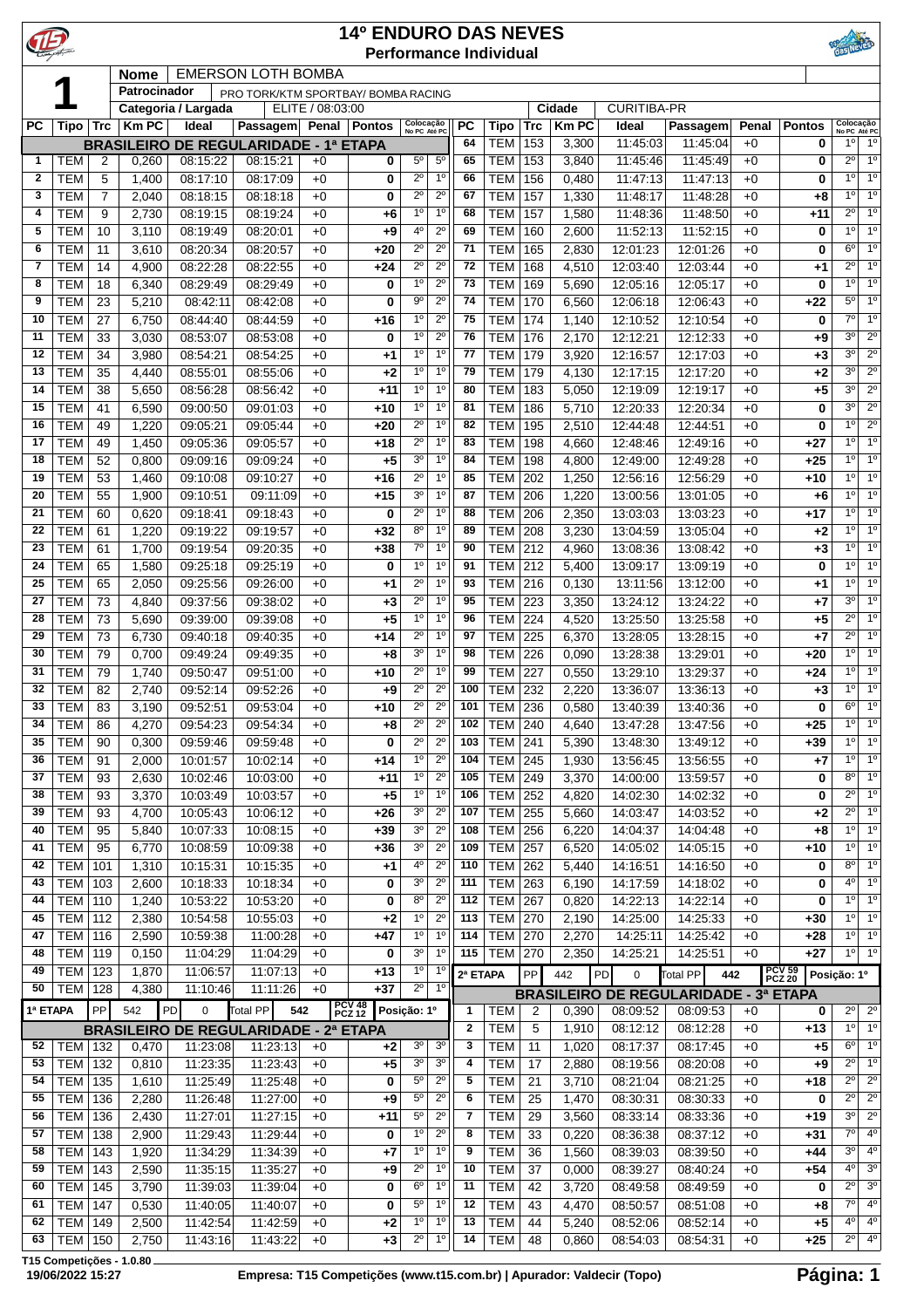| TE       |                  |            |              |    |                                              |                 |                  |       | <b>14º ENDURO DAS NEVES</b>                                    |                                            |                            |                    | <b>Performance Individual</b> |     |              |       |          |       |               |                           |
|----------|------------------|------------|--------------|----|----------------------------------------------|-----------------|------------------|-------|----------------------------------------------------------------|--------------------------------------------|----------------------------|--------------------|-------------------------------|-----|--------------|-------|----------|-------|---------------|---------------------------|
|          |                  |            | <b>Nome</b>  |    | <b>EMERSON LOTH BOMBA</b>                    |                 |                  |       |                                                                |                                            |                            |                    |                               |     |              |       |          |       |               | 3614,3844                 |
|          |                  |            | Patrocinador |    |                                              |                 |                  |       | PRO TORK/KTM SPORTBAY/ BOMBA RACING                            |                                            |                            |                    |                               |     |              |       |          |       |               |                           |
|          |                  |            |              |    | Categoria / Largada                          |                 |                  |       |                                                                |                                            | Cidade                     | <b>CURITIBA-PR</b> |                               |     |              |       |          |       |               |                           |
| РC       | <b>Tipo</b>      | <b>Trc</b> | KmPC         |    | Ideal                                        | Passagem        | ELITE / 08:02:00 | Penal | Pontos                                                         | Colocação<br>No PC Até PC                  |                            | <b>PC</b>          | Tipo                          | Trc | <b>Km PC</b> | Ideal | Passagem | Penal | <b>Pontos</b> | Colocação<br>No PC Até PC |
| 15       | <b>TEM</b>       | 52         | 2,690        |    | 08:57:08                                     | 08:58:10        |                  | $+0$  | $+59$                                                          | $2^{\circ}$                                | 3 <sup>o</sup>             |                    |                               |     |              |       |          |       |               |                           |
| 16       | <b>TEM</b>       | 52         | 2,870        |    | 08:57:20                                     | 08:58:21        |                  | $+0$  | +58                                                            | $2^{\circ}$                                | $2^{\circ}$                |                    |                               |     |              |       |          |       |               |                           |
| 17       | <b>TEM</b>       |            |              |    |                                              |                 |                  |       |                                                                | $1^{\circ}$                                | $2^{\circ}$                |                    |                               |     |              |       |          |       |               |                           |
|          |                  | 56         | 2,810        |    | 09:06:23                                     | 09:06:40        |                  | $+0$  | $+14$                                                          |                                            |                            |                    |                               |     |              |       |          |       |               |                           |
| 18       | <b>TEM</b>       | 58         | 3,530        |    | 09:07:22                                     | 09:07:38        |                  | $+0$  | +13                                                            | $1^{\circ}$<br>3 <sup>o</sup>              | $2^{\circ}$<br>$2^{\circ}$ |                    |                               |     |              |       |          |       |               |                           |
| 19       | <b>TEM</b>       | 64         | 4,690        |    | 09:37:30                                     | 09:37:29        |                  | $+0$  | 0                                                              |                                            |                            |                    |                               |     |              |       |          |       |               |                           |
| 20       | TEM              | 67         | 5,870        |    | 09:38:57                                     | 09:39:02        |                  | $+0$  | +2                                                             | 3 <sup>o</sup>                             | $2^{\circ}$                |                    |                               |     |              |       |          |       |               |                           |
| 21       | TEM              | 73         | 1,030        |    | 09:44:00                                     | 09:43:59        |                  | $+0$  | 0                                                              | $5^{\circ}$                                | $2^{\circ}$                |                    |                               |     |              |       |          |       |               |                           |
| 22       | <b>TEM</b>       | 79         | 0,710        |    | 09:48:59                                     | 09:49:03        |                  | $+0$  | +1                                                             | $7^\circ$                                  | $2^{\circ}$                |                    |                               |     |              |       |          |       |               |                           |
| 23       | <b>TEM</b>       | 86         | 3,010        |    | 09:58:58                                     | 09:59:11        |                  | $+0$  | +10                                                            | $6^{\circ}$                                | $2^{\circ}$                |                    |                               |     |              |       |          |       |               |                           |
| 24       | <b>TEM</b>       | 89         | 2,010        |    | 10:03:51                                     | 10:03:53        |                  | $+0$  | 0                                                              | $2^{\circ}$                                | $2^{\circ}$                |                    |                               |     |              |       |          |       |               |                           |
| 25       | <b>TEM</b>       | 95         | 1,400        |    | 10:07:31                                     | 10:07:36        |                  | +0    | +2                                                             | $1^{\circ}$                                | $2^{\circ}$                |                    |                               |     |              |       |          |       |               |                           |
| 26       | TEM              | 103        | 3,150        |    | 10:11:56                                     | 10:12:20        |                  | $+0$  | +21                                                            | $2^{\circ}$<br>1 <sup>0</sup>              | $2^{\circ}$                |                    |                               |     |              |       |          |       |               |                           |
| 27       | <b>TEM   103</b> |            | 3,920        |    | 10:12:42                                     | 10:13:06        |                  | $+0$  | +21                                                            | $2^{\circ}$                                |                            |                    |                               |     |              |       |          |       |               |                           |
| 3ª ETAPA |                  | PP         | 432          | PD | 0                                            | Total PP        | 432              |       | PCV 27<br>PCZ 6                                                | Posição: 2º                                |                            |                    |                               |     |              |       |          |       |               |                           |
|          |                  |            |              |    | <b>BRASILEIRO DE REGULARIDADE - 4ª ETAPA</b> |                 |                  |       |                                                                |                                            |                            |                    |                               |     |              |       |          |       |               |                           |
| 28       | <b>TEM   107</b> |            | 1,670        |    | 10:26:08                                     | 10:26:11        |                  | $+0$  | 0                                                              | $2^{\circ}$                                | $2^{\circ}$                |                    |                               |     |              |       |          |       |               |                           |
| 29       | <b>TEM</b>       | 109        | 2,490        |    | 10:27:17                                     | 10:27:34        |                  | $+0$  | +14                                                            | $2^{\circ}$                                |                            |                    |                               |     |              |       |          |       |               |                           |
| 30       | <b>TEM</b>       | 111        | 2,750        |    | 10:27:42                                     | 10:28:04        |                  | $+0$  | $4^{\circ}$<br>1 <sup>0</sup><br>+19                           |                                            |                            |                    |                               |     |              |       |          |       |               |                           |
| 31       | <b>TEM</b>       | 114        | 4,430        |    | 10:29:54                                     | 10:30:35        |                  | $+0$  | $1^{\circ}$<br>1 <sup>0</sup><br>$1^{\circ}$<br>+38            |                                            |                            |                    |                               |     |              |       |          |       |               |                           |
| 32       | <b>TEM 116</b>   |            | 1,290        |    | 10:31:35                                     | 10:32:25        |                  | +0    | $1^{\circ}$<br>+47                                             |                                            |                            |                    |                               |     |              |       |          |       |               |                           |
| 33       | <b>TEM</b>       | 119        | 0,180        |    | 10:32:21                                     | 10:33:15        |                  | $+0$  | 1 <sup>0</sup><br>+51                                          |                                            |                            |                    |                               |     |              |       |          |       |               |                           |
| 34       | TEM   121        |            | 1,380        |    | 10:38:38                                     | 10:38:37        |                  | $+0$  | 1 <sup>o</sup><br>$1^{\circ}$<br>$5^{\circ}$<br>1 <sup>0</sup> |                                            |                            |                    |                               |     |              |       |          |       |               |                           |
| 35       |                  |            |              |    |                                              |                 |                  |       |                                                                | 0<br>$4^{\circ}$<br>1 <sup>0</sup><br>$+3$ |                            |                    |                               |     |              |       |          |       |               |                           |
|          | <b>TEM</b>       | 126        | 3,260        |    | 10:43:59                                     | 10:44:05        |                  | $+0$  |                                                                |                                            | 1 <sup>0</sup>             |                    |                               |     |              |       |          |       |               |                           |
| 36       | <b>TEM</b>       | 127        | 4,520        |    | 10:45:29                                     | 10:45:35        |                  | $+0$  | +3                                                             | 3 <sup>o</sup>                             |                            |                    |                               |     |              |       |          |       |               |                           |
| 37       | TEM              | 129        | 5,530        |    | 10:46:51                                     | 10:46:59        |                  | $+0$  | +5                                                             | 3 <sup>o</sup>                             | 1 <sup>0</sup>             |                    |                               |     |              |       |          |       |               |                           |
| 38       | <b>TEM</b>       | 132        | 6,860        |    | 10:48:40                                     | 10:49:02        |                  | $+0$  | +19                                                            | $1^{\circ}$                                | $1^{\circ}$                |                    |                               |     |              |       |          |       |               |                           |
| 39       | TEM              | 132        | 6,990        |    | 10:48:50                                     | 10:49:09        |                  | $+0$  | +16                                                            | $1^{\circ}$                                | 1 <sup>0</sup>             |                    |                               |     |              |       |          |       |               |                           |
| 40       | <b>TEM</b>       | 139        | 5,630        |    | 11:03:17                                     | 11:03:26        |                  | $+0$  | +6                                                             | $6^{\circ}$                                | 1 <sup>0</sup>             |                    |                               |     |              |       |          |       |               |                           |
| 41       | <b>TEM</b>       | 147        | 3,390        |    | 11:11:40                                     | 11:12:04        |                  | $+0$  | +21                                                            | $\overline{2^0}$                           | 1 <sup>0</sup>             |                    |                               |     |              |       |          |       |               |                           |
| 42       | <b>TEM</b>       | 148        | 3,720        |    | 11:12:03                                     | 11:12:29        |                  | $+0$  | $+23$                                                          | $2^{\circ}$                                | $1^{\circ}$                |                    |                               |     |              |       |          |       |               |                           |
| 43       | $TEM$ 153        |            | 1,050        |    | 11:34:41                                     | 11:34:41        |                  | $+0$  | 0                                                              | 1 <sup>0</sup>                             | 1 <sup>0</sup>             |                    |                               |     |              |       |          |       |               |                           |
| 44       | TEM              | 154        | 2,110        |    | 11:35:55                                     | 11:36:06        |                  | $+0$  | +8                                                             | $1^{\circ}$                                | $1^{\circ}$                |                    |                               |     |              |       |          |       |               |                           |
| 45       | <b>TEM 159</b>   |            | 1,250        |    | 11:37:36                                     | 11:38:00        |                  | $+0$  | +21                                                            | $2^{\circ}$                                | 1 <sup>0</sup>             |                    |                               |     |              |       |          |       |               |                           |
| 46       | <b>TEM   164</b> |            | 3,420        |    | 11:40:47                                     | 11:41:38        |                  | $+0$  | +48                                                            | $2^{\circ}$                                | $1^{\circ}$                |                    |                               |     |              |       |          |       |               |                           |
| 47       | <b>TEM</b>       | 169        | 5,660        |    | 11:44:06                                     | 11:45:10        |                  | $+0$  | +61                                                            | 1 <sup>0</sup>                             | 1 <sup>0</sup>             |                    |                               |     |              |       |          |       |               |                           |
| 48       | <b>TEM</b>       | 169        | 6,350        |    | 11:44:58                                     | 11:46:12        |                  | $+0$  | +71                                                            | $2^{\circ}$                                | $1^{\circ}$                |                    |                               |     |              |       |          |       |               |                           |
| 49       | <b>TEM</b>       | 170        | 6,620        |    | 11:45:18                                     | 11:46:31        |                  | $+0$  | +70                                                            | $2^{\circ}$                                | $1^{\circ}$                |                    |                               |     |              |       |          |       |               |                           |
| 50       | <b>TEM</b>       | 170        | 7,030        |    | 11:45:47                                     | 11:47:04        |                  | $+0$  | +74                                                            | 3 <sup>o</sup>                             | $1^{\circ}$                |                    |                               |     |              |       |          |       |               |                           |
| 51       | <b>TEM</b>       | 175        | 0,420        |    | 11:55:56                                     | 11:56:00        |                  | $+0$  | $+1$                                                           | 7 <sup>o</sup>                             | 1 <sup>0</sup>             |                    |                               |     |              |       |          |       |               |                           |
| 52       | <b>TEM</b>       | 177        | 1,690        |    | 11:57:18                                     | 11:57:32        |                  | $+0$  | +11                                                            | $5^{\circ}$                                | $1^{\circ}$                |                    |                               |     |              |       |          |       |               |                           |
| 53       | <b>TEM</b>       | 179        | 3,250        |    | 11:59:21                                     | 11:59:33        |                  | $+0$  | +9                                                             | $4^{\circ}$                                | $1^{\circ}$                |                    |                               |     |              |       |          |       |               |                           |
| 54       | <b>TEM</b>       | 187        | 2,070        |    | 12:08:14                                     | 12:08:20        |                  | $+0$  | +3                                                             | $1^{\circ}$                                | $1^{\circ}$                |                    |                               |     |              |       |          |       |               |                           |
| 55       | <b>TEM</b>       | 188        | 2,880        |    | 12:09:25                                     | 12:09:29        |                  | $+0$  | +1                                                             | $1^{\circ}$                                | $1^{\circ}$                |                    |                               |     |              |       |          |       |               |                           |
| 56       | <b>TEM</b>       | 194        | 0,540        |    | 12:14:45                                     | 12:14:46        |                  | $+0$  | 0                                                              | $2^{\circ}$                                | $1^{\circ}$                |                    |                               |     |              |       |          |       |               |                           |
| 57       | <b>TEM</b>       | 201        | 2,810        |    | 12:18:25                                     | 12:18:48        |                  | $+0$  | +20                                                            | $5^{\circ}$                                | $1^{\circ}$                |                    |                               |     |              |       |          |       |               |                           |
| 58       | <b>TEM</b>       | 203        | 0,480        |    | 12:20:02                                     | 12:20:34        |                  | $+0$  | +29                                                            | 3 <sup>o</sup>                             | $1^{\circ}$                |                    |                               |     |              |       |          |       |               |                           |
| 59       | <b>TEM 203</b>   |            | 1,130        |    | 12:20:47                                     | 12:21:31        |                  | $+0$  | +41                                                            | 3 <sup>o</sup>                             | $1^{\circ}$                |                    |                               |     |              |       |          |       |               |                           |
| 60       | <b>TEM 207</b>   |            | 1,830        |    | 12:26:06                                     | 12:26:14        |                  | $+0$  | +5                                                             | $2^{\circ}$                                | 1 <sup>0</sup>             |                    |                               |     |              |       |          |       |               |                           |
| 61       | TEM 209          |            | 2,290        |    | 12:26:48                                     | 12:26:58        |                  | $+0$  | +7                                                             | $1^{\circ}$                                | $1^{\circ}$                |                    |                               |     |              |       |          |       |               |                           |
| 62       | <b>TEM 210</b>   |            | 2,830        |    | 12:27:38                                     | 12:27:41        |                  | $+0$  | 0                                                              | 1 <sup>0</sup>                             | $1^{\circ}$                |                    |                               |     |              |       |          |       |               |                           |
| 63       | <b>TEM 212</b>   |            | 3,120        |    | 12:28:09                                     | 12:28:13        |                  | $+0$  | +1                                                             | $1^{\circ}$                                | $1^{\circ}$                |                    |                               |     |              |       |          |       |               |                           |
|          |                  |            |              |    |                                              |                 |                  |       |                                                                |                                            |                            |                    |                               |     |              |       |          |       |               |                           |
| 4ª ETAPA |                  | PP         | 746          | PD | 0                                            | <b>Total PP</b> | 746              |       | PCV 36<br>PCZ 5                                                | Posição: 1º                                |                            |                    |                               |     |              |       |          |       |               |                           |
| TOTAL    |                  | PP         | 2.162        | PD | 0                                            | <b>Total PP</b> | 2.162            |       | <b>PCZ 43</b>                                                  |                                            |                            |                    |                               |     |              |       |          |       |               |                           |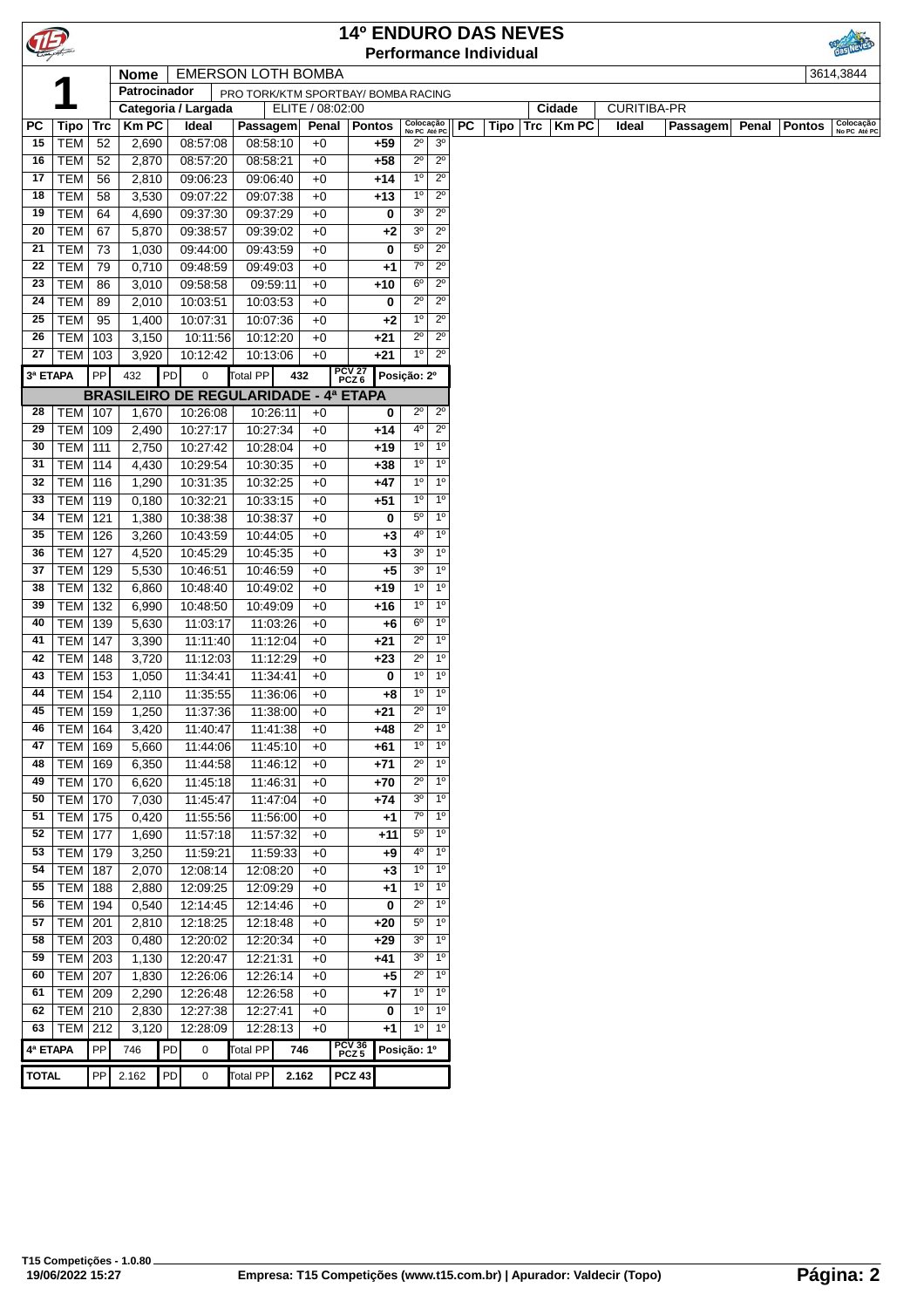| $\mathbf{P}$ |                          |                |                |                      |                                                                       |                  | <b>14º ENDURO DAS NEVES</b><br><b>Performance Individual</b> |                               |                                  |                 |                          |                   |                       |                      |                                              |               |                          |                                          |                               |
|--------------|--------------------------|----------------|----------------|----------------------|-----------------------------------------------------------------------|------------------|--------------------------------------------------------------|-------------------------------|----------------------------------|-----------------|--------------------------|-------------------|-----------------------|----------------------|----------------------------------------------|---------------|--------------------------|------------------------------------------|-------------------------------|
|              |                          |                | <b>Nome</b>    |                      | <b>JOMAR GRECCO</b>                                                   |                  |                                                              |                               |                                  |                 |                          |                   |                       |                      |                                              |               |                          | 3589,3879                                |                               |
|              | $\boldsymbol{2}$         |                | Patrocinador   |                      | KENDA/ASW/GASGAS/BRUTOS RACING/RACETECH/MR PRO/HUSBY/ MOURÃO MADEIRAS |                  |                                                              |                               |                                  |                 |                          |                   |                       |                      |                                              |               |                          |                                          |                               |
|              |                          |                |                | Categoria / Largada  |                                                                       | ELITE / 08:04:00 |                                                              |                               |                                  |                 |                          |                   | Cidade                |                      | <b>DOMINGOS MARTINS-ES</b>                   |               |                          |                                          |                               |
| <b>PC</b>    | Tipo                     | <b>Trc</b>     | <b>Km PC</b>   | Ideal                | <b>Passagem</b>                                                       |                  | Penal   Pontos                                               | Colocação<br>No PC Até PC     |                                  | <b>PC</b><br>64 | Tipo<br>TEM              | <b>Trc</b><br>153 | <b>Km PC</b><br>3,300 | Ideal<br>11:46:03    | Passagem<br>11:46:04                         | Penal<br>$+0$ | <b>Pontos</b><br>0       | Colocação<br>No PC Até PC<br>$2^{\circ}$ | 3 <sup>0</sup>                |
| $\mathbf{1}$ | <b>TEM</b>               | $\overline{2}$ | 0,260          | 08:16:22             | <b>BRASILEIRO DE REGULARIDADE - 1ª ETAPA</b><br>08:16:22              | $+0$             | 0                                                            | 3 <sup>o</sup>                | 3 <sup>o</sup>                   | 65              | <b>TEM</b>               | 153               | 3,840                 | 11:46:46             | 11:46:51                                     | $+0$          | $+2$                     | 4 <sup>0</sup>                           | 4 <sup>0</sup>                |
| $\mathbf{2}$ | <b>TEM</b>               | 5              | 1,400          | 08:18:10             | 08:18:08                                                              | $+0$             | 0                                                            | $8^{\circ}$                   | $7^{\circ}$                      | 66              | <b>TEM</b>               | 156               | 0,480                 | 11:48:13             | 11:48:16                                     | $+0$          | 0                        | $6^{\circ}$                              | 4 <sup>0</sup>                |
| 3            | <b>TEM</b>               | $\overline{7}$ | 2,040          | 08:19:15             | 08:19:20                                                              | $+0$             | +2                                                           | $7^{\circ}$                   | $7^{\circ}$                      | 67              | <b>TEM</b>               | 157               | 1,330                 | 11:49:17             | 11:49:34                                     | $+0$          | $+14$                    | 5 <sup>0</sup>                           | 4 <sup>0</sup>                |
| 4            | <b>TEM</b>               | 9              | 2,730          | 08:20:15             | 08:20:31                                                              | $+0$             | $+13$                                                        | $6^{\circ}$                   | $6^{\circ}$                      | 68              | <b>TEM</b>               | 157               | 1,580                 | 11:49:36             | 11:49:59                                     | $+0$          | $+20$                    | 8 <sup>0</sup>                           | 4 <sup>0</sup>                |
| 5            | <b>TEM</b>               | 10             | 3,110          | 08:20:49             | 08:21:11                                                              | $+0$             | $+19$                                                        | 7 <sup>o</sup>                | 8 <sup>o</sup>                   | 69              | <b>TEM</b>               | 160               | 2,600                 | 11:53:13             | 11:53:18                                     | $+0$          | $+2$                     | 8 <sup>0</sup>                           | 4 <sup>0</sup>                |
| 6            | <b>TEM</b>               | 11             | 3,610          | 08:21:34             | 08:22:04                                                              | $+0$             | $+27$                                                        | $7^\circ$                     | $7^\circ$                        | 71              | <b>TEM</b>               | 165               | 2,830                 | 12:02:23             | 12:02:24                                     | $+0$          | $\bf{0}$                 | 1 <sup>0</sup>                           | 4 <sup>0</sup>                |
| 7            | <b>TEM</b>               | 14             | 4,900          | 08:23:28             | 08:24:08                                                              | $+0$             | $+37$                                                        | $6^{\circ}$                   | $5^{\circ}$                      | 72              | <b>TEM</b>               | 168               | 4,510                 | 12:04:40             | 12:04:47                                     | $+0$          | $+4$                     | $7^{\circ}$                              | 4°                            |
| 8            | <b>TEM</b>               | 18             | 6,340          | 08:30:49             | 08:30:45                                                              | $+0$             | -3                                                           | $9^{\circ}$                   | 8 <sup>o</sup>                   | 73              | <b>TEM</b>               | 169               | 5,690                 | 12:06:16             | 12:06:19                                     | $+0$          | 0                        | 3 <sup>0</sup>                           | 4 <sup>0</sup>                |
| 9            | <b>TEM</b>               | 23             | 5,210          | 08:43:11             | 08:43:11                                                              | $+0$             | 0                                                            | 3 <sup>o</sup>                | $7^\circ$                        | 74              | TEM                      | 170               | 6,560                 | 12:07:18             | 12:07:33                                     | $+0$          | $+12$                    | $2^{\circ}$                              | 4°                            |
| 10           | <b>TEM</b>               | 27             | 6,750          | 08:45:40             | 08:46:21                                                              | $+0$             | $+38$                                                        | $9^{\circ}$                   | $7^{\circ}$                      | 75              | <b>TEM</b>               | 174               | 1,140                 | 12:11:52             | 12:11:54                                     | $+0$          | 0                        | 80                                       | 40                            |
| 11           | <b>TEM</b>               | 33             | 3,030          | 08:54:07             | 08:54:10                                                              | $+0$             | 0                                                            | $5^{\circ}$                   | $7^{\circ}$                      | 76              | <b>TEM</b>               | 176               | 2,170                 | 12:13:21             | 12:13:37                                     | $+0$          | +13                      | 5 <sup>0</sup>                           | 4 <sup>0</sup>                |
| 12           | <b>TEM</b>               | 34             | 3,980          | 08:55:21             | 08:55:29                                                              | $+0$             | +5                                                           | $5^{\circ}$                   | $6^{\circ}$                      | 77              | <b>TEM</b>               | 179               | 3,920                 | 12:17:57             | 12:18:06                                     | $+0$          | +6                       | $5^{\circ}$                              | $4^{\circ}$                   |
| 13           | <b>TEM</b>               | 35             | 4,440          | 08:56:01             | 08:56:12                                                              | $+0$             | +8                                                           | $5^{\circ}$                   | $6^{\circ}$                      | 79              | <b>TEM</b>               | 179               | 4,130                 | 12:18:15             | 12:18:23                                     | $+0$          | $+5$                     | 6 <sup>o</sup>                           | 4 <sup>0</sup>                |
| 14           | <b>TEM</b>               | 38             | 5,650          | 08:57:28             | 08:57:54                                                              | $+0$             | $+23$                                                        | $6^{\circ}$                   | $6^{\circ}$                      | 80              | <b>TEM</b>               | 183               | 5,050                 | 12:20:09             | 12:20:21                                     | $+0$          | $+9$                     | $8^{\circ}$                              | $4^{\circ}$                   |
| 15           | <b>TEM</b>               | 41             | 6,590          | 09:01:50             | 09:02:09                                                              | $+0$             | $+16$                                                        | $7^\circ$                     | 6 <sup>o</sup>                   | 81              | <b>TEM</b>               | 186               | 5,710                 | 12:21:33             | 12:21:34                                     | $+0$          | $\bf{0}$                 | 40                                       | $4^{\circ}$                   |
| 16           | <b>TEM</b>               | 49             | 1,220          | 09:06:21             | 09:06:48                                                              | $+0$             | $+24$                                                        | $5^{\circ}$<br>6 <sup>o</sup> | $6^{\circ}$                      | 82              | <b>TEM</b>               | 195               | 2,510                 | 12:45:48             | 12:46:30                                     | $+0$          | $+39$                    | 8 <sup>0</sup><br>6 <sup>o</sup>         | $5^{\rm o}$<br>6 <sup>o</sup> |
| 17<br>18     | <b>TEM</b>               | 49             | 1,450          | 09:06:36             | 09:07:01                                                              | $+0$             | $+22$                                                        | $8^{\circ}$                   | $6^{\circ}$<br>$6^{\circ}$       | 83<br>84        | <b>TEM</b>               | 198               | 4,660                 | 12:49:46             | 12:51:28<br>12:51:41                         | $+0$          | $+99$                    | $6^{\circ}$                              | 6 <sup>o</sup>                |
| 19           | <b>TEM</b><br><b>TEM</b> | 52<br>53       | 0,800<br>1,460 | 09:10:16<br>09:11:08 | 09:10:29<br>09:11:30                                                  | $+0$<br>$+0$     | $+10$<br>$+19$                                               | $8^{\circ}$                   | 6 <sup>o</sup>                   | 85              | <b>TEM</b><br><b>TEM</b> | 198<br>202        | 4,800<br>1,250        | 12:50:00<br>12:57:16 | 12:57:35                                     | $+0$<br>$+0$  | +98<br>$+16$             | 5 <sup>0</sup>                           | 6 <sup>o</sup>                |
| 20           | <b>TEM</b>               | 55             | 1,900          | 09:11:51             | 09:12:17                                                              | $+0$             | $+23$                                                        | $8^{\circ}$                   | $6^{\circ}$                      | 87              | <b>TEM</b>               | 206               | 1,220                 | 13:01:56             | 13:02:27                                     | $+0$          | $+28$                    | 4 <sup>0</sup>                           | $5^{\circ}$                   |
| 21           | <b>TEM</b>               | 60             | 0,620          | 09:19:41             | 09:19:50                                                              | $+0$             | +6                                                           | $9^{\circ}$                   | $6^{\circ}$                      | 88              | <b>TEM</b>               | 206               | 2,350                 | 13:04:03             | 13:04:50                                     | $+0$          | +44                      | 4 <sup>0</sup>                           | $5^{\circ}$                   |
| 22           | <b>TEM</b>               | 61             | 1,220          | 09:20:22             | 09:20:50                                                              | $+0$             | $+25$                                                        | 4°                            | $6^{\circ}$                      | 89              | <b>TEM</b>               | 208               | 3,230                 | 13:05:59             | 13:06:40                                     | $+0$          | +38                      | 4°                                       | 5 <sup>o</sup>                |
| 23           | <b>TEM</b>               | 61             | 1,700          | 09:20:54             | 09:21:31                                                              | $+0$             | $+34$                                                        | $5^{\circ}$                   | $6^{\circ}$                      | 90              | <b>TEM</b>               | 212               | 4,960                 | 13:09:36             | 13:10:36                                     | $+0$          | $+57$                    | 40                                       | $4^{\circ}$                   |
| 24           | <b>TEM</b>               | 65             | 1,580          | 09:26:18             | 09:26:21                                                              | $+0$             | 0                                                            | $6^{\circ}$                   | 6 <sup>o</sup>                   | 91              | <b>TEM</b>               | 212               | 5,400                 | 13:10:17             | 13:11:12                                     | $+0$          | $+52$                    | 4 <sup>0</sup>                           | 40                            |
| 25           | <b>TEM</b>               | 65             | 2,050          | 09:26:56             | 09:27:03                                                              | $+0$             | +4                                                           | $6^{\circ}$                   | $6^{\circ}$                      | 93              | <b>TEM</b>               | 216               | 0,130                 | 13:12:56             | 13:14:03                                     | $+0$          | +64                      | 4 <sup>0</sup>                           | $4^{\circ}$                   |
| 27           | <b>TEM</b>               | 73             | 4,840          | 09:38:56             | 09:39:07                                                              | $+0$             | +8                                                           | $7^\circ$                     | 6 <sup>o</sup>                   | 95              | <b>TEM</b>               | 223               | 3,350                 | 13:25:12             | 13:25:26                                     | $+0$          | +11                      | $5^{\circ}$                              | 40                            |
| 28           | <b>TEM</b>               | 73             | 5,690          | 09:40:00             | 09:40:24                                                              | $+0$             | $+21$                                                        | $7^\circ$                     | $6^{\circ}$                      | 96              | <b>TEM</b>               | 224               | 4,520                 | 13:26:50             | 13:27:01                                     | $+0$          | $+8$                     | 3 <sup>o</sup>                           | 4°                            |
| 29           | <b>TEM</b>               | 73             | 6,730          | 09:41:18             | 09:41:57                                                              | $+0$             | $+36$                                                        | $7^{\circ}$                   | 6 <sup>o</sup>                   | 97              | <b>TEM</b>               | 225               | 6,370                 | 13:29:05             | 13:29:21                                     | $+0$          | $+13$                    | 4°                                       | 40                            |
| 30           | <b>TEM</b>               | 79             | 0,700          | 09:50:24             | 09:50:43                                                              | $+0$             | $+16$                                                        | $7^{\circ}$                   | 6 <sup>o</sup>                   | 98              | TEM                      | 226               | 0,090                 | 13:29:38             | 13:30:07                                     | $+0$          | +26                      | 3 <sup>0</sup>                           | 4 <sup>0</sup>                |
| 31           | <b>TEM</b>               | 79             | 1,740          | 09:51:47             | 09:52:13                                                              | $+0$             | $+23$                                                        | $7^{\circ}$                   | $6^{\circ}$                      | 99              | <b>TEM</b>               | 227               | 0,550                 | 13:30:10             | 13:30:44                                     | $+0$          | +31                      | 3 <sup>0</sup>                           | $4^{\circ}$                   |
| 32           | <b>TEM</b>               | 82             | 2,740          | 09:53:14             | 09:53:42                                                              | $+0$             | +25                                                          | $6^{\circ}$                   | $6^{\circ}$                      | 100             | <b>TEM</b>               | 232               | 2,220                 | 13:37:07             | 13:37:23                                     | $+0$          | +13                      | $5^{\circ}$                              | $4^{\circ}$                   |
| 33           | TEM                      | 83             | 3,190          | 09:53:51             | 09:54:21                                                              | $+0$             | $+27$                                                        | $7^{\circ}$                   | $6^{\circ}$                      | 101             | <b>TEM 236</b>           |                   | 0,580                 | 13:41:39             | 13:41:41                                     | $+0$          | 0                        | $5^{\circ}$                              | $4^{\circ}$                   |
| 34           | TEM                      | 86             | 4,270          | 09:55:23             | 09:55:57                                                              | $+0$             | $+31$                                                        | 6 <sup>o</sup>                | 6 <sup>o</sup>                   | 102             | <b>TEM 240</b>           |                   | 4,640                 | 13:48:28             | 13:49:12                                     | $+0$          | $+41$                    | $5^{\circ}$                              | 4 <sup>0</sup>                |
| 35           | TEM                      | 90             | 0,300          | 10:00:46             | 10:00:51                                                              | $+0$             | $+2$                                                         | $6^{\circ}$                   | 6 <sup>o</sup>                   | 103             | <b>TEM 241</b>           |                   | 5,390                 | 13:49:30             | 13:50:28                                     | $+0$          | $+55$                    | 4°                                       | $4^{\circ}$                   |
| 36           | TEM                      | 91             | 2,000          | 10:02:57             | 10:03:34                                                              | $+0$             | $+34$                                                        | $8^{\circ}$                   | $6^{\circ}$                      | 104             | TEM                      | 245               | 1,930                 | 13:57:45             | 13:58:03                                     | $+0$          | +15                      | 3 <sup>0</sup><br>$5^{\circ}$            | $4^{\circ}$<br>4°             |
| 37<br>38     | TEM<br>TEM               | 93<br>93       | 2,630<br>3,370 | 10:03:46<br>10:04:49 | 10:04:21<br>10:05:32                                                  | $+0$<br>$+0$     | $+32$<br>$+40$                                               | $8^{\circ}$<br>$8^{\circ}$    | $6^{\circ}$<br>7 <sup>o</sup>    | 105<br>106      | TEM<br><b>TEM</b>        | 249<br>252        | 3,370<br>4,820        | 14:01:00<br>14:03:30 | 14:00:58<br>14:03:34                         | $+0$<br>$+0$  | 0<br>$+1$                | 6 <sup>o</sup>                           | $4^{\circ}$                   |
| 39           | <b>TEM</b>               | 93             | 4,700          | 10:06:43             | 10:07:28                                                              | $+0$             | $+42$                                                        | $8^{\circ}$                   | $7^\circ$                        | 107             | <b>TEM</b>               | 255               | 5,660                 | 14:04:47             | 14:05:00                                     | $+0$          | +10                      | $5^{\circ}$                              | 4°                            |
| 40           | <b>TEM</b>               | 95             | 5,840          | 10:08:33             | 10:09:29                                                              | $+0$             | $+53$                                                        | $7^{\circ}$                   | $7^{\circ}$                      | 108             | TEM                      | 256               | 6,220                 | 14:05:37             | 14:06:05                                     | $+0$          | $+25$                    | $8^{\circ}$                              | $4^{\circ}$                   |
| 41           | <b>TEM</b>               | 95             | 6,770          | 10:09:59             | 10:10:58                                                              | $+0$             | $+56$                                                        | $5^{\circ}$                   | 7 <sup>0</sup>                   | 109             | TEM                      | 257               | 6,520                 | 14:06:02             | 14:06:35                                     | $+0$          | +30                      | $7^\circ$                                | $4^{\circ}$                   |
| 42           | <b>TEM</b>               | 101            | 1,310          | 10:16:31             | 10:16:34                                                              | $+0$             | 0                                                            | $2^{\circ}$                   | $7^\circ$                        | 110             | <b>TEM</b>               | 262               | 5,440                 | 14:17:51             | 14:17:52                                     | $+0$          | 0                        | 1 <sup>0</sup>                           | $4^{\circ}$                   |
| 43           | <b>TEM</b>               | 103            | 2,600          | 10:19:33             | 10:19:33                                                              | $+0$             | 0                                                            | $1^{\circ}$                   | $7^\circ$                        | 111             | TEM                      | 263               | 6,190                 | 14:18:59             | 14:19:04                                     | $+0$          | +2                       | 8 <sup>o</sup>                           | 4 <sup>0</sup>                |
| 44           | TEM                      | 110            | 1,240          | 10:54:22             | 10:54:21                                                              | $+0$             | 0                                                            | $6^{\circ}$                   | $7^\circ$                        | 112             | <b>TEM</b>               | 267               | 0,820                 | 14:23:13             | 14:23:16                                     | $+0$          | 0                        | 6 <sup>o</sup>                           | $4^{\circ}$                   |
| 45           | <b>TEM 112</b>           |                | 2,380          | 10:55:58             | 10:56:09                                                              | $+0$             | +8                                                           | 4º                            | $6^{\circ}$                      | 113             | TEM                      | 270               | 2,190                 | 14:26:00             | 14:26:54                                     | $+0$          | +51                      | 3 <sup>0</sup>                           | $4^{\circ}$                   |
| 47           | <b>TEM 116</b>           |                | 2,590          | 11:00:38             | 11:01:48                                                              | $+0$             | $+67$                                                        | 4°                            | $6^{\circ}$                      | 114             | <b>TEM 270</b>           |                   | 2,270                 | 14:26:11             | 14:27:04                                     | $+0$          | +50                      | 30                                       | $4^{\circ}$                   |
| 48           | <b>TEM 119</b>           |                | 0,150          | 11:05:29             | 11:05:32                                                              | $+0$             | 0                                                            | $7^\circ$                     | $6^{\circ}$                      | 115             | <b>TEM</b>               | 270               | 2,350                 | 14:26:21             | 14:27:13                                     | $+0$          | $+49$                    | 3 <sup>0</sup>                           | 4 <sup>0</sup>                |
| 49           | TEM                      | 123            | 1,870          | 11:07:57             | 11:08:27                                                              | $+0$             | $+27$                                                        | $6^{\circ}$                   | 6 <sup>o</sup>                   | 2ª ETAPA        |                          | PP                | 1.119                 | $\pmb{0}$<br>PD      | Total PP                                     | 1.119         | <b>PCV 59<br/>PCZ 14</b> | Posição: 4º                              |                               |
| 50           | TEM                      | 128            | 4,380          | 11:11:46             | 11:13:01                                                              | $+0$             | +72                                                          | $5^{\circ}$                   | $6^{\circ}$                      |                 |                          |                   |                       |                      | <b>BRASILEIRO DE REGULARIDADE - 3ª ETAPA</b> |               |                          |                                          |                               |
| 1ª ETAPA     |                          | PP             | 978            | PD<br>$\mathsf 0$    | Total PP<br>978                                                       |                  | PCV 48<br>PCZ 9                                              | Posição: 6º                   |                                  | 1               | TEM                      | $\overline{c}$    | 0,390                 | 08:08:52             | 08:08:51                                     | $+0$          | 0                        | $7^{\circ}$                              | $7^\circ$                     |
|              |                          |                |                |                      | <b>BRASILEIRO DE REGULARIDADE - 2ª ETAPA</b>                          |                  |                                                              |                               |                                  | $\mathbf 2$     | <b>TEM</b>               | 5                 | 1,910                 | 08:11:12             | 08:11:33                                     | $+0$          | $+18$                    | 40                                       | $4^{\circ}$                   |
| 52           | <b>TEM 132</b>           |                | 0,470          | 11:24:08             | 11:24:13                                                              | $+0$             | $+2$                                                         | $2^{\circ}$                   | $2^{\circ}$                      | 3               | <b>TEM</b>               | 11                | 1,020                 | 08:16:37             | 08:16:45                                     | $+0$          | $+5$                     | 40                                       | 3 <sup>o</sup>                |
| 53           | TEM                      | 132            | 0,810          | 11:24:35             | 11:24:41                                                              | $+0$             | $+3$                                                         | 1 <sup>0</sup>                | 1 <sup>0</sup>                   | 4               | <b>TEM</b>               | 17                | 2,880                 | 08:18:56             | 08:19:13                                     | $+0$          | $+14$                    | $5^{\circ}$                              | $5^{\circ}$                   |
| 54           | TEM                      | 135            | 1,610          | 11:26:49             | 11:26:46                                                              | $+0$             | 0                                                            | 90                            | $1^{\circ}$                      | 5               | <b>TEM</b>               | 21                | 3,710                 | 08:20:04             | 08:20:25                                     | $+0$          | +18                      | 30<br>40                                 | 3°<br>3°                      |
| 55<br>56     | <b>TEM</b><br>TEM        | 136<br>136     | 2,280<br>2,430 | 11:27:48<br>11:28:01 | 11:28:04<br>11:28:19                                                  | $+0$             | $+13$<br>$+15$                                               | $8^{\circ}$<br>$8^{\circ}$    | 3 <sup>o</sup><br>6 <sup>o</sup> | 6<br>7          | <b>TEM</b><br><b>TEM</b> | 25<br>29          | 1,470<br>3,560        | 08:29:31<br>08:32:14 | 08:29:34<br>08:32:37                         | $+0$<br>$+0$  | 0<br>+20                 | 40                                       | $4^{\circ}$                   |
| 57           | <b>TEM</b>               | 138            | 2,900          | 11:30:43             | 11:30:45                                                              | $+0$<br>$+0$     | 0                                                            | $8^{\circ}$                   | 6 <sup>o</sup>                   | 8               | <b>TEM</b>               | 33                | 0,220                 | 08:35:38             | 08:35:54                                     | $+0$          | +13                      | 40                                       | 3 <sup>o</sup>                |
| 58           | TEM                      | 143            | 1,920          | 11:35:29             | 11:35:44                                                              | $+0$             | $+12$                                                        | 4°                            | $6^{\circ}$                      | 9               | <b>TEM</b>               | 36                | 1,560                 | 08:38:03             | 08:38:45                                     | $+0$          | $+39$                    | $2^{\circ}$                              | $2^{\circ}$                   |
| 59           | TEM                      | 143            | 2,590          | 11:36:15             | 11:36:32                                                              | $+0$             | $+14$                                                        | 4°                            | $5^{\circ}$                      | 10              | <b>TEM</b>               | 37                | 0,000                 | 08:38:27             | 08:39:15                                     | $+0$          | +45                      | $2^{\circ}$                              | $2^{\circ}$                   |
| 60           | <b>TEM</b>               | 145            | 3,790          | 11:40:03             | 11:40:03                                                              | $+0$             | 0                                                            | $2^{\circ}$                   | $5^{\circ}$                      | 11              | <b>TEM</b>               | 42                | 3,720                 | 08:48:58             | 08:49:00                                     | $+0$          | 0                        | 6 <sup>o</sup>                           | $2^{\circ}$                   |
| 61           | TEM                      | 147            | 0,530          | 11:41:05             | 11:41:07                                                              | $+0$             | 0                                                            | $6^{\circ}$                   | $5^{\circ}$                      | 12              | <b>TEM</b>               | 43                | 4,470                 | 08:49:57             | 08:50:04                                     | $+0$          | $+4$                     | 4 <sup>0</sup>                           | $2^{\circ}$                   |
| 62           | TEM                      | 149            | 2,500          | 11:43:54             | 11:44:00                                                              | $+0$             | $+3$                                                         | 4º                            | $5^{\circ}$                      | 13              | <b>TEM</b>               | 44                | 5,240                 | 08:51:06             | 08:51:12                                     | $+0$          | $+3$                     | 3 <sup>0</sup>                           | $2^{\circ}$                   |
| 63           | TEM                      | 150            | 2,750          | 11:44:16             | 11:44:23                                                              | $+0$             | $+4$                                                         | 3 <sup>o</sup>                | 3 <sup>o</sup>                   | 14              | <b>TEM</b>               | 48                | 0,860                 | 08:53:03             | 08:53:33                                     | $+0$          | $+27$                    | 3 <sup>o</sup>                           | $2^{\circ}$                   |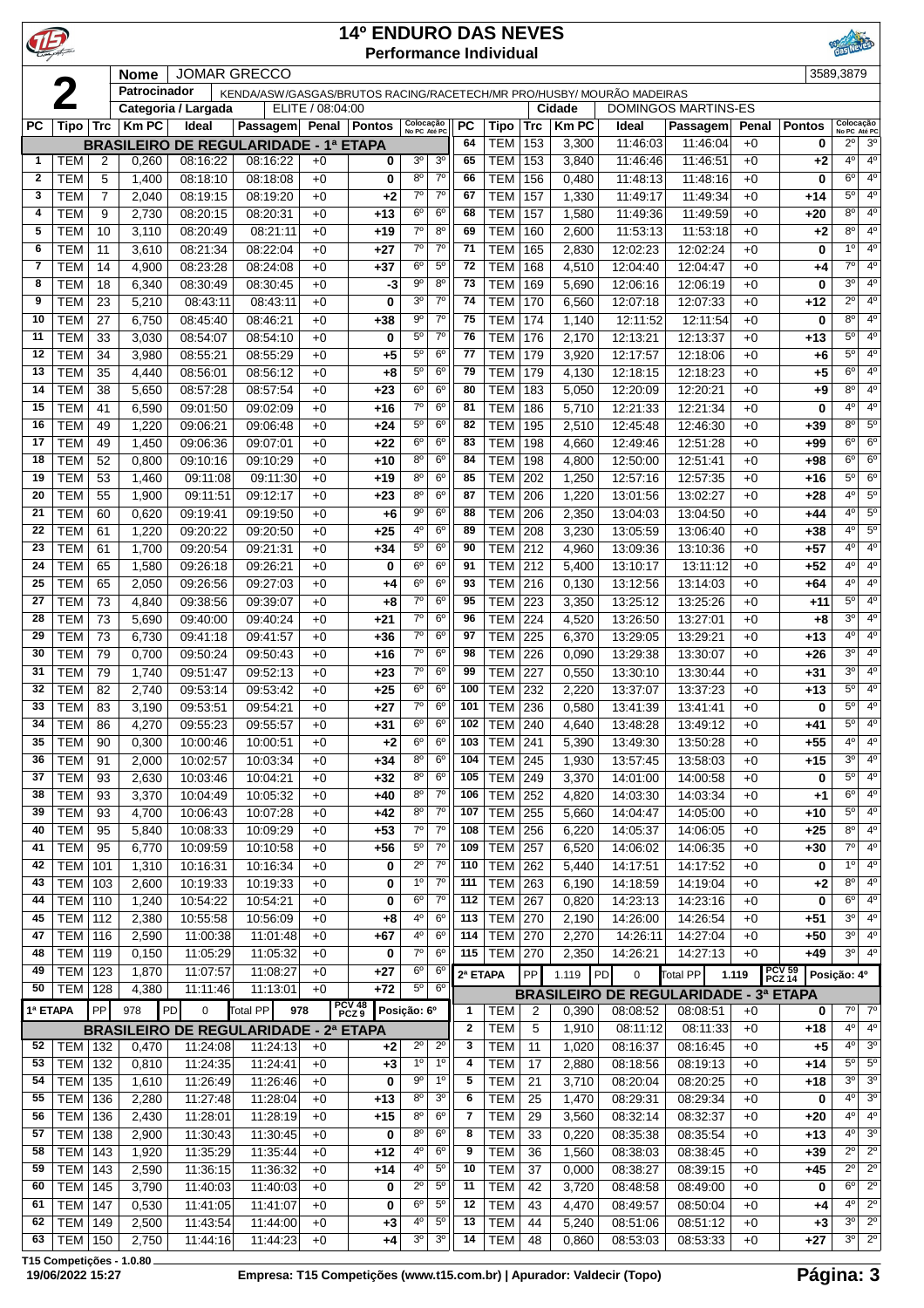| TIE.         |                             |            |                |    |                                              |                      |                  |              | <b>14º ENDURO DAS NEVES</b> |             |                               |                                  |           |                               |                                                                       |       |                            |       |               |                           |
|--------------|-----------------------------|------------|----------------|----|----------------------------------------------|----------------------|------------------|--------------|-----------------------------|-------------|-------------------------------|----------------------------------|-----------|-------------------------------|-----------------------------------------------------------------------|-------|----------------------------|-------|---------------|---------------------------|
|              |                             |            |                |    |                                              |                      |                  |              |                             |             |                               |                                  |           | <b>Performance Individual</b> |                                                                       |       |                            |       |               |                           |
|              |                             |            | <b>Nome</b>    |    | <b>JOMAR GRECCO</b>                          |                      |                  |              |                             |             |                               |                                  |           |                               |                                                                       |       |                            |       |               | 3589,3879                 |
|              |                             |            | Patrocinador   |    |                                              |                      |                  |              |                             |             |                               |                                  |           |                               | KENDA/ASW/GASGAS/BRUTOS RACING/RACETECH/MR PRO/HUSBY/ MOURÃO MADEIRAS |       |                            |       |               |                           |
|              |                             |            |                |    | Categoria / Largada                          |                      | ELITE / 08:01:00 |              |                             |             |                               |                                  |           |                               | Cidade                                                                |       | <b>DOMINGOS MARTINS-ES</b> |       |               |                           |
| PC           | Tipo                        | <b>Trc</b> | <b>Km PC</b>   |    | Ideal                                        | Passagem             |                  | Penal        | Pontos                      |             | Colocação<br>No PC Até PC     |                                  | <b>PC</b> | Tipo Trc                      | <b>KmPC</b>                                                           | Ideal | Passagem                   | Penal | <b>Pontos</b> | Colocação<br>No PC Até PC |
| 15           | <b>TEM</b>                  | 52         | 2,690          |    | 08:56:08                                     | 08:57:23             |                  | $+0$         |                             | +72         | 3 <sup>o</sup><br>4°          | $2^{\circ}$<br>3 <sup>o</sup>    |           |                               |                                                                       |       |                            |       |               |                           |
| 16           | <b>TEM</b>                  | 52         | 2,870          |    | 08:56:20                                     | 08:57:35             |                  | $+0$         |                             | $+72$       |                               |                                  |           |                               |                                                                       |       |                            |       |               |                           |
| 17           | <b>TEM</b>                  | 56         | 2,810          |    | 09:05:23                                     | 09:05:42             |                  | $+0$         |                             | $+16$       | $2^{\circ}$                   | 3 <sup>o</sup>                   |           |                               |                                                                       |       |                            |       |               |                           |
| 18           | <b>TEM</b>                  | 58         | 3,530          |    | 09:06:22                                     | 09:06:41             |                  | $+0$         |                             | +16         | $2^{\circ}$                   | 3 <sup>o</sup>                   |           |                               |                                                                       |       |                            |       |               |                           |
| 19           | <b>TEM</b>                  | 64         | 4,690          |    | 09:36:30                                     | 09:36:33             |                  | $+0$         |                             | 0           | $5^{\circ}$                   | 3 <sup>o</sup>                   |           |                               |                                                                       |       |                            |       |               |                           |
| 20           | <b>TEM</b>                  | 67         | 5,870          |    | 09:37:57                                     | 09:38:04             |                  | $+0$         |                             | $+4$        | $5^{\circ}$                   | 3 <sup>o</sup>                   |           |                               |                                                                       |       |                            |       |               |                           |
| 21           | <b>TEM</b>                  | 73         | 1,030          |    | 09:43:00                                     | 09:43:03             |                  | $+0$         |                             | 0           | $6^{\circ}$                   | 3 <sup>o</sup>                   |           |                               |                                                                       |       |                            |       |               |                           |
| 22           | <b>TEM</b>                  | 79         | 0,710          |    | 09:47:59                                     | 09:48:03             |                  | $+0$         |                             | +1          | $6^{\circ}$                   | 3 <sup>o</sup>                   |           |                               |                                                                       |       |                            |       |               |                           |
| 23           | <b>TEM</b>                  | 86         | 3,010          |    | 09:57:58                                     | 09:58:10             |                  | $+0$         |                             | +9          | $5^{\circ}$<br>4 <sup>0</sup> | 3 <sup>o</sup><br>3 <sup>o</sup> |           |                               |                                                                       |       |                            |       |               |                           |
| 24           | <b>TEM</b>                  | 89         | 2,010          |    | 10:02:51                                     | 10:02:53             |                  | $+0$         |                             | 0           |                               |                                  |           |                               |                                                                       |       |                            |       |               |                           |
| 25           | <b>TEM</b>                  | 95         | 1,400          |    | 10:06:31                                     | 10:06:38             |                  | $+0$         |                             | $+4$        | 4°<br>1 <sup>0</sup>          | 3 <sup>o</sup>                   |           |                               |                                                                       |       |                            |       |               |                           |
| 26           | <b>TEM</b>                  | 103        | 3,150          |    | 10:10:56                                     | 10:11:20             |                  | $+0$         |                             | $+21$       | $2^{\circ}$                   | 3 <sup>o</sup>                   |           |                               |                                                                       |       |                            |       |               |                           |
| 27           | TEM   103                   |            | 3,920          |    | 10:11:42                                     | 10:12:07             |                  | $+0$         |                             | $+22$       |                               | 3 <sup>0</sup>                   |           |                               |                                                                       |       |                            |       |               |                           |
| 3ª ETAPA     |                             | PP         | 443            | PD | 0                                            | Total PP             | 443              |              | PCV 27<br>PCZ 6             | Posição: 3º |                               |                                  |           |                               |                                                                       |       |                            |       |               |                           |
|              |                             |            |                |    | <b>BRASILEIRO DE REGULARIDADE - 4ª ETAPA</b> |                      |                  |              |                             |             |                               |                                  |           |                               |                                                                       |       |                            |       |               |                           |
| 28           | <b>TEM   107</b>            |            | 1,670          |    | 10:25:08                                     | 10:25:11             |                  | $+0$         |                             | 0           | 3 <sup>o</sup>                | 3 <sup>o</sup>                   |           |                               |                                                                       |       |                            |       |               |                           |
| 29           | TEM                         | 109        | 2,490          |    | 10:26:17                                     | 10:26:35             |                  | $+0$         |                             | $+15$       | $5^{\circ}$                   | $4^{\circ}$                      |           |                               |                                                                       |       |                            |       |               |                           |
| 30           | TEM                         | 111        | 2,750          |    | 10:26:42                                     | 10:27:17             |                  | $+0$         |                             | $+32$       | $6^{\circ}$                   | $6^{\circ}$                      |           |                               |                                                                       |       |                            |       |               |                           |
| 31           | TEM                         | 114        | 4,430          |    | 10:28:54                                     | 10:29:45             |                  | $+0$         |                             | $+48$       | $4^{\circ}$                   | $4^{\circ}$                      |           |                               |                                                                       |       |                            |       |               |                           |
| 32           | <b>TEM</b>                  | 116        | 1,290          |    | 10:30:35                                     | 10:31:37             |                  | $+0$         |                             | $+59$       | 4º                            | 4°                               |           |                               |                                                                       |       |                            |       |               |                           |
| 33           | TEM                         | 119        | 0,180          |    | 10:31:21                                     | 10:32:30             |                  | $+0$         |                             | +66         | 4°                            | 4°                               |           |                               |                                                                       |       |                            |       |               |                           |
| 34           | <b>TEM</b>                  | 121        | 1,380          |    | 10:37:38                                     | 10:37:39             |                  | $+0$         |                             | 0           | $2^{\circ}$                   | $4^{\circ}$                      |           |                               |                                                                       |       |                            |       |               |                           |
| 35           | TEM                         | 126        | 3,260          |    | 10:42:59                                     | 10:43:03             |                  | $+0$         |                             | $+1$        | 1 <sup>0</sup>                | $4^{\circ}$                      |           |                               |                                                                       |       |                            |       |               |                           |
| 36           | <b>TEM</b>                  | 127        | 4,520          |    | 10:44:29                                     | 10:44:34             |                  | $+0$         |                             | $+2$        | $2^{\circ}$                   | $4^{\circ}$                      |           |                               |                                                                       |       |                            |       |               |                           |
| 37           | TEM                         | 129        | 5,530          |    | 10:45:51                                     | 10:45:59             |                  | $+0$         |                             | $+5$        | 4°                            | $4^{\circ}$                      |           |                               |                                                                       |       |                            |       |               |                           |
| 38           | <b>TEM</b>                  | 132        | 6,860          |    | 10:47:40                                     | 10:48:20             |                  | $+0$         |                             | $+37$       | $5^{\circ}$                   | $5^{\circ}$                      |           |                               |                                                                       |       |                            |       |               |                           |
| 39           | <b>TEM</b>                  | 132        | 6,990          |    | 10:47:50                                     | 10:48:27             |                  | $+0$         |                             | $+34$       | $5^{\circ}$                   | $5^{\circ}$                      |           |                               |                                                                       |       |                            |       |               |                           |
| 40           | <b>TEM</b>                  | 139        | 5,630          |    | 11:02:17                                     | 11:02:37             |                  | $+0$         |                             | $+17$       | $8^{\circ}$                   | $5^{\circ}$                      |           |                               |                                                                       |       |                            |       |               |                           |
| 41           | TEM                         | 147        | 3,390          |    | 11:10:40                                     | 11:11:05             |                  | $+0$         |                             | $+22$       | 3 <sup>o</sup>                | $5^{\circ}$                      |           |                               |                                                                       |       |                            |       |               |                           |
| 42           | <b>TEM</b>                  | 148        | 3,720          |    | 11:11:03                                     | 11:11:30             |                  | $+0$         |                             | $+24$       | 3 <sup>o</sup>                | $5^{\circ}$                      |           |                               |                                                                       |       |                            |       |               |                           |
| 43           | <b>TEM</b>                  | 153        | 1,050          |    | 11:33:41                                     | 11:33:47             |                  | $+0$         |                             | $+3$        | $8^{\circ}$                   | $5^{\circ}$                      |           |                               |                                                                       |       |                            |       |               |                           |
| 44           | TEM                         | 154        | 2,110          |    | 11:34:55                                     | 11:35:15             |                  | $+0$         |                             | $+17$       | $7^\circ$                     | $\overline{5^0}$                 |           |                               |                                                                       |       |                            |       |               |                           |
| 45           | <b>TEM 159</b>              |            | 1,250          |    | 11:36:36                                     | 11:37:16             |                  | $+0$         |                             | $+37$       | $6^{\circ}$                   | $5^{\circ}$                      |           |                               |                                                                       |       |                            |       |               |                           |
| 46           | TEM   164                   |            | 3,420          |    | 11:39:47                                     | 11:42:01             |                  | $+0$         | $+131$                      |             | $8^{\circ}$                   | $6^{\circ}$                      |           |                               |                                                                       |       |                            |       |               |                           |
| 47           | TEM                         | 169        | 5,660          |    | 11:43:06                                     | 11:45:52             |                  | $+0$         | $+163$                      |             | $8^{\circ}$                   | $6^{\circ}$                      |           |                               |                                                                       |       |                            |       |               |                           |
| 48           | TEM                         | 169        | 6,350          |    | 11:43:58                                     | 11:46:53             |                  | $+0$         | $+172$                      |             | $8^{\circ}$                   | $6^{\circ}$                      |           |                               |                                                                       |       |                            |       |               |                           |
| 49           | <b>TEM 170</b>              |            | 6,620          |    | 11:44:18                                     | 11:47:12             |                  | $+0$         | $+171$                      |             | $8^{\circ}$                   | $6^{\circ}$                      |           |                               |                                                                       |       |                            |       |               |                           |
| 50           | <b>TEM</b>                  | 170        | 7,030          |    | 11:44:47                                     | 11:47:45             |                  | $+0$         | $+175$                      |             | $8^{\circ}$                   | 6 <sup>o</sup>                   |           |                               |                                                                       |       |                            |       |               |                           |
| 51           | <b>TEM 175</b>              |            | 0,420          |    | 11:54:56                                     | 11:55:00             |                  | $+0$         |                             | $+1$        | $8^{\circ}$                   | $6^{\circ}$                      |           |                               |                                                                       |       |                            |       |               |                           |
| 52           | TEM                         | 177        | 1,690          |    | 11:56:18                                     | 11:56:33             |                  | $+0$         |                             | +12         | $6^{\circ}$                   | $6^{\circ}$                      |           |                               |                                                                       |       |                            |       |               |                           |
| 53           | <b>TEM</b>                  | 179        | 3,250          |    | 11:58:21                                     | 11:58:46             |                  | $+0$         |                             | $+22$       | 8 <sup>o</sup><br>$6^{\circ}$ | $6^{\circ}$                      |           |                               |                                                                       |       |                            |       |               |                           |
| 54           | TEM                         | 187        | 2,070          |    | 12:07:14                                     | 12:07:26             |                  | $+0$         |                             | $+9$        |                               | $6^{\circ}$                      |           |                               |                                                                       |       |                            |       |               |                           |
| 55           | TEM                         | 188        | 2,880          |    | 12:08:25                                     | 12:08:43             |                  | $+0$         |                             | $+15$       | $6^{\circ}$                   | $6^{\circ}$                      |           |                               |                                                                       |       |                            |       |               |                           |
| 56           | <b>TEM 194</b>              |            | 0,540          |    | 12:13:45                                     | 12:13:46             |                  | $+0$         |                             | 0           | 3 <sup>o</sup>                | $6^{\circ}$                      |           |                               |                                                                       |       |                            |       |               |                           |
| 57           | TEM                         | 201        | 2,810          |    | 12:17:25                                     | 12:17:52             |                  | $+0$         |                             | $+24$       | 7°                            | $6^{\circ}$                      |           |                               |                                                                       |       |                            |       |               |                           |
| 58           | <b>TEM 203</b>              |            | 0,480          |    | 12:19:02                                     | 12:19:48             |                  | $+0$         |                             | +43         | $5^{\circ}$                   | $6^{\circ}$                      |           |                               |                                                                       |       |                            |       |               |                           |
| 59           | TEM                         | 203        | 1,130          |    | 12:19:47                                     | 12:20:50             |                  | $+0$         |                             | +60         | $5^{\circ}$<br>3 <sup>o</sup> | 6 <sup>o</sup><br>$6^{\circ}$    |           |                               |                                                                       |       |                            |       |               |                           |
| 60           | $\overline{\text{TEM}}$ 207 |            | 1,830          |    | 12:25:06                                     | 12:25:14             |                  | $+0$         |                             | +5          | $6^{\circ}$                   | $6^{\circ}$                      |           |                               |                                                                       |       |                            |       |               |                           |
| 61           | <b>TEM</b>                  | 209        | 2,290          |    | 12:25:48                                     | 12:26:07             |                  | $+0$         |                             | +16         | $6^{\circ}$                   | 6 <sup>o</sup>                   |           |                               |                                                                       |       |                            |       |               |                           |
| 62<br>63     | TEM<br><b>TEM 212</b>       | 210        | 2,830<br>3,120 |    | 12:26:38<br>12:27:09                         | 12:26:51<br>12:27:36 |                  | $+0$<br>$+0$ |                             | +10<br>+24  | $6^{\circ}$                   | $6^{\circ}$                      |           |                               |                                                                       |       |                            |       |               |                           |
|              |                             |            |                |    |                                              |                      |                  |              |                             |             |                               |                                  |           |                               |                                                                       |       |                            |       |               |                           |
| 4ª ETAPA     |                             | PP         | 1.472          | PD | 0                                            | Total PP             | 1.472            |              | PCV 36<br>PCZ 3             | Posição: 6º |                               |                                  |           |                               |                                                                       |       |                            |       |               |                           |
| <b>TOTAL</b> |                             | ${\sf PP}$ | 4.012          | PD | 0                                            | <b>Total PP</b>      | 4.012            |              | <b>PCZ 32</b>               |             |                               |                                  |           |                               |                                                                       |       |                            |       |               |                           |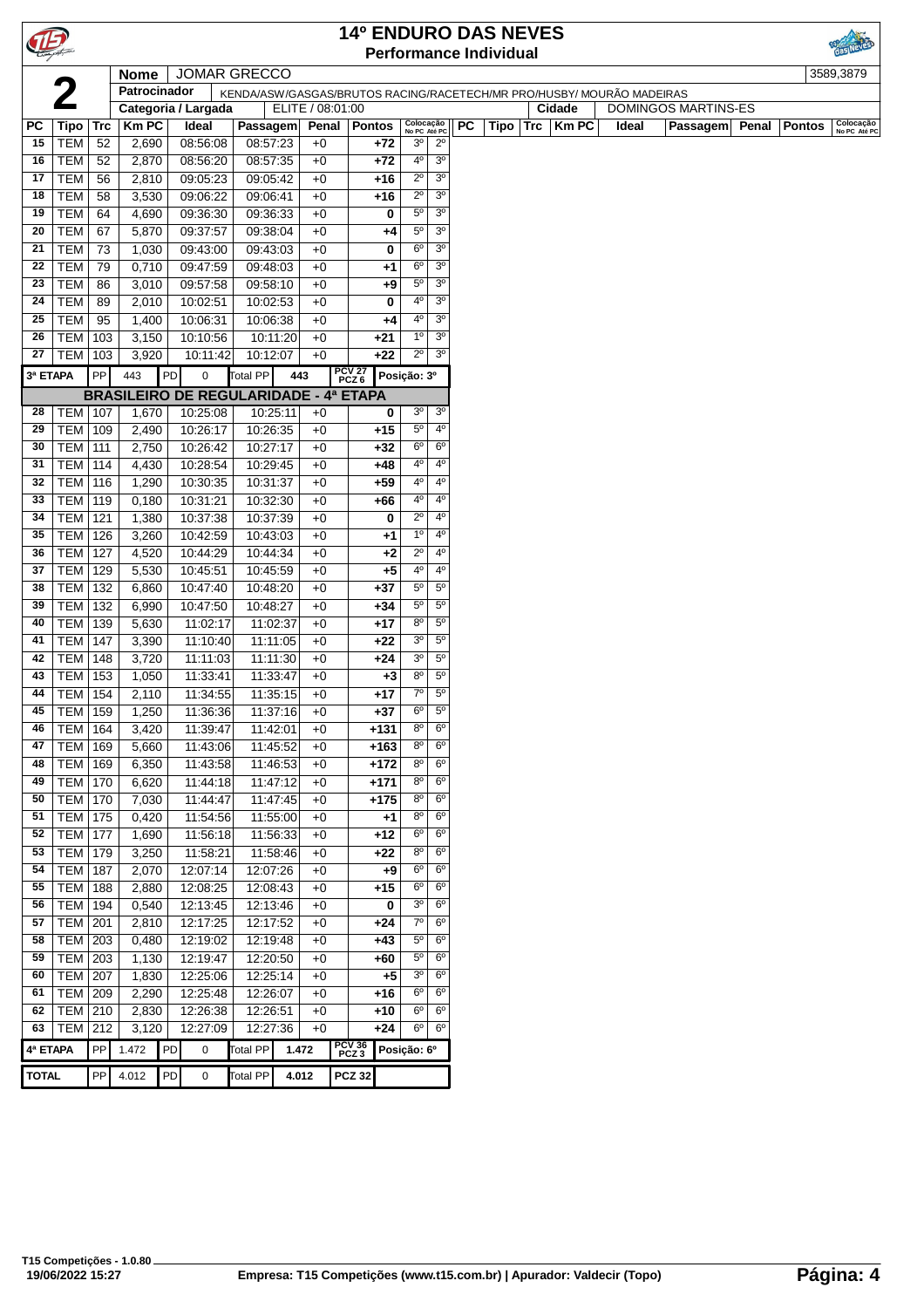| C            |                          |                | <b>14º ENDURO DAS NEVES</b><br><b>Performance Individual</b><br><b>GUILHERME CASCAES</b> |                      |                                                                                    |                  |                   |                            |                                  |                   |                          |                   |                       |                      |                                              |               |                          |                                              |                                    |
|--------------|--------------------------|----------------|------------------------------------------------------------------------------------------|----------------------|------------------------------------------------------------------------------------|------------------|-------------------|----------------------------|----------------------------------|-------------------|--------------------------|-------------------|-----------------------|----------------------|----------------------------------------------|---------------|--------------------------|----------------------------------------------|------------------------------------|
|              |                          |                | <b>Nome</b>                                                                              |                      |                                                                                    |                  |                   |                            |                                  |                   |                          |                   |                       |                      |                                              |               |                          | 3581,3684                                    |                                    |
|              | $\overline{3}$           |                | Patrocinador                                                                             |                      | KTM SPORTBAY, BORILLI, ASW, REKLUSE, CASCAES REFRIGERAÇÃO, RENOVA GRAFICOS, VENTUS |                  |                   |                            |                                  |                   |                          |                   |                       |                      |                                              |               |                          |                                              |                                    |
|              |                          |                |                                                                                          | Categoria / Largada  |                                                                                    | ELITE / 08:01:00 |                   |                            |                                  |                   |                          |                   | Cidade                | TUBARÃO-SC           |                                              |               |                          |                                              |                                    |
| <b>PC</b>    | Tipo Trc                 |                | Km PC                                                                                    | Ideal                | Passagem Penal Pontos                                                              |                  |                   | Colocação<br>No PC Até PC  |                                  | <b>PC</b><br>64   | Tipo<br><b>TEM</b>       | <b>Trc</b><br>153 | <b>Km PC</b><br>3,300 | Ideal<br>11:43:03    | Passagem<br>11:43:07                         | Penal<br>$+0$ | <b>Pontos</b><br>+1      | Colocação<br>No PC Até PC<br>10 <sup>o</sup> | $8^{\circ}$                        |
| 1            | <b>TEM</b>               | 2              | 0,260                                                                                    | 08:13:22             | <b>BRASILEIRO DE REGULARIDADE - 1ª ETAPA</b><br>08:13:23                           | $+0$             | 0                 | 40                         | 4 <sup>0</sup>                   | 65                | <b>TEM</b>               | 153               | 3,840                 | 11:43:46             | 11:43:54                                     | $+0$          | $+5$                     | 10 <sup>o</sup>                              | 8 <sup>o</sup>                     |
| $\mathbf{2}$ | <b>TEM</b>               | 5              | 1,400                                                                                    | 08:15:10             | 08:15:09                                                                           | $+0$             | 0                 | 3 <sup>o</sup>             | $2^{\circ}$                      | 66                | <b>TEM</b>               | 156               | 0,480                 | 11:45:13             | 11:45:17                                     | $+0$          | $+1$                     | 10 <sup>o</sup>                              | $8^{\circ}$                        |
| 3            | <b>TEM</b>               | $\overline{7}$ | 2,040                                                                                    | 08:16:15             | 08:16:18                                                                           | $+0$             | 0                 | 40                         | 3 <sup>o</sup>                   | 67                | <b>TEM</b>               | 157               | 1,330                 | 11:46:17             | 11:46:32                                     | $+0$          | +12                      | 40                                           | $6^{\circ}$                        |
| 4            | <b>TEM</b>               | 9              | 2,730                                                                                    | 08:17:15             | 08:17:25                                                                           | $+0$             | +7                | $2^{\circ}$                | $2^{\circ}$                      | 68                | <b>TEM</b>               | 157               | 1,580                 | 11:46:36             | 11:46:55                                     | $+0$          | +16                      | 3 <sup>0</sup>                               | 6 <sup>o</sup>                     |
| 5            | <b>TEM</b>               | 10             | 3,110                                                                                    | 08:17:49             | 08:17:45                                                                           | $+0$             | -3                | 1 <sup>0</sup>             | 1 <sup>0</sup>                   | 69                | <b>TEM</b>               | 160               | 2,600                 | 11:50:13             | 11:50:17                                     | $+0$          | +1                       | $7^{\circ}$                                  | 6 <sup>o</sup>                     |
| 6            | <b>TEM</b>               | 11             | 3,610                                                                                    | 08:18:34             | 08:18:54                                                                           | $+0$             | $+17$             | 1 <sup>0</sup>             | 1 <sup>0</sup>                   | 71                | <b>TEM</b>               | 165               | 2,830                 | 11:59:23             | 11:59:27                                     | $+0$          | $+1$                     | $9^{\circ}$                                  | $6^{\circ}$                        |
| 7            | <b>TEM</b>               | 14             | 4,900                                                                                    | 08:20:28             | 08:20:52                                                                           | $+0$             | $+21$             | $1^{\circ}$                | 1 <sup>0</sup>                   | 72                | <b>TEM</b>               | 168               | 4,510                 | 12:01:40             | 12:01:48                                     | $+0$          | $+5$                     | 90                                           | $7^{\circ}$                        |
| 8            | <b>TEM</b>               | 18             | 6,340                                                                                    | 08:27:49             | 08:27:47                                                                           | $+0$             | 0                 | 3 <sup>0</sup>             | 1 <sup>0</sup>                   | 73                | <b>TEM</b>               | 169               | 5,690                 | 12:03:16             | 12:03:25                                     | $+0$          | $+6$                     | $7^\circ$                                    | $7^\circ$                          |
| 9            | <b>TEM</b>               | 23             | 5,210                                                                                    | 08:40:11             | 08:40:11                                                                           | $+0$             | 0                 | 4°                         | 1 <sup>o</sup>                   | 74                | <b>TEM</b>               | 170               | 6,560                 | 12:04:18             | 12:04:45                                     | $+0$          | $+24$                    | $7^\circ$                                    | 6 <sup>o</sup>                     |
| 10           | <b>TEM</b>               | 27             | 6,750                                                                                    | 08:42:40             | 08:43:08                                                                           | $+0$             | $+25$             | $2^{\circ}$                | 1 <sup>0</sup>                   | 75                | <b>TEM</b>               | 174               | 1,140                 | 12:08:52             | 12:08:55                                     | $+0$          | 0                        | 90                                           | $6^{\circ}$                        |
| 11<br>12     | <b>TEM</b><br><b>TEM</b> | 33<br>34       | 3,030<br>3,980                                                                           | 08:51:07<br>08:52:21 | 08:51:10<br>08:52:27                                                               | $+0$<br>$+0$     | 0                 | 40<br>$2^{\circ}$          | 1 <sup>0</sup><br>$2^{\circ}$    | 76<br>77          | <b>TEM</b><br><b>TEM</b> | 176<br>179        | 2,170<br>3,920        | 12:10:21<br>12:14:57 | 12:10:39<br>12:15:07                         | $+0$<br>$+0$  | $+15$<br>$+7$            | $6^{\circ}$<br>$7^\circ$                     | 6 <sup>o</sup><br>$7^\circ$        |
| 13           | <b>TEM</b>               | 35             | 4,440                                                                                    | 08:53:01             | 08:53:11                                                                           | $+0$             | $+3$<br>+7        | 4°                         | $2^{\circ}$                      | 79                | <b>TEM</b>               | 179               | 4,130                 | 12:15:15             | 12:15:26                                     | $+0$          | +8                       | $8^{\circ}$                                  | $7^\circ$                          |
| 14           | <b>TEM</b>               | 38             | 5,650                                                                                    | 08:54:28             | 08:54:46                                                                           | $+0$             | $+15$             | 4°                         | $2^{\circ}$                      | 80                | <b>TEM</b>               | 183               | 5,050                 | 12:17:09             | 12:17:20                                     | $+0$          | +8                       | $7^{\circ}$                                  | $7^\circ$                          |
| 15           | <b>TEM</b>               | 41             | 6,590                                                                                    | 08:58:50             | 08:59:07                                                                           | $+0$             | $+14$             | 3 <sup>0</sup>             | $2^{\circ}$                      | 81                | <b>TEM</b>               | 186               | 5,710                 | 12:18:33             | 12:18:36                                     | $+0$          | 0                        | $9^{\circ}$                                  | $7^\circ$                          |
| 16           | <b>TEM</b>               | 49             | 1,220                                                                                    | 09:03:21             | 09:03:47                                                                           | $+0$             | $+23$             | 3 <sup>0</sup>             | $2^{\circ}$                      | 82                | <b>TEM</b>               | 195               | 2,510                 | 12:42:48             | 12:42:58                                     | $+0$          | $+7$                     | $4^{\circ}$                                  | $7^{\circ}$                        |
| 17           | <b>TEM</b>               | 49             | 1,450                                                                                    | 09:03:36             | 09:04:00                                                                           | $+0$             | $+21$             | 3 <sup>o</sup>             | $2^{\circ}$                      | 83                | <b>TEM</b>               | 198               | 4,660                 | 12:46:46             | 12:47:45                                     | $+0$          | +56                      | 3 <sup>0</sup>                               | 4°                                 |
| 18           | <b>TEM</b>               | 52             | 0,800                                                                                    | 09:07:16             | 09:07:27                                                                           | $+0$             | $+8$              | $7^{\circ}$                | $2^{\circ}$                      | 84                | <b>TEM</b>               | 198               | 4,800                 | 12:47:00             | 12:47:55                                     | $+0$          | $+52$                    | 3 <sup>0</sup>                               | 4 <sup>0</sup>                     |
| 19           | <b>TEM</b>               | 53             | 1,460                                                                                    | 09:08:08             | 09:08:29                                                                           | $+0$             | $+18$             | 6 <sup>o</sup>             | $2^{\circ}$                      | 85                | <b>TEM</b>               | 202               | 1,250                 | 12:54:16             | 12:54:34                                     | $+0$          | $+15$                    | 4 <sup>0</sup>                               | $4^{\circ}$                        |
| 20           | <b>TEM</b>               | 55             | 1,900                                                                                    | 09:08:51             | 09:09:16                                                                           | $+0$             | $+22$             | 6 <sup>o</sup>             | 3 <sup>o</sup>                   | 87                | TEM                      | 206               | 1,220                 | 12:58:56             | 12:59:09                                     | $+0$          | +10                      | $2^{\circ}$                                  | 3 <sup>0</sup>                     |
| 21           | <b>TEM</b>               | 60             | 0,620                                                                                    | 09:16:41             | 09:16:47                                                                           | $+0$             | $+3$              | $7^\circ$                  | 3 <sup>o</sup>                   | 88                | <b>TEM</b>               | 206               | 2,350                 | 13:01:03             | 13:01:36                                     | $+0$          | $+30$                    | 3 <sup>o</sup>                               | 3 <sup>o</sup>                     |
| 22           | <b>TEM</b>               | 61             | 1,220                                                                                    | 09:17:22             | 09:17:51                                                                           | $+0$             | $+26$             | $6^{\circ}$                | 3 <sup>o</sup>                   | 89                | <b>TEM</b>               | 208               | 3,230                 | 13:02:59             | 13:03:25                                     | $+0$          | +23                      | 3 <sup>0</sup>                               | 3 <sup>o</sup>                     |
| 23<br>24     | <b>TEM</b><br><b>TEM</b> | 61<br>65       | 1,700                                                                                    | 09:17:54             | 09:18:30                                                                           | $+0$             | $+33$             | 4°<br>$5^{\circ}$          | 3 <sup>o</sup><br>3 <sup>o</sup> | 90<br>91          | <b>TEM</b><br><b>TEM</b> | 212<br>212        | 4,960                 | 13:06:36             | 13:07:30                                     | $+0$<br>$+0$  | +51<br>$+47$             | 3 <sup>0</sup><br>3 <sup>0</sup>             | 3 <sup>o</sup><br>3 <sup>0</sup>   |
| 25           | <b>TEM</b>               | 65             | 1,580<br>2,050                                                                           | 09:23:18<br>09:23:56 | 09:23:21<br>09:24:02                                                               | $+0$<br>$+0$     | 0<br>+3           | $5^{\circ}$                | 3 <sup>o</sup>                   | 93                | <b>TEM</b>               | 216               | 5,400<br>0,130        | 13:07:17<br>13:09:56 | 13:08:07<br>13:10:47                         | $+0$          | +48                      | 3 <sup>0</sup>                               | 3 <sup>0</sup>                     |
| 27           | <b>TEM</b>               | 73             | 4,840                                                                                    | 09:35:56             | 09:36:08                                                                           | $+0$             | +9                | $8^{\circ}$                | 3 <sup>o</sup>                   | 95                | <b>TEM</b>               | 223               | 3,350                 | 13:22:12             | 13:22:22                                     | $+0$          | $+7$                     | $\overline{2^0}$                             | 3 <sup>0</sup>                     |
| 28           | <b>TEM</b>               | 73             | 5,690                                                                                    | 09:37:00             | 09:37:22                                                                           | $+0$             | $+19$             | $6^{\circ}$                | $4^{\circ}$                      | 96                | <b>TEM</b>               | 224               | 4,520                 | 13:23:50             | 13:24:12                                     | $+0$          | $+19$                    | $6^{\circ}$                                  | 3 <sup>0</sup>                     |
| 29           | <b>TEM</b>               | 73             | 6,730                                                                                    | 09:38:18             | 09:38:54                                                                           | $+0$             | $+33$             | $6^{\circ}$                | $4^{\circ}$                      | 97                | <b>TEM</b>               | 225               | 6,370                 | 13:26:05             | 13:26:21                                     | $+0$          | +13                      | 3 <sup>0</sup>                               | 3 <sup>0</sup>                     |
| 30           | <b>TEM</b>               | 79             | 0,700                                                                                    | 09:47:24             | 09:47:39                                                                           | $+0$             | $+12$             | 4°                         | $4^{\circ}$                      | 98                | TEM                      | 226               | 0,090                 | 13:26:38             | 13:27:07                                     | $+0$          | $+26$                    | 4 <sup>0</sup>                               | 3 <sup>0</sup>                     |
| 31           | <b>TEM</b>               | 79             | 1,740                                                                                    | 09:48:47             | 09:49:04                                                                           | $+0$             | $+14$             | 40                         | $4^{\circ}$                      | 99                | <b>TEM</b>               | 227               | 0,550                 | 13:27:10             | 13:27:46                                     | $+0$          | +33                      | $4^{\circ}$                                  | 3 <sup>o</sup>                     |
| 32           | <b>TEM</b>               | 82             | 2,740                                                                                    | 09:50:14             | 09:50:31                                                                           | $+0$             | +14               | 4°                         | $4^{\circ}$                      | 100               | <b>TEM</b>               | 232               | 2,220                 | 13:34:07             | 13:34:21                                     | $+0$          | $+11$                    | 4 <sup>0</sup>                               | 3 <sup>o</sup>                     |
| 33           | <b>TEM</b>               | 83             | 3,190                                                                                    | 09:50:51             | 09:51:10                                                                           | $+0$             | $+16$             | 40                         | $4^{\circ}$                      | 101               | <b>TEM 236</b>           |                   | 0,580                 | 13:38:39             | 13:38:41                                     | $+0$          | 0                        | $4^{\circ}$                                  | 3 <sup>o</sup>                     |
| 34           | TEM                      | 86             | 4,270                                                                                    | 09:52:23             | 09:52:40                                                                           | $+0$             | $+14$             | $4^{\circ}$                | 4°                               |                   | 102 TEM 240              |                   |                       | 4,640 13:45:28       | 13:46:04                                     | $+0$          | $+33$                    |                                              | $3^0$ $3^0$                        |
| 35           | TEM                      | 90             | 0,300                                                                                    | 09:57:46             | 09:57:53                                                                           | $+0$             | $+4$              | 90                         | $4^{\circ}$                      | 103               | <b>TEM 241</b>           |                   | 5,390                 | 13:46:30             | 13:47:13                                     | $+0$          | $+40$                    | $2^{\circ}$                                  | 3 <sup>o</sup>                     |
| 36           | <b>TEM</b>               | 91             | 2,000                                                                                    | 09:59:57             | 10:00:21                                                                           | $+0$             | $+21$             | $5^{\circ}$                | $4^{\circ}$                      | 104               | TEM                      | 245               | 1,930                 | 13:54:45             | 13:55:04                                     | $+0$          | +16                      | $4^{\circ}$                                  | 3 <sup>o</sup>                     |
| 37<br>38     | <b>TEM</b><br><b>TEM</b> | 93<br>93       | 2,630                                                                                    | 10:00:46<br>10:01:49 | 10:01:07<br>10:02:17                                                               | $+0$             | $+18$<br>$+25$    | $5^{\circ}$<br>$5^{\circ}$ | $4^{\circ}$<br>$4^{\circ}$       | 105<br>106        | TEM<br><b>TEM</b>        | 249<br>252        | 3,370<br>4,820        | 13:58:00<br>14:00:30 | 13:57:58<br>14:00:31                         | $+0$          | 0<br>0                   | 4º<br>10                                     | $3^{\circ}$<br>$2^{\circ}$         |
| 39           | <b>TEM</b>               | 93             | 3,370<br>4,700                                                                           | 10:03:43             | 10:04:12                                                                           | $+0$<br>$+0$     | +26               | 4°                         | 4 <sup>0</sup>                   | 107               | <b>TEM</b>               | 255               | 5,660                 | 14:01:47             | 14:01:54                                     | $+0$<br>$+0$  | +4                       | 3 <sup>o</sup>                               | $2^{\circ}$                        |
| 40           | <b>TEM</b>               | 95             | 5,840                                                                                    | 10:05:33             | 10:06:16                                                                           | $+0$             | $+40$             | 4º                         | $4^{\circ}$                      | 108               | <b>TEM</b>               | 256               | 6,220                 | 14:02:37             | 14:02:49                                     | $+0$          | $+9$                     | $2^{\circ}$                                  | $2^{\circ}$                        |
| 41           | <b>TEM</b>               | 95             | 6,770                                                                                    | 10:06:59             | 10:07:32                                                                           | $+0$             | $+30$             | $2^{\circ}$                | $4^{\circ}$                      | 109               | <b>TEM</b>               | 257               | 6,520                 | 14:03:02             | 14:03:18                                     | $+0$          | +13                      | 3 <sup>o</sup>                               | $2^{\circ}$                        |
| 42           | <b>TEM</b>               | 101            | 1,310                                                                                    | 10:13:31             | 10:13:37                                                                           | $+0$             | $+3$              | $6^{\circ}$                | $4^{\circ}$                      | 110               | <b>TEM 262</b>           |                   | 5,440                 | 14:14:51             | 14:14:52                                     | $+0$          | 0                        | $4^{\circ}$                                  | $2^{\circ}$                        |
| 43           | <b>TEM</b>               | 103            | 2,600                                                                                    | 10:16:33             | 10:16:34                                                                           | $+0$             | 0                 | 4°                         | $4^{\circ}$                      | 111               | TEM                      | 263               | 6,190                 | 14:15:59             | 14:16:02                                     | $+0$          | 0                        | $7^\circ$                                    | $2^{\circ}$                        |
| 44           | TEM                      | 110            | 1,240                                                                                    | 10:51:22             | 10:51:23                                                                           | $+0$             | 0                 | 4°                         | $4^{\circ}$                      | 112               | <b>TEM 267</b>           |                   | 0,820                 | 14:20:13             | 14:20:18                                     | $+0$          | $+2$                     | $7^\circ$                                    | $2^{\circ}$                        |
| 45           | <b>TEM 112</b>           |                | 2,380                                                                                    | 10:52:58             | 10:53:09                                                                           | $+0$             | $+8$              | $5^{\circ}$                | $4^{\circ}$                      | 113               | <b>TEM 270</b>           |                   | 2,190                 | 14:23:00             | 14:23:50                                     | $+0$          | +47                      | $2^{\circ}$                                  | $2^{\circ}$                        |
| 47           | <b>TEM 116</b>           |                | 2,590                                                                                    | 10:57:38             | 10:59:00                                                                           | $+0$             | $+79$             | $5^{\circ}$                | $4^{\circ}$                      | 114               | <b>TEM 270</b>           |                   | 2,270                 | 14:23:11             | 14:24:00                                     | $+0$          | +46                      | $2^{\circ}$                                  | $2^{\circ}$                        |
| 48           | <b>TEM</b>               | 119            | 0,150                                                                                    | 11:02:29             | 11:03:26                                                                           | $+0$             | $+54$             | 10 <sup>o</sup>            | $4^{\circ}$                      | 115               | <b>TEM 270</b>           |                   | 2,350                 | 14:23:21             | 14:24:08                                     | $+0$          | +44                      | $2^{\circ}$                                  | $2^{\circ}$                        |
| 49           | <b>TEM</b>               | 123            | 1,870                                                                                    | 11:04:57             | 11:06:14                                                                           | $+0$             | $+74$             | 10 <sup>o</sup>            | $4^{\circ}$                      | 2ª ETAPA          |                          | ${\sf PP}$        | 894                   | PD<br>$\mathbf 0$    | Total PP<br>894                              |               | <b>PCV 59<br/>PCZ 11</b> | Posição: 2º                                  |                                    |
| 50           | TEM                      | 128            | 4,380                                                                                    | 11:08:46             | 11:10:41                                                                           | $+0$             | +112 $10^{\circ}$ |                            | $4^{\circ}$                      |                   |                          |                   |                       |                      | <b>BRASILEIRO DE REGULARIDADE - 3ª ETAPA</b> |               |                          |                                              |                                    |
| 1ª ETAPA     |                          | PP             | 894                                                                                      | PD <br>0             | Total PP<br>894                                                                    |                  | PCV 48<br>PCZ 9   | Posição: 4º                |                                  | 1                 | <b>TEM</b>               | $\overline{c}$    | 0,390                 | 08:11:52             | 08:11:54                                     | $+0$          | 0                        | $5^{\circ}$                                  | $5^{\circ}$                        |
| 52           | <b>TEM 132</b>           |                |                                                                                          |                      | <b>BRASILEIRO DE REGULARIDADE - 2ª ETAPA</b>                                       |                  |                   | 8 <sup>o</sup>             | $8^{\circ}$                      | $\mathbf{2}$<br>3 | <b>TEM</b>               | 5                 | 1,910                 | 08:14:12             | 08:14:33                                     | $+0$          | $+18$                    | $3^{\circ}$<br>$2^{\circ}$                   | 3 <sup>o</sup><br>$\overline{2^0}$ |
| 53           | <b>TEM</b>               | 132            | 0,470<br>0,810                                                                           | 11:21:08<br>11:21:35 | 11:21:16<br>11:21:46                                                               | $+0$<br>$+0$     | +5<br>$+8$        | $7^\circ$                  | $6^{\circ}$                      | 4                 | TEM<br><b>TEM</b>        | 11<br>17          | 1,020<br>2,880        | 08:19:37<br>08:21:56 | 08:19:43<br>08:22:07                         | $+0$<br>$+0$  | $+3$<br>$+8$             | $1^{\circ}$                                  | $2^{\circ}$                        |
| 54           | <b>TEM</b>               | 135            | 1,610                                                                                    | 11:23:49             | 11:23:47                                                                           | $+0$             | 0                 | $8^{\circ}$                | $7^\circ$                        | 5                 | <b>TEM</b>               | 21                | 3,710                 | 08:23:04             | 08:23:20                                     | $+0$          | +13                      | $1^{\circ}$                                  | 1 <sup>0</sup>                     |
| 55           | <b>TEM</b>               | 136            | 2,280                                                                                    | 11:24:48             | 11:24:59                                                                           | $+0$             | +8                | 3 <sup>o</sup>             | $6^{\circ}$                      | 6                 | <b>TEM</b>               | 25                | 1,470                 | 08:32:31             | 08:32:34                                     | $+0$          | 0                        | 3 <sup>0</sup>                               | 1 <sup>0</sup>                     |
| 56           | <b>TEM</b>               | 136            | 2,430                                                                                    | 11:25:01             | 11:25:14                                                                           | $+0$             | $+10$             | 3 <sup>o</sup>             | $5^{\circ}$                      | 7                 | <b>TEM</b>               | 29                | 3,560                 | 08:35:14             | 08:35:36                                     | $+0$          | +19                      | $2^{\circ}$                                  | 1 <sup>0</sup>                     |
| 57           | <b>TEM</b>               | 138            | 2,900                                                                                    | 11:27:43             | 11:27:45                                                                           | $+0$             | 0                 | $6^{\circ}$                | 5 <sup>0</sup>                   | 8                 | <b>TEM</b>               | 33                | 0,220                 | 08:38:38             | 08:39:03                                     | $+0$          | +22                      | $6^{\circ}$                                  | $\overline{2^0}$                   |
| 58           | TEM                      | 143            | 1,920                                                                                    | 11:32:29             | 11:32:46                                                                           | $+0$             | $+14$             | $7^\circ$                  | $7^\circ$                        | 9                 | <b>TEM</b>               | 36                | 1,560                 | 08:41:03             | 08:42:00                                     | $+0$          | $+54$                    | $5^{\circ}$                                  | 3 <sup>o</sup>                     |
| 59           | <b>TEM</b>               | 143            | 2,590                                                                                    | 11:33:15             | 11:33:35                                                                           | $+0$             | $+17$             | $7^{\circ}$                | $7^\circ$                        | 10                | <b>TEM</b>               | 37                | 0,000                 | 08:41:27             | 08:42:27                                     | $+0$          | $+57$                    | $5^{\circ}$                                  | $4^{\circ}$                        |
| 60           | <b>TEM</b>               | 145            | 3,790                                                                                    | 11:37:03             | 11:37:04                                                                           | $+0$             | 0                 | 3 <sup>o</sup>             | 7 <sup>0</sup>                   | 11                | <b>TEM</b>               | 42                | 3,720                 | 08:51:58             | 08:52:01                                     | $+0$          | 0                        | $7^{\circ}$                                  | $4^{\circ}$                        |
| 61           | TEM                      | 147            | 0,530                                                                                    | 11:38:05             | 11:38:08                                                                           | $+0$             | 0                 | $9^{\circ}$                | $\overline{7^0}$                 | 12                | <b>TEM</b>               | 43                | 4,470                 | 08:52:57             | 08:53:03                                     | $+0$          | $+3$                     | $3^{\circ}$                                  | 3 <sup>o</sup>                     |
| 62           | TEM                      | 149            | 2,500                                                                                    | 11:40:54             | 11:41:06                                                                           | $+0$             | +9                | 90                         | $7^\circ$                        | 13                | TEM                      | 44                | 5,240                 | 08:54:06             | 08:54:12                                     | $+0$          | $+3$                     | $2^{\circ}$                                  | 3 <sup>o</sup>                     |
| 63           | TEM                      | 150            | 2,750                                                                                    | 11:41:16             | 11:41:30                                                                           | $+0$             | $+11$             | 90                         | $8^{\circ}$                      | 14                | <b>TEM</b>               | 48                | 0,860                 | 08:56:03             | 08:56:35                                     | $+0$          | $+29$                    | $4^{\circ}$                                  | 3 <sup>o</sup>                     |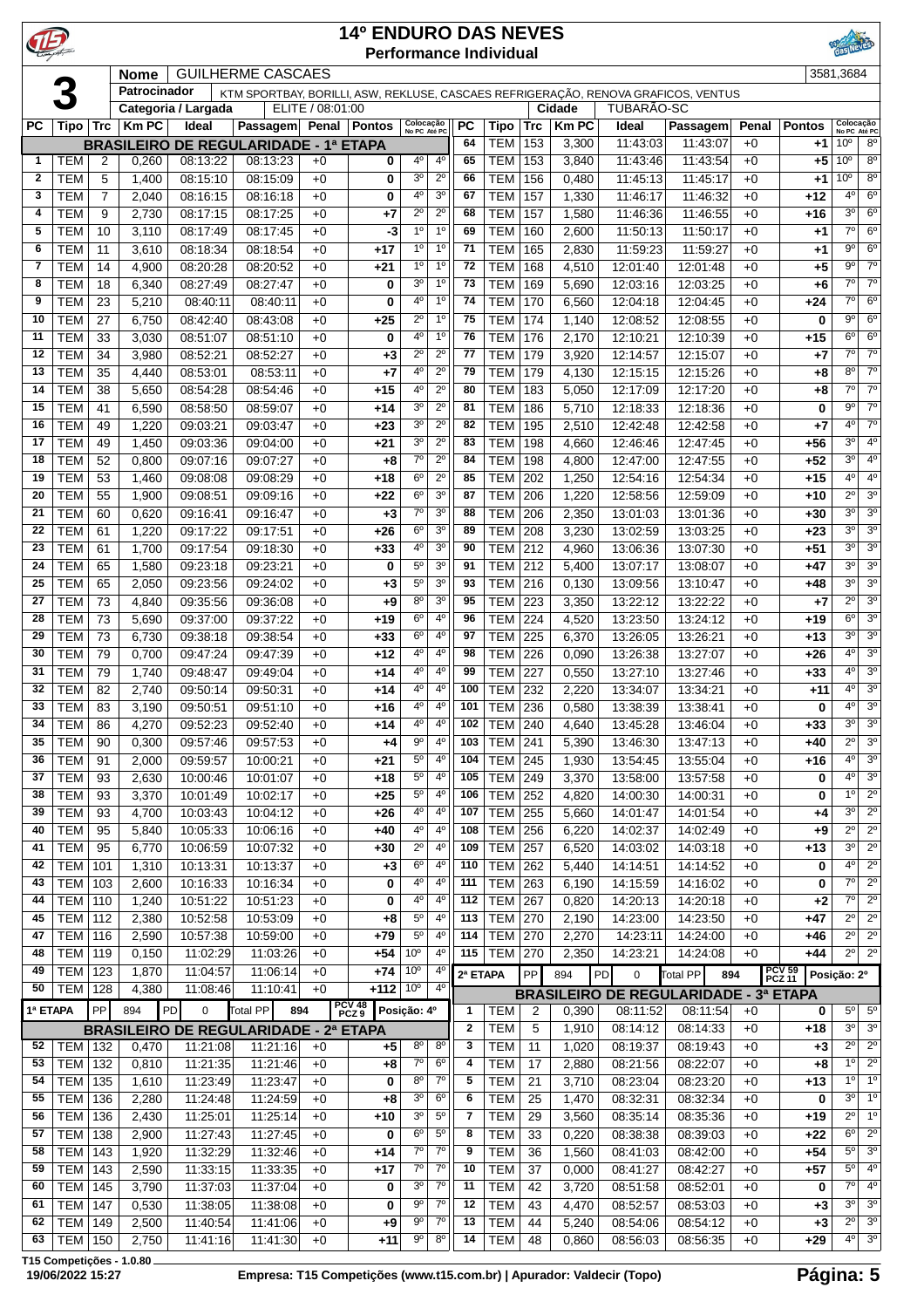|              |                          |             |                |    |                                              |                      |                                                                                    |                 | <b>14º ENDURO DAS NEVES</b>   |                               |                                  |           |      |     |        |            |          |       |               |                           |
|--------------|--------------------------|-------------|----------------|----|----------------------------------------------|----------------------|------------------------------------------------------------------------------------|-----------------|-------------------------------|-------------------------------|----------------------------------|-----------|------|-----|--------|------------|----------|-------|---------------|---------------------------|
|              |                          |             |                |    |                                              |                      |                                                                                    |                 | <b>Performance Individual</b> |                               |                                  |           |      |     |        |            |          |       |               |                           |
|              |                          |             | <b>Nome</b>    |    | <b>GUILHERME CASCAES</b>                     |                      |                                                                                    |                 |                               |                               |                                  |           |      |     |        |            |          |       |               | 3581,3684                 |
|              |                          |             | Patrocinador   |    |                                              |                      | KTM SPORTBAY, BORILLI, ASW, REKLUSE, CASCAES REFRIGERAÇÃO, RENOVA GRAFICOS, VENTUS |                 |                               |                               |                                  |           |      |     |        |            |          |       |               |                           |
|              |                          |             |                |    | Categoria / Largada                          |                      | ELITE / 08:04:00                                                                   |                 |                               |                               |                                  |           |      |     | Cidade | TUBARAO-SC |          |       |               |                           |
| РC           | Tipo                     | $\sf{Trc}$  | <b>Km PC</b>   |    | Ideal                                        | Passagem             | Penal                                                                              |                 | <b>Pontos</b>                 | Colocação<br>No PC Até PC     |                                  | <b>PC</b> | Tipo | Trc | KmPC   | Ideal      | Passagem | Penal | <b>Pontos</b> | Colocação<br>No PC Até PC |
| 15           | <b>TEM</b>               | 52          | 2,690          |    | 08:59:08                                     | 09:00:30             | $+0$                                                                               |                 | +79                           | $5^{\circ}$                   | $4^{\circ}$                      |           |      |     |        |            |          |       |               |                           |
| 16           | <b>TEM</b>               | 52          | 2,870          |    | 08:59:20                                     | 09:00:41             | $+0$                                                                               |                 | $+78$                         | $5^{\circ}$                   | $4^{\circ}$                      |           |      |     |        |            |          |       |               |                           |
| 17           | <b>TEM</b>               | 56          | 2,810          |    | 09:08:23                                     | 09:08:47             | $+0$                                                                               |                 | +21                           | $4^{\circ}$                   | $4^{\circ}$                      |           |      |     |        |            |          |       |               |                           |
| 18           | <b>TEM</b>               | 58          | 3,530          |    | 09:09:22                                     | 09:09:44             | $+0$                                                                               |                 | $+19$                         | 3 <sup>o</sup>                | $4^{\circ}$                      |           |      |     |        |            |          |       |               |                           |
| 19           | <b>TEM</b>               | 64          | 4,690          |    | 09:39:30                                     | 09:39:33             | $+0$                                                                               |                 | 0                             | $6^{\circ}$                   | $4^{\circ}$                      |           |      |     |        |            |          |       |               |                           |
| 20           | <b>TEM</b>               | 67          | 5,870          |    | 09:40:57                                     | 09:41:01             | $+0$                                                                               |                 | +1                            | $1^{\circ}$                   | 4 <sup>0</sup>                   |           |      |     |        |            |          |       |               |                           |
| 21           | <b>TEM</b>               | 73          | 1,030          |    | 09:46:00                                     | 09:46:02             | $+0$                                                                               |                 | 0                             | 4°                            | $4^{\circ}$                      |           |      |     |        |            |          |       |               |                           |
| 22           | <b>TEM</b>               | 79          | 0,710          |    | 09:50:59                                     | 09:51:02             | $+0$                                                                               |                 | 0                             | $4^{\circ}$                   | $4^{\circ}$                      |           |      |     |        |            |          |       |               |                           |
| 23           | <b>TEM</b>               | 86          | 3,010          |    | 10:00:58                                     | 10:01:10             | $+0$                                                                               |                 | +9                            | $4^{\circ}$<br>$7^\circ$      | $4^{\circ}$<br>4 <sup>0</sup>    |           |      |     |        |            |          |       |               |                           |
| 24<br>25     | <b>TEM</b>               | 89          | 2,010          |    | 10:05:51                                     | 10:05:55             | $+0$                                                                               |                 | +1                            | 3 <sup>o</sup>                | $4^{\circ}$                      |           |      |     |        |            |          |       |               |                           |
| 26           | <b>TEM</b><br>TEM   103  | 95          | 1,400<br>3,150 |    | 10:09:31<br>10:13:56                         | 10:09:37<br>10:14:23 | $+0$<br>$+0$                                                                       |                 | +3<br>+24                     | 4°                            | $4^{\circ}$                      |           |      |     |        |            |          |       |               |                           |
| 27           | <b>TEM</b>               | 103         | 3,920          |    | 10:14:42                                     | 10:15:09             | $+0$                                                                               |                 | $+24$                         | $4^{\circ}$                   | $4^{\circ}$                      |           |      |     |        |            |          |       |               |                           |
|              |                          |             |                |    |                                              |                      |                                                                                    |                 |                               |                               |                                  |           |      |     |        |            |          |       |               |                           |
| 3ª ETAPA     |                          | PP          | 488            | PD | 0                                            | Total PP             | 488                                                                                | PCV 27<br>PCZ 6 |                               | Posição: 4º                   |                                  |           |      |     |        |            |          |       |               |                           |
|              |                          |             |                |    | <b>BRASILEIRO DE REGULARIDADE - 4ª ETAPA</b> |                      |                                                                                    |                 |                               |                               |                                  |           |      |     |        |            |          |       |               |                           |
| 28           | <b>TEM   107</b>         |             | 1,670          |    | 10:28:08                                     | 10:28:12             | $+0$                                                                               |                 | $+1$                          | $7^\circ$                     | $7^\circ$                        |           |      |     |        |            |          |       |               |                           |
| 29           | TEM   109                |             | 2,490          |    | 10:29:17                                     | 10:29:34             | $+0$                                                                               |                 | +14                           | $2^{\circ}$                   | 3 <sup>o</sup>                   |           |      |     |        |            |          |       |               |                           |
| 30<br>31     | <b>TEM 111</b>           |             | 2,750          |    | 10:29:42                                     | 10:30:13             | $+0$                                                                               |                 | +28                           | $4^{\circ}$<br>$2^{\circ}$    | 3 <sup>o</sup><br>3 <sup>o</sup> |           |      |     |        |            |          |       |               |                           |
| 32           | <b>TEM</b><br><b>TEM</b> | 114         | 4,430          |    | 10:31:54                                     | 10:32:38             | $+0$                                                                               |                 | +41                           | $2^{\circ}$                   | 3 <sup>o</sup>                   |           |      |     |        |            |          |       |               |                           |
| 33           | <b>TEM</b>               | 116<br>119  | 1,290<br>0,180 |    | 10:33:35<br>10:34:21                         | 10:34:32<br>10:35:23 | $+0$<br>$+0$                                                                       |                 | $+54$<br>$+59$                | $2^{\circ}$                   | $2^{\circ}$                      |           |      |     |        |            |          |       |               |                           |
| 34           | <b>TEM</b>               | 121         | 1,380          |    | 10:40:38                                     | 10:40:40             | $+0$                                                                               |                 | 0                             | $6^{\circ}$                   | $2^{\circ}$                      |           |      |     |        |            |          |       |               |                           |
| 35           | <b>TEM</b>               | 126         | 3,260          |    | 10:45:59                                     | 10:46:07             | $+0$                                                                               |                 | +5                            | 7 <sup>o</sup>                | 3 <sup>o</sup>                   |           |      |     |        |            |          |       |               |                           |
| 36           | <b>TEM</b>               | 127         | 4,520          |    | 10:47:29                                     | 10:47:35             | $+0$                                                                               |                 | $+3$                          | $4^{\circ}$                   | $\overline{2^0}$                 |           |      |     |        |            |          |       |               |                           |
| 37           | <b>TEM 129</b>           |             | 5,530          |    | 10:48:51                                     | 10:48:57             | $+0$                                                                               |                 | $+3$                          | $2^{\circ}$                   | $2^{\circ}$                      |           |      |     |        |            |          |       |               |                           |
| 38           | <b>TEM</b>               | 132         | 6,860          |    | 10:50:40                                     | 10:51:06             | $+0$                                                                               |                 | $+23$                         | $4^{\rm o}$                   | $2^{\circ}$                      |           |      |     |        |            |          |       |               |                           |
| 39           | <b>TEM</b>               | 132         | 6,990          |    | 10:50:50                                     | 10:51:12             | $+0$                                                                               |                 | +19                           | 4°                            | 3 <sup>o</sup>                   |           |      |     |        |            |          |       |               |                           |
| 40           | TEM   139                |             | 5,630          |    | 11:05:17                                     | 11:05:25             | $+0$                                                                               |                 | +5                            | $5^{\circ}$                   | 3 <sup>o</sup>                   |           |      |     |        |            |          |       |               |                           |
| 41           | TEM                      | 147         | 3,390          |    | 11:13:40                                     | 11:14:12             | $+0$                                                                               |                 | $+29$                         | $6^{\circ}$                   | 3 <sup>o</sup>                   |           |      |     |        |            |          |       |               |                           |
| 42           | <b>TEM</b>               | 148         | 3,720          |    | 11:14:03                                     | 11:14:34             | $+0$                                                                               |                 | +28                           | $5^{\circ}$                   | 3 <sup>o</sup>                   |           |      |     |        |            |          |       |               |                           |
| 43           | <b>TEM</b>               | 153         | 1,050          |    | 11:36:41                                     | 11:36:42             | $+0$                                                                               |                 | 0                             | $5^{\rm o}$                   | 3 <sup>o</sup>                   |           |      |     |        |            |          |       |               |                           |
| 44           | <b>TEM</b>               | 154         | 2,110          |    | 11:37:55                                     | 11:38:06             | $+0$                                                                               |                 | +8                            | $\overline{2^{\circ}}$        | 3 <sup>o</sup>                   |           |      |     |        |            |          |       |               |                           |
| 45           | <b>TEM 159</b>           |             | 1,250          |    | 11:39:36                                     | 11:39:59             | $+0$                                                                               |                 | +20                           | $1^{\circ}$                   | $2^{\circ}$                      |           |      |     |        |            |          |       |               |                           |
| 46           | <b>TEM 164</b>           |             | 3,420          |    | 11:42:47                                     | 11:43:37             | $+0$                                                                               |                 | +47                           | $1^{\circ}$                   | $2^{\circ}$                      |           |      |     |        |            |          |       |               |                           |
| 47           | TEM   169                |             | 5,660          |    | 11:46:06                                     | 11:47:16             | $+0$                                                                               |                 | +67                           | $2^{\circ}$                   | $2^{\circ}$                      |           |      |     |        |            |          |       |               |                           |
| 48           | <b>TEM</b> 169           |             | 6,350          |    | 11:46:58                                     | 11:48:05             | $+0$                                                                               |                 | +64                           | $\overline{6}$                | $2^{\circ}$                      |           |      |     |        |            |          |       |               |                           |
| 49           | <b>TEM 170</b>           |             | 6,620          |    | 11:47:18                                     | 11:48:24             | $+0$                                                                               |                 | $+63$                         | $1^{\circ}$                   | $2^{\circ}$                      |           |      |     |        |            |          |       |               |                           |
| 50           | <b>TEM</b>               | 170         | 7,030          |    | 11:47:47                                     | 11:48:56             | $+0$                                                                               |                 | +66                           | $1^{\circ}$                   | $2^{\circ}$                      |           |      |     |        |            |          |       |               |                           |
| 51           | <b>TEM</b>               | 175         | 0,420          |    | 11:57:56                                     | 11:57:58             | $+0$                                                                               |                 | 0                             | $2^{\circ}$                   | $2^{\circ}$                      |           |      |     |        |            |          |       |               |                           |
| 52           | <b>TEM</b>               | 177         | 1,690          |    | 11:59:18                                     | 11:59:26             | $+0$                                                                               |                 | +5                            | $1^{\circ}$                   | $2^{\circ}$                      |           |      |     |        |            |          |       |               |                           |
| 53           | <b>TEM</b>               | 179         | 3,250          |    | 12:01:21                                     | 12:01:27             | $+0$                                                                               |                 | +3                            | $1^{\circ}$                   | $2^{\circ}$                      |           |      |     |        |            |          |       |               |                           |
| 54           | <b>TEM</b>               | 187         | 2,070          |    | 12:10:14                                     | 12:10:25             | $+0$                                                                               |                 | +8                            | $5^{\circ}$<br>3 <sup>o</sup> | $2^{\circ}$<br>$2^{\circ}$       |           |      |     |        |            |          |       |               |                           |
| 55<br>56     | <b>TEM</b><br><b>TEM</b> | 188<br> 194 | 2,880<br>0,540 |    | 12:11:25<br>12:16:45                         | 12:11:33<br>12:16:47 | $+0$<br>$+0$                                                                       |                 | $+5$<br>0                     | $7^\circ$                     | $2^{\circ}$                      |           |      |     |        |            |          |       |               |                           |
| 57           | $TEM$ 201                |             | 2,810          |    | 12:20:25                                     | 12:20:46             | $+0$                                                                               |                 | $+18$                         | 3 <sup>o</sup>                | $2^{\circ}$                      |           |      |     |        |            |          |       |               |                           |
| 58           | TEM 203                  |             | 0,480          |    | 12:22:02                                     | 12:22:30             | $+0$                                                                               |                 | $+25$                         | $2^{\circ}$                   | $2^{\circ}$                      |           |      |     |        |            |          |       |               |                           |
| 59           | TEM 203                  |             | 1,130          |    | 12:22:47                                     | 12:23:27             | $+0$                                                                               |                 | +37                           | $2^{\circ}$                   | $2^{\circ}$                      |           |      |     |        |            |          |       |               |                           |
| 60           | <b>TEM</b>               | 207         | 1,830          |    | 12:28:06                                     | 12:28:13             | $+0$                                                                               |                 | +4                            | $1^{\circ}$                   | $2^{\circ}$                      |           |      |     |        |            |          |       |               |                           |
| 61           | <b>TEM</b>               | 209         | 2,290          |    | 12:28:48                                     | 12:29:02             | $+0$                                                                               |                 | +11                           | 3 <sup>o</sup>                | $2^{\circ}$                      |           |      |     |        |            |          |       |               |                           |
| 62           | TEM 210                  |             | 2,830          |    | 12:29:38                                     | 12:29:42             | $+0$                                                                               |                 | +1                            | 3 <sup>o</sup>                | $2^{\circ}$                      |           |      |     |        |            |          |       |               |                           |
| 63           | <b>TEM 212</b>           |             | 3,120          |    | 12:30:09                                     | 12:30:21             | $+0$                                                                               |                 | +9                            | 4°                            | $2^{\circ}$                      |           |      |     |        |            |          |       |               |                           |
| 4ª ETAPA     |                          | PP          | 773            | PD | 0                                            | Total PP             | 773                                                                                | PCV 36<br>PCZ 4 |                               | Posição: 2º                   |                                  |           |      |     |        |            |          |       |               |                           |
|              |                          |             |                |    |                                              |                      |                                                                                    |                 |                               |                               |                                  |           |      |     |        |            |          |       |               |                           |
| <b>TOTAL</b> |                          | PP          | 3.049          | PD | 0                                            | <b>Total PP</b>      | 3.049                                                                              | <b>PCZ 30</b>   |                               |                               |                                  |           |      |     |        |            |          |       |               |                           |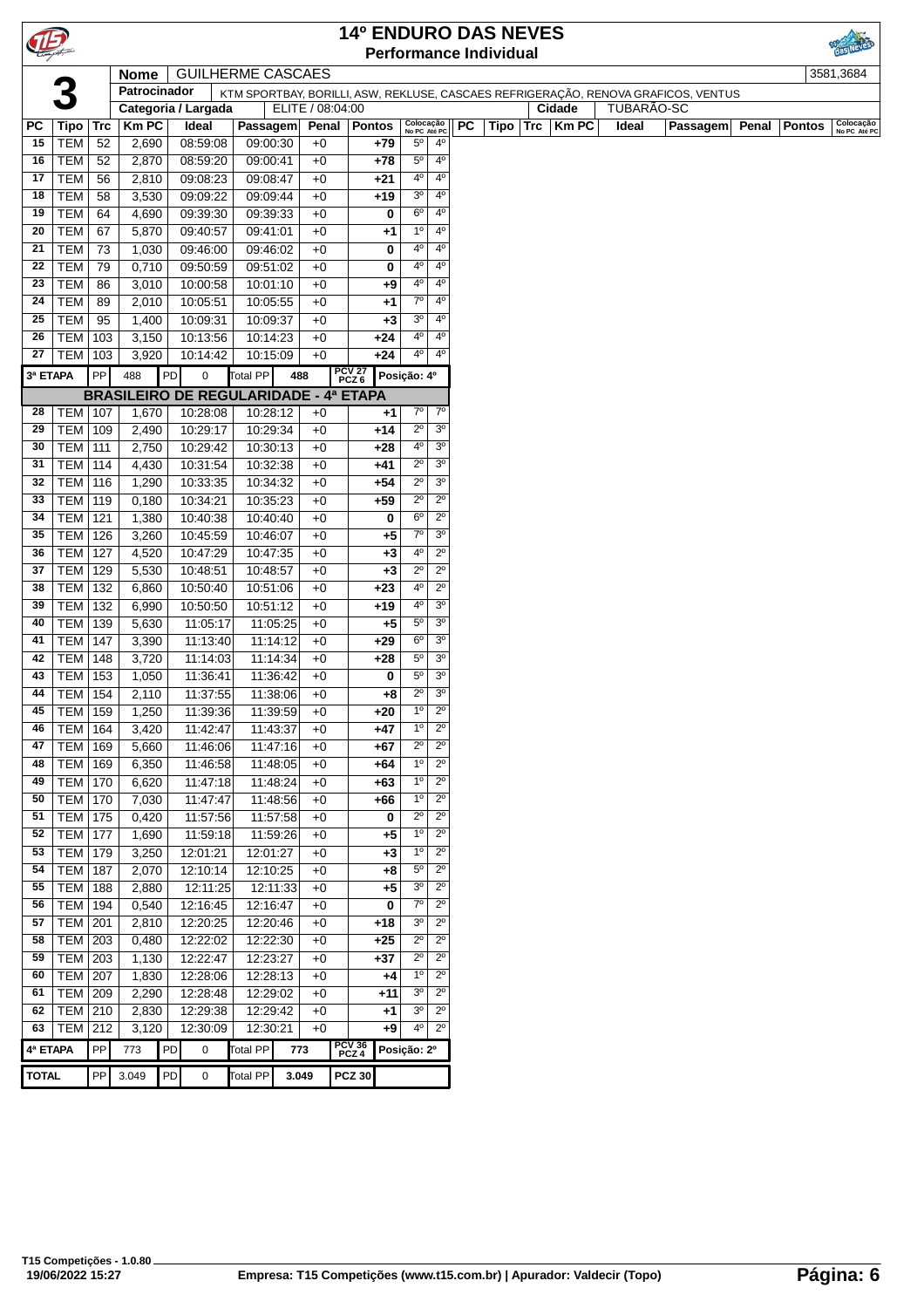|                            |                          |                     |                   |                      |                                              |                  | <b>14º ENDURO DAS NEVES</b> |                                    |                                    |              | <b>Performance Individual</b> |            |                |                             |                                                                   |              |                                   |                                                                       |
|----------------------------|--------------------------|---------------------|-------------------|----------------------|----------------------------------------------|------------------|-----------------------------|------------------------------------|------------------------------------|--------------|-------------------------------|------------|----------------|-----------------------------|-------------------------------------------------------------------|--------------|-----------------------------------|-----------------------------------------------------------------------|
|                            |                          |                     | <b>Nome</b>       |                      | <b>EDUARDO HIERT</b>                         |                  |                             |                                    |                                    |              |                               |            |                |                             |                                                                   |              |                                   | 3548,3764                                                             |
|                            |                          |                     | Patrocinador      | Categoria / Largada  |                                              | ELITE / 08:10:00 |                             |                                    |                                    |              |                               |            | Cidade         | <b>TOLEDO-PR</b>            |                                                                   |              |                                   |                                                                       |
| <b>PC</b>                  | Tipo                     | Trc                 | <b>Km PC</b>      | Ideal                | Passagem                                     | Penal            | Pontos                      | Colocação<br>No PC Até PC          |                                    | <b>PC</b>    | Tipo                          | Trc        | <b>KmPC</b>    | Ideal                       | Passagem                                                          | Penal        | <b>Pontos</b>                     | Colocação<br>No PC Até PC                                             |
|                            |                          |                     | <b>BRASILEIRO</b> |                      | DE REGULARIDADE - 1ª ETAPA                   |                  |                             |                                    |                                    | 64           | TEM                           | 153        | 3,300          | 11:52:03                    | 11:52:04                                                          | $+0$         | 0                                 | 30<br>$9^{\circ}$                                                     |
| $\mathbf 1$<br>$\mathbf 2$ | TEM                      | 2                   | 0,260             | 08:22:22             | 08:22:21                                     | $+0$             | 0                           | $6^{\circ}$<br>$5^{\rm o}$         | $6^{\circ}$<br>4 <sup>0</sup>      | 65<br>66     | <b>TEM</b>                    | 153        | 3,840          | 11:52:46                    | 11:52:50                                                          | $+0$         | +1                                | 3 <sup>0</sup><br>$9^{\circ}$<br>90<br>$9^{\circ}$                    |
| 3                          | <b>TEM</b><br>TEM        | 5<br>$\overline{7}$ | 1,400<br>2,040    | 08:24:10<br>08:25:15 | 08:24:09<br>08:25:20                         | $+0$<br>$+0$     | 0<br>+2                     | $8^{\circ}$                        | 8 <sup>0</sup>                     | 67           | <b>TEM</b><br>TEM             | 156<br>157 | 0,480<br>1,330 | 11:54:13<br>11:55:17        | 11:54:16<br>11:55:39                                              | $+0$<br>$+0$ | 0<br>+19                          | $9^{\circ}$<br>$9^{\circ}$                                            |
| $\overline{\mathbf{4}}$    | <b>TEM</b>               | 9                   | 2,730             | 08:26:15             | 08:26:37                                     | $+0$             | +19                         | $8^{\circ}$                        | 8 <sup>o</sup>                     | 68           | <b>TEM</b>                    | 157        | 1,580          | 11:55:36                    | 11:55:59                                                          | $+0$         | +20                               | 7°<br>$9^{\circ}$                                                     |
| 5                          | <b>TEM</b>               | 10                  | 3,110             | 08:26:49             | 08:26:55                                     | $+0$             | $+3$                        | $2^{\circ}$                        | 3 <sup>o</sup>                     | 69           | <b>TEM</b>                    | 160        | 2,600          | 11:59:13                    | 11:59:20                                                          | $+0$         | +4                                | $9^{\circ}$<br>9 <sup>o</sup>                                         |
| 6                          | <b>TEM</b>               | 11                  | 3,610             | 08:27:34             | 08:28:09                                     | $+0$             | $+32$                       | $8^{\circ}$                        | $5^{\circ}$                        | 71           | <b>TEM</b>                    | 165        | 2,830          | 12:08:23                    | 12:08:28                                                          | $+0$         | +2                                | $9^{\circ}$<br>10 <sup>o</sup>                                        |
| 7<br>8                     | <b>TEM</b><br><b>TEM</b> | 14<br>18            | 4,900<br>6,340    | 08:29:28<br>08:36:49 | 08:30:16<br>08:36:47                         | $+0$<br>$+0$     | $+45$<br>0                  | $8^{\circ}$<br>$5^{\rm o}$         | $8^{\circ}$<br>6 <sup>o</sup>      | 72<br>73     | TEM<br><b>TEM</b>             | 168<br>169 | 4,510<br>5,690 | 12:10:40<br>12:12:16        | 12:10:46<br>12:12:28                                              | $+0$<br>$+0$ | +3<br>+9                          | $5^{\circ}$<br>$9^{\circ}$<br>$9^{\circ}$<br>$8^{\circ}$              |
| 9                          | <b>TEM</b>               | 23                  | 5,210             | 08:49:11             | 08:49:12                                     | $+0$             | 0                           | $2^{\circ}$                        | 6 <sup>o</sup>                     | 74           | TEM                           | 170        | 6,560          | 12:13:18                    | 12:13:47                                                          | $+0$         | $+26$                             | 8 <sup>o</sup><br>$9^{\circ}$                                         |
| 10                         | <b>TEM</b>               | 27                  | 6,750             | 08:51:40             | 08:52:40                                     | $+0$             | +57                         | 10°                                | $9^{\circ}$                        | 75           | <b>TEM</b>                    | 174        | 1,140          | 12:17:52                    | 12:17:53                                                          | $+0$         | 0                                 | $9^{\circ}$<br>$3^{\circ}$                                            |
| 11                         | <b>TEM</b>               | 33                  | 3,030             | 09:00:07             | 09:00:12                                     | $+0$             | $+2$                        | $9^{\rm o}$                        | $9^{\circ}$                        | 76           | <b>TEM</b>                    | 176        | 2,170          | 12:19:21                    | 12:19:43                                                          | $+0$         | +19                               | $9^{\circ}$<br>$9^{\circ}$                                            |
| 12                         | <b>TEM</b>               | 34                  | 3,980             | 09:01:21             | 09:01:35                                     | $+0$             | $+11$                       | $7^{\circ}$                        | 8 <sup>0</sup>                     | 77           | <b>TEM</b>                    | 179        | 3,920          | 12:23:57                    | 12:24:09                                                          | $+0$         | +9                                | 8 <sup>o</sup><br>$9^{\circ}$                                         |
| 13                         | <b>TEM</b>               | 35                  | 4,440             | 09:02:01             | 09:02:17                                     | $+0$             | $+13$                       | $7^\circ$<br>8 <sup>0</sup>        | 7 <sup>0</sup>                     | 79           | <b>TEM</b>                    | 179        | 4,130          | 12:24:15                    | 12:24:26                                                          | $+0$         | +8                                | $9^{\circ}$<br>$9^{\circ}$<br>$9^{\circ}$                             |
| 14<br>15                   | <b>TEM</b><br><b>TEM</b> | 38<br>41            | 5,650<br>6,590    | 09:03:28<br>09:07:50 | 09:04:05<br>09:08:10                         | $+0$<br>$+0$     | $+34$<br>$+17$              | $9^{\circ}$                        | $7^{\circ}$<br>$7^\circ$           | 80<br>81     | <b>TEM</b><br>TEM             | 183<br>186 | 5,050<br>5,710 | 12:26:09<br>12:27:33        | 12:26:22<br>12:27:35                                              | $+0$<br>$+0$ | +10<br>0                          | 10 <sup>o</sup><br>6 <sup>0</sup><br>$9^{\circ}$                      |
| 16                         | <b>TEM</b>               | 49                  | 1,220             | 09:12:21             | 09:12:54                                     | $+0$             | $+30$                       | $9^{\circ}$                        | 7 <sup>0</sup>                     | 82           | TEM                           | 195        | 2,510          | 12:51:48                    | 12:52:57                                                          | $+0$         | +66                               | $9^{\circ}$<br>10 <sup>o</sup>                                        |
| 17                         | TEM                      | 49                  | 1,450             | 09:12:36             | 09:13:08                                     | $+0$             | $+29$                       | $9^{\circ}$                        | $7^\circ$                          | 83           | <b>TEM</b>                    | 198        | 4,660          | 12:55:46                    | 12:58:12                                                          | $+0$         | $+143$                            | 10 <sup>o</sup><br>10 <sup>o</sup>                                    |
| 18                         | <b>TEM</b>               | 52                  | 0,800             | 09:16:16             | 09:16:39                                     | $+0$             | +20                         | 10 <sup>o</sup>                    | $8^{\circ}$                        | 84           | TEM                           | 198        | 4,800          | 12:56:00                    | 12:58:24                                                          | $+0$         | $+141$                            | 10 <sup>o</sup><br>$10^{\circ}$                                       |
| 19                         | <b>TEM</b>               | 53                  | 1,460             | 09:17:08             | 09:17:46                                     | $+0$             | $+35$                       | 10 <sup>o</sup>                    | $8^{\circ}$                        | 85           | <b>TEM</b>                    | 202        | 1,250          | 13:03:16                    | 13:03:38                                                          | $+0$         | $+19$                             | $6^{\circ}$ 10 $^{\circ}$                                             |
| 20<br>21                   | <b>TEM</b><br><b>TEM</b> | 55<br>60            | 1,900<br>0,620    | 09:17:51<br>09:25:41 | 09:18:38<br>09:25:50                         | $+0$<br>$+0$     | +44<br>$+6$                 | 10 <sup>o</sup><br>10 <sup>o</sup> | $8^{\circ}$<br>$8^{\circ}$         | 87<br>88     | TEM<br>TEM                    | 206<br>206 | 1,220<br>2,350 | 13:07:56<br>13:10:03        | 13:08:58<br>13:11:41                                              | $+0$<br>$+0$ | +59<br>+95                        | 8º 10º<br>9°10°                                                       |
| 22                         | <b>TEM</b>               | 61                  | 1,220             | 09:26:22             | 09:26:57                                     | $+0$             | $+32$                       | $9^{\circ}$                        | 9 <sup>o</sup>                     | 89           | <b>TEM</b>                    | 208        | 3,230          | 13:11:59                    | 13:13:44                                                          | $+0$         | $+102$                            | 9°10°                                                                 |
| 23                         | <b>TEM</b>               | 61                  | 1,700             | 09:26:54             | 09:27:41                                     | $+0$             | +44                         | 10 <sup>o</sup>                    | $9^{\circ}$                        | 90           | <b>TEM</b>                    | 212        | 4,960          | 13:15:36                    | 13:18:20                                                          | $+0$         | $+161$                            | $10^{\circ}$ $10^{\circ}$                                             |
| 24                         | <b>TEM</b>               | 65                  | 1,580             | 09:32:18             | 09:32:25                                     | $+0$             | $+4$                        | $9^{\circ}$                        | $9^{\circ}$                        | 91           | <b>TEM</b>                    | 212        | 5,400          | 13:16:17                    | 13:18:59                                                          | $+0$         | $+159$                            | $9^{\circ}10^{\circ}$                                                 |
| 25                         | <b>TEM</b>               | 65                  | 2,050             | 09:32:56             | 09:33:06                                     | $+0$             | +7                          | $9^{\circ}$                        | $9^{\circ}$                        | 93           | TEM                           | 216        | 0,130          | 13:18:56                    | 13:22:04                                                          | $+0$         | $+185$                            | 9°10°                                                                 |
| 27                         | <b>TEM</b>               | 73                  | 4,840             | 09:44:56             | 09:45:09                                     | $+0$             | $+10$                       | $9^{\circ}$<br>10 <sup>o</sup>     | $9^{\circ}$<br>$9^{\circ}$         | 95<br>96     | TEM                           | 223        | 3,350          | 13:31:12                    | 13:32:17                                                          | $+0$         | $+62$                             | 10 <sup>o</sup><br>$10^{\circ}$<br>10 <sup>o</sup><br>10 <sup>o</sup> |
| 28<br>29                   | <b>TEM</b><br><b>TEM</b> | 73<br>73            | 5,690<br>6,730    | 09:46:00<br>09:47:18 | 09:46:30<br>09:48:18                         | $+0$<br>$+0$     | $+27$<br>$+57$              | 10 <sup>o</sup>                    | $9^{\circ}$                        | 97           | TEM<br>TEM                    | 224<br>225 | 4,520<br>6,370 | 13:32:50<br>13:35:05        | 13:34:02<br>13:36:30                                              | $+0$<br>$+0$ | +69<br>+82                        | 10 <sup>o</sup><br>$10^{\circ}$                                       |
| 30                         | <b>TEM</b>               | 79                  | 0,700             | 09:56:24             | 09:56:45                                     | $+0$             | +18                         | 10 <sup>o</sup>                    | $9^{\circ}$                        | 98           | <b>TEM</b>                    | 226        | 0,090          | 13:35:38                    | 13:37:19                                                          | $+0$         | +98                               | 10 <sup>o</sup><br>10 <sup>o</sup>                                    |
| 31                         | <b>TEM</b>               | 79                  | 1,740             | 09:57:47             | 09:58:19                                     | $+0$             | +29                         | 10 <sup>o</sup>                    | $9^{\circ}$                        | 99           | TEM                           | 227        | 0,550          | 13:36:10                    | 13:38:00                                                          | $+0$         | $+107$                            | 10 <sup>o</sup><br>10 <sup>o</sup>                                    |
| 32                         | <b>TEM</b>               | 82                  | 2,740             | 09:59:14             | 10:00:01                                     | $+0$             | +44                         | 10 <sup>o</sup>                    | $9^{\circ}$                        | 100          | <b>TEM</b>                    | 232        | 2,220          | 13:43:07                    | 13:43:26                                                          | $+0$         | +16                               | 7º 10º                                                                |
| 33                         | <b>TEM</b>               | 83                  | 3,190             | 09:59:51             | 10:00:41                                     | $+0$             | +47                         | 10 <sup>o</sup>                    | $9^{\circ}$                        | 101          | TEM                           | 236        | 0,580          | 13:47:39                    | 13:47:40                                                          | $+0$         | 0                                 | $2^{\circ}$ 10°<br>9°10°                                              |
| 34<br>35                   | <b>TEM</b><br><b>TEM</b> | 86<br>90            | 4,270<br>0,300    | 10:01:23<br>10:06:46 | 10:02:26<br>10:06:47                         | $+0$<br>$+0$     | +60<br>0                    | 10 <sup>o</sup><br>1 <sup>0</sup>  | 90<br>$9^{\circ}$                  | 102<br>103   | <b>TEM 240</b><br><b>TEM</b>  | 241        | 4,640<br>5,390 | 13:54:28<br>13:55:30        | 13:55:23<br>13:56:44                                              | $+0$<br>$+0$ | $+52$<br>$+71$                    | 9°10°                                                                 |
| 36                         | <b>TEM</b>               | 91                  | 2,000             | 10:08:57             | 10:15:14                                     | $+0$             | $+374$                      | 10 <sup>o</sup>                    | $9^{\circ}$                        | 104          | <b>TEM</b>                    | 245        | 1,930          | 14:03:45                    | 14:04:10                                                          | $+0$         | $+22$                             | $8^{\circ}$ 10°                                                       |
| 37                         | <b>TEM</b>               | 93                  | 2,630             | 10:09:46             | 10:16:08                                     | $+0$             | $+379$                      | 10 <sup>o</sup>                    | $10^{\circ}$                       | 105          | <b>TEM</b>                    | 249        | 3,370          | 14:07:00                    | 14:06:59                                                          | $+0$         | 0                                 | $1^{\circ} 10^{\circ}$                                                |
| 38                         | <b>TEM</b>               | 93                  | 3,370             | 10:10:49             | 10:17:25                                     | $+0$             | $+393$                      | 10 <sup>o</sup>                    | 10 <sup>o</sup>                    | 106          | <b>TEM</b>                    | 252        | 4,820          | 14:09:30                    | 14:09:34                                                          | $+0$         | +1                                | $7°$ 10°                                                              |
| 39                         | <b>TEM</b>               | 93                  | 4,700             | 10:12:43             | 10:19:31                                     | $+0$             | $+405$                      | 10 <sup>o</sup>                    | $10^{\circ}$                       | 107          | <b>TEM</b>                    | 255        | 5,660          | 14:10:47                    | 14:11:23                                                          | $+0$         | $+33$                             | 9°10°                                                                 |
| 40<br>41                   | <b>TEM</b><br><b>TEM</b> | 95<br>95            | 5,840<br>6,770    | 10:14:33<br>10:15:59 | 10:21:51<br>10:23:32                         | $+0$<br>$+0$     | $+435$<br>$+450$            | 10 <sup>o</sup><br>10 <sup>o</sup> | 10 <sup>o</sup><br>10 <sup>o</sup> | 108<br>109   | TEM<br>TEM                    | 256<br>257 | 6,220<br>6,520 | 14:11:37<br>14:12:02        | 14:12:22<br>14:12:50                                              | $+0$<br>$+0$ | $+42$<br>$+45$                    | $9^{\circ}$ 10°<br>9°10°                                              |
| 42                         | TEM                      | 101                 | 1,310             | 10:22:31             | 10:26:45                                     | $+0$             | $+251$                      | 10 <sup>°</sup> 10 <sup>°</sup>    |                                    | 110          | TEM                           | 262        | 5,440          | 14:23:51                    | 14:23:50                                                          | $+0$         | 0                                 | $6^{\circ} 10^{\circ}$                                                |
| 43                         | TEM                      | 103                 | 2,600             | 10:25:33             | 10:28:30                                     | $+0$             | $+174$                      | 10 <sup>°</sup> 10 <sup>°</sup>    |                                    | 111          | <b>TEM</b>                    | 263        | 6,190          | 14:24:59                    | 14:25:00                                                          | $+0$         | 0                                 | $2^{\circ}$ 10 $^{\circ}$                                             |
| 44                         | TEM                      | 110                 | 1,240             | 11:00:22             | 11:00:20                                     | $+0$             | 0                           |                                    | $7°$ 10 $°$                        | 112          | TEM                           | 267        | 0,820          | 14:29:13                    | 14:29:13                                                          | $+0$         | 0                                 | $2^{\circ}10^{\circ}$                                                 |
| 45                         | TEM                      | 112                 | 2,380             | 11:01:58             | 11:02:13                                     | $+0$             | $+12$                       |                                    | 6 <sup>o</sup> 10 <sup>o</sup>     | 113          | <b>TEM</b>                    | 270        | 2,190          | 14:32:00                    | 14:33:09                                                          | $+0$         | +66                               | $6^{\circ}$ 10°                                                       |
| 47<br>48                   | TEM<br>TEM               | 116                 | 2,590             | 11:06:38             | 11:08:14                                     | $+0$             | $+93$                       |                                    | 8º 10°<br>5º 10°                   | 114<br>115   | TEM                           | 270        | 2,270          | 14:32:11                    | 14:33:18                                                          | $+0$         | +64                               | $5^{\circ}10^{\circ}$<br>7° 10°                                       |
| 49                         | <b>TEM</b>               | 119<br>123          | 0,150<br>1,870    | 11:11:29<br>11:13:57 | 11:11:31<br>11:14:36                         | $+0$<br>$+0$     | 0<br>$+36$                  |                                    | 8º 10°                             | 2ª ETAPA     | <b>TEM 270</b>                | PP         | 2,350<br>2.251 | 14:32:21<br>$\pmb{0}$<br>PD | 14:33:31                                                          | $+0$         | $+67$<br><b>PCV 59<br/>PCZ 12</b> |                                                                       |
| 50                         | TEM                      | 128                 | 4,380             | 11:17:46             | 11:19:32                                     | $+0$             | $+103$                      |                                    | 9º 10°                             |              |                               |            |                |                             | Total PP<br>2.251<br><b>BRASILEIRO DE REGULARIDADE - 3ª ETAPA</b> |              |                                   | Posição: 10°                                                          |
| 1ª ETAPA                   |                          | PP                  | 3.883             | PD<br>0              | 3.883<br>Total PP                            |                  | PCV 48<br>PCZ 7             | Posição: 10°                       |                                    | $\mathbf{1}$ | TEM                           | 2          | 0,390          | 08:17:52                    | 08:17:54                                                          | $+0$         | 0                                 | $6^{\circ}$<br>$6^{\circ}$                                            |
|                            |                          |                     |                   |                      | <b>BRASILEIRO DE REGULARIDADE - 2ª ETAPA</b> |                  |                             |                                    |                                    | $\mathbf 2$  | <b>TEM</b>                    | 5          | 1,910          | 08:20:12                    | 08:20:50                                                          | $+0$         | $+35$                             | $8^{\circ}$<br>$8^{\circ}$                                            |
| 52                         | TEM                      | 132                 | 0,470             | 11:30:08             | 11:30:15                                     | $+0$             | +4                          | $5^{\circ}$                        | $5^{\circ}$                        | 3            | <b>TEM</b>                    | 11         | 1,020          | 08:25:37                    | 08:25:50                                                          | $+0$         | +10                               | $8^{\circ}$<br>$8^{\circ}$                                            |
| 53                         | <b>TEM</b>               | 132                 | 0,810             | 11:30:35             | 11:30:47                                     | $+0$             | +9                          | 8 <sup>o</sup>                     | $7^\circ$                          | 4            | <b>TEM</b>                    | 17         | 2,880          | 08:27:56                    | 08:28:33                                                          | $+0$         | +34                               | $8^{\circ}$<br>$8^{\circ}$                                            |
| 54<br>55                   | TEM<br>TEM               | 135<br>136          | 1,610<br>2,280    | 11:32:49<br>11:33:48 | 11:32:47<br>11:34:02                         | $+0$<br>$+0$     | 0<br>$+11$                  | 7 <sup>o</sup><br>7 <sup>o</sup>   | $6^{\circ}$<br>8 <sup>o</sup>      | 5<br>6       | <b>TEM</b><br><b>TEM</b>      | 21<br>25   | 3,710<br>1,470 | 08:29:04<br>08:38:31        | 08:29:55<br>08:38:40                                              | $+0$<br>$+0$ | +48<br>$+6$                       | $8^{\circ}$<br>$8^{\circ}$<br>$6^{\circ}$<br>$8^{\circ}$              |
| 56                         | TEM                      | 136                 | 2,430             | 11:34:01             | 11:34:17                                     | $+0$             | $+13$                       | 7 <sup>o</sup>                     | $8^{\circ}$                        | 7            | <b>TEM</b>                    | 29         | 3,560          | 08:41:14                    | 08:42:01                                                          | $+0$         | +44                               | 7° <br>$8^{\circ}$                                                    |
| 57                         | TEM                      | 138                 | 2,900             | 11:36:43             | 11:36:48                                     | $+0$             | $+2$                        | $9^{\circ}$                        | $8^{\circ}$                        | 8            | <b>TEM</b>                    | 33         | 0,220          | 08:44:38                    | 08:44:56                                                          | $+0$         | $+15$                             | $5^{\circ}$<br>$7^\circ$                                              |
| 58                         | TEM                      | 143                 | 1,920             | 11:41:29             | 11:41:48                                     | $+0$             | $+16$                       | $8^{\circ}$                        | 90                                 | 9            | <b>TEM</b>                    | 36         | 1,560          | 08:47:03                    | 08:48:20                                                          | $+0$         | $+74$                             | $7^\circ$<br>$7^\circ$                                                |
| 59                         | TEM                      | 143                 | 2,590             | 11:42:15             | 11:42:43                                     | $+0$             | $+25$                       | 10 <sup>o</sup>                    | 90                                 | 10           | <b>TEM</b>                    | 37         | 0,000          | 08:47:27                    | 08:48:54                                                          | $+0$         | +84                               | $7^{\circ}$<br>$7^\circ$                                              |
| 60                         | TEM                      | 145                 | 3,790             | 11:46:03             | 11:46:02                                     | $+0$             | 0                           | $8^{\circ}$                        | $9^{\circ}$                        | 11           | <b>TEM</b>                    | 42         | 3,720          | 08:57:58                    | 08:57:57                                                          | $+0$         | 0                                 | $4^{\circ}$<br>$7^\circ$<br>$\overline{7^{\circ}}$<br>$8^{\circ}$     |
| 61<br>62                   | <b>TEM</b><br>TEM        | 147<br>149          | 0,530<br>2,500    | 11:47:05<br>11:49:54 | 11:47:06<br>11:50:03                         | $+0$<br>$+0$     | 0<br>+6                     | $2^{\circ}$<br>$5^{\circ}$         | 90<br>90                           | 12<br>13     | <b>TEM</b><br><b>TEM</b>      | 43<br>44   | 4,470<br>5,240 | 08:58:57<br>09:00:06        | 08:59:08<br>09:00:30                                              | $+0$<br>$+0$ | +8<br>+21                         | $7^\circ$<br>$8^{\circ}$                                              |
| 63                         | TEM                      | 150                 | 2,750             | 11:50:16             | 11:50:27                                     | $+0$             | $+8$                        | 8 <sup>o</sup>                     | $9^{\rm o}$                        | 14           | <b>TEM</b>                    | 48         | 0,860          | 09:02:03                    | 09:03:14                                                          | $+0$         | +68                               | $8^\circ$ 7 <sup>0</sup>                                              |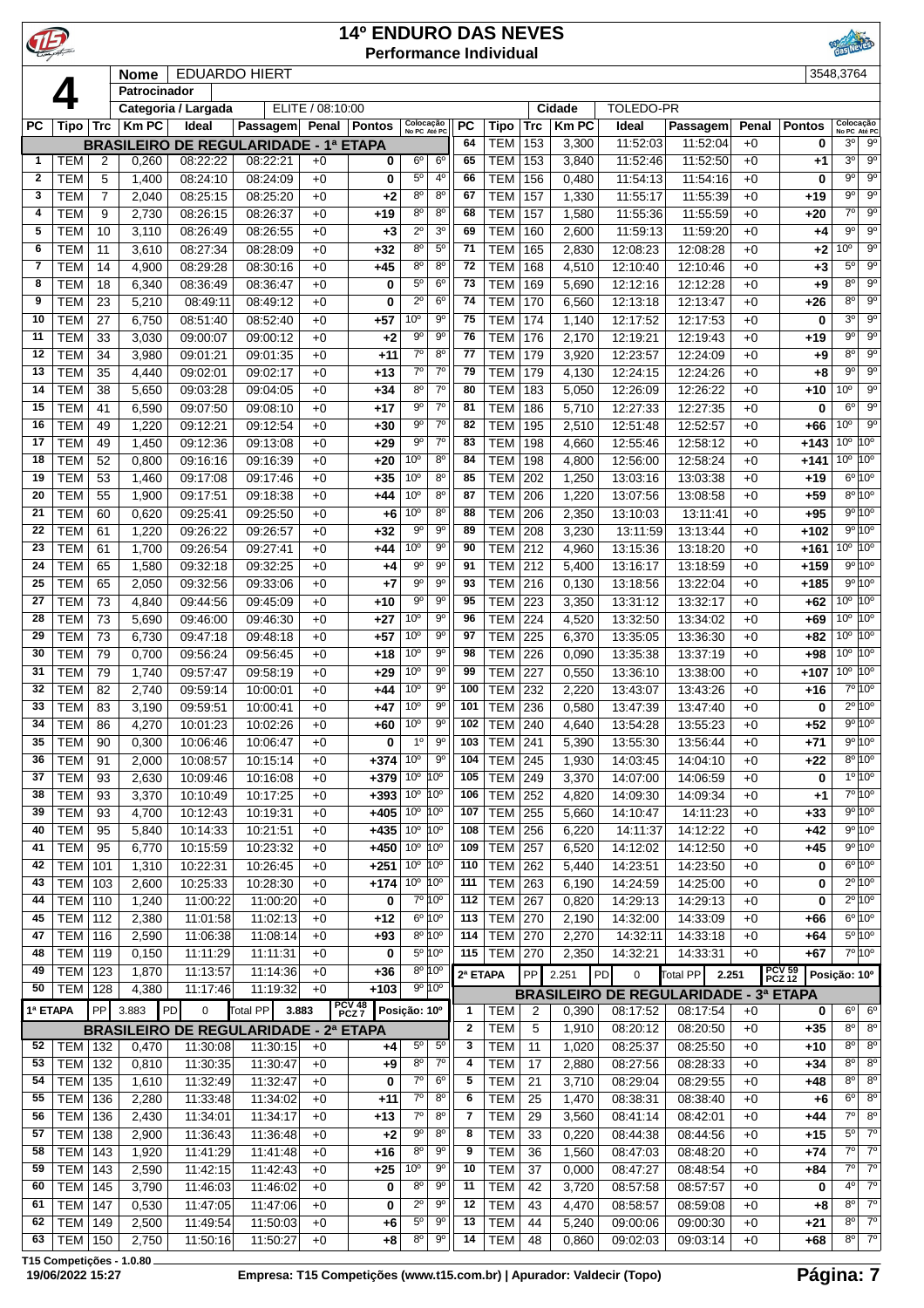|              |                          |            |              |    |                                              |                      |                  |                 |                | <b>14º ENDURO DAS NEVES</b>   |                                       |    |      |            |        |                  |          |       |               |                           |
|--------------|--------------------------|------------|--------------|----|----------------------------------------------|----------------------|------------------|-----------------|----------------|-------------------------------|---------------------------------------|----|------|------------|--------|------------------|----------|-------|---------------|---------------------------|
|              |                          |            |              |    |                                              |                      |                  |                 |                | <b>Performance Individual</b> |                                       |    |      |            |        |                  |          |       |               |                           |
|              |                          |            | Nome         |    | <b>EDUARDO HIERT</b>                         |                      |                  |                 |                |                               |                                       |    |      |            |        |                  |          |       |               | 3548,3764                 |
|              |                          |            | Patrocinador |    |                                              |                      |                  |                 |                |                               |                                       |    |      |            |        |                  |          |       |               |                           |
|              |                          |            |              |    | Categoria / Largada                          |                      | ELITE / 08:10:00 |                 |                |                               |                                       |    |      |            | Cidade | <b>TOLEDO-PR</b> |          |       |               |                           |
| PC           | Tipo                     | Trc        | <b>Km PC</b> |    | <b>Ideal</b>                                 | Passagem             | Penal            |                 | <b>Pontos</b>  | Colocação<br>No PC Até PC     |                                       | PC | Tipo | <b>Trc</b> | KmPC   | Ideal            | Passagem | Penal | <b>Pontos</b> | Colocação<br>No PC Até PC |
| 15           | <b>TEM</b>               | 52         | 2,690        |    | 09:05:08                                     | 09:07:35             | $+0$             |                 | +144           | $8^{\circ}$                   | 7 <sup>0</sup>                        |    |      |            |        |                  |          |       |               |                           |
| 16           | <b>TEM</b>               | 52         | 2,870        |    | 09:05:20                                     | 09:07:46             | $+0$             |                 | $+143$         | $8^{\circ}$                   | $7^{\circ}$                           |    |      |            |        |                  |          |       |               |                           |
| 17           | <b>TEM</b>               | 56         | 2,810        |    | 09:14:23                                     | 09:14:48             | $+0$             |                 | $+22$          | $5^{\circ}$                   | $7^{\circ}$                           |    |      |            |        |                  |          |       |               |                           |
| 18           | <b>TEM</b>               | 58         | 3,530        |    | 09:15:22                                     | 09:15:54             | $+0$             |                 | $+29$          | $5^{\circ}$                   | $7^{\circ}$                           |    |      |            |        |                  |          |       |               |                           |
| 19           | <b>TEM</b>               | 64         | 4,690        |    | 09:45:30                                     | 09:45:37             | $+0$             |                 | +4             | 8 <sup>o</sup>                | $7^{\circ}$                           |    |      |            |        |                  |          |       |               |                           |
| 20           | <b>TEM</b>               | 67         | 5,870        |    | 09:46:57                                     | 09:47:08             | $+0$             |                 | +8             | $7^\circ$                     | $7^\circ$                             |    |      |            |        |                  |          |       |               |                           |
| 21           | <b>TEM</b>               | 73         | 1,030        |    | 09:52:00                                     | 09:52:03             | $+0$             |                 | 0              | $7^\circ$                     | $7^{\circ}$                           |    |      |            |        |                  |          |       |               |                           |
| 22           | <b>TEM</b>               | 79         | 0,710        |    | 09:56:59                                     | 09:57:01             | $+0$             |                 | 0              | 3 <sup>o</sup>                | $7^{\circ}$                           |    |      |            |        |                  |          |       |               |                           |
| 23           | <b>TEM</b>               | 86         | 3,010        |    | 10:06:58                                     | 10:07:12             | $+0$             |                 | +11            | $7^\circ$                     | $7^{\circ}$                           |    |      |            |        |                  |          |       |               |                           |
| 24           | <b>TEM</b>               | 89         | 2,010        |    | 10:11:51                                     | 10:11:57             | $+0$             |                 | $+3$           | 8 <sup>o</sup>                | 7 <sup>o</sup>                        |    |      |            |        |                  |          |       |               |                           |
| 25           | <b>TEM</b>               | 95         | 1,400        |    | 10:15:31                                     | 10:15:41             | $+0$             |                 | $+7$           | $8^{\circ}$                   | $7^{\circ}$                           |    |      |            |        |                  |          |       |               |                           |
| 26           | TEM                      | 103        | 3,150        |    | 10:19:56                                     | 10:20:38             | $+0$             |                 | $+39$          | $7^\circ$                     | $7^\circ$                             |    |      |            |        |                  |          |       |               |                           |
| 27           | <b>TEM</b>               | 103        | 3,920        |    | 10:20:42                                     | 10:21:30             | $+0$             |                 | $+45$          | $8^{\circ}$                   | $7^{\circ}$                           |    |      |            |        |                  |          |       |               |                           |
| 3ª ETAPA     |                          | PP         | 902          | PD | $\mathbf 0$                                  | <b>Total PP</b>      | 902              | PCV 27<br>PCZ 4 |                | Posição: 7º                   |                                       |    |      |            |        |                  |          |       |               |                           |
|              |                          |            |              |    | <b>BRASILEIRO DE REGULARIDADE - 4ª ETAPA</b> |                      |                  |                 |                |                               |                                       |    |      |            |        |                  |          |       |               |                           |
| 28           | <b>TEM 107</b>           |            | 1,670        |    | 10:34:08                                     | 10:34:12             | $+0$             |                 | +1             | 4°                            | 4°                                    |    |      |            |        |                  |          |       |               |                           |
| 29           | <b>TEM</b>               | 109        | 2,490        |    | 10:35:17                                     | 10:35:42             | $+0$             |                 | $+22$          | $7^\circ$                     | $7^\circ$                             |    |      |            |        |                  |          |       |               |                           |
| 30           | <b>TEM</b>               | 111        | 2,750        |    | 10:35:42                                     | 10:36:26             | $+0$             |                 | $+41$          | $7^\circ$                     | $7^{\circ}$                           |    |      |            |        |                  |          |       |               |                           |
| 31           | <b>TEM</b>               | 114        | 4,430        |    | 10:37:54                                     | 10:39:11             | $+0$             |                 | $+74$          | $7^\circ$                     | $7^{\circ}$                           |    |      |            |        |                  |          |       |               |                           |
| 32           | <b>TEM</b>               | 116        | 1,290        |    | 10:39:35                                     | 10:41:18             | $+0$             |                 | $+100$         | $7^\circ$                     | $7^{\circ}$                           |    |      |            |        |                  |          |       |               |                           |
| 33           | <b>TEM</b>               | 119        | 0,180        |    | 10:40:21                                     | 10:42:15             | $+0$             |                 | $+111$         | $7^{\circ}$                   | $7^\circ$                             |    |      |            |        |                  |          |       |               |                           |
| 34           | <b>TEM</b>               | 121        | 1,380        |    | 10:46:38                                     | 10:46:38             | $+0$             |                 | 0              | 3 <sup>o</sup>                | $7^{\circ}$                           |    |      |            |        |                  |          |       |               |                           |
| 35           | <b>TEM</b>               | 126        | 3,260        |    | 10:51:59                                     | 10:52:07             | $+0$             |                 | $+5$           | $8^{\circ}$                   | $7^\circ$                             |    |      |            |        |                  |          |       |               |                           |
| 36           | <b>TEM</b>               | 127        | 4,520        |    | 10:53:29                                     | 10:53:45             | $+0$             |                 | $+13$          | $8^{\circ}$                   | $7^\circ$                             |    |      |            |        |                  |          |       |               |                           |
| 37           | <b>TEM</b>               | 129        | 5,530        |    | 10:54:51                                     | 10:55:36             | $+0$             |                 | $+42$          | $8^{\circ}$                   | $7^\circ$                             |    |      |            |        |                  |          |       |               |                           |
| 38           | TEM                      | 132        | 6,860        |    | 10:56:40                                     | 10:57:58             | $+0$             |                 | $+75$          | $8^{\circ}$                   | $7^\circ$                             |    |      |            |        |                  |          |       |               |                           |
| 39           | <b>TEM</b>               | 132        | 6,990        |    | 10:56:50                                     | 10:58:05             | $+0$             |                 | $+72$          | $8^{\circ}$                   | $8^{\circ}$                           |    |      |            |        |                  |          |       |               |                           |
| 40           | <b>TEM</b>               | 139        | 5,630        |    | 11:11:17                                     | 11:11:24             | $+0$             |                 | $+4$           | 3 <sup>o</sup>                | $\overline{8^{\circ}}$                |    |      |            |        |                  |          |       |               |                           |
| 41           | <b>TEM</b>               | 147        | 3,390        |    | 11:19:40                                     | 11:20:16             | $+0$             |                 | $+33$          | $8^{\circ}$                   | $8^{\circ}$                           |    |      |            |        |                  |          |       |               |                           |
| 42           | TEM                      | 148        | 3,720        |    | 11:20:03                                     | 11:20:41             | $+0$             |                 | $+35$          | $7^\circ$                     | $8^{\circ}$                           |    |      |            |        |                  |          |       |               |                           |
| 43           | <b>TEM</b>               | 153        | 1,050        |    | 11:42:41                                     | 11:42:41             | $+0$             |                 | 0              | 3 <sup>o</sup>                | $8^{\circ}$                           |    |      |            |        |                  |          |       |               |                           |
| 44           | <b>TEM</b>               | 154        | 2,110        |    | 11:43:55                                     | 11:44:10             | $+0$             |                 | $+12$          | $6^{\circ}$                   | $7^{\circ}$                           |    |      |            |        |                  |          |       |               |                           |
| 45           | <b>TEM 159</b>           |            | 1,250        |    | 11:45:36                                     | 11:46:13             | $+0$             |                 | $+34$          | $5^{\circ}$                   | $7^\circ$                             |    |      |            |        |                  |          |       |               |                           |
| 46           | <b>TEM   164</b>         |            | 3,420        |    | 11:48:47                                     | 11:50:11             | $+0$             |                 | +81            | $6^{\circ}$                   | $7^\circ$                             |    |      |            |        |                  |          |       |               |                           |
| 47           | <b>TEM</b>               | 169        | 5,660        |    | 11:52:06                                     | 11:54:10             | $+0$             |                 | $+121$         | $6^{\circ}$                   | $7^\circ$                             |    |      |            |        |                  |          |       |               |                           |
| 48           | <b>TEM</b>               | 169        | 6,350        |    | 11:52:58                                     | 11:55:07             | $+0$             |                 | $+126$         | $6^{\circ}$                   | $7^\circ$                             |    |      |            |        |                  |          |       |               |                           |
| 49           | <b>TEM</b>               | 170        | 6,620        |    | 11:53:18                                     | 11:55:27             | $+0$             |                 | $+126$         | $6^{\circ}$                   | $7^\circ$                             |    |      |            |        |                  |          |       |               |                           |
| 50           | <b>TEM</b>               | 170        | 7,030        |    | 11:53:47                                     | 11:56:01             | $+0$             |                 | $+131$         | $6^{\circ}$                   | $7^\circ$                             |    |      |            |        |                  |          |       |               |                           |
| 51           | <b>TEM</b>               | 175        | 0,420        |    | 12:03:56                                     | 12:03:59             | $+0$             |                 | 0              | $6^{\circ}$                   | $7^\circ$                             |    |      |            |        |                  |          |       |               |                           |
| 52           | <b>TEM</b>               | 177        | 1,690        |    | 12:05:18                                     | 12:05:33             | $+0$             |                 | +12            | $7^\circ$                     | $7^\circ$                             |    |      |            |        |                  |          |       |               |                           |
| 53           | <b>TEM</b>               | 179        | 3,250        |    | 12:07:21                                     | 12:07:44             | $+0$             |                 | +20            | $7^\circ$                     | $7^{\circ}$<br>$\overline{7^{\circ}}$ |    |      |            |        |                  |          |       |               |                           |
| 54           | <b>TEM</b>               | 187        | 2,070        |    | 12:16:14                                     | 12:16:29             | $+0$             |                 | $+12$          | $7^\circ$                     |                                       |    |      |            |        |                  |          |       |               |                           |
| 55           | <b>TEM</b>               | 188        | 2,880        |    | 12:17:25                                     | 12:17:46             | $+0$             |                 | $+18$          | $7^\circ$                     | $7^{\circ}$                           |    |      |            |        |                  |          |       |               |                           |
| 56           | <b>TEM</b>               | 194        | 0,540        |    | 12:22:45                                     | 12:22:47             | $+0$             |                 | 0              | $5^{\circ}$                   | $7^\circ$                             |    |      |            |        |                  |          |       |               |                           |
| 57           | <b>TEM</b>               | 201        | 2,810        |    | 12:26:25                                     | 12:26:52             | $+0$             |                 | +24            | $6^{\circ}$                   | $7^\circ$                             |    |      |            |        |                  |          |       |               |                           |
| 58           | <b>TEM</b>               | 203        | 0,480        |    | 12:28:02                                     | 12:28:58             | $+0$             |                 | $+53$          | $6^{\circ}$                   | $7^\circ$                             |    |      |            |        |                  |          |       |               |                           |
| 59           | <b>TEM</b>               | 203        | 1,130        |    | 12:28:47                                     | 12:29:58             | $+0$             |                 | +68            | 6 <sup>o</sup>                | $7^\circ$                             |    |      |            |        |                  |          |       |               |                           |
| 60           | <b>TEM</b>               | 207        | 1,830        |    | 12:34:06                                     | 12:34:20             | $+0$             |                 | +11            | $7^\circ$<br>$7^\circ$        | $7^{\circ}$<br>$7^\circ$              |    |      |            |        |                  |          |       |               |                           |
| 61           | <b>TEM</b>               | 209        | 2,290        |    | 12:34:48                                     | 12:35:11             | $+0$             |                 | +20            | $7^\circ$                     | $7^{\circ}$                           |    |      |            |        |                  |          |       |               |                           |
| 62           | <b>TEM</b><br><b>TEM</b> | 210<br>212 | 2,830        |    | 12:35:38<br>12:36:09                         | 12:35:56<br>12:36:30 | $+0$<br>$+0$     |                 | $+15$<br>$+18$ | $5^{\circ}$                   | $7^\circ$                             |    |      |            |        |                  |          |       |               |                           |
| 63           |                          |            | 3,120        |    |                                              |                      |                  |                 |                |                               |                                       |    |      |            |        |                  |          |       |               |                           |
| 4ª ETAPA     |                          | PP         | 1.530        | PD | 0                                            | Total PP             | 1.530            | PCV 36<br>PCZ 4 |                | Posição: 7º                   |                                       |    |      |            |        |                  |          |       |               |                           |
| <b>TOTAL</b> |                          | ${\sf PP}$ | 8.566        | PD | 0                                            | <b>Total PP</b>      | 8.566            | <b>PCZ 27</b>   |                |                               |                                       |    |      |            |        |                  |          |       |               |                           |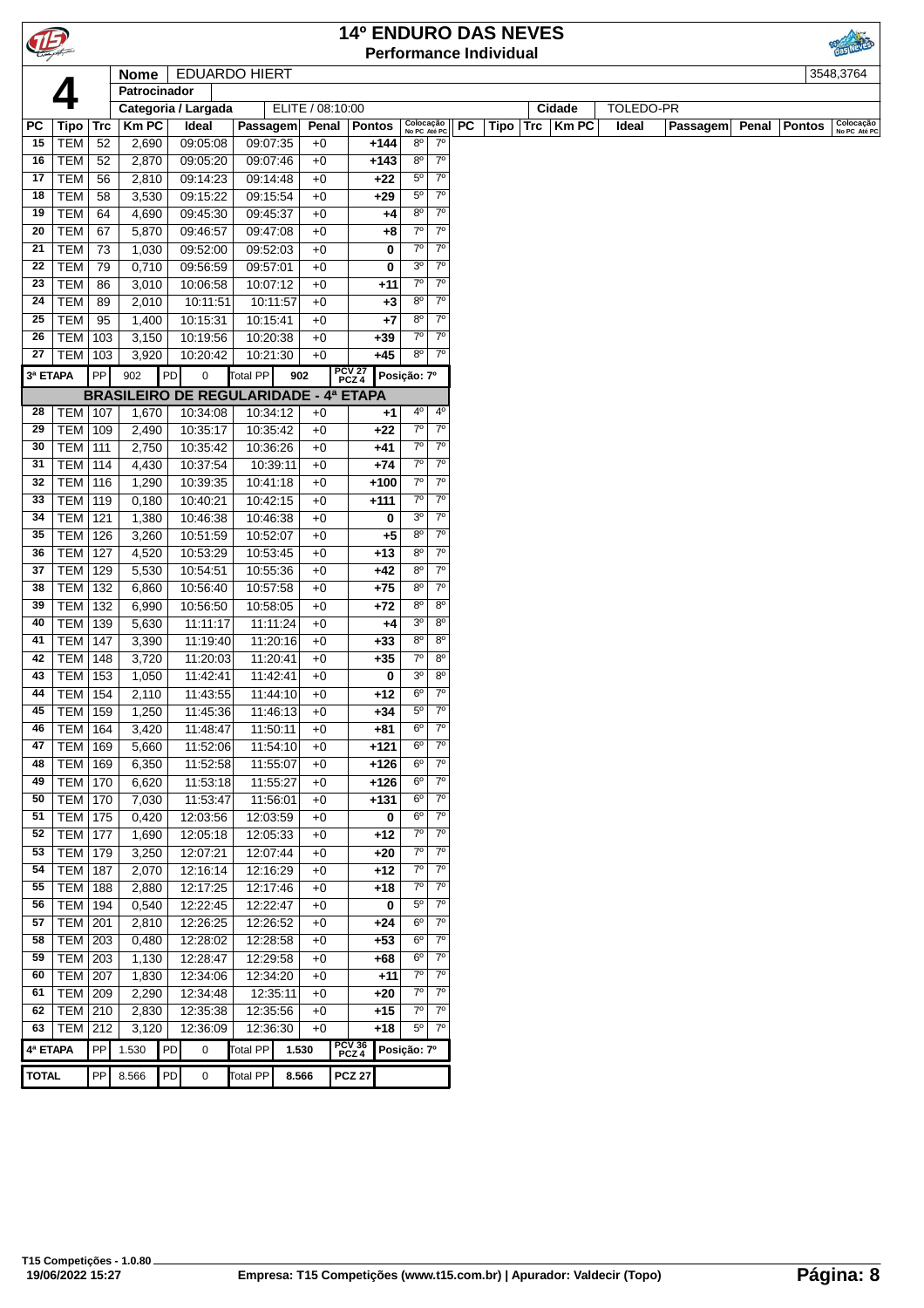|                   |                          |                     |                   |                      |                                              |                  | <b>14º ENDURO DAS NEVES</b> | <b>Performance Individual</b>                               |              |                          |            |                |                      |                                              |              |                      |                                                             |
|-------------------|--------------------------|---------------------|-------------------|----------------------|----------------------------------------------|------------------|-----------------------------|-------------------------------------------------------------|--------------|--------------------------|------------|----------------|----------------------|----------------------------------------------|--------------|----------------------|-------------------------------------------------------------|
|                   |                          |                     | <b>Nome</b>       |                      | <b>ANDRE MIGLIORANZA</b>                     |                  |                             |                                                             |              |                          |            |                |                      |                                              |              |                      |                                                             |
|                   | 5                        |                     | Patrocinador      | Categoria / Largada  |                                              | ELITE / 08:07:00 |                             |                                                             |              |                          |            | Cidade         | MARIÓPOLIS-PR        |                                              |              |                      |                                                             |
| <b>PC</b>         | Tipo                     | <b>Trc</b>          | <b>Km PC</b>      | <b>Ideal</b>         | <b>Passagem</b>                              | Penal            | <b>Pontos</b>               | Colocação<br>No PC Até PC                                   | <b>PC</b>    | Tipo                     | <b>Trc</b> | <b>KmPC</b>    | Ideal                | Passagem                                     | Penal        | <b>Pontos</b>        | Colocação<br>No PC Até PC                                   |
|                   |                          |                     | <b>BRASILEIRO</b> |                      | DE REGULARIDADE - 1ª ETAPA                   |                  |                             |                                                             | 64           | TEM                      | 153        | 3,300          | 11:49:03             | 00:00:00                                     | $+0$         | $*1.800$             | 0°<br>$0^{\circ}$                                           |
| 1                 | TEM                      | 2                   | 0,260             | 08:19:22             | 00:00:00                                     | $+0$             | *1.800                      | 0°<br>$0^{\circ}$                                           | 65           | <b>TEM</b>               | 153        | 3,840          | 11:49:46             | 00:00:00                                     | $+0$         | $*1.800$             | 0 <sup>o</sup><br>$0^{\circ}$                               |
| $\mathbf{2}$<br>3 | <b>TEM</b><br><b>TEM</b> | 5<br>$\overline{7}$ | 1,400<br>2,040    | 08:21:10<br>08:22:15 | 00:00:00<br>00:00:00                         | $+0$<br>$+0$     | $*1.800$<br>*1.800          | $0^{\circ}$<br>$0^{\circ}$<br>0°<br>$0^{\circ}$             | 66<br>67     | <b>TEM</b><br><b>TEM</b> | 156<br>157 | 0,480<br>1,330 | 11:51:13<br>11:52:17 | 00:00:00<br>00:00:00                         | $+0$<br>$+0$ | $*1.800$<br>$*1.800$ | 0°<br>$0^{\circ}$<br>0 <sup>o</sup><br>$0^{\circ}$          |
| 4                 | <b>TEM</b>               | 9                   | 2,730             | 08:23:15             | 00:00:00                                     | $+0$             | *1.800                      | $0^{\circ}$<br>$0^{\circ}$                                  | 68           | <b>TEM</b>               | 157        | 1,580          | 11:52:36             | 00:00:00                                     | $+0$         | *1.800               | 0°<br>$0^{\circ}$                                           |
| 5                 | <b>TEM</b>               | 10                  | 3,110             | 08:23:49             | 00:00:00                                     | $+0$             | $*1.800$                    | 0°<br>$0^{\circ}$                                           | 69           | <b>TEM</b>               | 160        | 2,600          | 11:56:13             | 00:00:00                                     | $+0$         | $*1.800$             | 0 <sup>o</sup><br>$0^{\circ}$                               |
| 6                 | <b>TEM</b>               | 11                  | 3,610             | 08:24:34             | 00:00:00                                     | $+0$             | *1.800                      | 0°<br>$0^{\circ}$                                           | 71           | <b>TEM</b>               | 165        | 2,830          | 12:05:23             | 00:00:00                                     | $+0$         | $*1.800$             | 0°<br>$0^{\circ}$                                           |
| $\overline{7}$    | <b>TEM</b>               | 14                  | 4,900             | 08:26:28             | 00:00:00                                     | $+0$             | *1.800                      | $0^{\circ}$<br>$0^{\circ}$                                  | 72           | <b>TEM</b>               | 168        | 4,510          | 12:07:40             | 00:00:00                                     | $+0$         | *1.800               | 0°<br>$0^{\circ}$                                           |
| 8                 | <b>TEM</b>               | 18                  | 6,340             | 08:33:49             | 00:00:00                                     | $+0$             | *1.800                      | $0^{\circ}$<br>$0^{\circ}$<br>$0^{\circ}$<br>$0^{\circ}$    | 73           | <b>TEM</b>               | 169        | 5,690          | 12:09:16             | 00:00:00                                     | $+0$         | $*1.800$             | $0^{\circ}$<br>$0^{\circ}$<br>0 <sup>o</sup><br>$0^{\circ}$ |
| 9<br>10           | <b>TEM</b><br><b>TEM</b> | 23<br>27            | 5,210<br>6,750    | 08:46:11<br>08:48:40 | 00:00:00<br>00:00:00                         | $+0$<br>$+0$     | $*1.800$<br>*1.800          | 0°<br>$0^{\circ}$                                           | 74<br>75     | <b>TEM</b><br><b>TEM</b> | 170<br>174 | 6,560<br>1,140 | 12:10:18<br>12:14:52 | 00:00:00<br>00:00:00                         | $+0$<br>$+0$ | $*1.800$<br>$*1.800$ | 0°<br>$0^{\circ}$                                           |
| 11                | <b>TEM</b>               | 33                  | 3,030             | 08:57:07             | 00:00:00                                     | $+0$             | *1.800                      | $0^{\circ}$<br>$0^{\circ}$                                  | 76           | <b>TEM</b>               | 176        | 2,170          | 12:16:21             | 00:00:00                                     | $+0$         | *1.800               | 0°<br>$0^{\circ}$                                           |
| 12                | <b>TEM</b>               | 34                  | 3,980             | 08:58:21             | 00:00:00                                     | $+0$             | *1.800                      | $0^{\circ}$<br>0°                                           | 77           | <b>TEM</b>               | 179        | 3,920          | 12:20:57             | 00:00:00                                     | $+0$         | $*1.800$             | 0°<br>$0^{\circ}$                                           |
| 13                | <b>TEM</b>               | 35                  | 4,440             | 08:59:01             | 00:00:00                                     | $+0$             | $*1.800$                    | $0^{\circ}$<br>$0^{\circ}$                                  | 79           | <b>TEM</b>               | 179        | 4,130          | 12:21:15             | 00:00:00                                     | $+0$         | $*1.800$             | 0 <sup>o</sup><br>$0^{\circ}$                               |
| 14                | <b>TEM</b>               | 38                  | 5,650             | 09:00:28             | 00:00:00                                     | $+0$             | *1.800                      | 0°<br>$0^{\circ}$                                           | 80           | <b>TEM</b>               | 183        | 5,050          | 12:23:09             | 00:00:00                                     | $+0$         | $*1.800$             | 0°<br>$0^{\circ}$                                           |
| 15                | <b>TEM</b>               | 41                  | 6,590             | 09:04:50             | 00:00:00                                     | $+0$             | *1.800                      | 0°<br>$0^{\circ}$<br>$0^{\circ}$<br>$0^{\circ}$             | 81<br>82     | <b>TEM</b>               | 186        | 5,710          | 12:24:33             | 00:00:00                                     | $+0$         | $*1.800$             | 0°<br>$0^{\circ}$<br>0°<br>$0^{\circ}$                      |
| 16<br>17          | <b>TEM</b><br><b>TEM</b> | 49<br>49            | 1,220<br>1,450    | 09:09:21<br>09:09:36 | 00:00:00<br>00:00:00                         | $+0$<br>$+0$     | $*1.800$<br>$*1.800$        | $0^{\circ}$<br>$0^{\circ}$                                  | 83           | <b>TEM</b><br><b>TEM</b> | 195<br>198 | 2,510<br>4,660 | 12:48:48<br>12:52:46 | 00:00:00<br>00:00:00                         | $+0$<br>$+0$ | $*1.800$<br>$*1.800$ | $0^{\circ}$<br>$0^{\circ}$                                  |
| 18                | <b>TEM</b>               | 52                  | 0,800             | 09:13:16             | 00:00:00                                     | $+0$             | $*1.800$                    | 0°<br>$0^{\circ}$                                           | 84           | <b>TEM</b>               | 198        | 4,800          | 12:53:00             | 00:00:00                                     | $+0$         | *1.800               | $0^{\circ}$<br>$0^{\circ}$                                  |
| 19                | <b>TEM</b>               | 53                  | 1,460             | 09:14:08             | 00:00:00                                     | $+0$             | *1.800                      | 0°<br>$0^{\circ}$                                           | 85           | <b>TEM</b>               | 202        | 1,250          | 13:00:16             | 00:00:00                                     | $+0$         | $*1.800$             | 0°<br>$0^{\circ}$                                           |
| 20                | <b>TEM</b>               | 55                  | 1,900             | 09:14:51             | 00:00:00                                     | $+0$             | *1.800                      | $0^{\circ}$<br>$0^{\circ}$                                  | 87           | <b>TEM</b>               | 206        | 1,220          | 13:04:56             | 00:00:00                                     | $+0$         | $*1.800$             | 0°<br>$0^{\circ}$                                           |
| 21                | <b>TEM</b>               | 60                  | 0,620             | 09:22:41             | 00:00:00                                     | $+0$             | $*1.800$                    | 0°<br>$0^{\circ}$                                           | 88           | <b>TEM</b>               | 206        | 2,350          | 13:07:03             | 00:00:00                                     | $+0$         | $*1.800$             | 0 <sup>o</sup><br>$0^{\circ}$                               |
| 22                | <b>TEM</b>               | 61                  | 1,220             | 09:23:22             | 00:00:00                                     | $+0$             | $*1.800$                    | $0^{\circ}$<br>$0^{\circ}$                                  | 89           | <b>TEM</b>               | 208        | 3,230          | 13:08:59             | 00:00:00                                     | $+0$         | $*1.800$             | $0^{\circ}$<br>$0^{\circ}$                                  |
| 23<br>24          | <b>TEM</b><br><b>TEM</b> | 61<br>65            | 1,700<br>1,580    | 09:23:54<br>09:29:18 | 00:00:00<br>00:00:00                         | $+0$<br>$+0$     | $*1.800$<br>*1.800          | $0^{\circ}$<br>$0^{\circ}$<br>0°<br>$0^{\circ}$             | 90<br>91     | <b>TEM</b><br><b>TEM</b> | 212<br>212 | 4,960<br>5,400 | 13:12:36<br>13:13:17 | 00:00:00<br>00:00:00                         | $+0$<br>$+0$ | *1.800<br>$*1.800$   | 0°<br>$0^{\circ}$<br>0°<br>$0^{\circ}$                      |
| 25                | <b>TEM</b>               | 65                  | 2,050             | 09:29:56             | 00:00:00                                     | $+0$             | $*1.800$                    | $0^{\circ}$<br>$0^{\circ}$                                  | 93           | <b>TEM</b>               | 216        | 0,130          | 13:15:56             | 00:00:00                                     | $+0$         | $*1.800$             | 0 <sup>o</sup><br>$0^{\circ}$                               |
| 27                | <b>TEM</b>               | 73                  | 4,840             | 09:41:56             | 00:00:00                                     | $+0$             | *1.800                      | $0^{\circ}$<br>$0^{\circ}$                                  | 95           | <b>TEM</b>               | 223        | 3,350          | 13:28:12             | 00:00:00                                     | $+0$         | $*1.800$             | $0^{\circ}$<br>$0^{\circ}$                                  |
| 28                | <b>TEM</b>               | 73                  | 5,690             | 09:43:00             | 00:00:00                                     | $+0$             | *1.800                      | $0^{\circ}$<br>$0^{\circ}$                                  | 96           | <b>TEM</b>               | 224        | 4,520          | 13:29:50             | 00:00:00                                     | $+0$         | *1.800               | 0°<br>$0^{\circ}$                                           |
| 29                | <b>TEM</b>               | 73                  | 6,730             | 09:44:18             | 00:00:00                                     | $+0$             | *1.800                      | 0°<br>$0^{\circ}$                                           | 97           | <b>TEM</b>               | 225        | 6,370          | 13:32:05             | 00:00:00                                     | $+0$         | $*1.800$             | 0°<br>$0^{\circ}$                                           |
| 30                | <b>TEM</b>               | 79                  | 0,700             | 09:53:24             | 00:00:00                                     | $+0$             | *1.800                      | $0^{\circ}$<br>$0^{\circ}$                                  | 98           | <b>TEM</b>               | 226        | 0,090          | 13:32:38             | 00:00:00                                     | $+0$         | $*1.800$             | 0 <sup>o</sup><br>$0^{\circ}$                               |
| 31<br>32          | <b>TEM</b><br><b>TEM</b> | 79<br>82            | 1,740<br>2,740    | 09:54:47<br>09:56:14 | 00:00:00<br>00:00:00                         | $+0$<br>$+0$     | *1.800<br>$*1.800$          | $0^{\circ}$<br>0°<br>$0^{\circ}$<br>$0^{\circ}$             | 99<br>100    | <b>TEM</b><br><b>TEM</b> | 227<br>232 | 0,550<br>2,220 | 13:33:10<br>13:40:07 | 00:00:00<br>00:00:00                         | $+0$<br>$+0$ | $*1.800$<br>$*1.800$ | 0°<br>$0^{\circ}$<br>0°<br>$0^{\circ}$                      |
| 33                | <b>TEM</b>               | 83                  | 3,190             | 09:56:51             | 00:00:00                                     | $+0$             | *1.800                      | $0^{\circ}$<br>$0^{\circ}$                                  | 101          | <b>TEM</b>               | 236        | 0,580          | 13:44:39             | 00:00:00                                     | $+0$         | *1.800               | 0°<br>$0^{\circ}$                                           |
| 34                | <b>TEM</b>               | 86                  | 4,270             | 09:58:23             | 00:00:00                                     | $+0$             | *1.800                      | 0°<br>0°                                                    | 102          | <b>TEM 240</b>           |            | 4,640          | 13:51:28             | 00:00:00                                     | $+0$         | *1.800               | $0^{\circ}$<br>0°                                           |
| 35                | <b>TEM</b>               | 90                  | 0,300             | 10:03:46             | 00:00:00                                     | $+0$             | *1.800                      | $0^{\circ}$<br>$0^{\circ}$                                  | 103          | <b>TEM</b>               | 241        | 5,390          | 13:52:30             | 00:00:00                                     | $+0$         | *1.800               | 0°<br>$0^{\circ}$                                           |
| 36                | <b>TEM</b>               | 91                  | 2,000             | 10:05:57             | 00:00:00                                     | $+0$             | *1.800                      | 0 <sup>o</sup><br>$0^{\circ}$                               | 104          | <b>TEM</b>               | 245        | 1,930          | 14:00:45             | 00:00:00                                     | $+0$         | *1.800               | $0^{\circ}$<br>$0^{\circ}$                                  |
| 37                | <b>TEM</b>               | 93                  | 2,630             | 10:06:46             | 00:00:00                                     | $+0$             | *1.800                      | $0^{\circ}$<br>0 <sup>o</sup>                               | 105          | <b>TEM</b>               | 249        | 3,370          | 14:04:00             | 00:00:00                                     | $+0$         | $*1.800$             | $0^{\circ}$<br>$0^{\circ}$                                  |
| 38<br>39          | <b>TEM</b><br><b>TEM</b> | 93<br>93            | 3,370<br>4,700    | 10:07:49<br>10:09:43 | 00:00:00<br>00:00:00                         | $+0$<br>$+0$     | $*1.800$<br>*1.800          | 0°<br>$0^{\circ}$<br>0°<br>$0^{\circ}$                      | 106<br>107   | <b>TEM</b><br><b>TEM</b> | 252<br>255 | 4,820          | 14:06:30<br>14:07:47 | 00:00:00<br>00:00:00                         | $+0$<br>$+0$ | $*1.800$<br>*1.800   | 0°<br>$0^{\circ}$<br>0 <sup>o</sup><br>$0^{\circ}$          |
| 40                | <b>TEM</b>               | 95                  | 5,840             | 10:11:33             | 00:00:00                                     | $+0$             | *1.800                      | 0°<br>$0^{\circ}$                                           | 108          | <b>TEM</b>               | 256        | 5,660<br>6,220 | 14:08:37             | 00:00:00                                     | $+0$         | *1.800               | 0°<br>$0^{\circ}$                                           |
| 41                | <b>TEM</b>               | 95                  | 6,770             | 10:12:59             | 00:00:00                                     | $+0$             | *1.800                      | 0 <sup>o</sup><br>0 <sup>o</sup>                            | 109          | <b>TEM</b>               | 257        | 6,520          | 14:09:02             | 00:00:00                                     | $+0$         | $*1.800$             | 0°<br>$0^{\circ}$                                           |
| 42                | <b>TEM</b>               | 101                 | 1,310             | 10:19:31             | 00:00:00                                     | $+0$             | $*1.800$                    | 0 <sup>o</sup><br>$0^{\circ}$                               | 110          | <b>TEM</b>               | 262        | 5,440          | 14:20:51             | 00:00:00                                     | $+0$         | $*1.800$             | 0°<br>$0^{\circ}$                                           |
| 43                | TEM                      | 103                 | 2,600             | 10:22:33             | 00:00:00                                     | $+0$             | *1.800                      | 0°<br>$0^{\circ}$                                           | 111          | <b>TEM</b>               | 263        | 6,190          | 14:21:59             | 00:00:00                                     | $+0$         | *1.800               | 0°<br>$0^{\circ}$                                           |
| 44                | TEM                      | 110                 | 1,240             | 10:57:22             | 00:00:00                                     | $+0$             | *1.800                      | $0^{\circ}$<br>0 <sup>o</sup>                               | 112          | <b>TEM</b>               | 267        | 0,820          | 14:26:13             | 00:00:00                                     | $+0$         | *1.800               | 0°<br>$0^{\circ}$                                           |
| 45<br>47          | <b>TEM</b><br>TEM        | 112<br>116          | 2,380<br>2,590    | 10:58:58<br>11:03:38 | 00:00:00<br>00:00:00                         | $+0$             | *1.800<br>*1.800            | 0 <sup>o</sup><br>0°<br>0 <sup>o</sup><br>0 <sup>o</sup>    | 113<br>114   | <b>TEM</b><br><b>TEM</b> | 270<br>270 | 2,190<br>2,270 | 14:29:00<br>14:29:11 | 00:00:00<br>00:00:00                         | $+0$         | *1.800<br>$*1.800$   | $0^{\circ}$<br>$0^{\circ}$<br>0°<br>$0^{\circ}$             |
| 48                | <b>TEM</b>               | 119                 | 0,150             | 11:08:29             | 00:00:00                                     | $+0$<br>$+0$     | *1.800                      | 0°<br>$0^{\circ}$                                           | 115          | <b>TEM</b>               | 270        | 2,350          | 14:29:21             | 00:00:00                                     | $+0$<br>$+0$ | *1.800               | 0°  <br>$0^{\circ}$                                         |
| 49                | <b>TEM</b>               | 123                 | 1,870             | 11:10:57             | 00:00:00                                     | $+0$             | *1.800                      | 0°<br>$0^{\circ}$                                           | 2ª ETAPA     |                          |            | PP 106.200 PD  | $\mathbf 0$          | Total PP                                     | 106.200      | PCV 59 Posição: NC   |                                                             |
| 50                | TEM                      | 128                 | 4,380             | 11:14:46             | 00:00:00                                     | $+0$             | *1.800                      | 0°<br>$0^{\circ}$                                           |              |                          |            |                |                      | <b>BRASILEIRO DE REGULARIDADE - 3ª ETAPA</b> |              |                      |                                                             |
| 1ª ETAPA          |                          | PP                  | 86.400            | PD<br>0              | Total PP                                     | 86.400           | PCV 48<br>PCZ 0             | Posição: NC                                                 | 1            | <b>TEM</b>               | 2          | 0,390          | 08:18:52             | 00:00:00                                     | $+0$         | $*1.800$             | 0 <sup>o</sup><br>$0^{\circ}$                               |
|                   |                          |                     |                   |                      | <b>BRASILEIRO DE REGULARIDADE - 2ª ETAPA</b> |                  |                             |                                                             | $\mathbf{2}$ | <b>TEM</b>               | 5          | 1,910          | 08:21:12             | 00:00:00                                     | $+0$         | *1.800               | 0°<br>$0^{\circ}$                                           |
| 52                | TEM                      | 132                 | 0,470             | 11:27:08             | 00:00:00                                     | $+0$             | $*1.800$                    | 0 <sup>o</sup><br>$0^{\circ}$                               | 3            | <b>TEM</b>               | 11         | 1,020          | 08:26:37             | 00:00:00                                     | $+0$         | *1.800               | 0°<br>$0^{\circ}$                                           |
| 53                | <b>TEM</b>               | 132                 | 0,810             | 11:27:35             | 00:00:00                                     | $+0$             | *1.800                      | $\overline{0^{\circ}}$<br>$0^{\circ}$                       | 4            | <b>TEM</b>               | 17         | 2,880          | 08:28:56             | 00:00:00                                     | $+0$         | *1.800               | 0°<br>$0^{\circ}$                                           |
| 54<br>55          | TEM<br>TEM               | 135<br>136          | 1,610<br>2,280    | 11:29:49<br>11:30:48 | 00:00:00<br>00:00:00                         | $+0$<br>$+0$     | $*1.800$<br>$*1.800$        | 0 <sup>o</sup><br>$0^{\circ}$<br>$0^{\circ}$<br>$0^{\circ}$ | 5<br>6       | <b>TEM</b><br><b>TEM</b> | 21<br>25   | 3,710<br>1,470 | 08:30:04<br>08:39:31 | 00:00:00<br>00:00:00                         | $+0$<br>$+0$ | *1.800<br>*1.800     | 0°<br>$0^{\circ}$<br>0 <sup>o</sup><br>$0^{\circ}$          |
| 56                | TEM                      | 136                 | 2,430             | 11:31:01             | 00:00:00                                     | $+0$             | *1.800                      | 0°<br>$0^{\circ}$                                           | 7            | <b>TEM</b>               | 29         | 3,560          | 08:42:14             | 00:00:00                                     | $+0$         | *1.800               | 0°<br>$0^{\circ}$                                           |
| 57                | TEM                      | 138                 | 2,900             | 11:33:43             | 00:00:00                                     | $+0$             | *1.800                      | 0 <sup>o</sup><br>$0^{\circ}$                               | 8            | <b>TEM</b>               | 33         | 0,220          | 08:45:38             | 00:00:00                                     | $+0$         | *1.800               | 0 <sup>o</sup><br>0°                                        |
| 58                | TEM                      | 143                 | 1,920             | 11:38:29             | 00:00:00                                     | $+0$             | *1.800                      | $0^{\circ}$<br>0 <sup>o</sup>                               | 9            | <b>TEM</b>               | 36         | 1,560          | 08:48:03             | 00:00:00                                     | $+0$         | *1.800               | 0°<br>$0^{\circ}$                                           |
| 59                | <b>TEM</b>               | 143                 | 2,590             | 11:39:15             | 00:00:00                                     | $+0$             | *1.800                      | $0^{\circ}$<br>$0^{\circ}$                                  | 10           | <b>TEM</b>               | 37         | 0,000          | 08:48:27             | 00:00:00                                     | $+0$         | *1.800               | $0^{\circ}$<br>$0^{\circ}$                                  |
| 60                | <b>TEM</b>               | 145                 | 3,790             | 11:43:03             | 00:00:00                                     | $+0$             | *1.800                      | 0°<br>$0^{\circ}$                                           | 11           | <b>TEM</b>               | 42         | 3,720          | 08:58:58             | 00:00:00                                     | $+0$         | $*1.800$             | 0°<br>$0^{\circ}$                                           |
| 61                | <b>TEM</b>               | 147                 | 0,530             | 11:44:05             | 00:00:00                                     | $+0$             | *1.800                      | 0°<br>$0^{\circ}$<br>0°                                     | 12           | <b>TEM</b>               | 43         | 4,470          | 08:59:57             | 00:00:00                                     | $+0$         | *1.800               | 0 <sup>o</sup><br>0°<br>$0^{\circ}$<br>0°                   |
| 62<br>63          | <b>TEM</b><br>TEM        | 149<br>150          | 2,500<br>2,750    | 11:46:54<br>11:47:16 | 00:00:00<br>00:00:00                         | $+0$<br>$+0$     | *1.800<br>*1.800            | $0^{\circ}$<br>0 <sup>o</sup><br>$0^{\circ}$                | 13<br>14     | <b>TEM</b><br><b>TEM</b> | 44<br>48   | 5,240<br>0,860 | 09:01:06<br>09:03:03 | 00:00:00<br>00:00:00                         | $+0$<br>$+0$ | *1.800<br>$*1.800$   | 0 <sup>o</sup><br>0 <sup>o</sup>                            |
|                   |                          |                     |                   |                      |                                              |                  |                             |                                                             |              |                          |            |                |                      |                                              |              |                      |                                                             |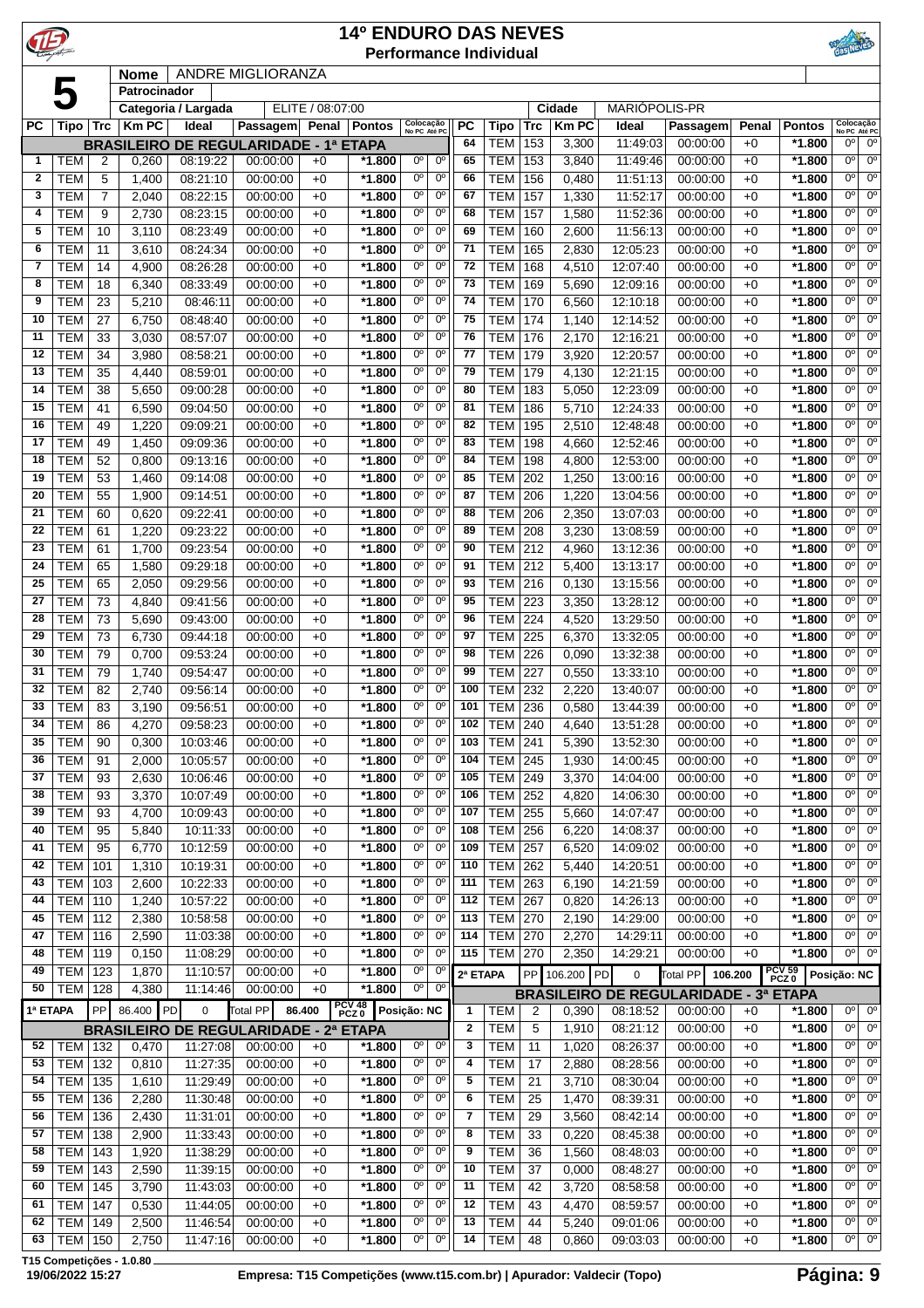| TIB.         |                  |            |               |    |                                              |                 |                  |       | <b>14º ENDURO DAS NEVES</b> |                           |                        |           |                               |     |             |               |          |       |               |                           |
|--------------|------------------|------------|---------------|----|----------------------------------------------|-----------------|------------------|-------|-----------------------------|---------------------------|------------------------|-----------|-------------------------------|-----|-------------|---------------|----------|-------|---------------|---------------------------|
|              |                  |            |               |    |                                              |                 |                  |       |                             |                           |                        |           | <b>Performance Individual</b> |     |             |               |          |       |               |                           |
|              |                  |            | <b>Nome</b>   |    | ANDRE MIGLIORANZA                            |                 |                  |       |                             |                           |                        |           |                               |     |             |               |          |       |               |                           |
|              |                  |            | Patrocinador  |    |                                              |                 |                  |       |                             |                           |                        |           |                               |     |             |               |          |       |               |                           |
|              |                  |            |               |    | Categoria / Largada                          |                 | ELITE / 08:11:00 |       |                             |                           |                        |           |                               |     | Cidade      | MARIÓPOLIS-PR |          |       |               |                           |
| <b>PC</b>    | Tipo             | <b>Trc</b> | <b>Km PC</b>  |    | Ideal                                        | Passagem        |                  | Penal | <b>Pontos</b>               | Colocação<br>No PC Até PC |                        | <b>PC</b> | Tipo                          | Trc | <b>KmPC</b> | Ideal         | Passagem | Penal | <b>Pontos</b> | Colocação<br>No PC Até PC |
| 15           | TEM              | 52         | 2,690         |    | 09:06:08                                     | 00:00:00        | $+0$             |       | *1.800                      | 0°                        | 0°                     |           |                               |     |             |               |          |       |               |                           |
| 16           | <b>TEM</b>       | 52         | 2,870         |    | 09:06:20                                     | 00:00:00        | $+0$             |       | $*1.800$                    | 0°                        | $0^{\circ}$            |           |                               |     |             |               |          |       |               |                           |
| 17           | <b>TEM</b>       | 56         | 2,810         |    | 09:15:23                                     | 00:00:00        | $+0$             |       | *1.800                      | 0°                        | $0^{\circ}$            |           |                               |     |             |               |          |       |               |                           |
| 18           | <b>TEM</b>       | 58         | 3,530         |    | 09:16:22                                     | 00:00:00        | $+0$             |       | $*1.800$                    | $0^{\circ}$               | 0 <sup>o</sup>         |           |                               |     |             |               |          |       |               |                           |
| 19           | <b>TEM</b>       | 64         | 4,690         |    | 09:46:30                                     | 00:00:00        | $+0$             |       | *1.800                      | 0°                        | $0^{\circ}$            |           |                               |     |             |               |          |       |               |                           |
| 20           | <b>TEM</b>       | 67         | 5,870         |    | 09:47:57                                     | 00:00:00        | $+0$             |       | *1.800                      | 0°                        | $0^{\circ}$            |           |                               |     |             |               |          |       |               |                           |
| 21           | <b>TEM</b>       | 73         | 1,030         |    | 09:53:00                                     | 00:00:00        | $+0$             |       | $*1.800$                    | 0°                        | $0^{\circ}$            |           |                               |     |             |               |          |       |               |                           |
| 22           | <b>TEM</b>       | 79         | 0,710         |    | 09:57:59                                     | 00:00:00        | $+0$             |       | $*1.800$                    | $0^{\circ}$               | $0^{\circ}$            |           |                               |     |             |               |          |       |               |                           |
| 23           | <b>TEM</b>       | 86         | 3,010         |    | 10:07:58                                     | 00:00:00        | $+0$             |       | *1.800                      | 0°                        | $0^{\circ}$            |           |                               |     |             |               |          |       |               |                           |
| 24           | <b>TEM</b>       | 89         | 2,010         |    | 10:12:51                                     | 00:00:00        | $+0$             |       | $*1.800$                    | 0°                        | $0^{\circ}$            |           |                               |     |             |               |          |       |               |                           |
| 25           | <b>TEM</b>       | 95         | 1,400         |    | 10:16:31                                     | 00:00:00        | $+0$             |       | $*1.800$                    | 0°                        | $0^{\circ}$            |           |                               |     |             |               |          |       |               |                           |
| 26           | <b>TEM</b>       | 103        | 3,150         |    | 10:20:56                                     | 00:00:00        | $+0$             |       | *1.800                      | $0^{\circ}$               | $0^{\circ}$            |           |                               |     |             |               |          |       |               |                           |
| 27           | TEM              | 103        | 3,920         |    | 10:21:42                                     | 00:00:00        | $+0$             |       | *1.800                      | $0^{\circ}$               | $0^{\circ}$            |           |                               |     |             |               |          |       |               |                           |
| 3ª ETAPA     |                  | <b>PP</b>  | 48.600 PD     |    | 0                                            | <b>Total PP</b> | 48.600           |       | PCV 27<br>PCZ 0             | Posição: NC               |                        |           |                               |     |             |               |          |       |               |                           |
|              |                  |            |               |    | <b>BRASILEIRO DE REGULARIDADE - 4ª ETAPA</b> |                 |                  |       |                             |                           |                        |           |                               |     |             |               |          |       |               |                           |
| 28           | <b>TEM   107</b> |            | 1,670         |    | 10:35:08                                     | 00:00:00        | $+0$             |       | *1.800                      | $0^{\circ}$               | $0^{\circ}$            |           |                               |     |             |               |          |       |               |                           |
| 29           | TEM              | 109        | 2,490         |    | 10:36:17                                     | 00:00:00        | $+0$             |       | $*1.800$                    | $0^{\circ}$               | $0^{\circ}$            |           |                               |     |             |               |          |       |               |                           |
| 30           | TEM              | 111        | 2,750         |    | 10:36:42                                     | 00:00:00        | $+0$             |       | *1.800                      | 0°                        | $0^{\circ}$            |           |                               |     |             |               |          |       |               |                           |
| 31           | <b>TEM</b>       | 114        | 4,430         |    | 10:38:54                                     | 00:00:00        | $+0$             |       | *1.800                      | 0°                        | $0^{\circ}$            |           |                               |     |             |               |          |       |               |                           |
| 32           | <b>TEM</b>       | 116        | 1,290         |    | 10:40:35                                     | 00:00:00        | $+0$             |       | $*1.800$                    | $0^{\circ}$               | $0^{\circ}$            |           |                               |     |             |               |          |       |               |                           |
| 33           | <b>TEM</b>       | 119        | 0,180         |    | 10:41:21                                     | 00:00:00        | $+0$             |       | $*1.800$                    | $0^{\circ}$               | $\overline{0^{\circ}}$ |           |                               |     |             |               |          |       |               |                           |
| 34           | <b>TEM</b>       | 121        | 1,380         |    | 10:47:38                                     | 00:00:00        | $+0$             |       | $*1.800$                    | $0^{\circ}$               | $0^{\circ}$            |           |                               |     |             |               |          |       |               |                           |
| 35           | TEM              | 126        | 3,260         |    | 10:52:59                                     | 00:00:00        | $+0$             |       | *1.800                      | 0°                        | $0^{\rm o}$            |           |                               |     |             |               |          |       |               |                           |
| 36           | TEM              | 127        | 4,520         |    | 10:54:29                                     | 00:00:00        | $+0$             |       | $*1.800$                    | 0°                        | $0^{\circ}$            |           |                               |     |             |               |          |       |               |                           |
| 37           | <b>TEM</b>       | 129        | 5,530         |    | 10:55:51                                     | 00:00:00        | $+0$             |       | $*1.800$                    | $0^{\circ}$               | $0^{\circ}$            |           |                               |     |             |               |          |       |               |                           |
| 38           | <b>TEM</b>       | 132        | 6,860         |    | 10:57:40                                     | 00:00:00        | $+0$             |       | $*1.800$                    | $0^{\circ}$               | 0 <sup>o</sup>         |           |                               |     |             |               |          |       |               |                           |
| 39           | TEM              | 132        | 6,990         |    | 10:57:50                                     | 00:00:00        | $+0$             |       | *1.800                      | 0°                        | $0^{\circ}$            |           |                               |     |             |               |          |       |               |                           |
| 40           | <b>TEM</b>       | 139        | 5,630         |    | 11:12:17                                     | 00:00:00        | $+0$             |       | *1.800                      | 0°                        | $0^{\circ}$            |           |                               |     |             |               |          |       |               |                           |
| 41           | TEM              | 147        | 3,390         |    | 11:20:40                                     | 00:00:00        | $+0$             |       | *1.800                      | 0°                        | $0^{\circ}$            |           |                               |     |             |               |          |       |               |                           |
| 42           | <b>TEM</b>       | 148        | 3,720         |    | 11:21:03                                     | 00:00:00        | $+0$             |       | $*1.800$                    | $0^{\circ}$               | $0^{\circ}$            |           |                               |     |             |               |          |       |               |                           |
| 43           | <b>TEM</b>       | 153        | 1,050         |    | 11:43:41                                     | 00:00:00        | $+0$             |       | $*1.800$                    | $0^{\circ}$               | $0^{\circ}$            |           |                               |     |             |               |          |       |               |                           |
| 44           | TEM              | 154        | 2,110         |    | 11:44:55                                     | 00:00:00        | $+0$             |       | *1.800                      | 0°                        | $0^{\circ}$            |           |                               |     |             |               |          |       |               |                           |
| 45           | TEM              | 159        | 1,250         |    | 11:46:36                                     | 00:00:00        | $+0$             |       | $*1.800$                    | 0°                        | $0^{\circ}$            |           |                               |     |             |               |          |       |               |                           |
| 46           | <b>TEM   164</b> |            | 3,420         |    | 11:49:47                                     | 00:00:00        | $+0$             |       | *1.800                      | 0°                        | $0^{\circ}$            |           |                               |     |             |               |          |       |               |                           |
| 47           | TEM              | 169        | 5,660         |    | 11:53:06                                     | 00:00:00        | $+0$             |       | $*1.800$                    | $0^{\circ}$               | 0 <sup>o</sup>         |           |                               |     |             |               |          |       |               |                           |
| 48           | <b>TEM</b>       | 169        | 6,350         |    | 11:53:58                                     | 00:00:00        | $+0$             |       | *1.800                      | 0°                        | $0^{\circ}$            |           |                               |     |             |               |          |       |               |                           |
| 49           | <b>TEM</b>       | 170        | 6,620         |    | 11:54:18                                     | 00:00:00        | $+0$             |       | *1.800                      | 0°                        | $0^{\circ}$            |           |                               |     |             |               |          |       |               |                           |
| 50           | <b>TEM</b>       | 170        | 7,030         |    | 11:54:47                                     | 00:00:00        | $+0$             |       | *1.800                      | 0°                        | $0^{\circ}$            |           |                               |     |             |               |          |       |               |                           |
| 51           | <b>TEM</b>       | 175        | 0,420         |    | 12:04:56                                     | 00:00:00        | $+0$             |       | $*1.800$                    | 0°                        | $0^{\circ}$            |           |                               |     |             |               |          |       |               |                           |
| 52           | <b>TEM</b>       | 177        | 1,690         |    | 12:06:18                                     | 00:00:00        | $+0$             |       | $*1.800$                    | 0°                        | 0 <sup>o</sup>         |           |                               |     |             |               |          |       |               |                           |
| 53           | TEM              | 179        | 3,250         |    | 12:08:21                                     | 00:00:00        | $+0$             |       | $*1.800$                    | 0°                        | 0 <sup>o</sup>         |           |                               |     |             |               |          |       |               |                           |
| 54           | <b>TEM</b>       | 187        | 2,070         |    | 12:17:14                                     | 00:00:00        | $+0$             |       | *1.800                      | 0°                        | $0^{\circ}$            |           |                               |     |             |               |          |       |               |                           |
| 55           | TEM              | 188        | 2,880         |    | 12:18:25                                     | 00:00:00        | $+0$             |       | *1.800                      | 0°                        | $0^{\circ}$            |           |                               |     |             |               |          |       |               |                           |
| 56           | TEM              | 194        | 0,540         |    | 12:23:45                                     | 00:00:00        | $+0$             |       | *1.800                      | 0°                        | $0^{\circ}$            |           |                               |     |             |               |          |       |               |                           |
| 57           | <b>TEM</b>       | 201        | 2,810         |    | 12:27:25                                     | 00:00:00        | $+0$             |       | *1.800                      | 0°                        | 0 <sup>o</sup>         |           |                               |     |             |               |          |       |               |                           |
| 58           | TEM              | 203        | 0,480         |    | 12:29:02                                     | 00:00:00        | $+0$             |       | *1.800                      | 0°                        | $0^{\circ}$            |           |                               |     |             |               |          |       |               |                           |
| 59           | <b>TEM</b>       | 203        | 1,130         |    | 12:29:47                                     | 00:00:00        | $+0$             |       | *1.800                      | 0°                        | $0^{\circ}$            |           |                               |     |             |               |          |       |               |                           |
| 60           | <b>TEM</b>       | 207        | 1,830         |    | 12:35:06                                     | 00:00:00        | $+0$             |       | $*1.800$                    | 0°                        | $0^{\circ}$            |           |                               |     |             |               |          |       |               |                           |
| 61           | TEM              | 209        | 2,290         |    | 12:35:48                                     | 00:00:00        | $+0$             |       | $*1.800$                    | $0^{\circ}$               | $0^{\circ}$            |           |                               |     |             |               |          |       |               |                           |
| 62           | TEM              | 210        | 2,830         |    | 12:36:38                                     | 00:00:00        | $+0$             |       | $\frac{1}{1.800}$           | 0°                        | $0^{\circ}$            |           |                               |     |             |               |          |       |               |                           |
| 63           | TEM              | 212        | 3,120         |    | 12:37:09                                     | 00:00:00        | $+0$             |       | $*1.800$                    | 0°                        | $0^{\circ}$            |           |                               |     |             |               |          |       |               |                           |
| 4ª ETAPA     |                  | PP         | 64.800        | PD | 0                                            | <b>Total PP</b> | 64.800           |       | PCV 36<br>PCZ 0             | Posição: NC               |                        |           |                               |     |             |               |          |       |               |                           |
| <b>TOTAL</b> |                  |            | PP 306.000 PD |    | 0                                            | Total PP        | 306.000          |       | PCZ <sub>0</sub>            |                           |                        |           |                               |     |             |               |          |       |               |                           |
|              |                  |            |               |    |                                              |                 |                  |       |                             |                           |                        |           |                               |     |             |               |          |       |               |                           |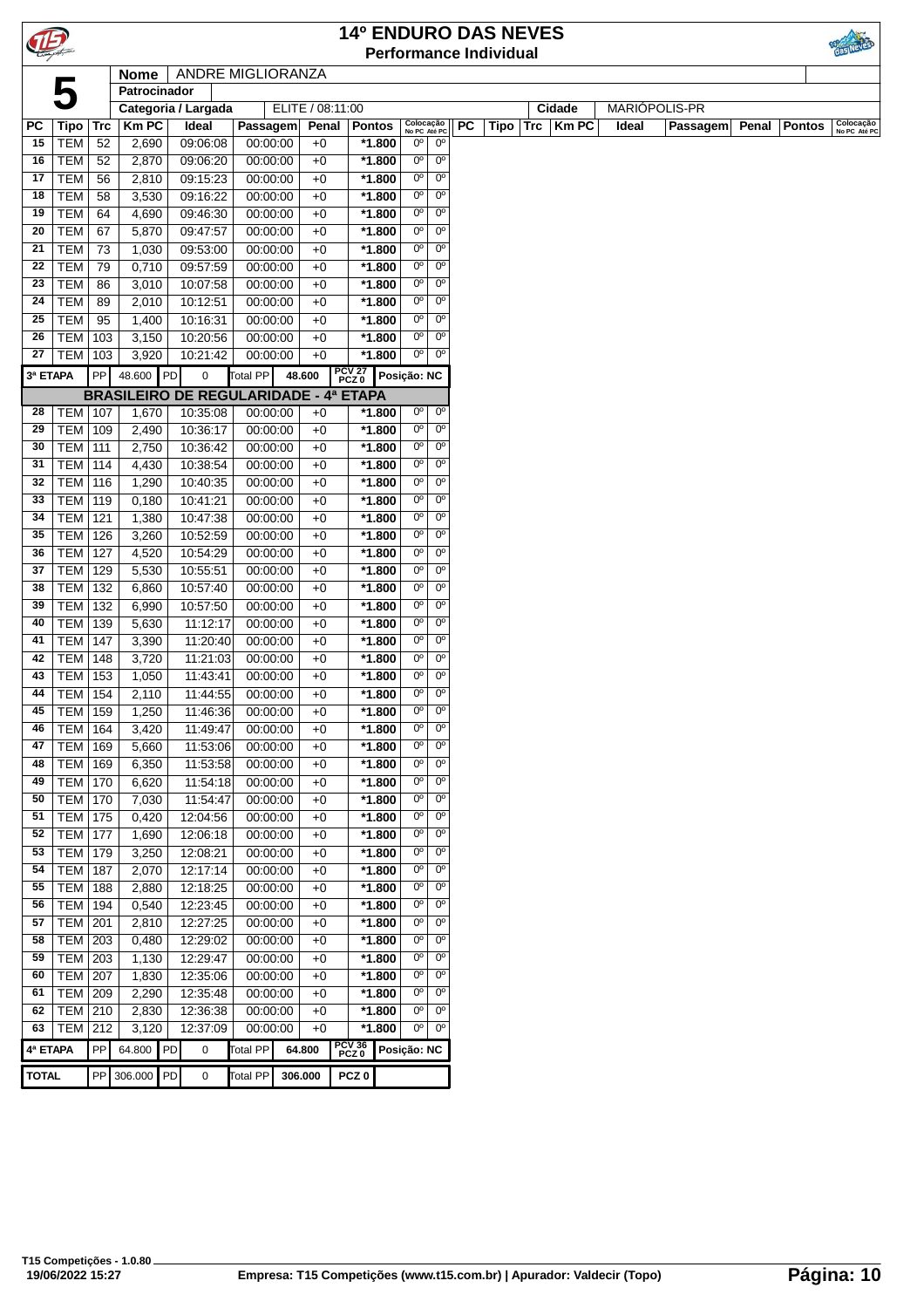| $\mathbf{P}$ |                          |                |                |                              |                                                                          |                  | <b>14º ENDURO DAS NEVES</b><br><b>Performance Individual</b> |                            |                               |              |                              |                   |                       |                      |                                              |               |                    | RINEVED                                     |                               |
|--------------|--------------------------|----------------|----------------|------------------------------|--------------------------------------------------------------------------|------------------|--------------------------------------------------------------|----------------------------|-------------------------------|--------------|------------------------------|-------------------|-----------------------|----------------------|----------------------------------------------|---------------|--------------------|---------------------------------------------|-------------------------------|
|              |                          |                | <b>Nome</b>    |                              | <b>FRANCIEL CALDART</b>                                                  |                  |                                                              |                            |                               |              |                              |                   |                       |                      |                                              |               |                    | 3631,3804                                   |                               |
|              | 6                        |                | Patrocinador   |                              | TRILHEIROS VIA DA VANTI, CECHET OFF ROAD, HIDROART POÇOS ARTESIANOS LTDA |                  |                                                              |                            |                               |              |                              |                   |                       |                      |                                              |               |                    |                                             |                               |
| <b>PC</b>    |                          |                |                | Categoria / Largada<br>Ideal |                                                                          | ELITE / 08:05:00 |                                                              |                            |                               | <b>PC</b>    |                              |                   | Cidade<br><b>KmPC</b> |                      | <b>BARÃO DE COTEGIPE-RS</b>                  |               |                    |                                             |                               |
|              | Tipo                     | <b>Trc</b>     | <b>Km PC</b>   |                              | Passagem Penal Pontos<br><b>BRASILEIRO DE REGULARIDADE - 1ª ETAPA</b>    |                  |                                                              | Colocação<br>No PC Até PC  |                               | 64           | Tipo<br><b>TEM</b>           | <b>Trc</b><br>153 | 3,300                 | Ideal<br>11:47:03    | Passagem<br>11:47:05                         | Penal<br>$+0$ | <b>Pontos</b><br>0 | Colocação<br>No PC Até PC<br>5 <sup>0</sup> | 6 <sup>o</sup>                |
| 1            | TEM                      | 2              | 0,260          | 08:17:22                     | 08:17:23                                                                 | $+0$             | 0                                                            | $1^{\circ}$                | 1 <sup>0</sup>                | 65           | <b>TEM</b>                   | 153               | 3,840                 | 11:47:46             | 11:47:51                                     | $+0$          | $+2$               | 6 <sup>o</sup>                              | 6 <sup>o</sup>                |
| $\mathbf{2}$ | <b>TEM</b>               | 5              | 1,400          | 08:19:10                     | 08:19:09                                                                 | $+0$             | 0                                                            | $6^{\circ}$                | $5^{\circ}$                   | 66           | <b>TEM</b>                   | 156               | 0,480                 | 11:49:13             | 11:49:15                                     | $+0$          | 0                  | 30                                          | $6^{\circ}$                   |
| 3            | <b>TEM</b>               | $\overline{7}$ | 2,040          | 08:20:15                     | 08:20:21                                                                 | $+0$             | $+3$                                                         | $9^{\circ}$                | $9^{\circ}$                   | 67           | <b>TEM</b>                   | 157               | 1,330                 | 11:50:17             | 11:50:35                                     | $+0$          | $+15$              | $6^{\circ}$                                 | $5^{\circ}$                   |
| 4            | <b>TEM</b>               | 9              | 2,730          | 08:21:15                     | 08:21:34                                                                 | $+0$             | $+16$                                                        | $7^\circ$                  | $7^\circ$                     | 68           | <b>TEM</b>                   | 157               | 1,580                 | 11:50:36             | 11:50:55                                     | $+0$          | +16                | $5^{\circ}$                                 | $5^{\circ}$                   |
| 5            | <b>TEM</b>               | 10             | 3,110          | 08:21:49                     | 08:22:12                                                                 | $+0$             | $+20$                                                        | $9^{\circ}$                | 9 <sup>o</sup>                | 69           | <b>TEM</b>                   | 160               | 2,600                 | 11:54:13             | 11:54:16                                     | $+0$          | 0                  | 3 <sup>0</sup>                              | 5 <sup>0</sup>                |
| 6            | <b>TEM</b>               | 11             | 3,610          | 08:22:34                     | 08:23:02                                                                 | $+0$             | $+25$                                                        | $5^{\circ}$                | $8^{\circ}$                   | 71           | <b>TEM</b>                   | 165               | 2,830                 | 12:03:23             | 12:03:25                                     | $+0$          | 0                  | 5 <sup>o</sup>                              | $5^{\circ}$                   |
| 7            | <b>TEM</b>               | 14             | 4,900          | 08:24:28                     | 08:25:06                                                                 | $+0$             | $+35$                                                        | $5^{\circ}$                | 6 <sup>o</sup>                | 72           | <b>TEM</b>                   | 168               | 4,510                 | 12:05:40             | 12:05:47                                     | $+0$          | +4                 | 6 <sup>o</sup>                              | $5^{\circ}$                   |
| 8<br>9       | <b>TEM</b><br><b>TEM</b> | 18<br>23       | 6,340<br>5,210 | 08:31:49<br>08:44:11         | 08:31:47<br>08:44:09                                                     | $+0$<br>$+0$     | 0<br>0                                                       | 4°<br>$7^\circ$            | $5^{\circ}$<br>5 <sup>0</sup> | 73<br>74     | <b>TEM</b><br><b>TEM</b>     | 169<br>170        | 5,690<br>6,560        | 12:07:16<br>12:08:18 | 12:07:22<br>12:08:35                         | $+0$<br>$+0$  | $+3$<br>+14        | 6 <sup>o</sup><br>4 <sup>0</sup>            | $5^{\circ}$<br>$5^{\circ}$    |
| 10           | <b>TEM</b>               | 27             | 6,750          | 08:46:40                     | 08:47:10                                                                 | $+0$             | $+27$                                                        | 3 <sup>o</sup>             | $5^{\circ}$                   | 75           | <b>TEM</b>                   | 174               | 1,140                 | 12:12:52             | 12:12:56                                     | $+0$          | $+1$               | $10^{\circ}$                                | $5^{\circ}$                   |
| 11           | <b>TEM</b>               | 33             | 3,030          | 08:55:07                     | 08:55:12                                                                 | $+0$             | $+2$                                                         | $8^{\circ}$                | $5^{\circ}$                   | 76           | <b>TEM</b>                   | 176               | 2,170                 | 12:14:21             | 12:14:40                                     | $+0$          | +16                | 80                                          | $5^{\circ}$                   |
| 12           | <b>TEM</b>               | 34             | 3,980          | 08:56:21                     | 08:56:31                                                                 | $+0$             | $+7$                                                         | $6^{\circ}$                | $5^{\circ}$                   | 77           | <b>TEM</b>                   | 179               | 3,920                 | 12:18:57             | 12:19:06                                     | $+0$          | +6                 | $6^{\circ}$                                 | $5^{\circ}$                   |
| 13           | <b>TEM</b>               | 35             | 4,440          | 08:57:01                     | 08:57:12                                                                 | $+0$             | +8                                                           | $6^{\circ}$                | 5 <sup>0</sup>                | 79           | <b>TEM</b>                   | 179               | 4,130                 | 12:19:15             | 12:19:25                                     | $+0$          | +7                 | $7^\circ$                                   | $5^{\circ}$                   |
| 14           | <b>TEM</b>               | 38             | 5,650          | 08:58:28                     | 08:58:53                                                                 | $+0$             | $+22$                                                        | $5^{\circ}$                | $5^{\circ}$                   | 80           | <b>TEM</b>                   | 183               | 5,050                 | 12:21:09             | 12:21:19                                     | $+0$          | +7                 | $5^{\circ}$                                 | $5^{\circ}$                   |
| 15           | <b>TEM</b>               | 41             | 6,590          | 09:02:50                     | 09:03:07                                                                 | $+0$             | $+14$                                                        | 40                         | $5^{\circ}$                   | 81           | <b>TEM</b>                   | 186               | 5,710                 | 12:22:33             | 12:22:35                                     | $+0$          | 0                  | $5^{\circ}$                                 | $5^{\circ}$                   |
| 16           | <b>TEM</b>               | 49             | 1,220          | 09:07:21                     | 09:07:47                                                                 | $+0$             | $+23$                                                        | 4°                         | $5^{\circ}$                   | 82           | <b>TEM</b>                   | 195               | 2,510                 | 12:46:48             | 12:46:59                                     | $+0$          | +8                 | $5^{\circ}$                                 | $4^{\circ}$                   |
| 17           | <b>TEM</b>               | 49             | 1,450          | 09:07:36                     | 09:08:00                                                                 | $+0$             | $+21$                                                        | 4°                         | 5 <sup>0</sup>                | 83           | <b>TEM</b>                   | 198               | 4,660                 | 12:50:46             | 12:52:31                                     | $+0$          | $+102$             | $7^\circ$                                   | $5^{\circ}$                   |
| 18           | <b>TEM</b>               | 52             | 0,800          | 09:11:16                     | 09:11:27                                                                 | $+0$             | $+8$                                                         | $5^{\circ}$                | 5 <sup>0</sup>                | 84           | <b>TEM</b>                   | 198               | 4,800                 | 12:51:00             | 12:52:43                                     | $+0$          | $+100$             | $7^\circ$                                   | $5^{\circ}$                   |
| 19           | <b>TEM</b>               | 53             | 1,460          | 09:12:08                     | 09:12:28                                                                 | $+0$             | $+17$                                                        | 4°<br>4º                   | $5^{\circ}$<br>$5^{\circ}$    | 85<br>87     | <b>TEM</b>                   | 202               | 1,250                 | 12:58:16             | 12:58:42                                     | $+0$          | $+23$              | 8 <sup>o</sup><br>$5^{\circ}$               | $5^{\circ}$<br>$6^{\circ}$    |
| 20<br>21     | <b>TEM</b><br><b>TEM</b> | 55<br>60       | 1,900<br>0,620 | 09:12:51<br>09:20:41         | 09:13:13<br>09:20:44                                                     | $+0$<br>$+0$     | $+19$<br>0                                                   | $5^{\circ}$                | 5 <sup>0</sup>                | 88           | <b>TEM</b><br><b>TEM</b>     | 206<br>206        | 1,220<br>2,350        | 13:02:56<br>13:05:03 | 13:03:39<br>13:06:07                         | $+0$<br>$+0$  | $+40$<br>+61       | $5^{\circ}$                                 | 6 <sup>o</sup>                |
| 22           | <b>TEM</b>               | 61             | 1,220          | 09:21:22                     | 09:21:47                                                                 | $+0$             | $+22$                                                        | $2^{\circ}$                | 5 <sup>0</sup>                | 89           | <b>TEM</b>                   | 208               | 3,230                 | 13:06:59             | 13:07:58                                     | $+0$          | +56                | $5^{\circ}$                                 | $6^{\circ}$                   |
| 23           | <b>TEM</b>               | 61             | 1,700          | 09:21:54                     | 09:22:28                                                                 | $+0$             | $+31$                                                        | $2^{\circ}$                | $5^{\circ}$                   | 90           | <b>TEM</b>                   | 212               | 4,960                 | 13:10:36             | 13:12:16                                     | $+0$          | +97                | $5^{\circ}$                                 | $5^{\circ}$                   |
| 24           | <b>TEM</b>               | 65             | 1,580          | 09:27:18                     | 09:27:18                                                                 | $+0$             | $\bf{0}$                                                     | 3 <sup>o</sup>             | $5^{\circ}$                   | 91           | <b>TEM</b>                   | 212               | 5,400                 | 13:11:17             | 13:12:51                                     | $+0$          | +91                | $5^{\circ}$                                 | $5^{\circ}$                   |
| 25           | <b>TEM</b>               | 65             | 2,050          | 09:27:56                     | 09:28:00                                                                 | $+0$             | $+1$                                                         | $1^{\circ}$                | $5^{\circ}$                   | 93           | <b>TEM</b>                   | 216               | 0,130                 | 13:13:56             | 13:15:44                                     | $+0$          | $+105$             | $5^{\circ}$                                 | $5^{\circ}$                   |
| 27           | <b>TEM</b>               | 73             | 4,840          | 09:39:56                     | 09:40:04                                                                 | $+0$             | $+5$                                                         | 4°                         | $5^{\circ}$                   | 95           | <b>TEM</b>                   | 223               | 3,350                 | 13:26:12             | 13:26:34                                     | $+0$          | $+19$              | $8^{\circ}$                                 | $5^{\circ}$                   |
| 28           | <b>TEM</b>               | 73             | 5,690          | 09:41:00                     | 09:41:17                                                                 | $+0$             | $+14$                                                        | 5°                         | $5^{\circ}$                   | 96           | <b>TEM</b>                   | 224               | 4,520                 | 13:27:50             | 13:28:30                                     | $+0$          | $+37$              | 90                                          | $5^{\circ}$                   |
| 29           | <b>TEM</b>               | 73             | 6,730          | 09:42:18                     | 09:42:54                                                                 | $+0$             | $+33$                                                        | $5^{\circ}$                | $5^{\circ}$                   | 97           | <b>TEM</b>                   | 225               | 6,370                 | 13:30:05             | 13:30:51                                     | $+0$          | $+43$              | 9 <sup>o</sup>                              | $5^{\circ}$                   |
| 30           | <b>TEM</b>               | 79             | 0,700          | 09:51:24                     | 09:51:42                                                                 | $+0$             | $+15$                                                        | $6^{\circ}$                | $5^{\circ}$                   | 98           | <b>TEM</b>                   | 226               | 0,090                 | 13:30:38             | 13:31:36                                     | $+0$          | $+55$              | 8 <sup>o</sup>                              | $5^{\circ}$                   |
| 31           | <b>TEM</b>               | 79             | 1,740          | 09:52:47                     | 09:53:13                                                                 | $+0$             | $+23$                                                        | $6^{\circ}$                | $5^{\circ}$                   | 99           | <b>TEM</b>                   | 227               | 0,550                 | 13:31:10             | 13:32:14                                     | $+0$          | +61                | $7^\circ$                                   | $5^{\circ}$                   |
| 32           | <b>TEM</b>               | 82<br>83       | 2,740          | 09:54:14<br>09:54:51         | 09:54:46<br>09:55:26                                                     | $+0$             | $+29$<br>$+32$                                               | 80<br>90                   | $5^{\circ}$<br>$5^{\circ}$    | 100<br>101   | <b>TEM</b><br><b>TEM 236</b> | 232               | 2,220                 | 13:38:07             | 13:38:17<br>13:42:43                         | $+0$          | +7                 | 3 <sup>0</sup><br>$8^{\circ}$               | $5^{\circ}$<br>$5^{\circ}$    |
| 33           | <b>TEM</b><br>$34$ TEM   | 86             | 3,190<br>4,270 | 09:56:23                     | 09:57:02                                                                 | $+0$<br>$+0$     | $+36$                                                        | $9^{\circ}$                | $5^{\circ}$                   |              | 102 TEM 240                  |                   | 0,580<br>4,640        | 13:42:39<br>13:49:28 | 13:50:04                                     | $+0$<br>$+0$  | +1<br>$+33$        |                                             | $2^{\circ}$ 5°                |
| 35           | <b>TEM</b>               | 90             | 0,300          | 10:01:46                     | 10:01:52                                                                 | $+0$             | $+3$                                                         | 70                         | $5^{\circ}$                   | 103          | <b>TEM</b>                   | 241               | 5,390                 | 13:50:30             | 13:51:18                                     | $+0$          | $+45$              | 30                                          | $5^{\circ}$                   |
| 36           | <b>TEM</b>               | 91             | 2,000          | 10:03:57                     | 10:04:24                                                                 | $+0$             | $+24$                                                        | 6°                         | $5^{\circ}$                   | 104          | <b>TEM</b>                   | 245               | 1,930                 | 13:58:45             | 13:59:05                                     | $+0$          | +17                | $7^\circ$                                   | $5^{\circ}$                   |
| 37           | <b>TEM</b>               | 93             | 2,630          | 10:04:46                     | 10:05:13                                                                 | $+0$             | $+24$                                                        | $6^{\circ}$                | $5^{\circ}$                   | 105          | <b>TEM</b>                   | 249               | 3,370                 | 14:02:00             | 14:01:58                                     | $+0$          | 0                  | $6^{\circ}$                                 | $5^{\circ}$                   |
| 38           | <b>TEM</b>               | 93             | 3,370          | 10:05:49                     | 10:06:25                                                                 | $+0$             | $+33$                                                        | $7^\circ$                  | $5^{\circ}$                   | 106          | <b>TEM</b>                   | 252               | 4,820                 | 14:04:30             | 14:04:32                                     | $+0$          | 0                  | $3^{\circ}$                                 | $5^{\circ}$                   |
| 39           | <b>TEM</b>               | 93             | 4,700          | 10:07:43                     | 10:08:21                                                                 | $+0$             | $+35$                                                        | 70                         | $5^{\circ}$                   | 107          | <b>TEM</b>                   | 255               | 5,660                 | 14:05:47             | 14:05:56                                     | $+0$          | $+6$               | $4^{\circ}$                                 | $5^{\circ}$                   |
| 40           | <b>TEM</b>               | 95             | 5,840          | 10:09:33                     | 10:10:28                                                                 | $+0$             | $+52$                                                        | $5^{\rm o}$                | $5^{\circ}$                   | 108          | <b>TEM</b>                   | 256               | 6,220                 | 14:06:37             | 14:06:52                                     | $+0$          | $+12$              | 3 <sup>o</sup>                              | $5^{\circ}$                   |
| 41           | <b>TEM</b>               | 95             | 6,770          | 10:10:59                     | 10:12:01                                                                 | $+0$             | $+59$                                                        | $6^{\circ}$                | $5^{\circ}$                   | 109          | <b>TEM</b>                   | 257               | 6,520                 | 14:07:02             | 14:07:17                                     | $+0$          | $+12$              | $2^{\circ}$                                 | $5^{\circ}$                   |
| 42           | <b>TEM</b>               | 101            | 1,310          | 10:17:31                     | 10:17:34                                                                 | $+0$             | 0                                                            | $3o$                       | $5^{\circ}$                   | 110          | <b>TEM</b>                   | 262               | 5,440                 | 14:18:51             | 14:18:51                                     | $+0$          | 0                  | $3^{\circ}$<br>$5^{\circ}$                  | $5^{\circ}$                   |
| 43<br>44     | <b>TEM</b><br><b>TEM</b> | 103<br>110     | 2,600<br>1,240 | 10:20:33<br>10:55:22         | 10:20:33<br>10:55:23                                                     | $+0$<br>$+0$     | 0<br>0                                                       | $2^{\circ}$<br>$2^{\circ}$ | $5^{\circ}$<br>$5^{\circ}$    | 111<br>112   | <b>TEM</b><br><b>TEM</b>     | 263<br>267        | 6,190<br>0,820        | 14:19:59<br>14:24:13 | 14:20:02<br>14:24:21                         | $+0$<br>$+0$  | 0<br>$+5$          | $9^{\circ}$                                 | $5^\circ$<br>$5^{\circ}$      |
| 45           | <b>TEM</b>               | 112            | 2,380          | 10:56:58                     | 10:57:07                                                                 | $+0$             | $+6$                                                         | 30                         | $5^{\circ}$                   | 113          | <b>TEM</b> 270               |                   | 2,190                 | 14:27:00             | 14:27:56                                     | $+0$          | $+53$              | $4^{\circ}$                                 | $5^{\circ}$                   |
| 47           | <b>TEM</b>               | 116            | 2,590          | 11:01:38                     | 11:02:39                                                                 | $+0$             | $+58$                                                        | 3 <sup>o</sup>             | $5^{\circ}$                   | 114          | <b>TEM</b>                   | 270               | 2,270                 | 14:27:11             | 14:28:06                                     | $+0$          | $+52$              | 4 <sup>0</sup>                              | $5^{\circ}$                   |
| 48           | <b>TEM</b>               | 119            | 0,150          | 11:06:29                     | 11:06:30                                                                 | $+0$             | 0                                                            | $2^{\circ}$                | $5^{\circ}$                   | 115          | <b>TEM 270</b>               |                   | 2,350                 | 14:27:21             | 14:28:15                                     | $+0$          | $+51$              | $4^{\circ}$                                 | $5^{\circ}$                   |
| 49           | <b>TEM</b>               | 123            | 1,870          | 11:08:57                     | 11:09:27                                                                 | $+0$             | $+27$                                                        | $5^{\circ}$                | $5^{\circ}$                   | 2ª ETAPA     |                              | PP                | 1.356                 | $\mathbf 0$<br>PD    | Total PP<br>1.356                            |               | PCV 59<br>PCZ 13   | Posição: 5º                                 |                               |
| 50           | TEM                      | 128            | 4,380          | 11:12:46                     | 11:14:07                                                                 | $+0$             | $+78$                                                        | $6^{\circ}$                | $5^{\circ}$                   |              |                              |                   |                       |                      | <b>BRASILEIRO DE REGULARIDADE - 3ª ETAPA</b> |               |                    |                                             |                               |
| 1ª ETAPA     |                          | PP             | 907            | PD<br>0                      | Total PP<br>907                                                          |                  | <b>PCV 48<br/>PCZ 10</b>                                     | Posição: 5º                |                               | 1            | TEM                          | $\overline{c}$    | 0,390                 | 08:13:52             | 08:13:53                                     | $+0$          | 0                  | 3 <sup>o</sup>                              | 3 <sup>o</sup>                |
|              |                          |                |                |                              | <b>BRASILEIRO DE REGULARIDADE - 2ª ETAPA</b>                             |                  |                                                              |                            |                               | $\mathbf{2}$ | <b>TEM</b>                   | 5                 | 1,910                 | 08:16:12             | 08:16:37                                     | $+0$          | $+22$              | $6^{\circ}$                                 | $6^{\circ}$                   |
| 52           | <b>TEM 132</b>           |                | 0,470          | 11:25:08                     | 11:25:15                                                                 | $+0$             | +4                                                           | 4 <sup>0</sup>             | 4 <sup>0</sup>                | 3            | <b>TEM</b>                   | 11                | 1,020                 | 08:21:37             | 08:21:45                                     | $+0$          | $+5$               | $5^{\circ}$                                 | $6^{\circ}$                   |
| 53           | <b>TEM</b>               | 132            | 0,810          | 11:25:35                     | 11:25:44                                                                 | $+0$             | $+6$                                                         | 4º                         | $4^{\circ}$                   | 4            | <b>TEM</b>                   | 17                | 2,880                 | 08:23:56             | 08:24:09                                     | $+0$          | $+10$              | $3^{\circ}$                                 | $4^{\circ}$                   |
| 54           | <b>TEM</b>               | 135            | 1,610          | 11:27:49                     | 11:27:48                                                                 | $+0$             | 0                                                            | 30                         | $4^{\circ}$                   | 5            | <b>TEM</b>                   | 21                | 3,710                 | 08:25:04             | 08:25:45                                     | $+0$          | $+38$              | $6^{\circ}$                                 | $6^{\circ}$                   |
| 55           | <b>TEM</b>               | 136            | 2,280          | 11:28:48                     | 11:29:00                                                                 | $+0$             | +9                                                           | 4º                         | $4^{\circ}$                   | 6            | <b>TEM</b>                   | 25                | 1,470                 | 08:34:31             | 08:34:38                                     | $+0$          | +4                 | $5^{\circ}$                                 | $6^{\circ}$                   |
| 56           | <b>TEM</b>               | 136            | 2,430          | 11:29:01                     | 11:29:15                                                                 | $+0$             | $+11$                                                        | $6^{\circ}$<br>40          | $4^{\circ}$<br>$4^{\circ}$    | 7<br>8       | <b>TEM</b>                   | 29                | 3,560                 | 08:37:14             | 08:37:48                                     | $+0$          | +31                | $5^{\circ}$<br>$2^{\circ}$                  | 6 <sup>o</sup><br>$6^{\circ}$ |
| 57<br>58     | <b>TEM</b><br><b>TEM</b> | 138<br>143     | 2,900<br>1,920 | 11:31:43<br>11:36:29         | 11:31:45<br>11:36:45                                                     | $+0$<br>$+0$     | 0<br>$+13$                                                   | $6^{\circ}$                | $4^{\circ}$                   | 9            | <b>TEM</b><br><b>TEM</b>     | 33<br>36          | 0,220<br>1,560        | 08:40:38<br>08:43:03 | 08:40:52<br>08:43:50                         | $+0$<br>$+0$  | $+11$<br>+44       | $4^{\circ}$                                 | $5^{\circ}$                   |
| 59           | <b>TEM</b>               | 143            | 2,590          | 11:37:15                     | 11:37:35                                                                 | $+0$             | $+17$                                                        | $6^{\circ}$                | 6 <sup>o</sup>                | 10           | <b>TEM</b>                   | 37                | 0,000                 | 08:43:27             | 08:44:24                                     | $+0$          | $+54$              | 3 <sup>0</sup>                              | $5^{\circ}$                   |
| 60           | <b>TEM</b>               | 145            | 3,790          | 11:41:03                     | 11:41:05                                                                 | $+0$             | 0                                                            | $9^{\circ}$                | 6 <sup>o</sup>                | 11           | <b>TEM</b>                   | 42                | 3,720                 | 08:53:58             | 08:54:00                                     | $+0$          | 0                  | $5^{\circ}$                                 | $5^{\circ}$                   |
| 61           | <b>TEM</b>               | 147            | 0,530          | 11:42:05                     | 11:42:06                                                                 | $+0$             | 0                                                            | 40                         | 6 <sup>o</sup>                | 12           | <b>TEM</b>                   | 43                | 4,470                 | 08:54:57             | 08:55:05                                     | $+0$          | $+5$               | $6^{\circ}$                                 | $5^\circ$                     |
| 62           | <b>TEM</b>               | 149            | 2,500          | 11:44:54                     | 11:45:03                                                                 | $+0$             | $+6$                                                         | 70                         | 6 <sup>o</sup>                | 13           | <b>TEM</b>                   | 44                | 5,240                 | 08:56:06             | 08:56:16                                     | $+0$          | $+7$               | $5^{\circ}$                                 | $5^{\circ}$                   |
| 63           | <b>TEM</b>               | 150            | 2,750          | 11:45:16                     | 11:45:26                                                                 | $+0$             | $+7$                                                         | $5^{\rm o}$                | 6 <sup>o</sup>                | 14           | <b>TEM</b>                   | 48                | 0,860                 | 08:58:03             | 08:58:35                                     | $+0$          | $+29$              | $5^{\circ}$                                 | $5^{\circ}$                   |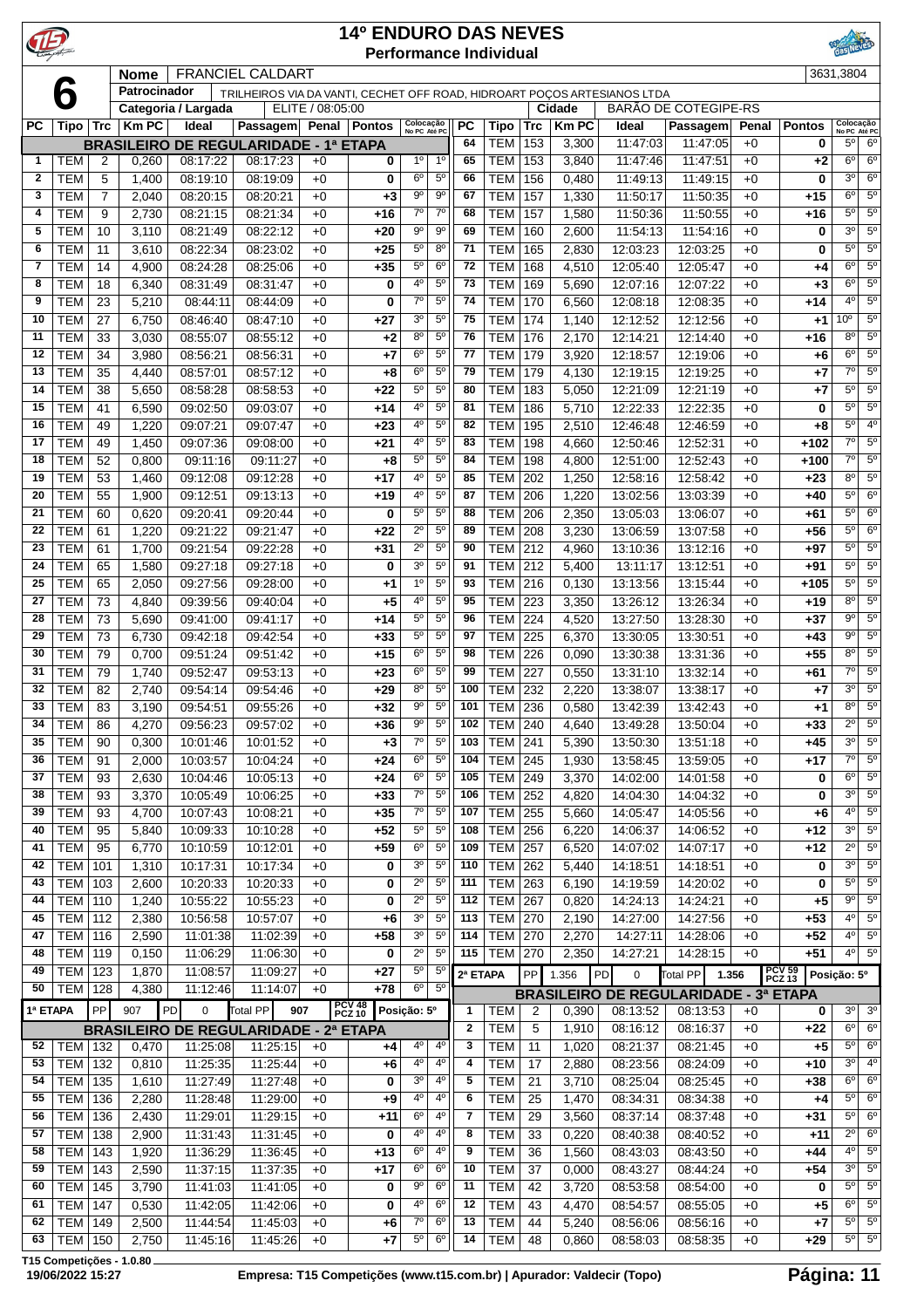|              |                          |            |                |    |                                              |                      |       |                  | <b>14º ENDURO DAS NEVES</b> |                               |                               |    |                               |                                                                          |       |                      |                |        |                           |
|--------------|--------------------------|------------|----------------|----|----------------------------------------------|----------------------|-------|------------------|-----------------------------|-------------------------------|-------------------------------|----|-------------------------------|--------------------------------------------------------------------------|-------|----------------------|----------------|--------|---------------------------|
|              |                          |            |                |    |                                              |                      |       |                  |                             |                               |                               |    | <b>Performance Individual</b> |                                                                          |       |                      |                |        |                           |
|              |                          |            | <b>Nome</b>    |    | <b>FRANCIEL CALDART</b>                      |                      |       |                  |                             |                               |                               |    |                               |                                                                          |       |                      |                |        | 3631,3804                 |
|              | 6                        |            | Patrocinador   |    |                                              |                      |       |                  |                             |                               |                               |    |                               | TRILHEIROS VIA DA VANTI, CECHET OFF ROAD, HIDROART POÇOS ARTESIANOS LTDA |       |                      |                |        |                           |
|              |                          |            |                |    | Categoria / Largada                          |                      |       | ELITE / 08:06:00 |                             |                               |                               |    |                               | Cidade                                                                   |       | BARÃO DE COTEGIPE-RS |                |        |                           |
| PС           | Tipo                     | Trc        | <b>Km PC</b>   |    | Ideal                                        | Passagem             |       | Penal            | <b>Pontos</b>               | Colocação<br>No PC Até PC     |                               | PC | Tipo                          | Trc $\overline{\mathsf{K}}$ m PC                                         | Ideal |                      | Passagem Penal | Pontos | Colocação<br>No PC Até PC |
| 15           | <b>TEM</b>               | 52         | 2,690          |    | 09:01:08                                     | 09:02:25             |       | $+0$             | +74                         | $4^{\circ}$                   | 5 <sup>0</sup>                |    |                               |                                                                          |       |                      |                |        |                           |
| 16           | <b>TEM</b>               | 52         | 2,870          |    | 09:01:20                                     | 09:02:34             |       | $+0$             | $+71$                       | 3 <sup>o</sup>                | $5^{\circ}$                   |    |                               |                                                                          |       |                      |                |        |                           |
| 17           | <b>TEM</b>               | 56         | 2,810          |    | 09:10:23                                     | 09:10:58             |       | $+0$             | $+32$                       | 6 <sup>o</sup>                | $5^{\circ}$                   |    |                               |                                                                          |       |                      |                |        |                           |
| 18           | <b>TEM</b>               | 58         | 3,530          |    | 09:11:22                                     | 09:11:58             |       | $+0$             | $+33$                       | 6 <sup>o</sup>                | $5^{\circ}$                   |    |                               |                                                                          |       |                      |                |        |                           |
| 19           | <b>TEM</b>               | 64         | 4,690          |    | 09:41:30                                     | 09:41:32             |       | $+0$             | 0                           | 4 <sup>0</sup>                | $5^{\circ}$                   |    |                               |                                                                          |       |                      |                |        |                           |
| 20           | <b>TEM</b>               | 67         | 5,870          |    | 09:42:57                                     | 09:43:04             |       | $+0$             | +4                          | 4 <sup>0</sup>                | $5^{\circ}$                   |    |                               |                                                                          |       |                      |                |        |                           |
| 21           | <b>TEM</b>               | 73         | 1,030          |    | 09:48:00                                     | 09:48:03             |       | $+0$             | 0                           | $8^{\circ}$                   | $5^{\circ}$                   |    |                               |                                                                          |       |                      |                |        |                           |
| 22           | <b>TEM</b>               | 79         | 0,710          |    | 09:52:59                                     | 09:53:05             |       | $+0$<br>$+0$     | $+3$                        | $8^{\circ}$<br>3 <sup>o</sup> | $5^{\rm o}$<br>$5^{\circ}$    |    |                               |                                                                          |       |                      |                |        |                           |
| 23<br>24     | <b>TEM</b><br><b>TEM</b> | 86<br>89   | 3,010<br>2,010 |    | 10:02:58<br>10:07:51                         | 10:03:09<br>10:07:54 |       | $+0$             | +8<br>0                     | 6 <sup>o</sup>                | 5 <sup>o</sup>                |    |                               |                                                                          |       |                      |                |        |                           |
| 25           | <b>TEM</b>               | 95         | 1,400          |    | 10:11:31                                     | 10:11:37             |       | $+0$             | $+3$                        | $2^{\circ}$                   | $5^{\rm o}$                   |    |                               |                                                                          |       |                      |                |        |                           |
| 26           | <b>TEM</b>               | 103        | 3,150          |    | 10:15:56                                     | 10:16:28             |       | $+0$             | $+29$                       | $6^{\circ}$                   | $5^{\circ}$                   |    |                               |                                                                          |       |                      |                |        |                           |
| 27           | TEM                      | 103        | 3,920          |    | 10:16:42                                     | 10:17:18             |       | $+0$             | $+33$                       | 6 <sup>o</sup>                | $5^{\rm o}$                   |    |                               |                                                                          |       |                      |                |        |                           |
|              |                          |            |                |    |                                              |                      |       |                  |                             |                               |                               |    |                               |                                                                          |       |                      |                |        |                           |
| 3ª ETAPA     |                          | PP         | 550            | PD | 0                                            | <b>Total PP</b>      | 550   |                  | PCV 27<br>PCZ 5             | Posição: 5º                   |                               |    |                               |                                                                          |       |                      |                |        |                           |
|              |                          |            |                |    | <b>BRASILEIRO DE REGULARIDADE - 4ª ETAPA</b> |                      |       |                  |                             |                               |                               |    |                               |                                                                          |       |                      |                |        |                           |
| 28           | <b>TEM 107</b>           |            | 1,670          |    | 10:30:08                                     | 10:30:13             |       | $+0$             | $+2$                        | $8^{\circ}$<br>3 <sup>o</sup> | 8 <sup>o</sup><br>$5^{\circ}$ |    |                               |                                                                          |       |                      |                |        |                           |
| 29           | <b>TEM</b>               | 109        | 2,490          |    | 10:31:17                                     | 10:31:34             |       | $+0$             | +14                         |                               |                               |    |                               |                                                                          |       |                      |                |        |                           |
| 30           | TEM                      | 111        | 2,750          |    | 10:31:42                                     | 10:32:14             |       | $+0$             | $+29$                       | $5^{\circ}$<br>$6^{\circ}$    | $5^{\circ}$<br>6 <sup>o</sup> |    |                               |                                                                          |       |                      |                |        |                           |
| 31<br>32     | TEM                      | 114        | 4,430          |    | 10:33:54                                     | 10:34:50             |       | $+0$             | $+53$<br>$+64$              | 6 <sup>o</sup>                | 6 <sup>o</sup>                |    |                               |                                                                          |       |                      |                |        |                           |
| 33           | <b>TEM</b><br><b>TEM</b> | 116<br>119 | 1,290<br>0,180 |    | 10:35:35<br>10:36:21                         | 10:36:42<br>10:37:35 |       | $+0$<br>$+0$     | +71                         | 6 <sup>o</sup>                | $6^{\circ}$                   |    |                               |                                                                          |       |                      |                |        |                           |
| 34           | <b>TEM</b>               | 121        |                |    | 10:42:38                                     | 10:42:41             |       | $+0$             | 0                           | $7^\circ$                     | $6^{\circ}$                   |    |                               |                                                                          |       |                      |                |        |                           |
| 35           | <b>TEM</b>               | 126        | 1,380<br>3,260 |    | 10:47:59                                     | 10:48:04             |       | $+0$             | $+2$                        | 3 <sup>o</sup>                | $5^{\circ}$                   |    |                               |                                                                          |       |                      |                |        |                           |
| 36           | <b>TEM</b>               | 127        | 4,520          |    | 10:49:29                                     | 10:49:37             |       | $+0$             | $+5$                        | $6^{\circ}$                   | $6^{\circ}$                   |    |                               |                                                                          |       |                      |                |        |                           |
| 37           | <b>TEM</b>               | 129        | 5,530          |    | 10:50:51                                     | 10:51:03             |       | $+0$             | +9                          | $6^{\circ}$                   | $6^{\circ}$                   |    |                               |                                                                          |       |                      |                |        |                           |
| 38           | TEM                      | 132        | 6,860          |    | 10:52:40                                     | 10:53:20             |       | $+0$             | +37                         | $6^{\circ}$                   | $6^{\circ}$                   |    |                               |                                                                          |       |                      |                |        |                           |
| 39           | <b>TEM</b>               | 132        | 6,990          |    | 10:52:50                                     | 10:53:28             |       | $+0$             | $+35$                       | $6^{\circ}$                   | $6^{\circ}$                   |    |                               |                                                                          |       |                      |                |        |                           |
| 40           | <b>TEM</b>               | 139        | 5,630          |    | 11:07:17                                     | 11:07:27             |       | $+0$             | $+7$                        | $\overline{7^0}$              | $6^{\circ}$                   |    |                               |                                                                          |       |                      |                |        |                           |
| 41           | TEM                      | 147        | 3,390          |    | 11:15:40                                     | 11:16:11             |       | $+0$             | +28                         | $5^{\circ}$                   | $6^{\circ}$                   |    |                               |                                                                          |       |                      |                |        |                           |
| 42           | TEM                      | 148        | 3,720          |    | 11:16:03                                     | 11:16:37             |       | $+0$             | +31                         | $6^{\circ}$                   | 6 <sup>o</sup>                |    |                               |                                                                          |       |                      |                |        |                           |
| 43           | <b>TEM</b>               | 153        | 1,050          |    | 11:38:41                                     | 11:38:44             |       | $+0$             | 0                           | 6 <sup>o</sup>                | $6^{\circ}$                   |    |                               |                                                                          |       |                      |                |        |                           |
| 44           | <b>TEM</b>               | 154        | 2,110          |    | 11:39:55                                     | 11:40:09             |       | $+0$             | +11                         | $5^{\circ}$                   | $6^{\circ}$                   |    |                               |                                                                          |       |                      |                |        |                           |
| 45           | <b>TEM 159</b>           |            | 1,250          |    | 11:41:36                                     | 11:42:09             |       | $+0$             | $+30$                       | 4 <sup>o</sup>                | $6^{\circ}$                   |    |                               |                                                                          |       |                      |                |        |                           |
| 46           | <b>TEM   164</b>         |            | 3,420          |    | 11:44:47                                     | 11:45:57             |       | $+0$             | +67                         | $4^{\circ}$                   | $5^{\circ}$                   |    |                               |                                                                          |       |                      |                |        |                           |
| 47           | <b>TEM</b>               | 169        | 5,660          |    | 11:48:06                                     | 11:50:04             |       | $+0$             | $+115$                      | $5^{\circ}$                   | $5^{\circ}$                   |    |                               |                                                                          |       |                      |                |        |                           |
| 48           | <b>TEM</b>               | 169        | 6,350          |    | 11:48:58                                     | 11:50:58             |       | $+0$             | $+117$                      | $5^{\circ}$                   | $5^{\rm o}$                   |    |                               |                                                                          |       |                      |                |        |                           |
| 49           | <b>TEM</b>               | 170        | 6,620          |    | 11:49:18                                     | 11:51:17             |       | $+0$             | $+116$                      | 5 <sup>o</sup>                | $5^{\circ}$                   |    |                               |                                                                          |       |                      |                |        |                           |
| 50           | <b>TEM</b>               | 170        | 7,030          |    | 11:49:47                                     | 11:51:49             |       | $+0$             | $+119$                      | $5^{\circ}$                   | $5^{\circ}$                   |    |                               |                                                                          |       |                      |                |        |                           |
| 51           | <b>TEM</b>               | 175        | 0,420          |    | 11:59:56                                     | 11:59:58             |       | $+0$             | 0                           | 3 <sup>o</sup>                | $5^{\circ}$                   |    |                               |                                                                          |       |                      |                |        |                           |
| 52           | <b>TEM</b>               | 177        | 1,690          |    | 12:01:18                                     | 12:01:26             |       | $+0$             | +5                          | 3 <sup>o</sup>                | $5^{\circ}$                   |    |                               |                                                                          |       |                      |                |        |                           |
| 53           | <b>TEM</b>               | 179        | 3,250          |    | 12:03:21                                     | 12:03:31             |       | $+0$             | +7                          | 3 <sup>o</sup>                | $5^{\circ}$                   |    |                               |                                                                          |       |                      |                |        |                           |
| 54           | <b>TEM</b>               | 187        | 2,070          |    | 12:12:14                                     | 12:12:22             |       | $+0$             | +5                          | 3 <sup>o</sup>                | 5 <sup>o</sup>                |    |                               |                                                                          |       |                      |                |        |                           |
| 55           | TEM                      | 188        | 2,880          |    | 12:13:25                                     | 12:13:34             |       | $+0$             | +6                          | $5^{\circ}$                   | $5^{\circ}$                   |    |                               |                                                                          |       |                      |                |        |                           |
| 56           | <b>TEM</b>               | 194        | 0,540          |    | 12:18:45                                     | 12:18:47             |       | $+0$             | 0                           | 4°                            | $5^{\circ}$                   |    |                               |                                                                          |       |                      |                |        |                           |
| 57           | <b>TEM</b>               | 201        | 2,810          |    | 12:22:25                                     | 12:22:47             |       | $+0$             | $+19$                       | $4^{\circ}$                   | $5^{\circ}$                   |    |                               |                                                                          |       |                      |                |        |                           |
| 58           | <b>TEM</b>               | 203        | 0,480          |    | 12:24:02                                     | 12:25:38             |       | $+0$             | $+93$                       | $7^\circ$                     | $5^{\rm o}$                   |    |                               |                                                                          |       |                      |                |        |                           |
| 59           | TEM   203                |            | 1,130          |    | 12:24:47                                     | 12:26:36             |       | $+0$             | +106                        | $7^\circ$                     | $5^{\circ}$                   |    |                               |                                                                          |       |                      |                |        |                           |
| 60           | <b>TEM</b>               | 207        | 1,830          |    | 12:30:06                                     | 12:30:17             |       | $+0$             | +8                          | $6^{\circ}$                   | $5^{\circ}$                   |    |                               |                                                                          |       |                      |                |        |                           |
| 61           | <b>TEM</b>               | 209        | 2,290          |    | 12:30:48                                     | 12:31:06             |       | $+0$             | $+15$                       | $5^{\circ}$                   | $5^{\circ}$                   |    |                               |                                                                          |       |                      |                |        |                           |
| 62           | <b>TEM</b>               | 210        | 2,830          |    | 12:31:38                                     | 12:31:49             |       | $+0$             | +8                          | $5^{\circ}$                   | $5^{\circ}$                   |    |                               |                                                                          |       |                      |                |        |                           |
| 63           | <b>TEM</b>               | 212        | 3,120          |    | 12:32:09                                     | 12:33:06             |       | $+0$             | +54                         | $7^\circ$                     | 5 <sup>o</sup>                |    |                               |                                                                          |       |                      |                |        |                           |
| 4ª ETAPA     |                          | PP         | 1.288          | PD | 0                                            | Total PP             | 1.288 |                  | PCV 36<br>PCZ 4             | Posição: 5º                   |                               |    |                               |                                                                          |       |                      |                |        |                           |
| <b>TOTAL</b> |                          | ${\sf PP}$ | 4.101          | PD | 0                                            | <b>Total PP</b>      | 4.101 |                  | <b>PCZ 32</b>               |                               |                               |    |                               |                                                                          |       |                      |                |        |                           |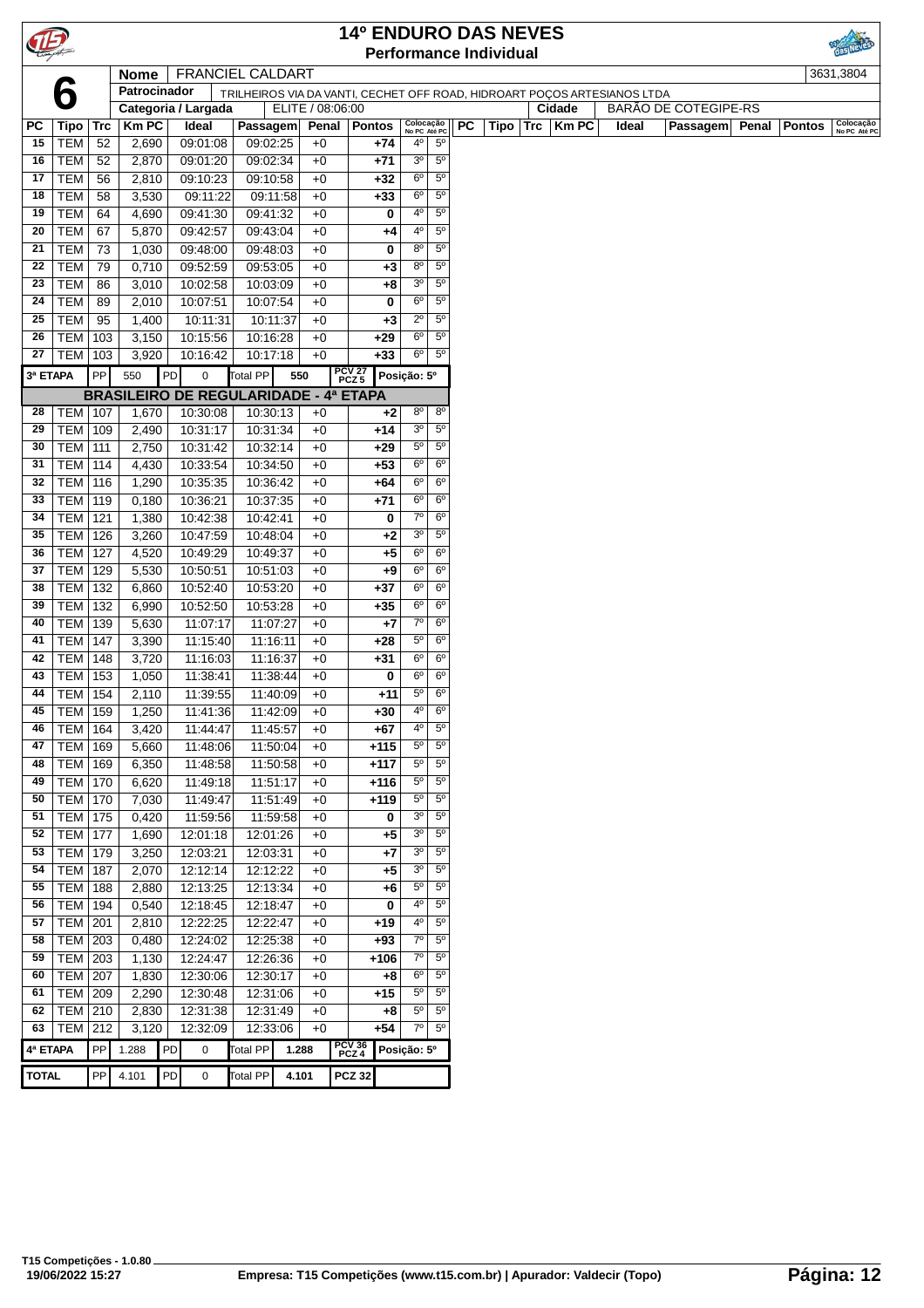|              |                                  |            |                   |                              |                                                                 |                  | <b>14º ENDURO DAS NEVES</b> |                                  |                                  |                     | <b>Performance Individual</b>    |                   |                        |                           |                                              |               |                          |                               |                                    |
|--------------|----------------------------------|------------|-------------------|------------------------------|-----------------------------------------------------------------|------------------|-----------------------------|----------------------------------|----------------------------------|---------------------|----------------------------------|-------------------|------------------------|---------------------------|----------------------------------------------|---------------|--------------------------|-------------------------------|------------------------------------|
|              |                                  |            | Nome              |                              | <b>DIRLANIO LEMBECK</b>                                         |                  |                             |                                  |                                  |                     |                                  |                   |                        |                           |                                              |               |                          |                               |                                    |
|              |                                  |            | Patrocinador      |                              | OSMAR MOTOS DAOLI ALIMENTOS OVOS LEMBECK                        |                  |                             |                                  |                                  |                     |                                  |                   |                        |                           |                                              |               |                          |                               |                                    |
| <b>PC</b>    |                                  |            | <b>KmPC</b>       | Categoria / Largada<br>Ideal |                                                                 | ELITE / 08:11:00 |                             |                                  |                                  | PC                  |                                  |                   | Cidade<br><b>Km PC</b> | SÃO LUDGERO - SC<br>Ideal |                                              |               | <b>Pontos</b>            | Colocação                     |                                    |
|              | Tipo                             | Trc        | <b>BRASILEIRO</b> |                              | <b>Passagem</b><br>DE REGULARIDADE - 1ª ETAPA                   |                  | Penal   Pontos              | Colocação<br>No PC Até PC        |                                  | 64                  | Tipo<br><b>TEM</b>               | <b>Trc</b><br>153 | 3,300                  | 11:53:03                  | Passagem<br>11:53:06                         | Penal<br>$+0$ | 0                        | 80                            | No PC Até PC<br>$2^{\circ}$        |
| $\mathbf{1}$ | TEM                              | 2          | 0,260             | 08:23:22                     | 08:23:21                                                        | $+0$             | 0                           | $7^{\circ}$                      | $7^\circ$                        | 65                  | <b>TEM</b>                       | 153               | 3,840                  | 11:53:46                  | 11:53:51                                     | $+0$          | $+2$                     | $7^\circ$                     | $2^{\circ}$                        |
| $\mathbf{2}$ | <b>TEM</b>                       | 5          | 1,400             | 08:25:10                     | 08:25:07                                                        | $+0$             | 0                           | $9^{\circ}$                      | $8^{\circ}$                      | 66                  | <b>TEM</b>                       | 156               | 0,480                  | 11:55:13                  | 11:55:12                                     | $+0$          | 0                        | $4^{\circ}$                   | $\overline{2^0}$                   |
| 3            | <b>TEM</b>                       | 7          | 2,040             | 08:26:15                     | 08:26:18                                                        | $+0$             | 0                           | 1 <sup>0</sup>                   | 1 <sup>0</sup>                   | 67                  | <b>TEM</b>                       | 157               | 1,330                  | 11:56:17                  | 11:56:30                                     | $+0$          | $+10$                    | $2^{\circ}$                   | $2^{\circ}$                        |
| 4<br>5       | <b>TEM</b><br><b>TEM</b>         | 9<br>10    | 2,730<br>3,110    | 08:27:15<br>08:27:49         | 08:27:28<br>08:28:07                                            | $+0$<br>$+0$     | +10<br>+15                  | 3 <sup>o</sup><br>6 <sup>o</sup> | 3 <sup>0</sup><br>5 <sup>0</sup> | 68<br>69            | <b>TEM</b><br><b>TEM</b>         | 157<br>160        | 1,580<br>2,600         | 11:56:36<br>12:00:13      | 11:56:49<br>12:00:16                         | $+0$<br>$+0$  | $+10$<br>0               | 1 <sup>0</sup><br>$2^{\circ}$ | 2 <sup>0</sup><br>$2^{\circ}$      |
| 6            | <b>TEM</b>                       | 11         | 3,610             | 08:28:34                     | 08:29:01                                                        | $+0$             | $+24$                       | 4 <sup>0</sup>                   | $4^{\circ}$                      | 71                  | <b>TEM</b>                       | 165               | 2,830                  | 12:09:23                  | 12:09:26                                     | $+0$          | 0                        | $8^{\circ}$                   | $2^{\circ}$                        |
| 7            | <b>TEM</b>                       | 14         | 4,900             | 08:30:28                     | 08:31:00                                                        | $+0$             | $+29$                       | 4 <sup>0</sup>                   | 4 <sup>0</sup>                   | 72                  | <b>TEM</b>                       | 168               | 4,510                  | 12:11:40                  | 12:11:46                                     | $+0$          | $+3$                     | 30                            | $2^{\circ}$                        |
| 8            | <b>TEM</b>                       | 18         | 6,340             | 08:37:49                     | 08:37:49                                                        | $+0$             | 0                           | $2^{\circ}$                      | $4^{\circ}$                      | 73                  | TEM                              | 169               | 5,690                  | 12:13:16                  | 12:13:21                                     | $+0$          | $+2$                     | 40                            | $2^{\circ}$                        |
| 9            | <b>TEM</b>                       | 23         | 5,210             | 08:50:11                     | 08:50:07                                                        | $+0$             | $-3$                        | 10 <sup>o</sup>                  | 4 <sup>0</sup>                   | 74                  | <b>TEM</b>                       | 170               | 6,560                  | 12:14:18                  | 12:14:35                                     | $+0$          | $+14$                    | 3 <sup>0</sup>                | $2^{\circ}$                        |
| 10<br>11     | <b>TEM</b><br><b>TEM</b>         | 27<br>33   | 6,750<br>3,030    | 08:52:40<br>09:01:07         | 08:53:10<br>09:01:11                                            | $+0$<br>$+0$     | $+27$<br>$+1$               | 4 <sup>0</sup><br>$7^{\circ}$    | 4 <sup>0</sup><br>$4^{\circ}$    | 75<br>76            | <b>TEM</b><br><b>TEM</b>         | 174<br>176        | 1,140<br>2,170         | 12:18:52<br>12:20:21      | 12:18:52<br>12:20:29                         | $+0$<br>$+0$  | $\bf{0}$<br>$+5$         | $5^{\circ}$<br>$1^{\circ}$    | $\overline{2^0}$<br>1 <sup>0</sup> |
| 12           | <b>TEM</b>                       | 34         | 3,980             | 09:02:21                     | 09:02:28                                                        | $+0$             | +4                          | 4°                               | 4 <sup>0</sup>                   | 77                  | <b>TEM</b>                       | 179               | 3,920                  | 12:24:57                  | 12:25:02                                     | $+0$          | $+2$                     | 1 <sup>0</sup>                | 1 <sup>0</sup>                     |
| 13           | <b>TEM</b>                       | 35         | 4,440             | 09:03:01                     | 09:03:09                                                        | $+0$             | $+5$                        | 3 <sup>o</sup>                   | $4^{\circ}$                      | 79                  | <b>TEM</b>                       | 179               | 4,130                  | 12:25:15                  | 12:25:20                                     | $+0$          | $+2$                     | 10                            | 1 <sup>0</sup>                     |
| 14           | <b>TEM</b>                       | 38         | 5,650             | 09:04:28                     | 09:04:44                                                        | $+0$             | +13                         | 3 <sup>0</sup>                   | 4 <sup>0</sup>                   | 80                  | <b>TEM</b>                       | 183               | 5,050                  | 12:27:09                  | 12:27:14                                     | $+0$          | $+2$                     | 1 <sup>0</sup>                | 1 <sup>0</sup>                     |
| 15           | <b>TEM</b>                       | 41         | 6,590             | 09:08:50                     | 09:09:05                                                        | $+0$             | $+12$                       | $2^{\circ}$                      | $4^{\circ}$                      | 81                  | <b>TEM</b>                       | 186               | 5,710                  | 12:28:33                  | 12:28:34                                     | $+0$          | 0                        | $2^{\circ}$                   | 1 <sup>0</sup>                     |
| 16<br>17     | <b>TEM</b><br><b>TEM</b>         | 49<br>49   | 1,220<br>1,450    | 09:13:21<br>09:13:36         | 09:13:44<br>09:13:56                                            | $+0$<br>$+0$     | $+20$<br>+17                | 1 <sup>0</sup><br>1 <sup>0</sup> | 3 <sup>o</sup><br>3 <sup>o</sup> | 82<br>83            | <b>TEM</b><br>TEM                | 195<br>198        | 2,510<br>4,660         | 12:52:48<br>12:56:46      | 12:52:52<br>12:58:08                         | $+0$<br>$+0$  | $+1$<br>$+79$            | $2^{\circ}$<br>4 <sup>0</sup> | 1 <sup>0</sup><br>3 <sup>o</sup>   |
| 18           | <b>TEM</b>                       | 52         | 0,800             | 09:17:16                     | 09:17:21                                                        | $+0$             | $+2$                        | 1 <sup>0</sup>                   | 3 <sup>o</sup>                   | 84                  | <b>TEM</b>                       | 198               | 4,800                  | 12:57:00                  | 12:58:18                                     | $+0$          | $+75$                    | 4 <sup>0</sup>                | 3 <sup>0</sup>                     |
| 19           | <b>TEM</b>                       | 53         | 1,460             | 09:18:08                     | 09:18:19                                                        | $+0$             | $+8$                        | 1 <sup>0</sup>                   | 3 <sup>0</sup>                   | 85                  | <b>TEM</b>                       | 202               | 1,250                  | 13:04:16                  | 13:04:32                                     | $+0$          | $+13$                    | $2^{\circ}$                   | 3 <sup>0</sup>                     |
| 20           | <b>TEM</b>                       | 55         | 1,900             | 09:18:51                     | 09:19:05                                                        | $+0$             | +11                         | 1 <sup>0</sup>                   | $2^{\circ}$                      | 87                  | <b>TEM</b>                       | 206               | 1,220                  | 13:08:56                  | 13:10:05                                     | $+0$          | $+66$                    | $10^{\circ}$                  | 4 <sup>0</sup>                     |
| 21           | <b>TEM</b>                       | 60         | 0,620             | 09:26:41                     | 09:26:44                                                        | $+0$             | 0                           | 3 <sup>o</sup>                   | $2^{\circ}$                      | 88                  | <b>TEM</b>                       | 206               | 2,350                  | 13:11:03                  | 13:12:32                                     | $+0$          | $+86$                    | $8^{\circ}$                   | 4 <sup>0</sup>                     |
| 22           | <b>TEM</b>                       | 61         | 1,220             | 09:27:22                     | 09:27:46                                                        | $+0$             | +21                         | 1 <sup>0</sup><br>1 <sup>0</sup> | $2^{\circ}$<br>$2^{\circ}$       | 89                  | TEM                              | 208               | 3,230                  | 13:12:59                  | 13:14:27                                     | $+0$          | $+85$                    | 8 <sup>o</sup><br>$9^{\circ}$ | 4 <sup>0</sup><br>6 <sup>o</sup>   |
| 23<br>24     | <b>TEM</b><br><b>TEM</b>         | 61<br>65   | 1,700<br>1,580    | 09:27:54<br>09:33:18         | 09:28:26<br>09:33:19                                            | $+0$<br>$+0$     | $+29$<br>0                  | $2^{\circ}$                      | $2^{\circ}$                      | 90<br>91            | <b>TEM</b><br><b>TEM</b>         | 212<br>212        | 4,960<br>5,400         | 13:16:36<br>13:17:17      | 13:19:20<br>13:20:00                         | $+0$<br>$+0$  | $+161$<br>$+160$         | $10^{\circ}$                  | 6 <sup>o</sup>                     |
| 25           | <b>TEM</b>                       | 65         | 2,050             | 09:33:56                     | 09:34:03                                                        | $+0$             | +4                          | $8^{\circ}$                      | $2^{\circ}$                      | 93                  | <b>TEM</b>                       | 216               | 0,130                  | 13:19:56                  | 13:23:01                                     | $+0$          | +182                     | 8 <sup>0</sup>                | 6 <sup>o</sup>                     |
| 27           | <b>TEM</b>                       | 73         | 4,840             | 09:45:56                     | 09:45:59                                                        | $+0$             | $\bf{0}$                    | 1 <sup>0</sup>                   | $2^{\circ}$                      | 95                  | TEM                              | 223               | 3,350                  | 13:32:12                  | 13:32:23                                     | $+0$          | $+8$                     | $4^{\circ}$                   | $6^{\circ}$                        |
| 28           | <b>TEM</b>                       | 73         | 5,690             | 09:47:00                     | 09:47:09                                                        | $+0$             | $+6$                        | 3 <sup>o</sup>                   | $2^{\circ}$                      | 96                  | TEM                              | 224               | 4,520                  | 13:33:50                  | 13:33:57                                     | $+0$          | $+4$                     | 1 <sup>0</sup>                | $6^{\circ}$                        |
| 29           | <b>TEM</b>                       | 73         | 6,730             | 09:48:18                     | 09:48:34                                                        | $+0$             | $+13$                       | 1 <sup>0</sup>                   | $2^{\circ}$                      | 97                  | <b>TEM</b>                       | 225               | 6,370                  | 13:36:05                  | 13:36:13                                     | $+0$          | $+5$                     | $1^{\circ}$                   | $6^{\circ}$                        |
| 30<br>31     | <b>TEM</b><br><b>TEM</b>         | 79<br>79   | 0,700<br>1,740    | 09:57:24<br>09:58:47         | 09:57:32<br>09:58:56                                            | $+0$<br>$+0$     | $+5$<br>$+6$                | 1 <sup>0</sup><br>$1^{\circ}$    | $2^{\circ}$<br>$2^{\circ}$       | 98<br>99            | <b>TEM</b><br><b>TEM</b>         | 226<br>227        | 0,090<br>0,550         | 13:36:38<br>13:37:10      | 13:37:02<br>13:37:39                         | $+0$<br>$+0$  | $+21$<br>$+26$           | $2^{\circ}$<br>$2^{\circ}$    | 6 <sup>o</sup><br>6 <sup>o</sup>   |
| 32           | <b>TEM</b>                       | 82         | 2,740             | 10:00:14                     | 10:00:21                                                        | $+0$             | $+4$                        | 1 <sup>0</sup>                   | 1 <sup>0</sup>                   | 100                 | <b>TEM</b>                       | 232               | 2,220                  | 13:44:07                  | 13:44:30                                     | $+0$          | $+20$                    | 0°                            | 6 <sup>o</sup>                     |
| 33           | <b>TEM</b>                       | 83         | 3,190             | 10:00:51                     | 10:00:52                                                        | $+0$             | 0                           | $1^{\circ}$                      | 1 <sup>0</sup>                   | 101                 | <b>TEM 236</b>                   |                   | 0,580                  | 13:48:39                  | 13:48:39                                     | $+0$          | 0                        | $1^{\circ}$                   | 6 <sup>o</sup>                     |
| 34           | <b>TEM</b>                       | 86         | 4,270             | 10:02:23                     | 10:02:23                                                        | $+0$             | 0                           | 1 <sup>o</sup>                   | 1 <sup>0</sup>                   | 102                 | <b>TEM 240</b>                   |                   | 4,640                  | 13:55:28                  | 13:56:15                                     | $+0$          | $+44$                    | $7^\circ$                     | 6 <sup>o</sup>                     |
| 35           | <b>TEM</b>                       | 90         | 0,300             | 10:07:46                     | 10:07:48                                                        | $+0$             | 0                           | 3 <sup>o</sup>                   | 1 <sup>0</sup>                   | 103                 | TEM 241                          |                   | 5,390                  | 13:56:30                  | 13:57:37                                     | $+0$          | $+64$                    | $7^{\circ}$                   | $6^{\circ}$                        |
| 36<br>37     | <b>TEM</b><br><b>TEM</b>         | 91<br>93   | 2,000<br>2,630    | 10:09:57<br>10:10:46         | 10:10:19<br>10:11:07                                            | $+0$<br>$+0$     | $+19$<br>$+18$              | 4 <sup>0</sup><br>4 <sup>0</sup> | $1^{\circ}$<br>$1^{\circ}$       | 104<br>105          | $TEM$ 245<br>TEM 249             |                   | 1,930<br>3,370         | 14:04:45<br>14:08:00      | 14:05:04<br>14:07:58                         | $+0$<br>$+0$  | $+16$<br>0               | $5^{\circ}$<br>3 <sup>0</sup> | $6^{\circ}$<br>$6^{\circ}$         |
| 38           | <b>TEM</b>                       | 93         | 3,370             | 10:11:49                     | 10:12:15                                                        | $+0$             | $+23$                       | 4 <sup>0</sup>                   | $2^{\circ}$                      | 106                 | <b>TEM 252</b>                   |                   | 4,820                  | 14:10:30                  | 14:10:32                                     | $+0$          | 0                        | $4^{\circ}$                   | 6 <sup>o</sup>                     |
| 39           | <b>TEM</b>                       | 93         | 4,700             | 10:13:43                     | 10:14:01                                                        | $+0$             | $+15$                       | 1 <sup>o</sup>                   | 1 <sup>0</sup>                   | 107                 | <b>TEM</b>                       | 255               | 5,660                  | 14:11:47                  | 14:12:01                                     | $+0$          | $+11$                    | $6^{\circ}$                   | 6 <sup>o</sup>                     |
| 40           | <b>TEM</b>                       | 95         | 5,840             | 10:15:33                     | 10:15:58                                                        | $+0$             | $+22$                       | 1 <sup>o</sup>                   | 1 <sup>0</sup>                   | 108                 | <b>TEM</b>                       | 256               | 6,220                  | 14:12:37                  | 14:13:00                                     | $+0$          | $+20$                    | $5^{\circ}$                   | 6 <sup>o</sup>                     |
| 41           | <b>TEM</b>                       | 95         | 6,770             | 10:16:59                     | 10:17:22                                                        | $+0$             | $+20$                       | 1 <sup>o</sup>                   | 1 <sup>0</sup>                   | 109                 | TEM                              | 257               | 6,520                  | 14:13:02                  | 14:13:31                                     | $+0$          | $+26$                    | $4^{\circ}$                   | 6 <sup>o</sup>                     |
| 42           | TEM                              | 101        | 1,310             | 10:23:31                     | 10:23:33                                                        | $+0$             | 0                           | 1 <sup>0</sup>                   | 1 <sup>0</sup><br>1 <sup>0</sup> | 110                 | <b>TEM</b>                       | 262               | 5,440                  | 14:24:51                  | 14:24:53                                     | $+0$          | 0                        | $5^{\circ}$<br>$9^{\circ}$    | 6 <sup>o</sup><br>6 <sup>o</sup>   |
| 43<br>44     | <b>TEM 103</b><br><b>TEM 110</b> |            | 2,600<br>1,240    | 10:26:33<br>11:01:22         | 10:26:32<br>11:01:23                                            | $+0$<br>$+0$     | 0<br>0                      | 6 <sup>o</sup><br>$1^{\circ}$    | 1 <sup>0</sup>                   | 111<br>112          | <b>TEM 263</b><br><b>TEM 267</b> |                   | 6,190<br>0,820         | 14:25:59<br>14:30:13      | 14:26:04<br>14:30:15                         | $+0$<br>$+0$  | $+2$<br>0                | $3^{\circ}$                   | 6 <sup>o</sup>                     |
| 45           | <b>TEM 112</b>                   |            | 2,380             | 11:02:58                     | 11:03:15                                                        | $+0$             | $+14$                       | $7^\circ$                        | $1^{\circ}$                      | 113                 | <b>TEM 270</b>                   |                   | 2,190                  | 14:33:00                  | 14:34:14                                     | $+0$          | $+71$                    | $9^{\circ}$                   | $6^{\circ}$                        |
| 47           | $TEM$ 116                        |            | 2,590             | 11:07:38                     | 11:09:00                                                        | $+0$             | $+79$                       | 6 <sup>o</sup>                   | $2^{\circ}$                      | 114                 | <b>TEM 270</b>                   |                   | 2,270                  | 14:33:11                  | 14:34:25                                     | $+0$          | $+71$                    | $9^{\circ}$                   | $6^{\circ}$                        |
| 48           | <b>TEM</b> 119                   |            | 0,150             | 11:12:29                     | 11:12:29                                                        | $+0$             | 0                           | 1 <sup>o</sup>                   | $2^{\circ}$                      | 115                 | <b>TEM 270</b>                   |                   | 2,350                  | 14:33:21                  | 14:34:34                                     | $+0$          | $+70$                    | $8^{\circ}$                   | 6 <sup>o</sup>                     |
| 49           | <b>TEM 123</b>                   |            | 1,870             | 11:14:57                     | 11:15:23                                                        | $+0$             | $+23$                       | $4^{\circ}$                      | $2^{\circ}$                      | 2ª ETAPA            |                                  | PP                | 1.489                  | PD<br>0                   | Total PP<br>1.489                            |               | <b>PCV 59<br/>PCZ 15</b> | Posição: 6º                   |                                    |
| 50           | <b>TEM 128</b>                   |            | 4,380             | 11:18:46                     | 11:19:46                                                        | $+0$             | $+57$                       | 3 <sup>0</sup>                   | $2^{\circ}$                      |                     |                                  |                   |                        |                           | <b>BRASILEIRO DE REGULARIDADE - 3ª ETAPA</b> |               |                          |                               |                                    |
| 1ª ETAPA     |                                  | ${\sf PP}$ | 579               | PD<br>0                      | Total PP<br>579<br><b>BRASILEIRO DE REGULARIDADE - 2ª ETAPA</b> |                  | <b>PCV 48<br/>PCZ 14</b>    | Posição: 2º                      |                                  | 1<br>$\mathbf{2}$   | TEM<br><b>TEM</b>                | 2<br>5            | 0,390<br>1,910         | 08:12:52<br>08:15:12      | 00:00:00<br>00:00:00                         | $+0$<br>$+0$  | *1.800<br>*1.800         | $0^{\circ}$<br>0°             | $0^{\circ}$<br>$0^{\circ}$         |
| 52           | <b>TEM 132</b>                   |            | 0,470             | 11:31:08                     | 11:31:17                                                        | $+0$             | +6                          | 9 <sup>o</sup>                   | 9 <sup>o</sup>                   | 3                   | TEM                              | 11                | 1,020                  | 08:20:37                  | 00:00:00                                     | $+0$          | *1.800                   | 0 <sup>o</sup>                | 0 <sup>o</sup>                     |
| 53           | TEM   132                        |            | 0,810             | 11:31:35                     | 11:31:46                                                        | $+0$             | $+8$                        | 6 <sup>o</sup>                   | $8^{\circ}$                      | 4                   | <b>TEM</b>                       | 17                | 2,880                  | 08:22:56                  | 00:00:00                                     | $+0$          | *1.800                   | 0 <sup>o</sup>                | $0^{\circ}$                        |
| 54           | TEM   135                        |            | 1,610             | 11:33:49                     | 11:33:48                                                        | $+0$             | 0                           | $4^{\circ}$                      | $8^{\circ}$                      | 5                   | TEM                              | 21                | 3,710                  | 08:24:04                  | 00:00:00                                     | $+0$          | *1.800                   | 0 <sup>o</sup>                | $0^{\circ}$                        |
| 55           | TEM   136                        |            | 2,280             | 11:34:48                     | 11:34:58                                                        | $+0$             | $+7$                        | $2^{\circ}$                      | $5^{\circ}$                      | 6                   | <b>TEM</b>                       | 25                | 1,470                  | 08:33:31                  | 00:00:00                                     | $+0$          | *1.800                   | $0^{\circ}$                   | $0^{\circ}$                        |
| 56<br>57     | <b>TEM 136</b><br><b>TEM 138</b> |            | 2,430<br>2,900    | 11:35:01<br>11:37:43         | 11:35:12<br>11:37:42                                            | $+0$<br>$+0$     | +8<br>0                     | $2^{\circ}$<br>5 <sup>0</sup>    | 3 <sup>o</sup><br>3 <sup>o</sup> | $\overline{7}$<br>8 | TEM<br>TEM                       | 29<br>33          | 3,560<br>0,220         | 08:36:14<br>08:39:38      | 00:00:00<br>00:00:00                         | $+0$<br>$+0$  | $*1.800$<br>*1.800       | 0 <sup>o</sup><br>$0^{\circ}$ | $0^{\circ}$<br>$0^{\circ}$         |
| 58           | TEM   143                        |            | 1,920             | 11:42:29                     | 11:42:39                                                        | $+0$             | $+7$                        | $2^{\circ}$                      | 3 <sup>o</sup>                   | 9                   | <b>TEM</b>                       | 36                | 1,560                  | 08:42:03                  | 00:00:00                                     | $+0$          | *1.800                   | $0^{\circ}$                   | $0^{\circ}$                        |
| 59           | TEM   143                        |            | 2,590             | 11:43:15                     | 11:43:27                                                        | $+0$             | $+9$                        | 1 <sup>o</sup>                   | $2^{\circ}$                      | 10                  | <b>TEM</b>                       | 37                | 0,000                  | 08:42:27                  | 00:00:00                                     | $+0$          | *1.800                   | $0^{\circ}$                   | $0^{\circ}$                        |
| 60           | $TEM$ 145                        |            | 3,790             | 11:47:03                     | 11:47:03                                                        | $+0$             | 0                           | 1 <sup>o</sup>                   | $2^{\circ}$                      | 11                  | <b>TEM</b>                       | 42                | 3,720                  | 08:52:58                  | 00:00:00                                     | $+0$          | *1.800                   | 0°                            | $0^{\circ}$                        |
| 61           | $TEM$ 147                        |            | 0,530             | 11:48:05                     | 11:48:05                                                        | $+0$             | 0                           | $\overline{1^0}$                 | $2^{\circ}$                      | 12                  | <b>TEM</b>                       | 43                | 4,470                  | 08:53:57                  | 00:00:00                                     | $+0$          | *1.800                   | 0 <sup>0</sup>                | 0 <sup>o</sup>                     |
| 62           | TEM   149                        |            | 2,500             | 11:50:54                     | 11:50:59                                                        | $+0$             | $+2$                        | $2^{\circ}$<br>1 <sup>0</sup>    | $2^{\circ}$<br>$2^{\circ}$       | 13<br>14            | TEM                              | 44                | 5,240                  | 08:55:06                  | 00:00:00                                     | $+0$          | *1.800                   | 0°  <br>0°                    | $0^{\circ}$<br>0 <sup>o</sup>      |
| 63           | <b>TEM 150</b>                   |            | 2,750             | 11:51:16                     | 11:51:22                                                        | $+0$             | $+3$                        |                                  |                                  |                     | TEM                              | 48                | 0,860                  | 08:57:03                  | 00:00:00                                     | $+0$          | *1.800                   |                               |                                    |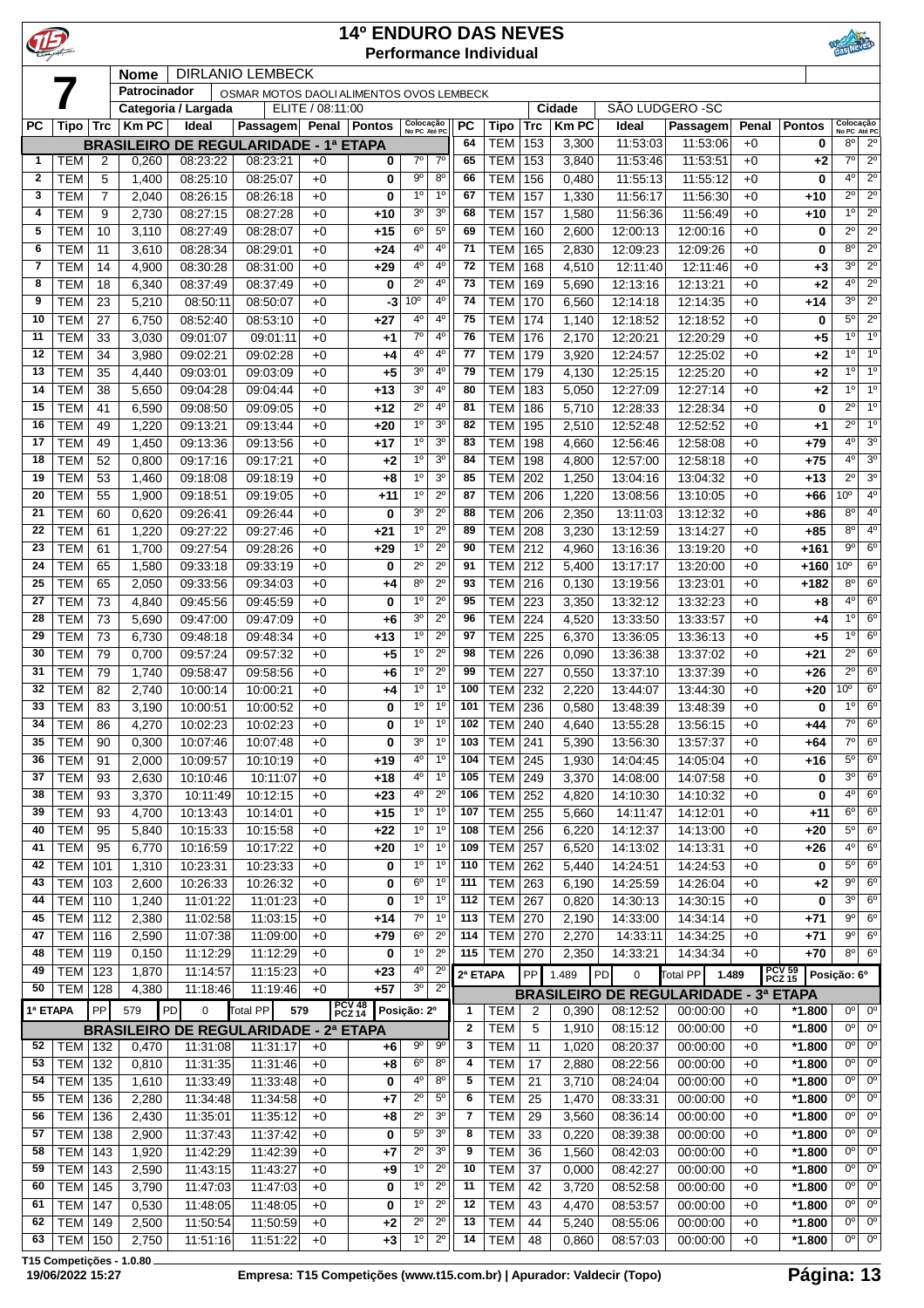| TIE.         |                          |            |                |    |                                              |                      |                                          |                 |                  |                            |                            |           | <b>14º ENDURO DAS NEVES</b>   |                  |                  |          |       |               |                           |
|--------------|--------------------------|------------|----------------|----|----------------------------------------------|----------------------|------------------------------------------|-----------------|------------------|----------------------------|----------------------------|-----------|-------------------------------|------------------|------------------|----------|-------|---------------|---------------------------|
|              |                          |            |                |    |                                              |                      |                                          |                 |                  |                            |                            |           | <b>Performance Individual</b> |                  |                  |          |       |               |                           |
|              |                          |            | <b>Nome</b>    |    | <b>DIRLANIO LEMBECK</b>                      |                      |                                          |                 |                  |                            |                            |           |                               |                  |                  |          |       |               |                           |
|              |                          |            | Patrocinador   |    |                                              |                      | OSMAR MOTOS DAOLI ALIMENTOS OVOS LEMBECK |                 |                  |                            |                            |           |                               |                  |                  |          |       |               |                           |
|              |                          |            |                |    | Categoria / Largada                          |                      | ELITE / 08:05:00                         |                 |                  |                            |                            |           |                               | Cidade           | SÃO LUDGERO - SC |          |       |               |                           |
| РC           | <b>Tipo</b>              | <b>Trc</b> | <b>Km PC</b>   |    | Ideal                                        | Passagem             |                                          |                 | Penal Pontos     | Colocação<br>No PC Até PC  |                            | <b>PC</b> | <b>Tipo</b>                   | $Trc \mid$ Km PC | Ideal            | Passagem | Penal | <b>Pontos</b> | Colocação<br>No PC Até PC |
| 15           | <b>TEM</b>               | 52         | 2,690          |    | 09:00:08                                     | 00:00:00             | $+0$                                     |                 | *1.800           | $0^{\circ}$                | $0^{\circ}$                |           |                               |                  |                  |          |       |               |                           |
| 16           | <b>TEM</b>               | 52         | 2,870          |    | 09:00:20                                     | 00:00:00             | $+0$                                     |                 | $*1.800$         | $0^{\circ}$                | $0^{\circ}$                |           |                               |                  |                  |          |       |               |                           |
| 17           | <b>TEM</b>               | 56         | 2,810          |    | 09:09:23                                     | 00:00:00             | $+0$                                     |                 | $*1.800$         | $0^{\circ}$                | $0^{\circ}$                |           |                               |                  |                  |          |       |               |                           |
| 18           | <b>TEM</b>               | 58         | 3,530          |    | 09:10:22                                     | 00:00:00             | $+0$                                     |                 | *1.800           | 0°                         | $0^{\circ}$                |           |                               |                  |                  |          |       |               |                           |
| 19           | <b>TEM</b>               | 64         | 4,690          |    | 09:40:30                                     | 00:00:00             | $+0$                                     |                 | *1.800           | 0°                         | $0^{\circ}$                |           |                               |                  |                  |          |       |               |                           |
| 20           | <b>TEM</b>               | 67         | 5,870          |    | 09:41:57                                     | 00:00:00             | $+0$                                     |                 | $*1.800$         | 0°                         | $0^{\circ}$                |           |                               |                  |                  |          |       |               |                           |
| 21           | <b>TEM</b>               | 73         | 1,030          |    | 09:47:00                                     | 00:00:00             | $+0$                                     |                 | $*1.800$         | $0^{\rm o}$                | $0^{\circ}$                |           |                               |                  |                  |          |       |               |                           |
| 22           | <b>TEM</b>               | 79         | 0,710          |    | 09:51:59                                     | 00:00:00             | $+0$                                     |                 | *1.800           | $0^{\circ}$                | $0^{\circ}$                |           |                               |                  |                  |          |       |               |                           |
| 23           | <b>TEM</b>               | 86         | 3,010          |    | 10:01:58                                     | 00:00:00             | $+0$                                     |                 | *1.800           | $0^{\circ}$                | $0^{\circ}$                |           |                               |                  |                  |          |       |               |                           |
| 24           | <b>TEM</b>               | 89         | 2,010          |    | 10:06:51                                     | 00:00:00             | $+0$                                     |                 | *1.800           | $0^{\circ}$                | $0^{\circ}$                |           |                               |                  |                  |          |       |               |                           |
| 25           | <b>TEM</b>               | 95         | 1,400          |    | 10:10:31                                     | 00:00:00             | $+0$                                     |                 | $*1.800$         | 0°                         | $0^{\circ}$                |           |                               |                  |                  |          |       |               |                           |
| 26           | <b>TEM</b>               | 103        | 3,150          |    | 10:14:56                                     | 00:00:00             | $+0$                                     |                 | $*1.800$         | 0°                         | $0^{\circ}$                |           |                               |                  |                  |          |       |               |                           |
| 27           | <b>TEM</b>               | 103        | 3,920          |    | 10:15:42                                     | 00:00:00             | $+0$                                     |                 | *1.800           | $0^{\circ}$                | $0^{\circ}$                |           |                               |                  |                  |          |       |               |                           |
| 3ª ETAPA     |                          | PP         | 48.600         | PD | $\mathbf 0$                                  | <b>Total PP</b>      | 48.600                                   | PCV 27<br>PCZ 0 |                  | Posição: NC                |                            |           |                               |                  |                  |          |       |               |                           |
|              |                          |            |                |    | <b>BRASILEIRO DE REGULARIDADE - 4ª ETAPA</b> |                      |                                          |                 |                  |                            |                            |           |                               |                  |                  |          |       |               |                           |
| 28           | <b>TEM   107</b>         |            | 1,670          |    | 10:29:08                                     | 00:00:00             | $+0$                                     |                 | $*1.800$         | $0^{\circ}$                | $0^{\circ}$                |           |                               |                  |                  |          |       |               |                           |
| 29           | <b>TEM</b>               | 109        | 2,490          |    | 10:30:17                                     | 00:00:00             | $+0$                                     |                 | $*1.800$         | 0°                         | $0^{\circ}$                |           |                               |                  |                  |          |       |               |                           |
| 30           | <b>TEM</b>               | 111        | 2,750          |    | 10:30:42                                     | 00:00:00             | $+0$                                     |                 | *1.800           | $0^{\circ}$                | $0^{\circ}$                |           |                               |                  |                  |          |       |               |                           |
| 31           | <b>TEM</b>               | 114        | 4,430          |    | 10:32:54                                     | 00:00:00             | $+0$                                     |                 | *1.800           | 0°                         | $0^{\circ}$                |           |                               |                  |                  |          |       |               |                           |
| 32           | <b>TEM</b>               | 116        | 1,290          |    | 10:34:35                                     | 00:00:00             | +0                                       |                 | $*1.800$         | $0^{\circ}$                | $0^{\circ}$                |           |                               |                  |                  |          |       |               |                           |
| 33           | <b>TEM</b>               | 119        | 0,180          |    | 10:35:21                                     | 00:00:00             | $+0$                                     |                 | $*1.800$         | 0 <sup>o</sup>             | 0 <sup>o</sup>             |           |                               |                  |                  |          |       |               |                           |
| 34           | <b>TEM</b>               | 121        | 1,380          |    | 10:41:38                                     | 00:00:00             | $+0$                                     |                 | $*1.800$         | $0^{\circ}$                | $0^{\circ}$                |           |                               |                  |                  |          |       |               |                           |
| 35           | TEM                      | 126        | 3,260          |    | 10:46:59                                     | 00:00:00             | $+0$                                     |                 | $*1.800$         | $0^{\circ}$                | $0^{\circ}$                |           |                               |                  |                  |          |       |               |                           |
| 36           | <b>TEM</b>               | 127        | 4,520          |    | 10:48:29                                     | 00:00:00             | $+0$                                     |                 | $*1.800$         | 0°                         | $0^{\circ}$                |           |                               |                  |                  |          |       |               |                           |
| 37           | <b>TEM</b>               | 129        | 5,530          |    | 10:49:51                                     | 00:00:00             | $+0$                                     |                 | *1.800           | 0 <sup>o</sup>             | $0^{\circ}$                |           |                               |                  |                  |          |       |               |                           |
| 38           | <b>TEM</b>               | 132        | 6,860          |    | 10:51:40                                     | 00:00:00             | $+0$                                     |                 | $*1.800$         | $0^{\rm o}$                | $0^{\circ}$                |           |                               |                  |                  |          |       |               |                           |
| 39           | <b>TEM</b>               | 132        | 6,990          |    | 10:51:50                                     | 00:00:00             | $+0$                                     |                 | *1.800           | 0°                         | $0^{\circ}$                |           |                               |                  |                  |          |       |               |                           |
| 40           | <b>TEM</b>               | 139        | 5,630          |    | 11:06:17                                     | 00:00:00             | $+0$                                     |                 | *1.800           | 0°                         | $0^{\circ}$                |           |                               |                  |                  |          |       |               |                           |
| 41           | <b>TEM</b>               | 147        | 3,390          |    | 11:14:40                                     | 00:00:00             | +0                                       |                 | $*1.800$         | $0^{\circ}$                | $0^{\circ}$                |           |                               |                  |                  |          |       |               |                           |
| 42           | <b>TEM</b>               | 148        | 3,720          |    | 11:15:03                                     | 00:00:00             | +0                                       |                 | $*1.800$         | $0^{\rm o}$                | $0^{\circ}$                |           |                               |                  |                  |          |       |               |                           |
| 43           | <b>TEM</b>               | 153        | 1,050          |    | 11:37:41                                     | 00:00:00             | $+0$                                     |                 | $*1.800$         | $0^{\circ}$                | $0^{\circ}$                |           |                               |                  |                  |          |       |               |                           |
| 44           | TEM                      | 154        | 2,110          |    | 11:38:55                                     | 00:00:00             | $+0$                                     |                 | *1.800           | $0^{\circ}$                | $0^{\circ}$                |           |                               |                  |                  |          |       |               |                           |
| 45           | <b>TEM 159</b>           |            | 1,250          |    | 11:40:36                                     | 00:00:00             | $+0$                                     |                 | $*1.800$         | $0^{\circ}$                | $0^{\circ}$                |           |                               |                  |                  |          |       |               |                           |
| 46           | <b>TEM   164</b>         |            | 3,420          |    | 11:43:47                                     | 00:00:00             | $+0$                                     |                 | *1.800           | 0°                         | $0^{\circ}$                |           |                               |                  |                  |          |       |               |                           |
| 47           | <b>TEM</b>               | 169        | 5,660          |    | 11:47:06                                     | 00:00:00             | $+0$                                     |                 | *1.800           | $0^{\circ}$                | $0^{\circ}$                |           |                               |                  |                  |          |       |               |                           |
| 48           | <b>TEM</b>               | 169        | 6,350          |    | 11:47:58                                     | 00:00:00             | $+0$                                     |                 | *1.800           | 0°                         | 0°                         |           |                               |                  |                  |          |       |               |                           |
| 49           | <b>TEM</b>               | 170        | 6,620          |    | 11:48:18                                     | 00:00:00             | +0                                       |                 | *1.800           | $0^{\circ}$                | $0^{\circ}$                |           |                               |                  |                  |          |       |               |                           |
| 50           | <b>TEM</b>               | 170        | 7,030          |    | 11:48:47                                     | 00:00:00             | +0                                       |                 | *1.800           | $0^{\circ}$                | 0°                         |           |                               |                  |                  |          |       |               |                           |
| 51           | <b>TEM</b>               | 175        | 0,420          |    | 11:58:56                                     | 00:00:00             | +0                                       |                 | *1.800           | $0^{\circ}$<br>$0^{\circ}$ | $0^{\rm o}$                |           |                               |                  |                  |          |       |               |                           |
| 52<br>53     | <b>TEM</b>               | 177        | 1,690          |    | 12:00:18<br>12:02:21                         | 00:00:00             | +0                                       |                 | *1.800           | $0^{\circ}$                | $0^{\circ}$<br>$0^{\circ}$ |           |                               |                  |                  |          |       |               |                           |
| 54           | <b>TEM</b>               | 179        | 3,250          |    |                                              | 00:00:00             | $+0$                                     |                 | *1.800           | $0^{\circ}$                | $0^{\circ}$                |           |                               |                  |                  |          |       |               |                           |
|              | <b>TEM</b>               | 187        | 2,070          |    | 12:11:14                                     | 00:00:00<br>00:00:00 | +0                                       |                 | *1.800           | $0^{\circ}$                | $0^{\circ}$                |           |                               |                  |                  |          |       |               |                           |
| 55<br>56     | <b>TEM</b><br><b>TEM</b> | 188        | 2,880<br>0,540 |    | 12:12:25                                     | 00:00:00             | $+0$                                     |                 | *1.800<br>*1.800 | $0^{\circ}$                | $0^{\circ}$                |           |                               |                  |                  |          |       |               |                           |
| 57           | <b>TEM</b>               | 194        |                |    | 12:17:45                                     |                      | $+0$                                     |                 | *1.800           | 0°                         | 0 <sup>o</sup>             |           |                               |                  |                  |          |       |               |                           |
| 58           | <b>TEM</b>               | 201        | 2,810          |    | 12:21:25<br>12:23:02                         | 00:00:00<br>00:00:00 | $+0$                                     |                 | *1.800           | 0°                         | 0°                         |           |                               |                  |                  |          |       |               |                           |
| 59           | <b>TEM</b>               | 203<br>203 | 0,480<br>1,130 |    | 12:23:47                                     | 00:00:00             | +0<br>+0                                 |                 | *1.800           | $0^{\circ}$                | $0^{\circ}$                |           |                               |                  |                  |          |       |               |                           |
| 60           | <b>TEM</b>               | 207        | 1,830          |    | 12:29:06                                     | 00:00:00             | +0                                       |                 | *1.800           | $0^{\circ}$                | $0^{\circ}$                |           |                               |                  |                  |          |       |               |                           |
| 61           | <b>TEM</b>               | 209        | 2,290          |    | 12:29:48                                     | 00:00:00             | +0                                       |                 | $*1.800$         | 0°                         | $0^{\circ}$                |           |                               |                  |                  |          |       |               |                           |
| 62           | <b>TEM 210</b>           |            | 2,830          |    | 12:30:38                                     | 00:00:00             | $+0$                                     |                 | *1.800           | 0°                         | $0^{\circ}$                |           |                               |                  |                  |          |       |               |                           |
| 63           | <b>TEM</b>               | 212        | 3,120          |    | 12:31:09                                     | 00:00:00             | $+0$                                     |                 | *1.800           | $0^{\circ}$                | $0^{\circ}$                |           |                               |                  |                  |          |       |               |                           |
| 4ª ETAPA     |                          | PP         | 64.800         | PD | 0                                            | Total PP             | 64.800                                   | PCV 36<br>PCZ 0 |                  | Posição: NC                |                            |           |                               |                  |                  |          |       |               |                           |
|              |                          |            |                |    |                                              |                      |                                          |                 |                  |                            |                            |           |                               |                  |                  |          |       |               |                           |
| <b>TOTAL</b> |                          |            | PP 115.468     | PD | 0                                            | <b>Total PP</b>      | 115.468                                  | <b>PCZ 29</b>   |                  |                            |                            |           |                               |                  |                  |          |       |               |                           |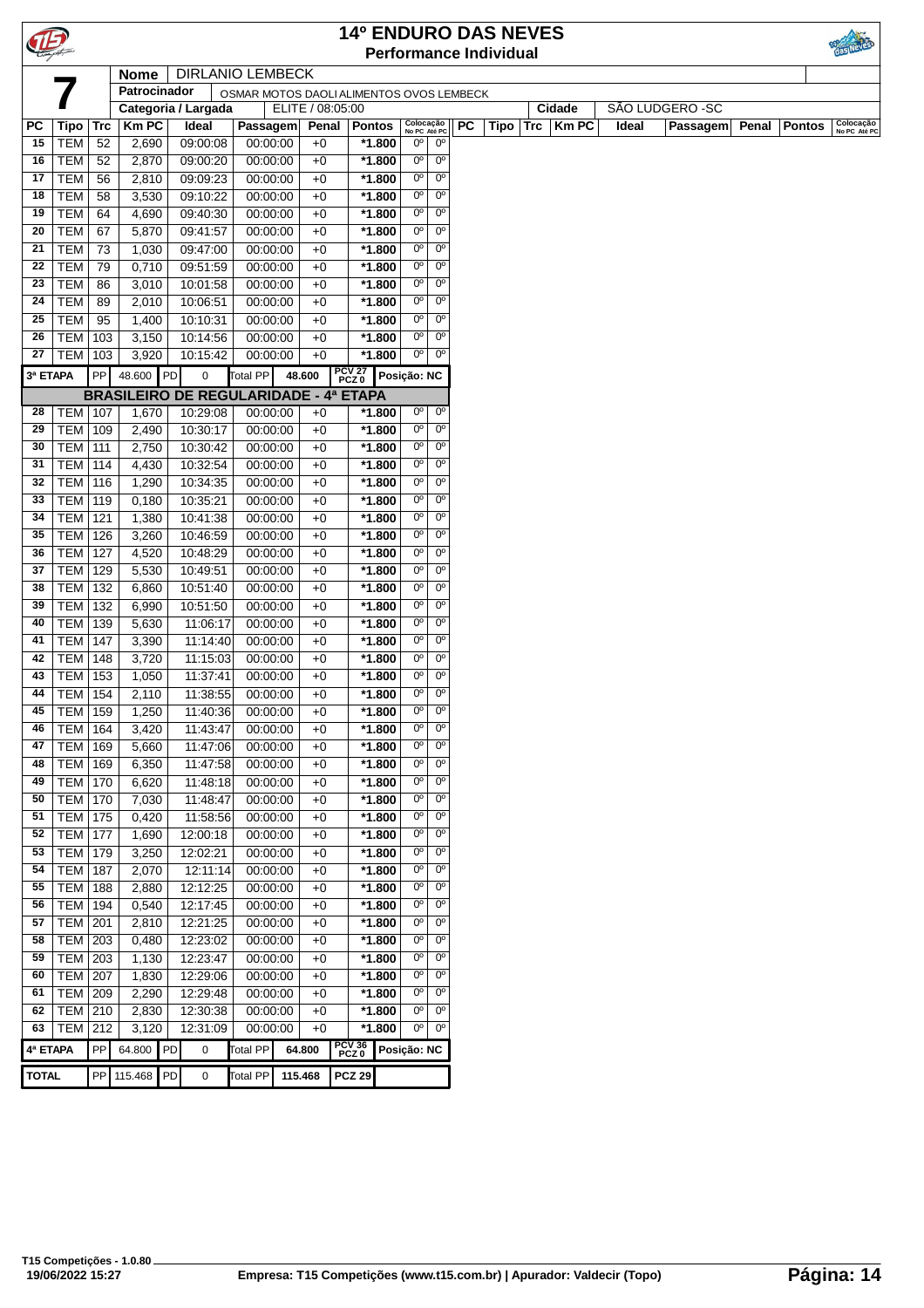|                   |                          |            |                |                      |                                                                   |                  | <b>14º ENDURO DAS NEVES</b> |                               |                                    |                   | <b>Performance Individual</b> |                     |                |                      |                                              |              |                         |                                    |                               |
|-------------------|--------------------------|------------|----------------|----------------------|-------------------------------------------------------------------|------------------|-----------------------------|-------------------------------|------------------------------------|-------------------|-------------------------------|---------------------|----------------|----------------------|----------------------------------------------|--------------|-------------------------|------------------------------------|-------------------------------|
|                   |                          |            | <b>Nome</b>    |                      | <b>CÁSSIO MORETO</b>                                              |                  |                             |                               |                                    |                   |                               |                     |                |                      |                                              |              |                         | 3681,3749                          |                               |
|                   | 8                        |            | Patrocinador   | Categoria / Largada  |                                                                   | ELITE / 08:08:00 |                             |                               |                                    |                   |                               |                     | Cidade         | CHAPECÓ-SC           |                                              |              |                         |                                    |                               |
| <b>PC</b>         | Tipo                     | <b>Trc</b> | <b>Km PC</b>   | Ideal                | Passagem                                                          | Penal            | Pontos                      | Colocação<br>No PC Até PC     |                                    | <b>PC</b>         | Tipo                          | <b>Trc</b>          | <b>Km PC</b>   | Ideal                | Passagem                                     | Penal        | <b>Pontos</b>           | Colocação<br>No PC Até PC          |                               |
|                   |                          |            |                |                      | <b>BRASILEIRO DE REGULARIDADE - 1ª ETAPA</b>                      |                  |                             |                               |                                    | 64                | <b>TEM</b>                    | 153                 | 3,300          | 11:50:03             | 11:50:06                                     | $+0$         | 0                       | 7°                                 | $5^{\circ}$<br>$5^{\circ}$    |
| 1<br>$\mathbf{2}$ | TEM<br><b>TEM</b>        | 2<br>5     | 0,260<br>1,400 | 08:20:22<br>08:22:10 | 08:20:26<br>08:22:10                                              | $+0$<br>$+0$     | +1<br>0                     | 90<br>1 <sup>0</sup>          | 90<br>$9^{\circ}$                  | 65<br>66          | <b>TEM</b><br><b>TEM</b>      | 153<br>156          | 3,840<br>0,480 | 11:50:46<br>11:52:13 | 11:50:51<br>11:52:15                         | $+0$<br>$+0$ | +2<br>0                 | $5^{\circ}$<br>$5^{\circ}$         | $5^{\circ}$                   |
| 3                 | <b>TEM</b>               | 7          | 2,040          | 08:23:15             | 08:23:18                                                          | $+0$             | 0                           | 3 <sup>o</sup>                | $5^{\circ}$                        | 67                | <b>TEM</b>                    | 157                 | 1,330          | 11:53:17             | 11:53:50                                     | $+0$         | +30                     | 10 <sup>o</sup>                    | $7^\circ$                     |
| 4                 | <b>TEM</b>               | 9          | 2,730          | 08:24:15             | 08:24:38                                                          | $+0$             | +20                         | $9^{\circ}$                   | $9^{\circ}$                        | 68                | <b>TEM</b>                    | 157                 | 1,580          | 11:53:36             | 11:54:01                                     | $+0$         | $+22$                   | 10 <sup>o</sup>                    | $8^{\circ}$                   |
| 5                 | <b>TEM</b>               | 10         | 3,110          | 08:24:49             | 08:24:55                                                          | $+0$             | $+3$                        | 3 <sup>o</sup>                | $4^{\circ}$                        | 69                | <b>TEM</b>                    | 160                 | 2,600          | 11:57:13             | 11:57:17                                     | $+0$         | +1                      | $5^{\circ}$                        | $8^{\circ}$                   |
| 6<br>7            | <b>TEM</b><br><b>TEM</b> | 11<br>14   | 3,610<br>4,900 | 08:25:34<br>08:27:28 | 08:26:17<br>08:28:22                                              | $+0$<br>$+0$     | $+40$<br>$+51$              | $9^{\circ}$<br>$9^{\circ}$    | $9^{\circ}$<br>$9^{\circ}$         | 71<br>72          | <b>TEM</b><br><b>TEM</b>      | 165<br>168          | 2,830<br>4,510 | 12:06:23<br>12:08:40 | 12:06:26<br>12:08:43                         | $+0$<br>$+0$ | 0<br>0                  | $7^\circ$<br>10                    | $8^{\circ}$<br>6 <sup>o</sup> |
| 8                 | <b>TEM</b>               | 18         | 6,340          | 08:34:49             | 08:34:44                                                          | $+0$             | -6                          | 10 <sup>o</sup>               | $9^{\circ}$                        | 73                | <b>TEM</b>                    | 169                 | 5,690          | 12:10:16             | 12:10:22                                     | $+0$         | +3                      | $5^{\circ}$                        | $6^{\circ}$                   |
| 9                 | <b>TEM</b>               | 23         | 5,210          | 08:47:11             | 08:47:13                                                          | $+0$             | 0                           | 6 <sup>o</sup>                | 9 <sup>o</sup>                     | 74                | <b>TEM</b>                    | 170                 | 6,560          | 12:11:18             | 12:11:51                                     | $+0$         | $+30$                   | $9^{\circ}$                        | $7^\circ$                     |
| 10                | <b>TEM</b>               | 27         | 6,750          | 08:49:40             | 08:50:19                                                          | $+0$             | $+36$                       | $7^\circ$                     | 8 <sup>0</sup>                     | 75                | <b>TEM</b>                    | 174                 | 1,140          | 12:15:52             | 12:15:52                                     | $+0$         | 0                       | $1^{\circ}$                        | $7^\circ$                     |
| 11<br>12          | <b>TEM</b><br><b>TEM</b> | 33<br>34   | 3,030<br>3,980 | 08:58:07<br>08:59:21 | 08:58:08<br>08:59:48                                              | $+0$<br>$+0$     | 0<br>$+24$                  | $2^{\circ}$<br>$9^{\circ}$    | 8 <sup>0</sup><br>$9^{\circ}$      | 76<br>77          | <b>TEM</b><br><b>TEM</b>      | 176<br>179          | 2,170<br>3,920 | 12:17:21<br>12:21:57 | 12:17:45<br>12:22:09                         | $+0$<br>$+0$ | +21<br>$+9$             | 10 <sup>o</sup><br>10 <sup>o</sup> | $8^{\circ}$<br>$8^{\circ}$    |
| 13                | <b>TEM</b>               | 35         | 4,440          | 09:00:01             | 09:00:34                                                          | $+0$             | $+30$                       | $9^{\circ}$                   | 8 <sup>0</sup>                     | 79                | <b>TEM</b>                    | 179                 | 4,130          | 12:22:15             | 12:22:23                                     | $+0$         | $+5$                    | 5 <sup>0</sup>                     | $8^{\circ}$                   |
| 14                | <b>TEM</b>               | 38         | 5,650          | 09:01:28             | 09:01:58                                                          | $+0$             | $+27$                       | $7^\circ$                     | $8^{\circ}$                        | 80                | <b>TEM</b>                    | 183                 | 5,050          | 12:24:09             | 12:24:20                                     | $+0$         | $+8$                    | 6 <sup>0</sup>                     | $8^{\circ}$                   |
| 15                | <b>TEM</b>               | 41         | 6,590          | 09:05:50             | 09:06:08                                                          | $+0$             | $+15$                       | $6^{\circ}$                   | $8^{\circ}$                        | 81                | <b>TEM</b>                    | 186                 | 5,710          | 12:25:33             | 12:25:36                                     | $+0$         | 0                       | 10 <sup>o</sup>                    | $8^{\circ}$                   |
| 16<br>17          | <b>TEM</b><br><b>TEM</b> | 49<br>49   | 1,220<br>1,450 | 09:10:21<br>09:10:36 | 09:10:48<br>09:11:01                                              | $+0$<br>$+0$     | $+24$<br>$+22$              | $6^{\circ}$<br>$5^{\circ}$    | 8 <sup>0</sup><br>8 <sup>o</sup>   | 82<br>83          | <b>TEM</b><br><b>TEM</b>      | 195<br>198          | 2,510<br>4,660 | 12:49:48<br>12:53:46 | 12:50:36<br>12:55:48                         | $+0$<br>$+0$ | $+45$<br>+119           | $9^{\circ}$<br>9 <sup>o</sup>      | $8^{\circ}$<br>$8^{\circ}$    |
| 18                | TEM                      | 52         | 0,800          | 09:14:16             | 09:14:27                                                          | $+0$             | +8                          | $6^{\circ}$                   | $7^\circ$                          | 84                | <b>TEM</b>                    | 198                 | 4,800          | 12:54:00             | 12:56:01                                     | $+0$         | +118                    | $9^{\circ}$                        | $8^{\circ}$                   |
| 19                | <b>TEM</b>               | 53         | 1,460          | 09:15:08             | 09:15:29                                                          | $+0$             | +18                         | $7^\circ$                     | $7^\circ$                          | 85                | <b>TEM</b>                    | 202                 | 1,250          | 13:01:16             | 13:01:50                                     | $+0$         | $+31$                   | 10 <sup>o</sup>                    | $8^{\circ}$                   |
| 20                | <b>TEM</b>               | 55         | 1,900          | 09:15:51             | 09:16:17                                                          | $+0$             | $+23$                       | $7^{\circ}$                   | $7^{\circ}$                        | 87                | <b>TEM</b>                    | 206                 | 1,220          | 13:05:56             | 13:07:03                                     | $+0$         | $+64$                   | $9^{\circ}$                        | $9^{\circ}$                   |
| 21                | <b>TEM</b>               | 60         | 0,620          | 09:23:41             | 09:23:42                                                          | $+0$             | 0                           | 1 <sup>0</sup><br>$7^\circ$   | 7 <sup>0</sup><br>$\overline{7^0}$ | 88<br>89          | <b>TEM</b>                    | 206                 | 2,350          | 13:08:03             | 13:09:46                                     | $+0$         | +100                    | 10 <sup>o</sup><br>10 <sup>o</sup> | $9^{\circ}$<br>9 <sup>o</sup> |
| 22<br>23          | <b>TEM</b><br><b>TEM</b> | 61<br>61   | 1,220<br>1,700 | 09:24:22<br>09:24:54 | 09:24:53<br>09:25:36                                              | $+0$<br>$+0$     | $+28$<br>$+39$              | $9^{\circ}$                   | 7 <sup>0</sup>                     | 90                | <b>TEM</b><br><b>TEM</b>      | 208<br>212          | 3,230<br>4,960 | 13:09:59<br>13:13:36 | 13:11:51<br>13:16:13                         | $+0$<br>$+0$ | +109<br>+154            | $8^{\circ}$                        | $9^{\circ}$                   |
| 24                | <b>TEM</b>               | 65         | 1,580          | 09:30:18             | 09:30:27                                                          | $+0$             | $+6$                        | 10 <sup>o</sup>               | 7 <sup>0</sup>                     | 91                | <b>TEM</b>                    | 212                 | 5,400          | 13:14:17             | 13:16:52                                     | $+0$         | $+152$                  | 8 <sup>0</sup>                     | $9^{\circ}$                   |
| 25                | <b>TEM</b>               | 65         | 2,050          | 09:30:56             | 09:31:09                                                          | $+0$             | $+10$                       | 10 <sup>o</sup>               | 7 <sup>0</sup>                     | 93                | <b>TEM</b>                    | 216                 | 0,130          | 13:16:56             | 13:20:08                                     | $+0$         | +189                    | 10 <sup>o</sup>                    | $9^{\circ}$                   |
| 27                | <b>TEM</b>               | 73         | 4,840          | 09:42:56             | 09:43:06                                                          | $+0$             | $+7$                        | 6 <sup>o</sup>                | $7^\circ$                          | 95                | <b>TEM</b>                    | 223                 | 3,350          | 13:29:12             | 13:29:27                                     | $+0$         | $+12$                   | $6^{\circ}$                        | $9^{\circ}$                   |
| 28<br>29          | <b>TEM</b><br><b>TEM</b> | 73<br>73   | 5,690<br>6,730 | 09:44:00<br>09:45:18 | 09:44:27<br>09:46:03                                              | $+0$<br>$+0$     | $+24$<br>$+42$              | $8^{\circ}$<br>$9^{\circ}$    | $7^{\circ}$<br>$8^{\circ}$         | 96<br>97          | <b>TEM</b><br><b>TEM</b>      | 224<br>225          | 4,520<br>6,370 | 13:30:50<br>13:33:05 | 13:31:11<br>13:33:30                         | $+0$<br>$+0$ | +18<br>+22              | $5^{\circ}$<br>$6^{\circ}$         | $9^{\circ}$<br>$9^{\circ}$    |
| 30                | <b>TEM</b>               | 79         | 0,700          | 09:54:24             | 09:54:45                                                          | $+0$             | +18                         | $9^{\circ}$                   | $8^{\circ}$                        | 98                | <b>TEM</b>                    | 226                 | 0,090          | 13:33:38             | 13:34:19                                     | $+0$         | +38                     | 6 <sup>o</sup>                     | $9^{\circ}$                   |
| 31                | <b>TEM</b>               | 79         | 1,740          | 09:55:47             | 09:56:17                                                          | $+0$             | $+27$                       | $8^{\circ}$                   | $8^{\circ}$                        | 99                | <b>TEM</b>                    | 227                 | 0,550          | 13:34:10             | 13:34:58                                     | $+0$         | +45                     | 6 <sup>o</sup>                     | $9^{\circ}$                   |
| 32                | <b>TEM</b>               | 82         | 2,740          | 09:57:14             | 09:57:46                                                          | $+0$             | $+29$                       | $7^{\circ}$                   | $8^{\circ}$                        | 100               | <b>TEM</b>                    | 232                 | 2,220          | 13:41:07             | 13:41:30                                     | $+0$         | +20                     | $9^{\circ}$                        | 90                            |
| 33<br>34          | <b>TEM</b><br><b>TEM</b> | 83<br>86   | 3,190<br>4,270 | 09:57:51<br>09:59:23 | 09:58:24<br>10:00:00                                              | $+0$<br>$+0$     | $+30$<br>$+34$              | 8 <sup>0</sup><br>$8^{\circ}$ | 8 <sup>0</sup><br>$8^{\circ}$      | 101<br>102        | <b>TEM</b><br><b>TEM 240</b>  | 236                 | 0,580<br>4,640 | 13:45:39<br>13:52:28 | 13:45:45<br>13:53:11                         | $+0$<br>$+0$ | $+3$<br>+40             | 10 <sup>o</sup><br>4°              | $9^{\circ}$<br>$9^{\circ}$    |
| 35                | <b>TEM</b>               | 90         | 0,300          | 10:04:46             | 10:05:01                                                          | $+0$             | $+12$                       | 10 <sup>o</sup>               | $8^{\circ}$                        | 103               | <b>TEM</b>                    | 241                 | 5,390          | 13:53:30             | 13:54:29                                     | $+0$         | $+56$                   | $5^{\circ}$                        | $9^{\circ}$                   |
| 36                | <b>TEM</b>               | 91         | 2,000          | 10:06:57             | 10:07:36                                                          | $+0$             | $+36$                       | $9^{\circ}$                   | 8 <sup>o</sup>                     | 104               | <b>TEM</b>                    | 245                 | 1,930          | 14:01:45             | 14:02:01                                     | $+0$         | $+13$                   | $2^{\circ}$                        | $9^{\circ}$                   |
| 37                | <b>TEM</b>               | 93         | 2,630          | 10:07:46             | 10:08:21                                                          | $+0$             | $+32$                       | $9^{\circ}$                   | $8^{\circ}$                        | 105               | <b>TEM</b>                    | 249                 | 3,370          | 14:05:00             | 14:04:54                                     | $+0$         | -9                      | $9^{\circ}$                        | $9^{\circ}$                   |
| 38                | <b>TEM</b>               | 93         | 3,370          | 10:08:49             | 10:09:47                                                          | $+0$             | $+55$                       | $9^{\circ}$<br>90             | $8^{\circ}$<br>$8^{\circ}$         | 106<br>107        | <b>TEM</b>                    | 252                 | 4,820          | 14:07:30             | 14:07:33                                     | $+0$         | 0                       | $5^{\circ}$<br>$7^\circ$           | $9^{\circ}$<br>$9^{\circ}$    |
| 39<br>40          | <b>TEM</b><br><b>TEM</b> | 93<br>95   | 4,700<br>5,840 | 10:10:43<br>10:12:33 | 10:11:47<br>10:14:01                                              | $+0$<br>$+0$     | $+61$<br>$+85$              | $9^{\rm o}$                   | $8^{\circ}$                        | 108               | <b>TEM</b><br><b>TEM</b>      | 255<br>256          | 5,660<br>6,220 | 14:08:47<br>14:09:37 | 14:09:01<br>14:10:03                         | $+0$<br>$+0$ | $+11$<br>$+23$          | $6^{\circ}$                        | $9^{\circ}$                   |
| 41                | <b>TEM</b>               | 95         | 6,770          | 10:13:59             | 10:15:30                                                          | $+0$             | $+88$                       | 9 <sup>o</sup>                | $8^{\circ}$                        | 109               | <b>TEM</b>                    | 257                 | 6,520          | 14:10:02             | 14:10:37                                     | $+0$         | $+32$                   | $8^{\circ}$                        | $8^{\circ}$                   |
| 42                | TEM                      | 101        | 1,310          | 10:20:31             | 10:20:41                                                          | $+0$             | $+7$                        | $8^{\circ}$                   | $8^{\circ}$                        | 110               | TEM                           | 262                 | 5,440          | 14:21:51             | 14:21:53                                     | $+0$         | 0                       | $7^\circ$                          | $8^{\circ}$                   |
| 43                | TEM                      | 103        | 2,600          | 10:23:33             | 10:23:30                                                          | $+0$             | 0                           | $8^{\circ}$                   | $8^{\circ}$                        | 111               | <b>TEM</b>                    | 263                 | 6,190          | 14:22:59             | 14:23:01                                     | $+0$         | 0                       | $3^{\circ}$                        | $8^{\circ}$                   |
| 44<br>45          | TEM<br>TEM               | 110<br>112 | 1,240<br>2,380 | 10:58:22<br>10:59:58 | 10:58:20<br>11:00:31                                              | $+0$<br>$+0$     | 0<br>$+30$                  | 90<br>$9^{\circ}$             | $8^{\circ}$<br>$8^{\circ}$         | 112<br>113        | <b>TEM</b><br><b>TEM</b>      | 267<br>270          | 0,820<br>2,190 | 14:27:13<br>14:30:00 | 14:27:15<br>14:31:21                         | $+0$<br>$+0$ | 0<br>$+78$              | $5^{\circ}$<br>10 <sup>o</sup>     | $8^{\circ}$<br>$9^{\circ}$    |
| 47                | TEM                      | 116        | 2,590          | 11:04:38             | 11:06:22                                                          | $+0$             | $+101$                      | $9^{\circ}$                   | $8^{\circ}$                        | 114               | <b>TEM</b>                    | 270                 | 2,270          | 14:30:11             | 14:31:30                                     | $+0$         | $+76$                   | 10 <sup>o</sup>                    | $9^{\circ}$                   |
| 48                | TEM                      | 119        | 0,150          | 11:09:29             | 11:09:27                                                          | $+0$             | 0                           | $9^{\circ}$                   | $8^{\circ}$                        | 115               | TEM                           | 270                 | 2,350          | 14:30:21             | 14:31:46                                     | $+0$         | $+82$                   | 10 <sup>o</sup>                    | $9^{\circ}$                   |
| 49                | TEM                      | 123        | 1,870          | 11:11:57             | 11:12:43                                                          | $+0$             | $+43$                       | $9^{\circ}$                   | $8^{\circ}$                        | 2ª ETAPA          |                               | PP                  | 1.859          | $\pmb{0}$<br>PD      | Total PP<br>1.859                            |              | <b>PCV 59</b><br>PCZ 14 | Posição: 9º                        |                               |
| 50                | TEM                      | 128        | 4,380          | 11:15:46             | 11:17:24                                                          | $+0$             | +95                         | 8 <sup>o</sup>                | $8^{\circ}$                        |                   |                               |                     |                |                      | <b>BRASILEIRO DE REGULARIDADE - 3ª ETAPA</b> |              |                         |                                    |                               |
| 1ª ETAPA          |                          | <b>PP</b>  | 1.287          | PD<br>0              | Total PP<br>1.287<br><b>BRASILEIRO DE REGULARIDADE - 2ª ETAPA</b> |                  | PCV 48<br>PCZ 8             | Posição: 8º                   |                                    | 1<br>$\mathbf{2}$ | TEM<br><b>TEM</b>             | $\overline{2}$<br>5 | 0,390<br>1,910 | 08:15:52<br>08:18:12 | 08:15:49<br>08:18:43                         | $+0$<br>$+0$ | 0<br>$+28$              | $8^{\circ}$<br>$7^{\circ}$         | $8^\circ$<br>$7^\circ$        |
| 52                | <b>TEM 132</b>           |            | 0,470          | 11:28:08             | 11:28:11                                                          | $+0$             | 0                           | $1^{\circ}$                   | $1^{\circ}$                        | 3                 | <b>TEM</b>                    | 11                  | 1,020          | 08:23:37             | 08:23:42                                     | $+0$         | +2                      |                                    | $10^{9}$ $7^{0}$              |
| 53                | TEM                      | 132        | 0,810          | 11:28:35             | 11:28:43                                                          | $+0$             | $+5$                        | $2^{\circ}$                   | $2^{\circ}$                        | 4                 | <b>TEM</b>                    | 17                  | 2,880          | 08:25:56             | 08:26:24                                     | $+0$         | +25                     | 7º                                 | $7^\circ$                     |
| 54                | TEM                      | 135        | 1,610          | 11:30:49             | 11:30:45                                                          | $+0$             | -3                          | 10 <sup>o</sup>               | 3 <sup>o</sup>                     | 5                 | <b>TEM</b>                    | 21                  | 3,710          | 08:27:04             | 08:27:51                                     | $+0$         | +44                     | $7^\circ$                          | $7^\circ$                     |
| 55<br>56          | TEM<br>TEM               | 136<br>136 | 2,280<br>2,430 | 11:31:48<br>11:32:01 | 11:31:54<br>11:32:10                                              | $+0$<br>$+0$     | $+3$<br>$+6$                | 1 <sup>0</sup><br>$1^{\circ}$ | 1 <sup>0</sup><br>1 <sup>0</sup>   | 6<br>7            | <b>TEM</b><br><b>TEM</b>      | 25<br>29            | 1,470<br>3,560 | 08:36:31<br>08:39:14 | 08:36:41<br>08:40:03                         | $+0$<br>$+0$ | $+7$<br>$+46$           | $7^\circ$<br>$8^{\circ}$           | $7^\circ$<br>$7^\circ$        |
| 57                | TEM                      | 138        | 2,900          | 11:34:43             | 11:34:44                                                          | $+0$             | 0                           | $2^{\circ}$                   | 1 <sup>0</sup>                     | 8                 | <b>TEM</b>                    | 33                  | 0,220          | 08:42:38             | 08:43:55                                     | $+0$         | $+74$                   | $8^{\circ}$                        | $8^{\circ}$                   |
| 58                | <b>TEM</b>               | 143        | 1,920          | 11:39:29             | 11:39:49                                                          | $+0$             | $+17$                       | 10 <sup>o</sup>               | $2^{\circ}$                        | 9                 | <b>TEM</b>                    | 36                  | 1,560          | 08:45:03             | 08:47:05                                     | $+0$         | $+119$                  | $8^{\circ}$                        | $8^{\circ}$                   |
| 59                | <b>TEM</b>               | 143        | 2,590          | 11:40:15             | 11:40:39                                                          | $+0$             | $+21$                       | $8^{\circ}$                   | 3 <sup>o</sup>                     | 10                | <b>TEM</b>                    | 37                  | 0,000          | 08:45:27             | 08:47:49                                     | $+0$         | $+139$                  | $8^{\circ}$                        | $8^{\circ}$                   |
| 60                | TEM                      | 145        | 3,790          | 11:44:03             | 11:44:06                                                          | $+0$             | 0                           | 10 <sup>o</sup>               | 3 <sup>o</sup>                     | 11                | <b>TEM</b>                    | 42                  | 3,720          | 08:55:58             | 08:55:53                                     | $+0$         | -6                      | $8^{\circ}$                        | $8^{\circ}$<br>$8^{\circ}$    |
| 61<br>62          | TEM  <br>TEM             | 147<br>149 | 0,530<br>2,500 | 11:45:05<br>11:47:54 | 11:45:04<br>11:48:03                                              | $+0$<br>$+0$     | 0<br>+6                     | $7^\circ$<br>$6^{\circ}$      | 3 <sup>o</sup><br>$4^{\circ}$      | 12<br>13          | <b>TEM</b><br><b>TEM</b>      | 43<br>44            | 4,470<br>5,240 | 08:56:57<br>08:58:06 | 08:57:02<br>08:58:28                         | $+0$<br>$+0$ | $+2$<br>$+19$           | $2^{\circ}$<br>7º                  | $8^{\circ}$                   |
| 63                | TEM                      | 150        | 2,750          | 11:48:16             | 11:48:27                                                          | $+0$             | $+8$                        | $6^{\circ}$                   | $5^{\rm o}$                        | 14                | <b>TEM</b>                    | 48                  | 0,860          | 09:00:03             | 09:01:07                                     | $+0$         | +61                     |                                    | $7^\circ$ 8 <sup>°</sup>      |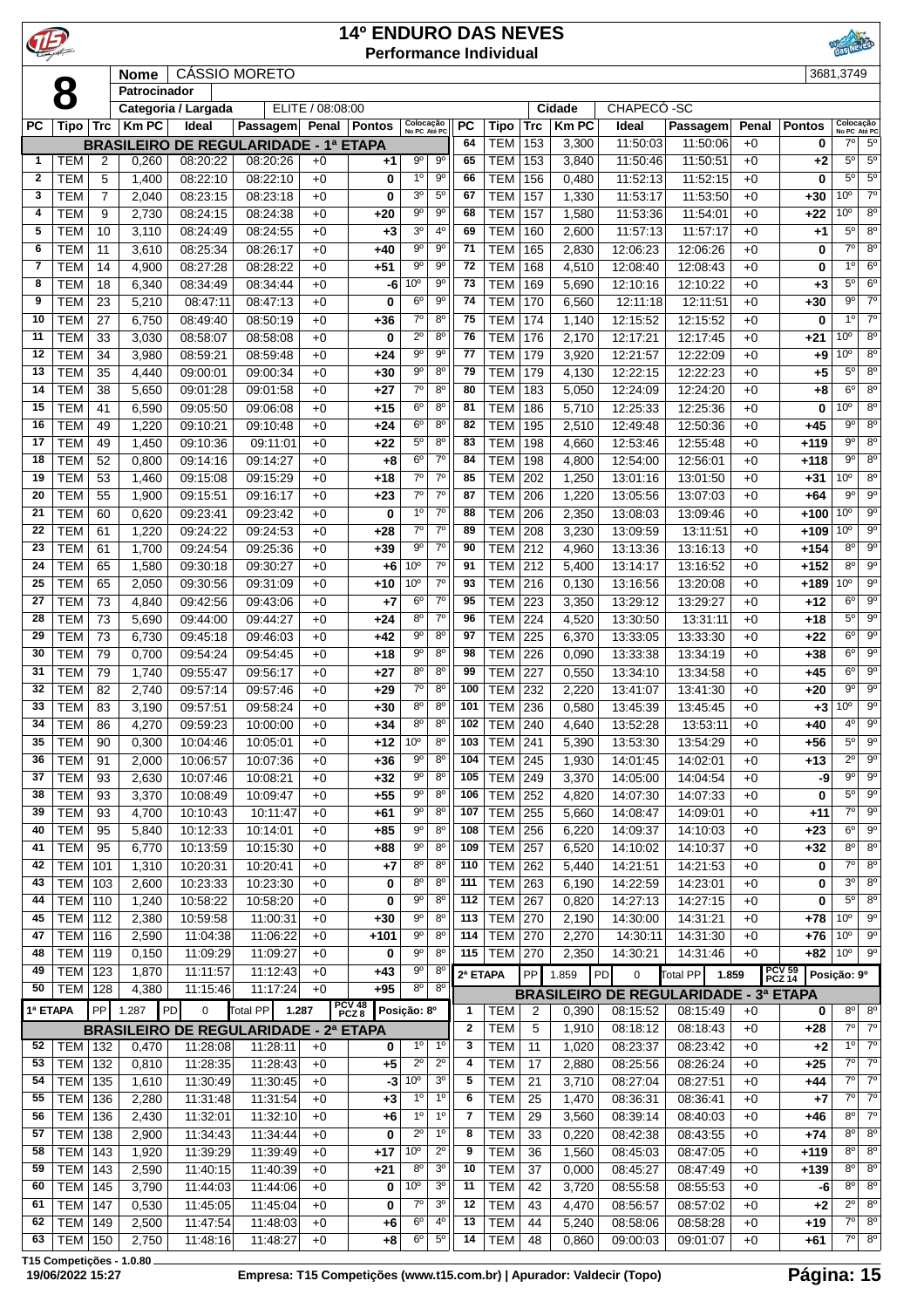|              |                   |            |                |    |                                              |                      |          |                  | <b>14º ENDURO DAS NEVES</b> |                   |                            |                |                               |     |        |              |            |                 |       |               |                           |
|--------------|-------------------|------------|----------------|----|----------------------------------------------|----------------------|----------|------------------|-----------------------------|-------------------|----------------------------|----------------|-------------------------------|-----|--------|--------------|------------|-----------------|-------|---------------|---------------------------|
|              |                   |            |                |    |                                              |                      |          |                  |                             |                   |                            |                | <b>Performance Individual</b> |     |        |              |            |                 |       |               |                           |
|              |                   |            | <b>Nome</b>    |    | <b>CÁSSIO MORETO</b>                         |                      |          |                  |                             |                   |                            |                |                               |     |        |              |            |                 |       |               | 3681,3749                 |
|              | 8                 |            | Patrocinador   |    |                                              |                      |          |                  |                             |                   |                            |                |                               |     |        |              |            |                 |       |               |                           |
|              |                   |            |                |    | Categoria / Largada                          |                      |          | ELITE / 08:08:00 |                             |                   |                            |                |                               |     | Cidade |              | CHAPECÓ-SC |                 |       |               |                           |
| РC           | Tipo              | Trc        | KmPC           |    | Ideal                                        | Passagem             |          | Penal            | <b>Pontos</b>               |                   | Colocação<br>No PC Até PC  | <b>PC</b>      | Tipo                          | Trc |        | <b>Km PC</b> | Ideal      | <b>Passagem</b> | Penal | <b>Pontos</b> | Colocação<br>No PC Até PC |
| 15           | <b>TEM</b>        | 52         | 2,690          |    | 09:03:08                                     | 09:05:21             |          | $+0$             | $+130$                      | $7^\circ$         | $8^{\circ}$                |                |                               |     |        |              |            |                 |       |               |                           |
| 16           | <b>TEM</b>        | 52         | 2,870          |    | 09:03:20                                     | 09:05:31             |          | $+0$             | +128                        | $7^\circ$         | $8^{\circ}$                |                |                               |     |        |              |            |                 |       |               |                           |
| 17           | <b>TEM</b>        | 56         | 2,810          |    | 09:12:23                                     | 09:13:01             |          | $+0$             | $+35$                       | $7^\circ$         | $8^{\circ}$                |                |                               |     |        |              |            |                 |       |               |                           |
| 18           | <b>TEM</b>        | 58         | 3,530          |    | 09:13:22                                     | 09:14:06             |          | $+0$             | +41                         | $7^\circ$         | $8^{\circ}$                |                |                               |     |        |              |            |                 |       |               |                           |
| 19           | <b>TEM</b>        | 64         | 4,690          |    | 09:43:30                                     | 09:43:34             |          | $+0$             | $^{+1}$                     | $7^\circ$         | $8^{\circ}$                |                |                               |     |        |              |            |                 |       |               |                           |
| 20           | <b>TEM</b>        | 67         | 5,870          |    | 09:44:57                                     | 09:45:10             |          | $+0$             | +10                         | 80                | $8^{\circ}$                |                |                               |     |        |              |            |                 |       |               |                           |
| 21           | <b>TEM</b>        | 73         | 1,030          |    | 09:50:00                                     | 09:50:00             |          | $+0$             | 0                           | 3 <sup>o</sup>    | $8^{\circ}$                |                |                               |     |        |              |            |                 |       |               |                           |
| 22           | <b>TEM</b>        | 79         | 0,710          |    | 09:54:59                                     | 09:55:00             |          | $+0$             | 0                           | $1^{\circ}$       | $8^{\circ}$                |                |                               |     |        |              |            |                 |       |               |                           |
| 23           | <b>TEM</b>        | 86         | 3,010          |    | 10:04:58                                     | 10:05:23             |          | $+0$             | +22                         | 8 <sup>o</sup>    | 8 <sup>o</sup>             |                |                               |     |        |              |            |                 |       |               |                           |
| 24           | <b>TEM</b>        | 89         | 2,010          |    | 10:09:51                                     | 10:09:52             |          | $+0$             | 0                           | $1^{\circ}$       | $8^{\circ}$                |                |                               |     |        |              |            |                 |       |               |                           |
| 25           | <b>TEM</b>        | 95         | 1,400          |    | 10:13:31                                     | 10:13:40             |          | $+0$             | $+6$                        | $6^{\circ}$       | $8^{\circ}$                |                |                               |     |        |              |            |                 |       |               |                           |
| 26           | <b>TEM</b>        | 103        | 3,150          |    | 10:17:56                                     | 10:18:27             |          | $+0$             | $+28$                       | $5^{\circ}$       | $8^{\circ}$                |                |                               |     |        |              |            |                 |       |               |                           |
| 27           | TEM               | 103        | 3,920          |    | 10:18:42                                     | 10:19:17             |          | $+0$             | $+32$                       | $5^\circ$         | $8^{\circ}$                |                |                               |     |        |              |            |                 |       |               |                           |
| 3ª ETAPA     |                   | PP         | 1.005          | PD | 0                                            | <b>Total PP</b>      | 1.005    |                  | PCV 27<br>PCZ 4             | Posição: 8º       |                            |                |                               |     |        |              |            |                 |       |               |                           |
|              |                   |            |                |    | <b>BRASILEIRO DE REGULARIDADE - 4ª ETAPA</b> |                      |          |                  |                             |                   |                            |                |                               |     |        |              |            |                 |       |               |                           |
| 28           | TEM   107         |            | 1,670          |    | 10:32:08                                     | 10:32:08             |          | $+0$             |                             | $1^{\circ}$<br>0  |                            | 1 <sup>0</sup> |                               |     |        |              |            |                 |       |               |                           |
| 29           | <b>TEM</b>        | 109        | 2,490          |    | 10:33:17                                     | 10:33:44             |          | $+0$             | $+24$                       | $8^{\circ}$       | $\overline{8^{\circ}}$     |                |                               |     |        |              |            |                 |       |               |                           |
| 30           | TEM               | 111        | 2,750          |    | 10:33:42                                     | 10:34:46             |          | $+0$             | +61                         | $8^{\circ}$       | $8^{\circ}$                |                |                               |     |        |              |            |                 |       |               |                           |
| 31           | TEM               | 114        | 4,430          |    | 10:35:54                                     | 10:37:34             |          | $+0$             | $+97$                       | $8^{\circ}$       | $8^{\circ}$                |                |                               |     |        |              |            |                 |       |               |                           |
| 32           | <b>TEM</b>        | 116        | 1,290          |    | 10:37:35                                     | 10:39:35             |          | $+0$             | $+117$                      | $8^{\circ}$       | $8^{\circ}$                |                |                               |     |        |              |            |                 |       |               |                           |
| 33           | <b>TEM</b>        | 119        | 0,180          |    | 10:38:21                                     | 10:40:30             |          | $+0$             | +126                        | $8^{\circ}$       | $8^{\circ}$                |                |                               |     |        |              |            |                 |       |               |                           |
| 34           | <b>TEM</b>        | 121        | 1,380          |    | 10:44:38                                     | 10:44:42             |          | $+0$             | +1                          | $8^{\circ}$       | $8^{\circ}$                |                |                               |     |        |              |            |                 |       |               |                           |
| 35           | TEM               | 126        | 3,260          |    | 10:49:59                                     | 10:50:03             |          | $+0$             | $+1$                        | $2^{\circ}$       | $8^{\circ}$                |                |                               |     |        |              |            |                 |       |               |                           |
| 36           | TEM               | 127        | 4,520          |    | 10:51:29                                     | 10:51:43             |          | $+0$             | $+11$                       | $7^\circ$         | $8^{\circ}$                |                |                               |     |        |              |            |                 |       |               |                           |
| 37           | TEM               | 129        | 5,530          |    | 10:52:51                                     | 10:53:13             |          | $+0$             | $+19$                       | $7^\circ$         | $8^{\circ}$                |                |                               |     |        |              |            |                 |       |               |                           |
| 38           | <b>TEM</b>        | 132        | 6,860          |    | 10:54:40                                     | 10:55:26             |          | $+0$             | $+43$                       | $7^\circ$         | $8^{\circ}$                |                |                               |     |        |              |            |                 |       |               |                           |
| 39           | <b>TEM</b>        | 132        | 6,990          |    | 10:54:50                                     | 10:55:33             |          | $+0$             | +40                         | $7^\circ$         | $7^{\circ}$                |                |                               |     |        |              |            |                 |       |               |                           |
| 40           | TEM               | 139        | 5,630          |    | 11:09:17                                     | 11:09:24             |          | $+0$             | +4                          | 4º                |                            | $7^\circ$      |                               |     |        |              |            |                 |       |               |                           |
| 41           | <b>TEM</b>        | 147        | 3,390          |    | 11:17:40                                     | 11:18:14             |          | $+0$             | $+31$                       | $7^\circ$         |                            | $7^\circ$      |                               |     |        |              |            |                 |       |               |                           |
| 42           | <b>TEM</b>        | 148        | 3,720          |    | 11:18:03                                     | 11:18:43             |          | $+0$             | $+37$                       | $8^{\circ}$       | $7^{\circ}$                |                |                               |     |        |              |            |                 |       |               |                           |
| 43           | TEM               | 153        | 1,050          |    | 11:40:41                                     | 11:40:38             |          | $+0$             | 0                           | $7^{\circ}$       | $7^\circ$                  |                |                               |     |        |              |            |                 |       |               |                           |
| 44           | TEM               | 154        | 2,110          |    | 11:41:55                                     | 11:42:27             |          | $+0$             | $+29$                       | $8^{\circ}$       | $8^{\circ}$                |                |                               |     |        |              |            |                 |       |               |                           |
| 45           | <b>TEM 159</b>    |            | 1,250          |    | 11:43:36                                     |                      | 11:44:34 | $+0$             | $+55$                       | $8^{\circ}$       |                            | $8^{\circ}$    |                               |     |        |              |            |                 |       |               |                           |
| 46           | <b>TEM 164</b>    |            | 3,420          |    | 11:46:47                                     |                      | 11:48:36 | $+0$             | $+106$                      | 7°                | $8^{\circ}$                |                |                               |     |        |              |            |                 |       |               |                           |
| 47           | <b>TEM</b>        | 169        | 5,660          |    | 11:50:06                                     | 11:52:38             |          | $+0$             | $+149$                      | $7^\circ$         | $8^{\circ}$                |                |                               |     |        |              |            |                 |       |               |                           |
| 48           | TEM               | 169        | 6,350          |    | 11:50:58                                     | 11:53:34             |          | $+0$             | $+153$                      | $7^\circ$         | $8^{\circ}$                |                |                               |     |        |              |            |                 |       |               |                           |
| 49           | TEM               | 170        | 6,620          |    | 11:51:18                                     | 11:53:51             |          | $+0$             | $+150$                      | $7^\circ$         | $8^{\circ}$                |                |                               |     |        |              |            |                 |       |               |                           |
| 50<br>51     | TEM<br><b>TEM</b> | 170<br>175 | 7,030<br>0,420 |    | 11:51:47                                     | 11:54:26             |          | $+0$             | $+156$                      | 7°<br>$1^{\circ}$ | $8^{\circ}$<br>$8^{\circ}$ |                |                               |     |        |              |            |                 |       |               |                           |
| 52           | TEM               | 177        | 1,690          |    | 12:01:56<br>12:03:18                         | 12:01:56<br>12:03:34 |          | $+0$<br>$+0$     | +13                         | 0<br>$8^{\circ}$  | $8^{\circ}$                |                |                               |     |        |              |            |                 |       |               |                           |
| 53           | TEM               | 179        | 3,250          |    | 12:05:21                                     | 12:05:44             |          | $+0$             | +20                         | $6^{\circ}$       | $8^{\circ}$                |                |                               |     |        |              |            |                 |       |               |                           |
| 54           | TEM               | 187        | 2,070          |    | 12:14:14                                     | 12:14:29             |          | $+0$             | $+12$                       | $8^{\circ}$       | $8^{\circ}$                |                |                               |     |        |              |            |                 |       |               |                           |
| 55           | TEM               | 188        | 2,880          |    | 12:15:25                                     | 12:15:55             |          | $+0$             | +27                         | 80                |                            | $8^{\circ}$    |                               |     |        |              |            |                 |       |               |                           |
| 56           | <b>TEM</b>        | 194        | 0,540          |    | 12:20:45                                     | 12:20:42             |          | $+0$             |                             | $8^{\circ}$<br>0  | $8^{\circ}$                |                |                               |     |        |              |            |                 |       |               |                           |
| 57           | <b>TEM 201</b>    |            | 2,810          |    | 12:24:25                                     | 12:24:56             |          | $+0$             | $+28$                       | $8^{\circ}$       | 8 <sup>o</sup>             |                |                               |     |        |              |            |                 |       |               |                           |
| 58           | <b>TEM 203</b>    |            | 0,480          |    | 12:26:02                                     | 12:29:02             |          | $+0$             | $+177$                      | $8^{\circ}$       | $8^{\circ}$                |                |                               |     |        |              |            |                 |       |               |                           |
| 59           | <b>TEM 203</b>    |            | 1,130          |    | 12:26:47                                     | 12:30:09             |          | $+0$             | $+199$                      | $8^{\circ}$       | $8^{\circ}$                |                |                               |     |        |              |            |                 |       |               |                           |
| 60           | <b>TEM</b>        | 207        | 1,830          |    | 12:32:06                                     | 12:33:47             |          | $+0$             | +98                         | 80                | $8^{\circ}$                |                |                               |     |        |              |            |                 |       |               |                           |
| 61           | TEM               | 209        | 2,290          |    | 12:32:48                                     | 12:34:38             |          | $+0$             | $+107$                      | $8^{\circ}$       |                            | $8^{\circ}$    |                               |     |        |              |            |                 |       |               |                           |
| 62           | $TEM$ 210         |            | 2,830          |    | 12:33:38                                     | 12:35:25             |          | $+0$             | +104                        | $8^{\circ}$       | $8^{\circ}$                |                |                               |     |        |              |            |                 |       |               |                           |
| 63           | <b>TEM 212</b>    |            | 3,120          |    | 12:34:09                                     | 12:36:10             |          | $+0$             | $+118$                      | $8^{\circ}$       | $8^{\circ}$                |                |                               |     |        |              |            |                 |       |               |                           |
| 4ª ETAPA     |                   | PP         | 2.313          | PD | 0                                            | <b>Total PP</b>      | 2.313    |                  | PCV 36<br>PCZ 4             | Posição: 8º       |                            |                |                               |     |        |              |            |                 |       |               |                           |
|              |                   |            |                |    |                                              |                      |          |                  |                             |                   |                            |                |                               |     |        |              |            |                 |       |               |                           |
| <b>TOTAL</b> |                   | PP         | 6.464          | PD | 0                                            | <b>Total PP</b>      | 6.464    |                  | <b>PCZ 30</b>               |                   |                            |                |                               |     |        |              |            |                 |       |               |                           |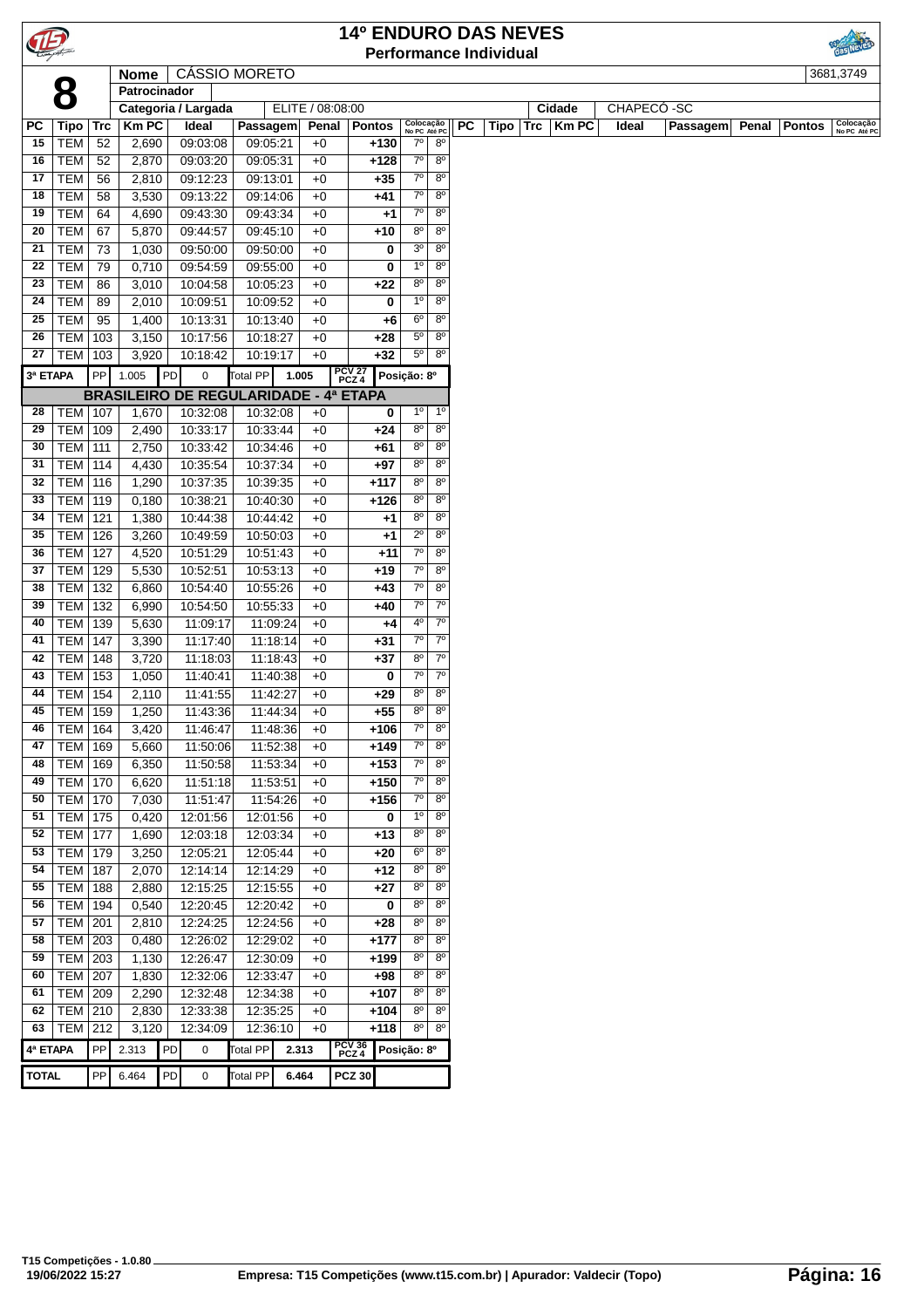|                                  |                     |                |                      |                                              |                  | <b>14º ENDURO DAS NEVES</b> |                                              |                     |                                  |                    |                       |                                                                                                                  |              |                                         |                                                             |  |
|----------------------------------|---------------------|----------------|----------------------|----------------------------------------------|------------------|-----------------------------|----------------------------------------------|---------------------|----------------------------------|--------------------|-----------------------|------------------------------------------------------------------------------------------------------------------|--------------|-----------------------------------------|-------------------------------------------------------------|--|
| $\mathbf{E}$                     |                     |                |                      |                                              |                  |                             |                                              |                     | <b>Performance Individual</b>    |                    |                       |                                                                                                                  |              |                                         |                                                             |  |
|                                  |                     | <b>Nome</b>    |                      | LUCIANO HENRIQUE VASCONCELOS PAIVA           |                  |                             |                                              |                     |                                  |                    |                       |                                                                                                                  |              | 3699,3709                               |                                                             |  |
| Q                                |                     | Patrocinador   |                      |                                              |                  |                             |                                              |                     |                                  |                    |                       | LULU OFFCINA; Q4 ENDURO; LOCALIZA; DIESEL SETE PECAS; BIOCOMP RESIDUOS; STOCK PNEUS; SIMÕES EMPREENDIMENTOS; OAS |              |                                         |                                                             |  |
|                                  |                     |                | Categoria / Largada  |                                              | ELITE / 08:02:00 |                             |                                              |                     |                                  | Cidade             | <b>SETE LAGOAS-MG</b> |                                                                                                                  |              |                                         |                                                             |  |
| $PC$   Tipo   Trc   Km PC        |                     |                | Ideal                | Passagem Penal Pontos Colocação              |                  |                             |                                              | PC                  |                                  | Tipo   Trc   Km PC | Ideal                 | Passagem                                                                                                         |              | Penal Pontos                            | Colocação<br>No PC Até PC                                   |  |
|                                  |                     |                |                      | <b>BRASILEIRO DE REGULARIDADE - 1ª ETAPA</b> |                  |                             |                                              | 64                  | TEM   153                        | 3,300              | 11:44:03              | 11:44:03                                                                                                         | $+0$         | $\mathbf 0$                             | $4^{\circ}$<br>$4^{\circ}$                                  |  |
| $1$   TEM                        | $\overline{2}$      | 0,260          | 08:14:22             | 08:14:23                                     | $+0$             | $\bf{0}$                    | $2^0$ $2^0$                                  | 65                  | <b>TEM 153</b>                   | 3,840              | 11:44:46              | 11:44:48                                                                                                         | $+0$         | $\bf{0}$                                | $3^{\circ}$<br>1° l                                         |  |
| $2$   TEM                        | 5                   | 1,400          | 08:16:10             | 08:16:09                                     | $+0$             | $\bf{0}$                    | $7^\circ$ 6°                                 | 66                  | <b>TEM 156</b>                   | 0,480              | 11:46:13              | 11:46:14                                                                                                         | $+0$         | $\bf{0}$                                | $2^{\circ}$<br>3 <sup>o</sup>                               |  |
| 3   TEM<br>4   TEM               | $\overline{7}$<br>9 | 2,040<br>2,730 | 08:17:15<br>08:18:15 | 08:17:19<br>08:18:29                         | $+0$<br>$+0$     | $+1$<br>$+11$               | $6^{\circ}$ 6°<br>$4^{\circ}$ 4 <sup>°</sup> | 67<br>68            | <b>TEM 157</b><br><b>TEM 157</b> | 1,330<br>1,580     | 11:47:17<br>11:47:36  | 11:47:31<br>11:47:55                                                                                             | $+0$<br>+0   | $+11$<br>$+16$                          | $3^{\circ}$<br>$3^{\circ}$<br>3 <sup>o</sup><br>$4^{\circ}$ |  |
| $5$   TEM                        | 10                  | 3,110          | 08:18:49             | 08:19:06                                     | $+0$             | $+14$                       | $5^{\circ}$ 6°                               | 69                  | <b>TEM 160</b>                   | 2,600              | 11:51:13              | 11:51:17                                                                                                         | $+0$         | $+1$                                    | 6 <sup>o</sup><br>3 <sup>o</sup>                            |  |
| 6   TEM                          | 11                  | 3,610          | 08:19:34             | 08:19:59                                     | $+0$             | +22                         | $3^0$ $3^0$                                  | 71                  | <b>TEM 165</b>                   | 2,830              | 12:00:23              | 12:00:25                                                                                                         | $+0$         | 0                                       | 3 <sup>o</sup><br>$4^{\circ}$                               |  |
| 7 TEM                            | -14                 | 4,900          | 08:21:28             | 08:21:58                                     | $+0$             | $+27$                       | $3^0$ 3 <sup>0</sup>                         | 72                  | TEM 168                          | 4,510              | 12:02:40              | 12:02:46                                                                                                         | $+0$         | $+3$                                    | 3 <sup>o</sup><br>$4^{\circ}$                               |  |
| 8   TEM                          | 18                  | 6,340          | 08:28:49             | 08:28:46                                     | $+0$             | $\bf{0}$                    | $8^{\circ}$ 3°                               | 73                  | <b>TEM 169</b>                   | 5,690              | 12:04:16              | 12:04:17                                                                                                         | $+0$         | $\mathbf 0$                             | $2^{\circ}$<br>3 <sup>o</sup>                               |  |
| $9$   TEM                        | $\vert$ 23          | 5,210          | 08:41:11             | 08:41:09                                     | $+0$             | $\bf{0}$                    | $8^{\circ}$ 3°                               | 74                  | <b>TEM   170</b>                 | 6,560              | 12:05:18              | 12:05:31                                                                                                         | $+0$         | $+10$                                   | $1^{\circ}$<br>3 <sup>o</sup>                               |  |
| 10   TEM $\mid$ 27               |                     | 6,750          | 08:43:40             | 08:44:13                                     | $+0$             | $+30$                       | $5^{\circ}$<br>3 <sup>o</sup>                | 75                  | <b>TEM   174</b>                 | 1,140              | 12:09:52              | 12:09:53                                                                                                         | $+0$         | 0                                       | $6^{\circ}$<br>3 <sup>o</sup>                               |  |
| 11   TEM                         | 33                  | 3,030          | 08:52:07             | 08:52:09                                     | $+0$             | $\bf{0}$                    | $3^{\circ}$<br>3 <sup>o</sup>                | 76                  | TEM   176                        | 2,170              | 12:11:21              | 12:11:32                                                                                                         | $+0$         | $+8$                                    | $2^{\circ}$<br>3 <sup>o</sup>                               |  |
| 12   TEM $ $                     | -34                 | 3,980          | 08:53:21             | 08:53:27                                     | $+0$             | $+3$                        | $3^0$ 3 <sup>0</sup>                         | 77                  | <b>TEM 179</b>                   | 3,920              | 12:15:57              | 12:16:03                                                                                                         | $+0$         | $+3$                                    | $2^{\circ}$<br>$3^{\circ}$                                  |  |
| 13   TEM                         | 35                  | 4,440          | 08:54:01             | 08:54:07                                     | $+0$             | $+3$                        | $2^0$ 3 <sup>0</sup>                         | 79                  | <b>TEM 179</b>                   | 4,130              | 12:16:15              | 12:16:20                                                                                                         | $+0$         | $+2$                                    | $2^{\circ}$<br>3 <sup>o</sup>                               |  |
| 14   TEM                         | 38                  | 5,650          | 08:55:28             | 08:55:43                                     | $+0$             | $+12$                       | $2^0$ 3 <sup>0</sup>                         | 80                  | <b>TEM 183</b>                   | 5,050              | 12:18:09              | 12:18:15                                                                                                         | $+0$         | $+3$                                    | $2^{\circ}$<br>3 <sup>o</sup>                               |  |
| 15   TEM                         | 41                  | 6,590          | 08:59:50             | 09:00:08                                     | $+0$             | $+15$                       | 3 <sup>o</sup><br>$5^{\circ}$                | -81                 | <b>TEM 186</b>                   | 5,710              | 12:19:33              | 12:19:34                                                                                                         | $+0$         | 0                                       | 3 <sup>o</sup><br>$1^{\circ}$                               |  |
| 16   TEM<br>17   TEM $ $         | 49<br>49            | 1,220<br>1,450 | 09:04:21<br>09:04:36 | 09:04:51<br>09:05:04                         | $+0$<br>$+0$     | $+27$<br>$+25$              | $8^0$ 4 <sup>0</sup><br>$8^0$ 4 <sup>0</sup> | 82<br>83            | TEM 195<br><b>TEM 198</b>        | 2,510<br>4,660     | 12:43:48<br>12:47:46  | 12:43:54<br>12:48:25                                                                                             | $+0$<br>$+0$ | $+3$<br>$+36$                           | $3^{\circ}$<br>3 <sup>o</sup><br>$2^{\circ}$<br>$2^{\circ}$ |  |
| 18   TEM   52                    |                     | 0,800          | 09:08:16             | 09:08:22                                     | $+0$             | $+3$                        | $2^0$ 4 <sup>0</sup>                         | 84                  | <b>TEM 198</b>                   | 4,800              | 12:48:00              | 12:48:36                                                                                                         | $+0$         | $+33$                                   | $2^{\circ}$<br>$2^{\circ}$                                  |  |
| 19   TEM $ $                     | 53                  | 1,460          | 09:09:08             | 09:09:28                                     | $+0$             | $+17$                       | $3^0$ 4 <sup>0</sup>                         | 85                  | <b>TEM   202</b>                 | 1,250              | 12:55:16              | 12:55:33                                                                                                         | $+0$         | $+14$                                   | $3^{\circ}$<br>$2^{\circ}$                                  |  |
| 20   TEM $ $                     | 55                  | 1,900          | 09:09:51             | 09:10:06                                     | $+0$             | $+12$                       | $2^0$ 4 <sup>0</sup>                         | 87                  | <b>TEM 206</b>                   | 1,220              | 12:59:56              | 13:00:09                                                                                                         | $+0$         | $+10$                                   | $3^{0}$ 1<br>$2^{\circ}$                                    |  |
| 21   TEM $ $                     | 60                  | 0,620          | 09:17:41             | 09:17:44                                     | $+0$             | $\bf{0}$                    | $4^{\circ}$ 4 <sup>°</sup>                   | 88                  | <b>TEM 206</b>                   | 2,350              | 13:02:03              | 13:02:27                                                                                                         | $+0$         | $+21$                                   | $2^{\circ}$<br>$2^{\circ}$                                  |  |
| $\overline{22}$ TEM 61           |                     | 1,220          | 09:18:22             | 09:18:50                                     | $+0$             | $+25$                       | $3^0$ 4 <sup>0</sup>                         | 89                  | <b>TEM 208</b>                   | 3,230              | 13:03:59              | 13:04:10                                                                                                         | $+0$         | $+8$                                    | $2^{\circ}$<br>$2^{\circ}$                                  |  |
| 23   TEM $\mid$ 61               |                     | 1,700          | 09:18:54             | 09:19:29                                     | $+0$             | $+32$                       | $3^0$ 4 <sup>0</sup>                         | 90                  | <b>TEM 212</b>                   | 4,960              | 13:07:36              | 13:07:54                                                                                                         | $+0$         | $+15$                                   | $2^{\circ}$<br>$2^{\circ}$                                  |  |
| 24<br>TEM                        | 65                  | 1,580          | 09:24:18             | 09:24:15                                     | $+0$             | $\mathbf{0}$                | $7^{\circ}$ 4°                               | 91                  | <b>TEM 212</b>                   | 5,400              | 13:08:17              | 13:08:30                                                                                                         | $+0$         | +10                                     | $2^{\circ}$<br>$2^{\circ}$                                  |  |
| 25<br><b>TEM</b>                 | 65                  | 2,050          | 09:24:56             | 09:25:00                                     | $+0$             | $+1$                        | $3^0$ 4 <sup>0</sup>                         | 93                  | <b>TEM 216</b>                   | 0,130              | 13:10:56              | 13:11:16                                                                                                         | $+0$         | $+17$                                   | $2^{\circ}$<br>$2^{\circ}$                                  |  |
| 27   TEM   73                    |                     | 4,840          | 09:36:56             | 09:37:03                                     | $+0$             | $+4$                        | $3^0$ 4 <sup>0</sup>                         | 95                  | <b>TEM 223</b>                   | 3,350              | 13:23:12              | 13:23:33                                                                                                         | $+0$         | $+18$                                   | $2^{\circ}$<br>$7^\circ$                                    |  |
| 28   TEM $ $<br>29   TEM   73    | 73                  | 5,690<br>6,730 | 09:38:00<br>09:39:18 | 09:38:08<br>09:39:35                         | $+0$<br>$+0$     | $+5$<br>$+14$               | $2^0$ 3 <sup>0</sup><br>$3^0$ 3 <sup>0</sup> | 96<br>97            | <b>TEM 224</b><br><b>TEM 225</b> | 4,520<br>6,370     | 13:24:50<br>13:27:05  | 13:25:10<br>13:27:24                                                                                             | $+0$<br>$+0$ | $+17$<br>+16                            | $2^{\circ}$<br>$4^{\circ}$<br>$5^{\circ}$<br>$2^{\circ}$    |  |
| 30   TEM $ $                     | 79                  | 0,700          | 09:48:24             | 09:48:34                                     | $+0$             | $+7$                        | $2^0$ 3 <sup>0</sup>                         | 98                  | <b>TEM 226</b>                   | 0,090              | 13:27:38              | 13:28:12                                                                                                         | $+0$         | $+31$                                   | $5^{\circ}$<br>$2^{\circ}$                                  |  |
| 31   TEM                         | - 79                | 1,740          | 09:49:47             | 09:50:04                                     | $+0$             | $+14$                       | $3^0$ $3^0$                                  | 99                  | <b>TEM</b> 227                   | 0,550              | 13:28:10              | 13:28:50                                                                                                         | $+0$         | $+37$                                   | $2^{\circ}$<br>$5^{\circ}$                                  |  |
| 32   TEM $ $                     | 82                  | 2,740          | 09:51:14             | 09:51:29                                     | $+0$             | $+12$                       | $3^0$ $3^0$                                  | 100                 | <b>TEM 232</b>                   | 2,220              | 13:35:07              | 13:35:14                                                                                                         | $+0$         | $+4$                                    | $2^{\circ}$<br>$2^{\circ}$                                  |  |
| 33   TEM   83                    |                     | 3,190          | 09:51:51             | 09:52:04                                     | $+0$             | $+10$                       | $3^0$ 3 <sup>0</sup>                         |                     | 101   TEM 236                    | 0,580              | 13:39:39              | 13:39:43                                                                                                         | $+0$         | $+1$                                    | $7^\circ$<br>$2^{\circ}$                                    |  |
| 34  <br>TEM                      | 86                  | 4,270          | 09:53:23             | 09:53:38                                     | $+0$             | +12                         | 3 <sup>o</sup><br>3 <sup>o</sup>             |                     | 102   TEM   240                  | 4,640              | 13:46:28              | 13:47:57                                                                                                         | $+0$         | $+86 10^{\circ}$                        | $2^{\circ}$                                                 |  |
| 35   TEM $ $                     | 90                  | 0,300          | 09:58:46             | 09:58:49                                     | $+0$             | $\bf{0}$                    | $5^{\circ}$ 3°                               | 103                 | <b>TEM 241</b>                   | 5,390              | 13:47:30              | 13:49:09                                                                                                         | $+0$         | $+96$ 10°                               | $2^{\circ}$                                                 |  |
| 36   TEM   91                    |                     | 2,000          | 10:00:57             | 10:01:15                                     | $+0$             | $+15$                       | $2^0$ 3 <sup>0</sup>                         |                     | 104 TEM 245                      | 1,930              | 13:55:45              | 13:56:58                                                                                                         | $+0$         | $+70$   10 <sup>o</sup>                 | $2^{\circ}$                                                 |  |
| 37   TEM   93                    |                     | 2,630          | 10:01:46             | 10:02:03                                     | $+0$             | +14                         | $2^0$ 3 <sup>0</sup>                         |                     | 105 TEM 249                      | 3,370              | 13:59:00              | 13:58:50                                                                                                         | $+0$         | $-21$ 10°                               | $2^{\circ}$                                                 |  |
| 38   TEM   93                    |                     | 3,370          | 10:02:49             | 10:03:13                                     | $+0$             | +21                         | $3^0$ 3 <sup>0</sup>                         |                     | 106   TEM   252                  | 4,820              | 14:01:30              | 14:00:56                                                                                                         | $+0$         | $-93 10^{\circ}$                        | 3 <sup>o</sup>                                              |  |
| 39   TEM   93                    |                     | 4,700          | 10:04:43             | 10:05:06                                     | $+0$             | $+20$                       | $2^0$ $3^0$                                  |                     | 107   TEM   255                  | 5,660              | 14:02:47              | 14:02:50                                                                                                         | $+0$         | $\mathbf 0$                             | $1^0$ 3 <sup>0</sup>                                        |  |
| 40   TEM   95<br>41   TEM   95   |                     | 5,840<br>6,770 | 10:06:33<br>10:07:59 | 10:07:13<br>10:08:39                         | $+0$<br>$+0$     | $+37$<br>$+37$              | $2^0$ 3 <sup>0</sup><br>$4^{\circ}$ 3°       |                     | 108 TEM 256<br>$109$ TEM 257     | 6,220<br>6,520     | 14:03:37<br>14:04:02  | 14:04:00<br>14:04:33                                                                                             | $+0$         | $+20$<br>$+28$                          | $4^{\circ}$ 3°<br>$5^{\circ}$ 3°                            |  |
| 42   TEM   101                   |                     | 1,310          | 10:14:31             | 10:14:36                                     | $+0$             | $+2$                        | $5^{\circ}$ 3°                               |                     | 110   TEM   262                  | 5,440              | 14:15:51              | 14:15:55                                                                                                         | $+0$<br>$+0$ | $+1$ 10 <sup>o</sup>                    | 3 <sup>o</sup>                                              |  |
| 43   TEM   103                   |                     | 2,600          | 10:17:33             | 10:17:33                                     | $+0$             | $\bf{0}$                    | $5^{\circ}$ 3°                               |                     | 111   TEM   263                  | 6,190              | 14:16:59              | 14:17:07                                                                                                         | $+0$         | $+5$ 10 <sup>°</sup>                    | $3^{\circ}$                                                 |  |
| 44   TEM   110                   |                     | 1,240          | 10:52:22             | 10:52:21                                     | $+0$             | 0                           | $5^{\circ}$ 3°                               |                     | 112   TEM $\sqrt{267}$           | 0,820              | 14:21:13              | 14:21:41                                                                                                         | $+0$         | $+25$ 10 <sup>o</sup>                   | $ 3^{\circ}$                                                |  |
| 45   TEM   112                   |                     | 2,380          | 10:53:58             | 10:54:05                                     | $+0$             | $+4$                        | $2^0$ 3 <sup>0</sup>                         |                     | 113   TEM $\sqrt{270}$           | 2,190              | 14:24:00              | 14:25:10                                                                                                         | $+0$         | $+67$                                   | $7^{\circ}$ 3°                                              |  |
| 47   TEM   116                   |                     | 2,590          | 10:58:38             | 10:59:34                                     | $+0$             | $+53$                       | $2^0$ 3 <sup>0</sup>                         |                     | 114   TEM $\sqrt{270}$           | 2,270              | 14:24:11              | 14:25:24                                                                                                         | $+0$         | $+70$                                   | $8^{\circ}$ 3°                                              |  |
| 48   TEM   119                   |                     | 0,150          | 11:03:29             | 11:03:28                                     | $+0$             | $\mathbf 0$                 | $6^{\circ}$ 3°                               |                     | 115   TEM   270                  | 2,350              | 14:24:21              | 14:25:36                                                                                                         | $+0$         | $+72$                                   | $9^0$ 3 <sup>0</sup>                                        |  |
| 49   TEM   123                   |                     | 1,870          | 11:05:57             | 11:06:20                                     | $+0$             | $+20$                       | $3^0$ 3 <sup>0</sup>                         | 2ª ETAPA            | PP                               | 1.069              | PD<br>$\mathbf 0$     | Total PP<br>1.069                                                                                                |              | <b>PCV 59<br/>PCZ 12</b><br>Posição: 3º |                                                             |  |
| $50$ TEM 128                     |                     | 4,380          | 11:09:46             | $11:10:24$ +0                                |                  | $+35$                       | $1^{\circ}$ 3°                               |                     |                                  |                    |                       | <b>BRASILEIRO DE REGULARIDADE - 3ª ETAPA</b>                                                                     |              |                                         |                                                             |  |
| 1ª ETAPA                         | PP                  | 616<br>PD      | $\mathbf 0$          | Total PP                                     | 616              | <b>PCV 48<br/>PCZ 11</b>    | Posição: 3º                                  | $\mathbf{1}$        | <b>TEM</b><br>$\overline{2}$     | 0,390              | 08:10:52              | 08:10:53                                                                                                         | $+0$         | $\mathbf{0}$                            | $1^{\circ}$<br>$1^{\circ}$                                  |  |
|                                  |                     |                |                      | <b>BRASILEIRO DE REGULARIDADE - 2ª ETAPA</b> |                  |                             |                                              | $\mathbf{2}$        | <b>TEM</b><br>5                  | 1,910              | 08:13:12              | 08:13:32                                                                                                         | $+0$         | $+17$                                   | $2^0$ 2 <sup>0</sup>                                        |  |
| $52$ TEM 132                     |                     | 0,470          | 11:22:08             | $11:22:16$ +0                                |                  | $+5$                        | $7^\circ$ 7 <sup>o</sup>                     | 3                   | <b>TEM</b> 11                    | 1,020              | 08:18:37              | 08:18:46                                                                                                         | $+0$         | $+6$                                    | 7 <sup>0</sup> 4 <sup>0</sup>                               |  |
| 53 TEM 132                       |                     | 0,810          | 11:22:35             | $11:22:47$ +0                                |                  | +9                          | $\overline{90}$ $\overline{90}$              | 4                   | $TEM$ 17                         | 2,880              | 08:20:56              | 08:21:11                                                                                                         | $+0$         | $+12$                                   | $4^{\circ}$ 3 <sup>0</sup>                                  |  |
| 54   TEM   135                   |                     | 1,610          | 11:24:49             | $11:24:48$ +0                                |                  | $\bf{0}$                    | $6^{\circ}$ 9°                               | 5                   | $TEM$ 21                         | 3,710              | 08:22:04              | 08:22:28                                                                                                         | $+0$         | $+21$                                   | $5^{\circ}$ 4°<br>$1^{\circ}$<br>$4^{\circ}$                |  |
| 55   TEM   136<br>56   TEM   136 |                     | 2,280<br>2,430 | 11:25:48<br>11:26:01 | 11:26:00<br>11:26:15                         | +0<br>$+0$       | +9<br>$+11$                 | $6^{\circ}$ 7°<br>$4^{\circ}$ 7°             | 6<br>$\overline{7}$ | $TEM$ 25<br>$TEM$ 29             | 1,470<br>3,560     | 08:31:31<br>08:34:14  | 08:31:33<br>08:34:31                                                                                             | $+0$<br>$+0$ | 0<br>+14                                | $3^{\circ}$<br>$1^{\circ}$                                  |  |
| 57   TEM   138                   |                     | 2,900          | 11:28:43             | 11:28:45                                     | $+0$             | $\bf{0}$                    | $7^{\circ}$ 7°                               | 8                   | <b>TEM</b><br>33                 | 0,220              | 08:37:38              | 08:37:46                                                                                                         | $+0$         | $+5$                                    | $1^{\circ}$<br>1° l                                         |  |
| 58   TEM   143                   |                     | 1,920          | 11:33:29             | 11:33:42                                     | $+0$             | $+10$                       | $3^0$ 5 <sup>0</sup>                         | 9                   | <b>TEM</b> 36                    | 1,560              | 08:40:03              | 08:40:35                                                                                                         | $+0$         | $+29$                                   | $1^{\circ}$<br>_1°                                          |  |
| 59   TEM   143                   |                     | 2,590          | 11:34:15             | 11:34:31                                     | $+0$             | $+13$                       | $3^0$ 4 <sup>0</sup>                         | 10                  | $TEM$ 37                         | 0,000              | 08:40:27              | 08:41:06                                                                                                         | $+0$         | +36                                     | _1°<br>1°                                                   |  |
| 60   TEM   145                   |                     | 3,790          | 11:38:03             | 11:38:03                                     | $+0$             | $\mathbf{0}$                | $7^{\circ}$ 4°                               | 11                  | $TEM$ 42                         | 3,720              | 08:50:58              | 08:50:59                                                                                                         | $+0$         | 0                                       | $3^{\circ}$<br>_1°                                          |  |
| 61   TEM   147                   |                     | 0,530          | 11:39:05             | 11:39:06                                     | $+0$             | $\bf{0}$                    | $3^0$ 4 <sup>0</sup>                         | 12                  | <b>TEM</b> 43                    | 4,470              | 08:51:57              | 08:52:02                                                                                                         | $+0$         | $+2$                                    | $1^{\circ}$<br>$1^{\circ}$                                  |  |
| 62 TEM 149                       |                     | 2,500          | 11:41:54             | $11:41:59$ +0                                |                  | +2                          | $3^0$ 3 <sup>0</sup>                         | 13                  | $TEM$ 44                         | 5,240              | 08:53:06              | 08:53:06                                                                                                         | $+0$         | $\mathbf 0$                             | $1^{\circ}$<br>$1^{\circ}$                                  |  |
| 63   TEM   150                   |                     | 2,750          | 11:42:16             | $11:42:27$ +0                                |                  | +8                          | $7^{\circ}$ 4°                               |                     | 14   TEM   48                    | 0,860              | 08:55:03              | 08:55:10                                                                                                         | $+0$         | $+4$                                    | $1^{\circ}$<br>$1^{\circ}$                                  |  |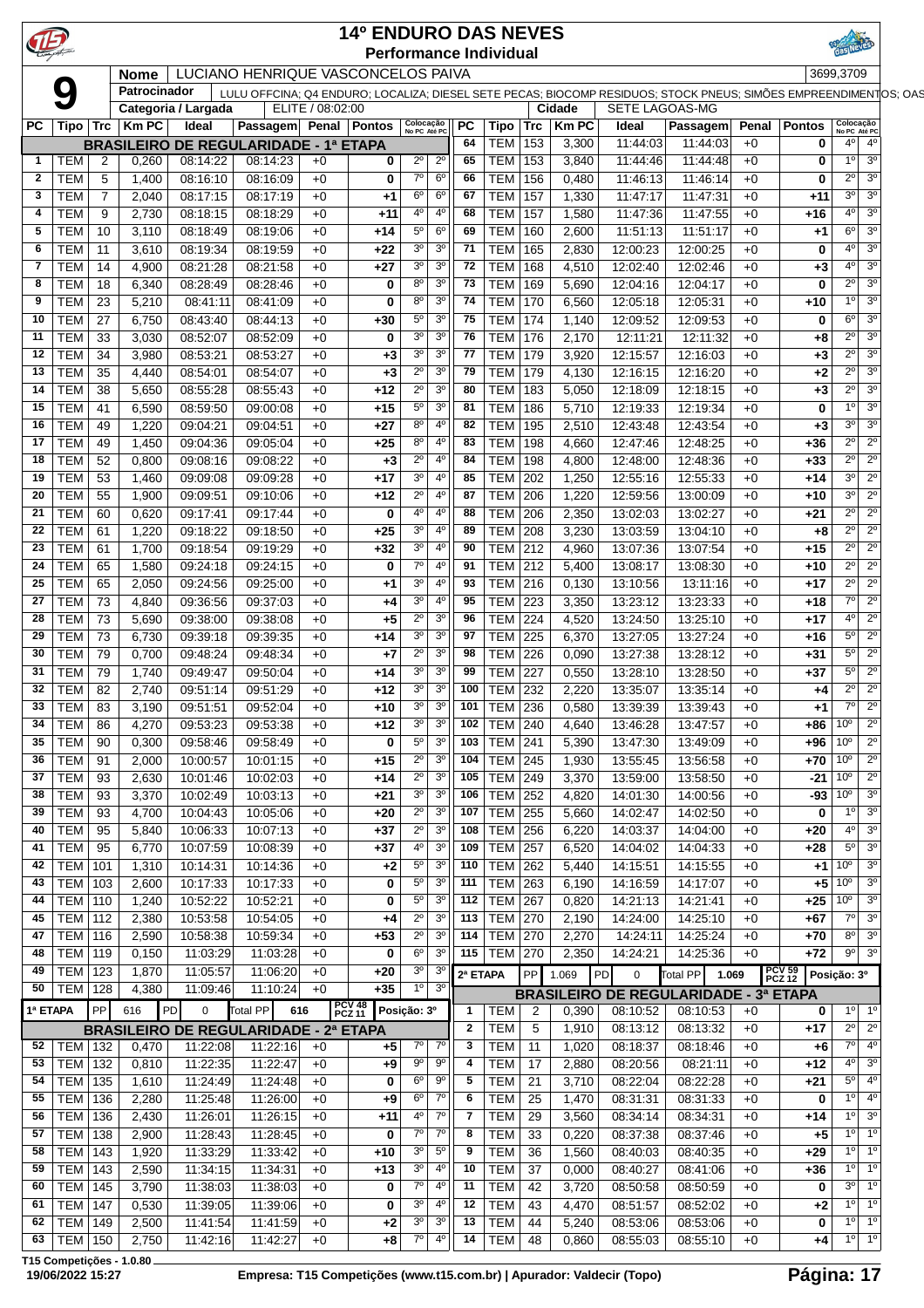| T<br><b>Performance Individual</b><br>LUCIANO HENRIQUE VASCONCELOS PAIVA<br><b>Nome</b><br>Q<br>Patrocinador<br>LULU OFFCINA; Q4 ENDURO; LOCALIZA; DIESEL SETE PECAS; BIOCOMP RESIDUOS; STOCK PNEUS; SIMÕES EMPREENDIMENTOS; OAS<br>Categoria / Largada<br>ELITE / 08:03:00<br>Colocação<br>No PC Até PC<br>PC<br> PC Tipo Trc Km PC<br>Ideal<br>Penal Pontos<br>Passagem<br>$1°$ 1°<br>15   TEM $\vert$ 52<br>2,690<br>08:58:08<br>08:58:49<br>$+0$<br>+38<br>$16$ TEM 52<br>08:58:59<br>$1^{\circ}$ 1 <sup>o</sup><br>2,870<br>08:58:20<br>$+0$<br>$+36$<br>$8^{\circ}$ 1 <sup>o</sup><br>09:08:09<br>17   TEM   56<br>2,810<br>09:07:23<br>$+0$<br>$+43$<br>$8^{\circ}$<br>$1^{\circ}$<br>18   TEM   58<br>3,530<br>09:08:22<br>09:09:10<br>$+45$<br>$+0$<br>$2^{\circ}$<br>$1^{\circ}$<br>$19$ TEM 64<br>4,690<br>09:38:30<br>09:38:30<br>0<br>$+0$<br>$2^{\circ}$<br>$20$ TEM 67<br>1 <sup>0</sup><br>5,870<br>09:39:57<br>09:40:02<br>$+0$<br>$+2$<br>21   TEM   $73$<br>09:45:00<br>1 <sup>0</sup><br>$1^{\circ}$<br>1,030<br>09:45:00<br>$+0$<br>0<br>$5^{\circ}$<br>$1^{\circ}$<br>22   TEM $\mid$ 79<br>09:49:59<br>09:50:02<br>0,710<br>$+0$<br>0<br>$23$ TEM 86<br>$1^{\circ}$<br>$1^{\circ}$<br>3,010<br>09:59:58<br>10:00:06<br>$+0$<br>$+5$<br>$3^0$ 1 <sup>o</sup><br>24   TEM   89<br>2,010<br>10:04:51<br>10:04:53<br>$+0$<br>0<br>$5^\circ$ 1 <sup>o</sup><br>25   TEM   $95$<br>1,400<br>10:08:31<br>10:08:40<br>$+6$<br>$+0$<br>$8^{\circ}$ 1 <sup>o</sup><br>26   TEM   103<br>3,150<br>10:12:56<br>10:13:41<br>$+42$<br>$+0$<br>$7^\circ$ 1 <sup>o</sup><br>3,920<br>$+43$<br>27   TEM   103<br>10:13:42<br>10:14:28<br>$+0$<br>PCV <sub>27</sub><br>PCZ <sub>8</sub><br>3ª ETAPA<br>PP<br>406<br>406<br>Posição: 1º<br>PD<br>$\mathbf 0$<br>Total PP<br><b>BRASILEIRO DE REGULARIDADE - 4ª ETAPA</b><br>10:27:08<br>10:27:12<br>$5^{\circ}$<br>$5^{\circ}$<br>28   TEM   107<br>1,670<br>$+0$<br>$+1$<br>$6^{\circ}$ $6^{\circ}$<br>$29$ TEM 109<br>10:28:17<br>10:28:37<br>2,490<br>$+0$<br>$+17$<br>30   TEM   111<br>$3^0$ 4 <sup>0</sup><br>2,750<br>10:29:12<br>$+27$<br>10:28:42<br>$+0$<br>$5^{\circ}$ 5°<br>31   TEM   114<br>4,430<br>10:30:54<br>10:31:49<br>$+0$<br>$+52$<br>$5^\circ$ $5^\circ$<br>32   TEM   116<br>10:32:35<br>10:33:42<br>1,290<br>$+64$<br>$+0$<br>$5^\circ$<br>$5^{\circ}$<br>33   TEM   119<br>10:34:34<br>0,180<br>10:33:21<br>$+0$<br>$+70$<br>$5^{\circ}$<br>34   TEM   121<br>1,380<br>10:39:40<br>$4^{\circ}$<br>10:39:38<br>$+0$<br>$\bf{0}$<br>$6^\circ$ $6^\circ$<br>35   TEM   126<br>3,260<br>10:44:59<br>10:45:06<br>$+0$<br>$+4$<br>$1^{\circ}$ 5°<br>36   TEM   127<br>4,520<br>10:46:29<br>10:46:33<br>$+1$<br>$+0$<br>$\overline{5^0}$<br>37   TEM   129<br>5,530<br>10:47:51<br>10:47:54<br>$1^{\circ}$<br>$+0$<br>0<br>$3^{\circ}$ 4 <sup>o</sup><br>38   TEM   132<br>10:50:03<br>6,860<br>10:49:40<br>$+0$<br>$+20$<br>$3^0$ 4 <sup>0</sup><br>39   TEM   132<br>6,990<br>10:49:50<br>10:50:10<br>$+17$<br>$+0$<br>$2^0$ 4 <sup>0</sup><br>40   TEM   139<br>11:04:17<br>11:04:23<br>$+3$<br>5,630<br>$+0$<br>$4^{\circ}$<br>41   TEM   147<br>11:13:02<br>$1^{\circ}$<br>3,390<br>11:12:40<br>$+19$<br>$+0$<br>42   TEM   148<br>$4^{\circ}$<br>3,720<br>11:13:03<br>11:13:26<br>$+0$<br>$1^{\circ}$<br>+20<br>$2^{\circ}$<br>$4^{\circ}$<br>43   TEM   153<br>1,050<br>11:35:41<br>11:35:41<br>$+0$<br>0<br>$3^0$ 4 <sup>0</sup><br>44   TEM   154<br>2,110<br>11:36:55<br>11:37:06<br>$+0$<br>$+8$<br>$3^{\circ}$ 4 <sup>°</sup><br>$+25$<br>45   TEM   159<br>1,250<br>11:38:36<br>11:39:04<br>$+0$<br>3 <sup>o</sup><br>3 <sup>o</sup><br>46   TEM   164<br>3,420<br>11:42:44<br>$+54$<br>11:41:47<br>$+0$<br>$3^{\circ}$ 3 <sup>0</sup><br>11:46:17<br>47   TEM   169<br>5,660<br>11:45:06<br>$+68$<br>$+0$<br>$3^0$ $3^0$<br>48   TEM   169<br>6,350<br>11:45:58<br>11:47:13<br>$+72$<br>$+0$<br>$30$ $30$<br>49   TEM   170<br>6,620<br>11:46:18<br>11:47:31<br>$+70$<br>$+0$<br>$2^{\circ}$<br>3 <sup>o</sup><br>50   TEM   170<br>7,030<br>11:48:03<br>$+73$<br>11:46:47<br>$+0$<br>3 <sup>o</sup><br>51   TEM   175<br>11:56:58<br>$4^{\circ}$<br>0,420<br>11:56:56<br>$+0$<br>0<br>52 TEM 177<br>$2^{\circ}$<br>3 <sup>o</sup><br>1,690<br>11:58:26<br>11:58:18<br>$+0$<br>$+5$<br>$\overline{3^0}$<br>$2^{\circ}$<br>53 TEM 179<br>3,250<br>12:00:28<br>12:00:21<br>$+0$<br>$+4$<br>$4^{\circ}$ 3 <sup>0</sup><br>54   TEM   187<br>2,070<br>12:09:22<br>$+5$<br>12:09:14<br>$+0$<br>$\sqrt{3^0}$<br>55   TEM   188<br>12:10:33<br>$4^{\circ}$<br>2,880<br>12:10:25<br>$+0$<br>$+5$<br>$6^{\circ}$ 3°<br>56   TEM   194<br>12:15:47<br>0,540<br>12:15:45<br>$+0$<br>0<br>$1^{\circ}$ 3 <sup>0</sup><br>57   TEM   201<br>12:19:43<br>$+15$<br>2,810<br>12:19:25<br>$+0$<br>$10 \overline{30}$<br>58   TEM   203<br>12:21:30<br>0,480<br>12:21:02<br>$+25$<br>$+0$<br>59   TEM   203<br>3 <sup>o</sup><br>12:22:26<br>1,130<br>12:21:47<br>$+36$<br>$1^{\circ}$<br>$+0$<br>3 <sup>o</sup><br>60   TEM   207<br>$5^{\circ}$<br>12:27:06<br>12:27:16<br>1,830<br>$+7$<br>$+0$<br>3 <sup>o</sup><br>$2^{\circ}$<br>61   TEM $\sqrt{209}$<br>12:28:01<br>2,290<br>12:27:48<br>$+0$<br>$+10$<br>62 TEM 210<br>$2^{\circ}$<br>3 <sup>o</sup><br>2,830<br>12:28:41<br>12:28:38<br>$+0$<br>0<br>$2^0$ $3^0$<br>63   TEM   212<br>$+2$<br>3,120<br>12:29:09<br>12:29:14<br>$+0$<br>PCV 36<br>PCZ 6<br>4ª ETAPA<br>PP<br>Total PP<br>PD<br>Posição: 3º<br>799<br>$\overline{0}$<br>799<br>PP 2.890<br>PD<br><b>TOTAL</b> |  |  |                |                 |       |               | <b>14º ENDURO DAS NEVES</b> |
|---------------------------------------------------------------------------------------------------------------------------------------------------------------------------------------------------------------------------------------------------------------------------------------------------------------------------------------------------------------------------------------------------------------------------------------------------------------------------------------------------------------------------------------------------------------------------------------------------------------------------------------------------------------------------------------------------------------------------------------------------------------------------------------------------------------------------------------------------------------------------------------------------------------------------------------------------------------------------------------------------------------------------------------------------------------------------------------------------------------------------------------------------------------------------------------------------------------------------------------------------------------------------------------------------------------------------------------------------------------------------------------------------------------------------------------------------------------------------------------------------------------------------------------------------------------------------------------------------------------------------------------------------------------------------------------------------------------------------------------------------------------------------------------------------------------------------------------------------------------------------------------------------------------------------------------------------------------------------------------------------------------------------------------------------------------------------------------------------------------------------------------------------------------------------------------------------------------------------------------------------------------------------------------------------------------------------------------------------------------------------------------------------------------------------------------------------------------------------------------------------------------------------------------------------------------------------------------------------------------------------------------------------------------------------------------------------------------------------------------------------------------------------------------------------------------------------------------------------------------------------------------------------------------------------------------------------------------------------------------------------------------------------------------------------------------------------------------------------------------------------------------------------------------------------------------------------------------------------------------------------------------------------------------------------------------------------------------------------------------------------------------------------------------------------------------------------------------------------------------------------------------------------------------------------------------------------------------------------------------------------------------------------------------------------------------------------------------------------------------------------------------------------------------------------------------------------------------------------------------------------------------------------------------------------------------------------------------------------------------------------------------------------------------------------------------------------------------------------------------------------------------------------------------------------------------------------------------------------------------------------------------------------------------------------------------------------------------------------------------------------------------------------------------------------------------------------------------------------------------------------------------------------------------------------------------------------------------------------------------------------------------------------------------------------------------------------------------------------------------------------------------------------------------------------------------------------------------------------------------------------------------------------------------------------------------------------------------------------------------------------------------------------------------------------------------------------------------------------------------------------------------------------------------------------------------------------------------------------------------------------------------------------------------------------------------------------------------------------------------------------------------------------------------------------------------------------------------------------------------------------------|--|--|----------------|-----------------|-------|---------------|-----------------------------|
|                                                                                                                                                                                                                                                                                                                                                                                                                                                                                                                                                                                                                                                                                                                                                                                                                                                                                                                                                                                                                                                                                                                                                                                                                                                                                                                                                                                                                                                                                                                                                                                                                                                                                                                                                                                                                                                                                                                                                                                                                                                                                                                                                                                                                                                                                                                                                                                                                                                                                                                                                                                                                                                                                                                                                                                                                                                                                                                                                                                                                                                                                                                                                                                                                                                                                                                                                                                                                                                                                                                                                                                                                                                                                                                                                                                                                                                                                                                                                                                                                                                                                                                                                                                                                                                                                                                                                                                                                                                                                                                                                                                                                                                                                                                                                                                                                                                                                                                                                                                                                                                                                                                                                                                                                                                                                                                                                                                                                                                                                                         |  |  |                |                 |       |               |                             |
|                                                                                                                                                                                                                                                                                                                                                                                                                                                                                                                                                                                                                                                                                                                                                                                                                                                                                                                                                                                                                                                                                                                                                                                                                                                                                                                                                                                                                                                                                                                                                                                                                                                                                                                                                                                                                                                                                                                                                                                                                                                                                                                                                                                                                                                                                                                                                                                                                                                                                                                                                                                                                                                                                                                                                                                                                                                                                                                                                                                                                                                                                                                                                                                                                                                                                                                                                                                                                                                                                                                                                                                                                                                                                                                                                                                                                                                                                                                                                                                                                                                                                                                                                                                                                                                                                                                                                                                                                                                                                                                                                                                                                                                                                                                                                                                                                                                                                                                                                                                                                                                                                                                                                                                                                                                                                                                                                                                                                                                                                                         |  |  |                |                 |       |               |                             |
|                                                                                                                                                                                                                                                                                                                                                                                                                                                                                                                                                                                                                                                                                                                                                                                                                                                                                                                                                                                                                                                                                                                                                                                                                                                                                                                                                                                                                                                                                                                                                                                                                                                                                                                                                                                                                                                                                                                                                                                                                                                                                                                                                                                                                                                                                                                                                                                                                                                                                                                                                                                                                                                                                                                                                                                                                                                                                                                                                                                                                                                                                                                                                                                                                                                                                                                                                                                                                                                                                                                                                                                                                                                                                                                                                                                                                                                                                                                                                                                                                                                                                                                                                                                                                                                                                                                                                                                                                                                                                                                                                                                                                                                                                                                                                                                                                                                                                                                                                                                                                                                                                                                                                                                                                                                                                                                                                                                                                                                                                                         |  |  |                |                 |       |               |                             |
|                                                                                                                                                                                                                                                                                                                                                                                                                                                                                                                                                                                                                                                                                                                                                                                                                                                                                                                                                                                                                                                                                                                                                                                                                                                                                                                                                                                                                                                                                                                                                                                                                                                                                                                                                                                                                                                                                                                                                                                                                                                                                                                                                                                                                                                                                                                                                                                                                                                                                                                                                                                                                                                                                                                                                                                                                                                                                                                                                                                                                                                                                                                                                                                                                                                                                                                                                                                                                                                                                                                                                                                                                                                                                                                                                                                                                                                                                                                                                                                                                                                                                                                                                                                                                                                                                                                                                                                                                                                                                                                                                                                                                                                                                                                                                                                                                                                                                                                                                                                                                                                                                                                                                                                                                                                                                                                                                                                                                                                                                                         |  |  |                |                 |       |               |                             |
|                                                                                                                                                                                                                                                                                                                                                                                                                                                                                                                                                                                                                                                                                                                                                                                                                                                                                                                                                                                                                                                                                                                                                                                                                                                                                                                                                                                                                                                                                                                                                                                                                                                                                                                                                                                                                                                                                                                                                                                                                                                                                                                                                                                                                                                                                                                                                                                                                                                                                                                                                                                                                                                                                                                                                                                                                                                                                                                                                                                                                                                                                                                                                                                                                                                                                                                                                                                                                                                                                                                                                                                                                                                                                                                                                                                                                                                                                                                                                                                                                                                                                                                                                                                                                                                                                                                                                                                                                                                                                                                                                                                                                                                                                                                                                                                                                                                                                                                                                                                                                                                                                                                                                                                                                                                                                                                                                                                                                                                                                                         |  |  |                |                 |       |               |                             |
|                                                                                                                                                                                                                                                                                                                                                                                                                                                                                                                                                                                                                                                                                                                                                                                                                                                                                                                                                                                                                                                                                                                                                                                                                                                                                                                                                                                                                                                                                                                                                                                                                                                                                                                                                                                                                                                                                                                                                                                                                                                                                                                                                                                                                                                                                                                                                                                                                                                                                                                                                                                                                                                                                                                                                                                                                                                                                                                                                                                                                                                                                                                                                                                                                                                                                                                                                                                                                                                                                                                                                                                                                                                                                                                                                                                                                                                                                                                                                                                                                                                                                                                                                                                                                                                                                                                                                                                                                                                                                                                                                                                                                                                                                                                                                                                                                                                                                                                                                                                                                                                                                                                                                                                                                                                                                                                                                                                                                                                                                                         |  |  |                |                 |       |               |                             |
|                                                                                                                                                                                                                                                                                                                                                                                                                                                                                                                                                                                                                                                                                                                                                                                                                                                                                                                                                                                                                                                                                                                                                                                                                                                                                                                                                                                                                                                                                                                                                                                                                                                                                                                                                                                                                                                                                                                                                                                                                                                                                                                                                                                                                                                                                                                                                                                                                                                                                                                                                                                                                                                                                                                                                                                                                                                                                                                                                                                                                                                                                                                                                                                                                                                                                                                                                                                                                                                                                                                                                                                                                                                                                                                                                                                                                                                                                                                                                                                                                                                                                                                                                                                                                                                                                                                                                                                                                                                                                                                                                                                                                                                                                                                                                                                                                                                                                                                                                                                                                                                                                                                                                                                                                                                                                                                                                                                                                                                                                                         |  |  |                |                 |       |               |                             |
|                                                                                                                                                                                                                                                                                                                                                                                                                                                                                                                                                                                                                                                                                                                                                                                                                                                                                                                                                                                                                                                                                                                                                                                                                                                                                                                                                                                                                                                                                                                                                                                                                                                                                                                                                                                                                                                                                                                                                                                                                                                                                                                                                                                                                                                                                                                                                                                                                                                                                                                                                                                                                                                                                                                                                                                                                                                                                                                                                                                                                                                                                                                                                                                                                                                                                                                                                                                                                                                                                                                                                                                                                                                                                                                                                                                                                                                                                                                                                                                                                                                                                                                                                                                                                                                                                                                                                                                                                                                                                                                                                                                                                                                                                                                                                                                                                                                                                                                                                                                                                                                                                                                                                                                                                                                                                                                                                                                                                                                                                                         |  |  |                |                 |       |               |                             |
|                                                                                                                                                                                                                                                                                                                                                                                                                                                                                                                                                                                                                                                                                                                                                                                                                                                                                                                                                                                                                                                                                                                                                                                                                                                                                                                                                                                                                                                                                                                                                                                                                                                                                                                                                                                                                                                                                                                                                                                                                                                                                                                                                                                                                                                                                                                                                                                                                                                                                                                                                                                                                                                                                                                                                                                                                                                                                                                                                                                                                                                                                                                                                                                                                                                                                                                                                                                                                                                                                                                                                                                                                                                                                                                                                                                                                                                                                                                                                                                                                                                                                                                                                                                                                                                                                                                                                                                                                                                                                                                                                                                                                                                                                                                                                                                                                                                                                                                                                                                                                                                                                                                                                                                                                                                                                                                                                                                                                                                                                                         |  |  |                |                 |       |               |                             |
|                                                                                                                                                                                                                                                                                                                                                                                                                                                                                                                                                                                                                                                                                                                                                                                                                                                                                                                                                                                                                                                                                                                                                                                                                                                                                                                                                                                                                                                                                                                                                                                                                                                                                                                                                                                                                                                                                                                                                                                                                                                                                                                                                                                                                                                                                                                                                                                                                                                                                                                                                                                                                                                                                                                                                                                                                                                                                                                                                                                                                                                                                                                                                                                                                                                                                                                                                                                                                                                                                                                                                                                                                                                                                                                                                                                                                                                                                                                                                                                                                                                                                                                                                                                                                                                                                                                                                                                                                                                                                                                                                                                                                                                                                                                                                                                                                                                                                                                                                                                                                                                                                                                                                                                                                                                                                                                                                                                                                                                                                                         |  |  |                |                 |       |               |                             |
|                                                                                                                                                                                                                                                                                                                                                                                                                                                                                                                                                                                                                                                                                                                                                                                                                                                                                                                                                                                                                                                                                                                                                                                                                                                                                                                                                                                                                                                                                                                                                                                                                                                                                                                                                                                                                                                                                                                                                                                                                                                                                                                                                                                                                                                                                                                                                                                                                                                                                                                                                                                                                                                                                                                                                                                                                                                                                                                                                                                                                                                                                                                                                                                                                                                                                                                                                                                                                                                                                                                                                                                                                                                                                                                                                                                                                                                                                                                                                                                                                                                                                                                                                                                                                                                                                                                                                                                                                                                                                                                                                                                                                                                                                                                                                                                                                                                                                                                                                                                                                                                                                                                                                                                                                                                                                                                                                                                                                                                                                                         |  |  |                |                 |       |               |                             |
|                                                                                                                                                                                                                                                                                                                                                                                                                                                                                                                                                                                                                                                                                                                                                                                                                                                                                                                                                                                                                                                                                                                                                                                                                                                                                                                                                                                                                                                                                                                                                                                                                                                                                                                                                                                                                                                                                                                                                                                                                                                                                                                                                                                                                                                                                                                                                                                                                                                                                                                                                                                                                                                                                                                                                                                                                                                                                                                                                                                                                                                                                                                                                                                                                                                                                                                                                                                                                                                                                                                                                                                                                                                                                                                                                                                                                                                                                                                                                                                                                                                                                                                                                                                                                                                                                                                                                                                                                                                                                                                                                                                                                                                                                                                                                                                                                                                                                                                                                                                                                                                                                                                                                                                                                                                                                                                                                                                                                                                                                                         |  |  |                |                 |       |               |                             |
|                                                                                                                                                                                                                                                                                                                                                                                                                                                                                                                                                                                                                                                                                                                                                                                                                                                                                                                                                                                                                                                                                                                                                                                                                                                                                                                                                                                                                                                                                                                                                                                                                                                                                                                                                                                                                                                                                                                                                                                                                                                                                                                                                                                                                                                                                                                                                                                                                                                                                                                                                                                                                                                                                                                                                                                                                                                                                                                                                                                                                                                                                                                                                                                                                                                                                                                                                                                                                                                                                                                                                                                                                                                                                                                                                                                                                                                                                                                                                                                                                                                                                                                                                                                                                                                                                                                                                                                                                                                                                                                                                                                                                                                                                                                                                                                                                                                                                                                                                                                                                                                                                                                                                                                                                                                                                                                                                                                                                                                                                                         |  |  |                |                 |       |               |                             |
|                                                                                                                                                                                                                                                                                                                                                                                                                                                                                                                                                                                                                                                                                                                                                                                                                                                                                                                                                                                                                                                                                                                                                                                                                                                                                                                                                                                                                                                                                                                                                                                                                                                                                                                                                                                                                                                                                                                                                                                                                                                                                                                                                                                                                                                                                                                                                                                                                                                                                                                                                                                                                                                                                                                                                                                                                                                                                                                                                                                                                                                                                                                                                                                                                                                                                                                                                                                                                                                                                                                                                                                                                                                                                                                                                                                                                                                                                                                                                                                                                                                                                                                                                                                                                                                                                                                                                                                                                                                                                                                                                                                                                                                                                                                                                                                                                                                                                                                                                                                                                                                                                                                                                                                                                                                                                                                                                                                                                                                                                                         |  |  |                |                 |       |               |                             |
|                                                                                                                                                                                                                                                                                                                                                                                                                                                                                                                                                                                                                                                                                                                                                                                                                                                                                                                                                                                                                                                                                                                                                                                                                                                                                                                                                                                                                                                                                                                                                                                                                                                                                                                                                                                                                                                                                                                                                                                                                                                                                                                                                                                                                                                                                                                                                                                                                                                                                                                                                                                                                                                                                                                                                                                                                                                                                                                                                                                                                                                                                                                                                                                                                                                                                                                                                                                                                                                                                                                                                                                                                                                                                                                                                                                                                                                                                                                                                                                                                                                                                                                                                                                                                                                                                                                                                                                                                                                                                                                                                                                                                                                                                                                                                                                                                                                                                                                                                                                                                                                                                                                                                                                                                                                                                                                                                                                                                                                                                                         |  |  |                |                 |       |               |                             |
|                                                                                                                                                                                                                                                                                                                                                                                                                                                                                                                                                                                                                                                                                                                                                                                                                                                                                                                                                                                                                                                                                                                                                                                                                                                                                                                                                                                                                                                                                                                                                                                                                                                                                                                                                                                                                                                                                                                                                                                                                                                                                                                                                                                                                                                                                                                                                                                                                                                                                                                                                                                                                                                                                                                                                                                                                                                                                                                                                                                                                                                                                                                                                                                                                                                                                                                                                                                                                                                                                                                                                                                                                                                                                                                                                                                                                                                                                                                                                                                                                                                                                                                                                                                                                                                                                                                                                                                                                                                                                                                                                                                                                                                                                                                                                                                                                                                                                                                                                                                                                                                                                                                                                                                                                                                                                                                                                                                                                                                                                                         |  |  |                |                 |       |               |                             |
|                                                                                                                                                                                                                                                                                                                                                                                                                                                                                                                                                                                                                                                                                                                                                                                                                                                                                                                                                                                                                                                                                                                                                                                                                                                                                                                                                                                                                                                                                                                                                                                                                                                                                                                                                                                                                                                                                                                                                                                                                                                                                                                                                                                                                                                                                                                                                                                                                                                                                                                                                                                                                                                                                                                                                                                                                                                                                                                                                                                                                                                                                                                                                                                                                                                                                                                                                                                                                                                                                                                                                                                                                                                                                                                                                                                                                                                                                                                                                                                                                                                                                                                                                                                                                                                                                                                                                                                                                                                                                                                                                                                                                                                                                                                                                                                                                                                                                                                                                                                                                                                                                                                                                                                                                                                                                                                                                                                                                                                                                                         |  |  |                |                 |       |               |                             |
|                                                                                                                                                                                                                                                                                                                                                                                                                                                                                                                                                                                                                                                                                                                                                                                                                                                                                                                                                                                                                                                                                                                                                                                                                                                                                                                                                                                                                                                                                                                                                                                                                                                                                                                                                                                                                                                                                                                                                                                                                                                                                                                                                                                                                                                                                                                                                                                                                                                                                                                                                                                                                                                                                                                                                                                                                                                                                                                                                                                                                                                                                                                                                                                                                                                                                                                                                                                                                                                                                                                                                                                                                                                                                                                                                                                                                                                                                                                                                                                                                                                                                                                                                                                                                                                                                                                                                                                                                                                                                                                                                                                                                                                                                                                                                                                                                                                                                                                                                                                                                                                                                                                                                                                                                                                                                                                                                                                                                                                                                                         |  |  |                |                 |       |               |                             |
|                                                                                                                                                                                                                                                                                                                                                                                                                                                                                                                                                                                                                                                                                                                                                                                                                                                                                                                                                                                                                                                                                                                                                                                                                                                                                                                                                                                                                                                                                                                                                                                                                                                                                                                                                                                                                                                                                                                                                                                                                                                                                                                                                                                                                                                                                                                                                                                                                                                                                                                                                                                                                                                                                                                                                                                                                                                                                                                                                                                                                                                                                                                                                                                                                                                                                                                                                                                                                                                                                                                                                                                                                                                                                                                                                                                                                                                                                                                                                                                                                                                                                                                                                                                                                                                                                                                                                                                                                                                                                                                                                                                                                                                                                                                                                                                                                                                                                                                                                                                                                                                                                                                                                                                                                                                                                                                                                                                                                                                                                                         |  |  |                |                 |       |               |                             |
|                                                                                                                                                                                                                                                                                                                                                                                                                                                                                                                                                                                                                                                                                                                                                                                                                                                                                                                                                                                                                                                                                                                                                                                                                                                                                                                                                                                                                                                                                                                                                                                                                                                                                                                                                                                                                                                                                                                                                                                                                                                                                                                                                                                                                                                                                                                                                                                                                                                                                                                                                                                                                                                                                                                                                                                                                                                                                                                                                                                                                                                                                                                                                                                                                                                                                                                                                                                                                                                                                                                                                                                                                                                                                                                                                                                                                                                                                                                                                                                                                                                                                                                                                                                                                                                                                                                                                                                                                                                                                                                                                                                                                                                                                                                                                                                                                                                                                                                                                                                                                                                                                                                                                                                                                                                                                                                                                                                                                                                                                                         |  |  |                |                 |       |               |                             |
|                                                                                                                                                                                                                                                                                                                                                                                                                                                                                                                                                                                                                                                                                                                                                                                                                                                                                                                                                                                                                                                                                                                                                                                                                                                                                                                                                                                                                                                                                                                                                                                                                                                                                                                                                                                                                                                                                                                                                                                                                                                                                                                                                                                                                                                                                                                                                                                                                                                                                                                                                                                                                                                                                                                                                                                                                                                                                                                                                                                                                                                                                                                                                                                                                                                                                                                                                                                                                                                                                                                                                                                                                                                                                                                                                                                                                                                                                                                                                                                                                                                                                                                                                                                                                                                                                                                                                                                                                                                                                                                                                                                                                                                                                                                                                                                                                                                                                                                                                                                                                                                                                                                                                                                                                                                                                                                                                                                                                                                                                                         |  |  |                |                 |       |               |                             |
|                                                                                                                                                                                                                                                                                                                                                                                                                                                                                                                                                                                                                                                                                                                                                                                                                                                                                                                                                                                                                                                                                                                                                                                                                                                                                                                                                                                                                                                                                                                                                                                                                                                                                                                                                                                                                                                                                                                                                                                                                                                                                                                                                                                                                                                                                                                                                                                                                                                                                                                                                                                                                                                                                                                                                                                                                                                                                                                                                                                                                                                                                                                                                                                                                                                                                                                                                                                                                                                                                                                                                                                                                                                                                                                                                                                                                                                                                                                                                                                                                                                                                                                                                                                                                                                                                                                                                                                                                                                                                                                                                                                                                                                                                                                                                                                                                                                                                                                                                                                                                                                                                                                                                                                                                                                                                                                                                                                                                                                                                                         |  |  |                |                 |       |               |                             |
|                                                                                                                                                                                                                                                                                                                                                                                                                                                                                                                                                                                                                                                                                                                                                                                                                                                                                                                                                                                                                                                                                                                                                                                                                                                                                                                                                                                                                                                                                                                                                                                                                                                                                                                                                                                                                                                                                                                                                                                                                                                                                                                                                                                                                                                                                                                                                                                                                                                                                                                                                                                                                                                                                                                                                                                                                                                                                                                                                                                                                                                                                                                                                                                                                                                                                                                                                                                                                                                                                                                                                                                                                                                                                                                                                                                                                                                                                                                                                                                                                                                                                                                                                                                                                                                                                                                                                                                                                                                                                                                                                                                                                                                                                                                                                                                                                                                                                                                                                                                                                                                                                                                                                                                                                                                                                                                                                                                                                                                                                                         |  |  |                |                 |       |               |                             |
|                                                                                                                                                                                                                                                                                                                                                                                                                                                                                                                                                                                                                                                                                                                                                                                                                                                                                                                                                                                                                                                                                                                                                                                                                                                                                                                                                                                                                                                                                                                                                                                                                                                                                                                                                                                                                                                                                                                                                                                                                                                                                                                                                                                                                                                                                                                                                                                                                                                                                                                                                                                                                                                                                                                                                                                                                                                                                                                                                                                                                                                                                                                                                                                                                                                                                                                                                                                                                                                                                                                                                                                                                                                                                                                                                                                                                                                                                                                                                                                                                                                                                                                                                                                                                                                                                                                                                                                                                                                                                                                                                                                                                                                                                                                                                                                                                                                                                                                                                                                                                                                                                                                                                                                                                                                                                                                                                                                                                                                                                                         |  |  |                |                 |       |               |                             |
|                                                                                                                                                                                                                                                                                                                                                                                                                                                                                                                                                                                                                                                                                                                                                                                                                                                                                                                                                                                                                                                                                                                                                                                                                                                                                                                                                                                                                                                                                                                                                                                                                                                                                                                                                                                                                                                                                                                                                                                                                                                                                                                                                                                                                                                                                                                                                                                                                                                                                                                                                                                                                                                                                                                                                                                                                                                                                                                                                                                                                                                                                                                                                                                                                                                                                                                                                                                                                                                                                                                                                                                                                                                                                                                                                                                                                                                                                                                                                                                                                                                                                                                                                                                                                                                                                                                                                                                                                                                                                                                                                                                                                                                                                                                                                                                                                                                                                                                                                                                                                                                                                                                                                                                                                                                                                                                                                                                                                                                                                                         |  |  |                |                 |       |               |                             |
|                                                                                                                                                                                                                                                                                                                                                                                                                                                                                                                                                                                                                                                                                                                                                                                                                                                                                                                                                                                                                                                                                                                                                                                                                                                                                                                                                                                                                                                                                                                                                                                                                                                                                                                                                                                                                                                                                                                                                                                                                                                                                                                                                                                                                                                                                                                                                                                                                                                                                                                                                                                                                                                                                                                                                                                                                                                                                                                                                                                                                                                                                                                                                                                                                                                                                                                                                                                                                                                                                                                                                                                                                                                                                                                                                                                                                                                                                                                                                                                                                                                                                                                                                                                                                                                                                                                                                                                                                                                                                                                                                                                                                                                                                                                                                                                                                                                                                                                                                                                                                                                                                                                                                                                                                                                                                                                                                                                                                                                                                                         |  |  |                |                 |       |               |                             |
|                                                                                                                                                                                                                                                                                                                                                                                                                                                                                                                                                                                                                                                                                                                                                                                                                                                                                                                                                                                                                                                                                                                                                                                                                                                                                                                                                                                                                                                                                                                                                                                                                                                                                                                                                                                                                                                                                                                                                                                                                                                                                                                                                                                                                                                                                                                                                                                                                                                                                                                                                                                                                                                                                                                                                                                                                                                                                                                                                                                                                                                                                                                                                                                                                                                                                                                                                                                                                                                                                                                                                                                                                                                                                                                                                                                                                                                                                                                                                                                                                                                                                                                                                                                                                                                                                                                                                                                                                                                                                                                                                                                                                                                                                                                                                                                                                                                                                                                                                                                                                                                                                                                                                                                                                                                                                                                                                                                                                                                                                                         |  |  |                |                 |       |               |                             |
|                                                                                                                                                                                                                                                                                                                                                                                                                                                                                                                                                                                                                                                                                                                                                                                                                                                                                                                                                                                                                                                                                                                                                                                                                                                                                                                                                                                                                                                                                                                                                                                                                                                                                                                                                                                                                                                                                                                                                                                                                                                                                                                                                                                                                                                                                                                                                                                                                                                                                                                                                                                                                                                                                                                                                                                                                                                                                                                                                                                                                                                                                                                                                                                                                                                                                                                                                                                                                                                                                                                                                                                                                                                                                                                                                                                                                                                                                                                                                                                                                                                                                                                                                                                                                                                                                                                                                                                                                                                                                                                                                                                                                                                                                                                                                                                                                                                                                                                                                                                                                                                                                                                                                                                                                                                                                                                                                                                                                                                                                                         |  |  |                |                 |       |               |                             |
|                                                                                                                                                                                                                                                                                                                                                                                                                                                                                                                                                                                                                                                                                                                                                                                                                                                                                                                                                                                                                                                                                                                                                                                                                                                                                                                                                                                                                                                                                                                                                                                                                                                                                                                                                                                                                                                                                                                                                                                                                                                                                                                                                                                                                                                                                                                                                                                                                                                                                                                                                                                                                                                                                                                                                                                                                                                                                                                                                                                                                                                                                                                                                                                                                                                                                                                                                                                                                                                                                                                                                                                                                                                                                                                                                                                                                                                                                                                                                                                                                                                                                                                                                                                                                                                                                                                                                                                                                                                                                                                                                                                                                                                                                                                                                                                                                                                                                                                                                                                                                                                                                                                                                                                                                                                                                                                                                                                                                                                                                                         |  |  |                |                 |       |               |                             |
|                                                                                                                                                                                                                                                                                                                                                                                                                                                                                                                                                                                                                                                                                                                                                                                                                                                                                                                                                                                                                                                                                                                                                                                                                                                                                                                                                                                                                                                                                                                                                                                                                                                                                                                                                                                                                                                                                                                                                                                                                                                                                                                                                                                                                                                                                                                                                                                                                                                                                                                                                                                                                                                                                                                                                                                                                                                                                                                                                                                                                                                                                                                                                                                                                                                                                                                                                                                                                                                                                                                                                                                                                                                                                                                                                                                                                                                                                                                                                                                                                                                                                                                                                                                                                                                                                                                                                                                                                                                                                                                                                                                                                                                                                                                                                                                                                                                                                                                                                                                                                                                                                                                                                                                                                                                                                                                                                                                                                                                                                                         |  |  |                |                 |       |               |                             |
|                                                                                                                                                                                                                                                                                                                                                                                                                                                                                                                                                                                                                                                                                                                                                                                                                                                                                                                                                                                                                                                                                                                                                                                                                                                                                                                                                                                                                                                                                                                                                                                                                                                                                                                                                                                                                                                                                                                                                                                                                                                                                                                                                                                                                                                                                                                                                                                                                                                                                                                                                                                                                                                                                                                                                                                                                                                                                                                                                                                                                                                                                                                                                                                                                                                                                                                                                                                                                                                                                                                                                                                                                                                                                                                                                                                                                                                                                                                                                                                                                                                                                                                                                                                                                                                                                                                                                                                                                                                                                                                                                                                                                                                                                                                                                                                                                                                                                                                                                                                                                                                                                                                                                                                                                                                                                                                                                                                                                                                                                                         |  |  |                |                 |       |               |                             |
|                                                                                                                                                                                                                                                                                                                                                                                                                                                                                                                                                                                                                                                                                                                                                                                                                                                                                                                                                                                                                                                                                                                                                                                                                                                                                                                                                                                                                                                                                                                                                                                                                                                                                                                                                                                                                                                                                                                                                                                                                                                                                                                                                                                                                                                                                                                                                                                                                                                                                                                                                                                                                                                                                                                                                                                                                                                                                                                                                                                                                                                                                                                                                                                                                                                                                                                                                                                                                                                                                                                                                                                                                                                                                                                                                                                                                                                                                                                                                                                                                                                                                                                                                                                                                                                                                                                                                                                                                                                                                                                                                                                                                                                                                                                                                                                                                                                                                                                                                                                                                                                                                                                                                                                                                                                                                                                                                                                                                                                                                                         |  |  |                |                 |       |               |                             |
|                                                                                                                                                                                                                                                                                                                                                                                                                                                                                                                                                                                                                                                                                                                                                                                                                                                                                                                                                                                                                                                                                                                                                                                                                                                                                                                                                                                                                                                                                                                                                                                                                                                                                                                                                                                                                                                                                                                                                                                                                                                                                                                                                                                                                                                                                                                                                                                                                                                                                                                                                                                                                                                                                                                                                                                                                                                                                                                                                                                                                                                                                                                                                                                                                                                                                                                                                                                                                                                                                                                                                                                                                                                                                                                                                                                                                                                                                                                                                                                                                                                                                                                                                                                                                                                                                                                                                                                                                                                                                                                                                                                                                                                                                                                                                                                                                                                                                                                                                                                                                                                                                                                                                                                                                                                                                                                                                                                                                                                                                                         |  |  |                |                 |       |               |                             |
|                                                                                                                                                                                                                                                                                                                                                                                                                                                                                                                                                                                                                                                                                                                                                                                                                                                                                                                                                                                                                                                                                                                                                                                                                                                                                                                                                                                                                                                                                                                                                                                                                                                                                                                                                                                                                                                                                                                                                                                                                                                                                                                                                                                                                                                                                                                                                                                                                                                                                                                                                                                                                                                                                                                                                                                                                                                                                                                                                                                                                                                                                                                                                                                                                                                                                                                                                                                                                                                                                                                                                                                                                                                                                                                                                                                                                                                                                                                                                                                                                                                                                                                                                                                                                                                                                                                                                                                                                                                                                                                                                                                                                                                                                                                                                                                                                                                                                                                                                                                                                                                                                                                                                                                                                                                                                                                                                                                                                                                                                                         |  |  |                |                 |       |               |                             |
|                                                                                                                                                                                                                                                                                                                                                                                                                                                                                                                                                                                                                                                                                                                                                                                                                                                                                                                                                                                                                                                                                                                                                                                                                                                                                                                                                                                                                                                                                                                                                                                                                                                                                                                                                                                                                                                                                                                                                                                                                                                                                                                                                                                                                                                                                                                                                                                                                                                                                                                                                                                                                                                                                                                                                                                                                                                                                                                                                                                                                                                                                                                                                                                                                                                                                                                                                                                                                                                                                                                                                                                                                                                                                                                                                                                                                                                                                                                                                                                                                                                                                                                                                                                                                                                                                                                                                                                                                                                                                                                                                                                                                                                                                                                                                                                                                                                                                                                                                                                                                                                                                                                                                                                                                                                                                                                                                                                                                                                                                                         |  |  |                |                 |       |               |                             |
|                                                                                                                                                                                                                                                                                                                                                                                                                                                                                                                                                                                                                                                                                                                                                                                                                                                                                                                                                                                                                                                                                                                                                                                                                                                                                                                                                                                                                                                                                                                                                                                                                                                                                                                                                                                                                                                                                                                                                                                                                                                                                                                                                                                                                                                                                                                                                                                                                                                                                                                                                                                                                                                                                                                                                                                                                                                                                                                                                                                                                                                                                                                                                                                                                                                                                                                                                                                                                                                                                                                                                                                                                                                                                                                                                                                                                                                                                                                                                                                                                                                                                                                                                                                                                                                                                                                                                                                                                                                                                                                                                                                                                                                                                                                                                                                                                                                                                                                                                                                                                                                                                                                                                                                                                                                                                                                                                                                                                                                                                                         |  |  |                |                 |       |               |                             |
|                                                                                                                                                                                                                                                                                                                                                                                                                                                                                                                                                                                                                                                                                                                                                                                                                                                                                                                                                                                                                                                                                                                                                                                                                                                                                                                                                                                                                                                                                                                                                                                                                                                                                                                                                                                                                                                                                                                                                                                                                                                                                                                                                                                                                                                                                                                                                                                                                                                                                                                                                                                                                                                                                                                                                                                                                                                                                                                                                                                                                                                                                                                                                                                                                                                                                                                                                                                                                                                                                                                                                                                                                                                                                                                                                                                                                                                                                                                                                                                                                                                                                                                                                                                                                                                                                                                                                                                                                                                                                                                                                                                                                                                                                                                                                                                                                                                                                                                                                                                                                                                                                                                                                                                                                                                                                                                                                                                                                                                                                                         |  |  |                |                 |       |               |                             |
|                                                                                                                                                                                                                                                                                                                                                                                                                                                                                                                                                                                                                                                                                                                                                                                                                                                                                                                                                                                                                                                                                                                                                                                                                                                                                                                                                                                                                                                                                                                                                                                                                                                                                                                                                                                                                                                                                                                                                                                                                                                                                                                                                                                                                                                                                                                                                                                                                                                                                                                                                                                                                                                                                                                                                                                                                                                                                                                                                                                                                                                                                                                                                                                                                                                                                                                                                                                                                                                                                                                                                                                                                                                                                                                                                                                                                                                                                                                                                                                                                                                                                                                                                                                                                                                                                                                                                                                                                                                                                                                                                                                                                                                                                                                                                                                                                                                                                                                                                                                                                                                                                                                                                                                                                                                                                                                                                                                                                                                                                                         |  |  |                |                 |       |               |                             |
|                                                                                                                                                                                                                                                                                                                                                                                                                                                                                                                                                                                                                                                                                                                                                                                                                                                                                                                                                                                                                                                                                                                                                                                                                                                                                                                                                                                                                                                                                                                                                                                                                                                                                                                                                                                                                                                                                                                                                                                                                                                                                                                                                                                                                                                                                                                                                                                                                                                                                                                                                                                                                                                                                                                                                                                                                                                                                                                                                                                                                                                                                                                                                                                                                                                                                                                                                                                                                                                                                                                                                                                                                                                                                                                                                                                                                                                                                                                                                                                                                                                                                                                                                                                                                                                                                                                                                                                                                                                                                                                                                                                                                                                                                                                                                                                                                                                                                                                                                                                                                                                                                                                                                                                                                                                                                                                                                                                                                                                                                                         |  |  |                |                 |       |               |                             |
|                                                                                                                                                                                                                                                                                                                                                                                                                                                                                                                                                                                                                                                                                                                                                                                                                                                                                                                                                                                                                                                                                                                                                                                                                                                                                                                                                                                                                                                                                                                                                                                                                                                                                                                                                                                                                                                                                                                                                                                                                                                                                                                                                                                                                                                                                                                                                                                                                                                                                                                                                                                                                                                                                                                                                                                                                                                                                                                                                                                                                                                                                                                                                                                                                                                                                                                                                                                                                                                                                                                                                                                                                                                                                                                                                                                                                                                                                                                                                                                                                                                                                                                                                                                                                                                                                                                                                                                                                                                                                                                                                                                                                                                                                                                                                                                                                                                                                                                                                                                                                                                                                                                                                                                                                                                                                                                                                                                                                                                                                                         |  |  |                |                 |       |               |                             |
|                                                                                                                                                                                                                                                                                                                                                                                                                                                                                                                                                                                                                                                                                                                                                                                                                                                                                                                                                                                                                                                                                                                                                                                                                                                                                                                                                                                                                                                                                                                                                                                                                                                                                                                                                                                                                                                                                                                                                                                                                                                                                                                                                                                                                                                                                                                                                                                                                                                                                                                                                                                                                                                                                                                                                                                                                                                                                                                                                                                                                                                                                                                                                                                                                                                                                                                                                                                                                                                                                                                                                                                                                                                                                                                                                                                                                                                                                                                                                                                                                                                                                                                                                                                                                                                                                                                                                                                                                                                                                                                                                                                                                                                                                                                                                                                                                                                                                                                                                                                                                                                                                                                                                                                                                                                                                                                                                                                                                                                                                                         |  |  |                |                 |       |               |                             |
|                                                                                                                                                                                                                                                                                                                                                                                                                                                                                                                                                                                                                                                                                                                                                                                                                                                                                                                                                                                                                                                                                                                                                                                                                                                                                                                                                                                                                                                                                                                                                                                                                                                                                                                                                                                                                                                                                                                                                                                                                                                                                                                                                                                                                                                                                                                                                                                                                                                                                                                                                                                                                                                                                                                                                                                                                                                                                                                                                                                                                                                                                                                                                                                                                                                                                                                                                                                                                                                                                                                                                                                                                                                                                                                                                                                                                                                                                                                                                                                                                                                                                                                                                                                                                                                                                                                                                                                                                                                                                                                                                                                                                                                                                                                                                                                                                                                                                                                                                                                                                                                                                                                                                                                                                                                                                                                                                                                                                                                                                                         |  |  |                |                 |       |               |                             |
|                                                                                                                                                                                                                                                                                                                                                                                                                                                                                                                                                                                                                                                                                                                                                                                                                                                                                                                                                                                                                                                                                                                                                                                                                                                                                                                                                                                                                                                                                                                                                                                                                                                                                                                                                                                                                                                                                                                                                                                                                                                                                                                                                                                                                                                                                                                                                                                                                                                                                                                                                                                                                                                                                                                                                                                                                                                                                                                                                                                                                                                                                                                                                                                                                                                                                                                                                                                                                                                                                                                                                                                                                                                                                                                                                                                                                                                                                                                                                                                                                                                                                                                                                                                                                                                                                                                                                                                                                                                                                                                                                                                                                                                                                                                                                                                                                                                                                                                                                                                                                                                                                                                                                                                                                                                                                                                                                                                                                                                                                                         |  |  |                |                 |       |               |                             |
|                                                                                                                                                                                                                                                                                                                                                                                                                                                                                                                                                                                                                                                                                                                                                                                                                                                                                                                                                                                                                                                                                                                                                                                                                                                                                                                                                                                                                                                                                                                                                                                                                                                                                                                                                                                                                                                                                                                                                                                                                                                                                                                                                                                                                                                                                                                                                                                                                                                                                                                                                                                                                                                                                                                                                                                                                                                                                                                                                                                                                                                                                                                                                                                                                                                                                                                                                                                                                                                                                                                                                                                                                                                                                                                                                                                                                                                                                                                                                                                                                                                                                                                                                                                                                                                                                                                                                                                                                                                                                                                                                                                                                                                                                                                                                                                                                                                                                                                                                                                                                                                                                                                                                                                                                                                                                                                                                                                                                                                                                                         |  |  |                |                 |       |               |                             |
|                                                                                                                                                                                                                                                                                                                                                                                                                                                                                                                                                                                                                                                                                                                                                                                                                                                                                                                                                                                                                                                                                                                                                                                                                                                                                                                                                                                                                                                                                                                                                                                                                                                                                                                                                                                                                                                                                                                                                                                                                                                                                                                                                                                                                                                                                                                                                                                                                                                                                                                                                                                                                                                                                                                                                                                                                                                                                                                                                                                                                                                                                                                                                                                                                                                                                                                                                                                                                                                                                                                                                                                                                                                                                                                                                                                                                                                                                                                                                                                                                                                                                                                                                                                                                                                                                                                                                                                                                                                                                                                                                                                                                                                                                                                                                                                                                                                                                                                                                                                                                                                                                                                                                                                                                                                                                                                                                                                                                                                                                                         |  |  |                |                 |       |               |                             |
|                                                                                                                                                                                                                                                                                                                                                                                                                                                                                                                                                                                                                                                                                                                                                                                                                                                                                                                                                                                                                                                                                                                                                                                                                                                                                                                                                                                                                                                                                                                                                                                                                                                                                                                                                                                                                                                                                                                                                                                                                                                                                                                                                                                                                                                                                                                                                                                                                                                                                                                                                                                                                                                                                                                                                                                                                                                                                                                                                                                                                                                                                                                                                                                                                                                                                                                                                                                                                                                                                                                                                                                                                                                                                                                                                                                                                                                                                                                                                                                                                                                                                                                                                                                                                                                                                                                                                                                                                                                                                                                                                                                                                                                                                                                                                                                                                                                                                                                                                                                                                                                                                                                                                                                                                                                                                                                                                                                                                                                                                                         |  |  |                |                 |       |               |                             |
|                                                                                                                                                                                                                                                                                                                                                                                                                                                                                                                                                                                                                                                                                                                                                                                                                                                                                                                                                                                                                                                                                                                                                                                                                                                                                                                                                                                                                                                                                                                                                                                                                                                                                                                                                                                                                                                                                                                                                                                                                                                                                                                                                                                                                                                                                                                                                                                                                                                                                                                                                                                                                                                                                                                                                                                                                                                                                                                                                                                                                                                                                                                                                                                                                                                                                                                                                                                                                                                                                                                                                                                                                                                                                                                                                                                                                                                                                                                                                                                                                                                                                                                                                                                                                                                                                                                                                                                                                                                                                                                                                                                                                                                                                                                                                                                                                                                                                                                                                                                                                                                                                                                                                                                                                                                                                                                                                                                                                                                                                                         |  |  |                |                 |       |               |                             |
|                                                                                                                                                                                                                                                                                                                                                                                                                                                                                                                                                                                                                                                                                                                                                                                                                                                                                                                                                                                                                                                                                                                                                                                                                                                                                                                                                                                                                                                                                                                                                                                                                                                                                                                                                                                                                                                                                                                                                                                                                                                                                                                                                                                                                                                                                                                                                                                                                                                                                                                                                                                                                                                                                                                                                                                                                                                                                                                                                                                                                                                                                                                                                                                                                                                                                                                                                                                                                                                                                                                                                                                                                                                                                                                                                                                                                                                                                                                                                                                                                                                                                                                                                                                                                                                                                                                                                                                                                                                                                                                                                                                                                                                                                                                                                                                                                                                                                                                                                                                                                                                                                                                                                                                                                                                                                                                                                                                                                                                                                                         |  |  |                |                 |       |               |                             |
|                                                                                                                                                                                                                                                                                                                                                                                                                                                                                                                                                                                                                                                                                                                                                                                                                                                                                                                                                                                                                                                                                                                                                                                                                                                                                                                                                                                                                                                                                                                                                                                                                                                                                                                                                                                                                                                                                                                                                                                                                                                                                                                                                                                                                                                                                                                                                                                                                                                                                                                                                                                                                                                                                                                                                                                                                                                                                                                                                                                                                                                                                                                                                                                                                                                                                                                                                                                                                                                                                                                                                                                                                                                                                                                                                                                                                                                                                                                                                                                                                                                                                                                                                                                                                                                                                                                                                                                                                                                                                                                                                                                                                                                                                                                                                                                                                                                                                                                                                                                                                                                                                                                                                                                                                                                                                                                                                                                                                                                                                                         |  |  |                |                 |       |               |                             |
|                                                                                                                                                                                                                                                                                                                                                                                                                                                                                                                                                                                                                                                                                                                                                                                                                                                                                                                                                                                                                                                                                                                                                                                                                                                                                                                                                                                                                                                                                                                                                                                                                                                                                                                                                                                                                                                                                                                                                                                                                                                                                                                                                                                                                                                                                                                                                                                                                                                                                                                                                                                                                                                                                                                                                                                                                                                                                                                                                                                                                                                                                                                                                                                                                                                                                                                                                                                                                                                                                                                                                                                                                                                                                                                                                                                                                                                                                                                                                                                                                                                                                                                                                                                                                                                                                                                                                                                                                                                                                                                                                                                                                                                                                                                                                                                                                                                                                                                                                                                                                                                                                                                                                                                                                                                                                                                                                                                                                                                                                                         |  |  |                |                 |       |               |                             |
|                                                                                                                                                                                                                                                                                                                                                                                                                                                                                                                                                                                                                                                                                                                                                                                                                                                                                                                                                                                                                                                                                                                                                                                                                                                                                                                                                                                                                                                                                                                                                                                                                                                                                                                                                                                                                                                                                                                                                                                                                                                                                                                                                                                                                                                                                                                                                                                                                                                                                                                                                                                                                                                                                                                                                                                                                                                                                                                                                                                                                                                                                                                                                                                                                                                                                                                                                                                                                                                                                                                                                                                                                                                                                                                                                                                                                                                                                                                                                                                                                                                                                                                                                                                                                                                                                                                                                                                                                                                                                                                                                                                                                                                                                                                                                                                                                                                                                                                                                                                                                                                                                                                                                                                                                                                                                                                                                                                                                                                                                                         |  |  |                |                 |       |               |                             |
|                                                                                                                                                                                                                                                                                                                                                                                                                                                                                                                                                                                                                                                                                                                                                                                                                                                                                                                                                                                                                                                                                                                                                                                                                                                                                                                                                                                                                                                                                                                                                                                                                                                                                                                                                                                                                                                                                                                                                                                                                                                                                                                                                                                                                                                                                                                                                                                                                                                                                                                                                                                                                                                                                                                                                                                                                                                                                                                                                                                                                                                                                                                                                                                                                                                                                                                                                                                                                                                                                                                                                                                                                                                                                                                                                                                                                                                                                                                                                                                                                                                                                                                                                                                                                                                                                                                                                                                                                                                                                                                                                                                                                                                                                                                                                                                                                                                                                                                                                                                                                                                                                                                                                                                                                                                                                                                                                                                                                                                                                                         |  |  |                |                 |       |               |                             |
|                                                                                                                                                                                                                                                                                                                                                                                                                                                                                                                                                                                                                                                                                                                                                                                                                                                                                                                                                                                                                                                                                                                                                                                                                                                                                                                                                                                                                                                                                                                                                                                                                                                                                                                                                                                                                                                                                                                                                                                                                                                                                                                                                                                                                                                                                                                                                                                                                                                                                                                                                                                                                                                                                                                                                                                                                                                                                                                                                                                                                                                                                                                                                                                                                                                                                                                                                                                                                                                                                                                                                                                                                                                                                                                                                                                                                                                                                                                                                                                                                                                                                                                                                                                                                                                                                                                                                                                                                                                                                                                                                                                                                                                                                                                                                                                                                                                                                                                                                                                                                                                                                                                                                                                                                                                                                                                                                                                                                                                                                                         |  |  | $\overline{0}$ | <b>Total PP</b> | 2.890 | <b>PCZ 37</b> |                             |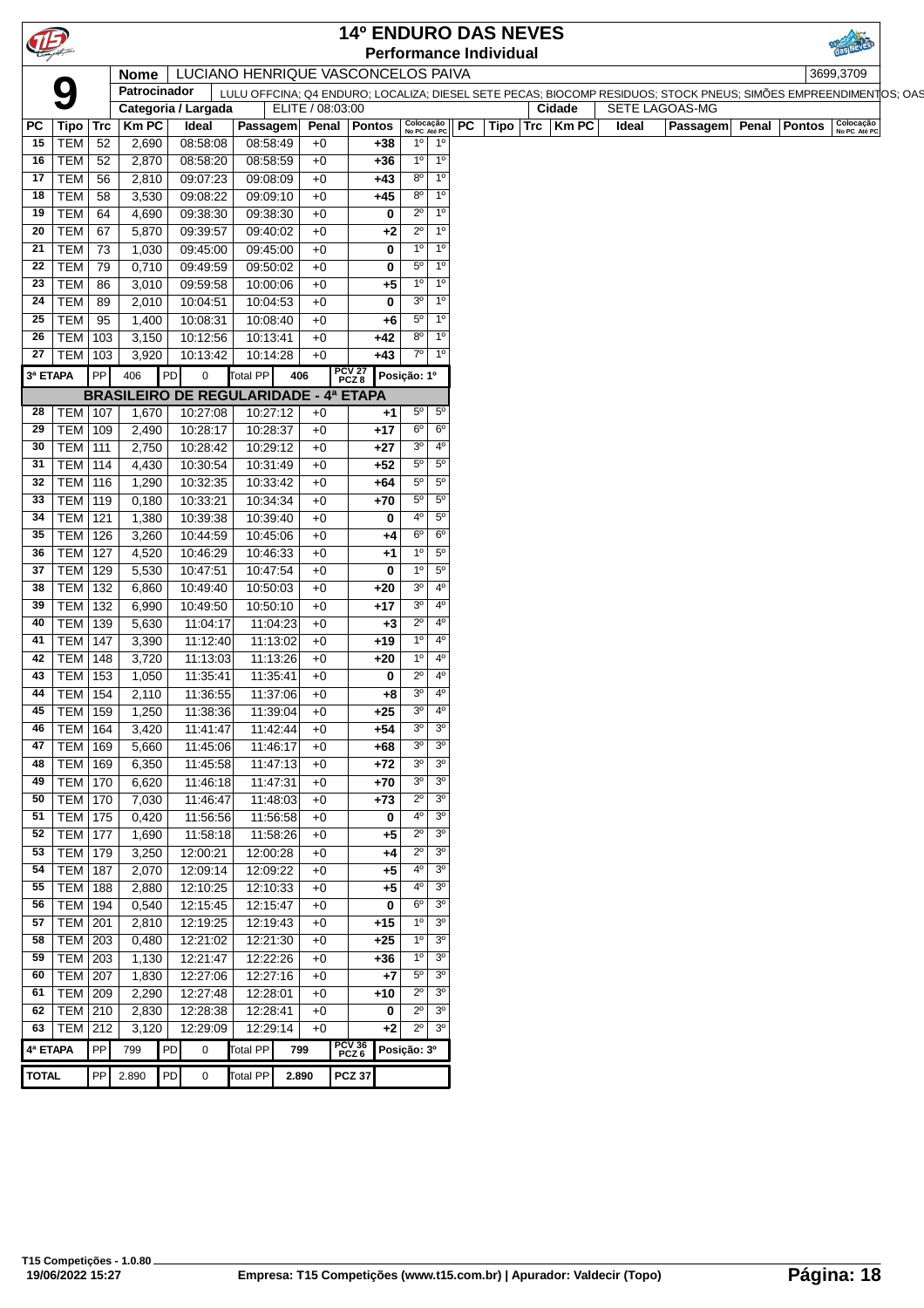| $\mathbf{P}$ |                          |                |                  |                      |                                                                                                 |                  | <b>14º ENDURO DAS NEVES</b> | <b>Performance Individual</b>                                             |              |                           |                   |                       |                      |                                              |               |                          | RINEVED                                  |                               |
|--------------|--------------------------|----------------|------------------|----------------------|-------------------------------------------------------------------------------------------------|------------------|-----------------------------|---------------------------------------------------------------------------|--------------|---------------------------|-------------------|-----------------------|----------------------|----------------------------------------------|---------------|--------------------------|------------------------------------------|-------------------------------|
|              | $\overline{10}$          |                | <b>Nome</b>      |                      | <b>SAMUEL CARDOSO</b>                                                                           |                  |                             |                                                                           |              |                           |                   |                       |                      |                                              |               |                          | 3563,3601                                |                               |
|              |                          |                | Patrocinador     |                      | SUPPORT MOTOS - CSKRACING - GRUPO SCAINE - RABELO PARAFUSOS - BASE41 - NASUCRIL - LOGMILA - MTC |                  |                             |                                                                           |              |                           |                   |                       |                      |                                              |               |                          |                                          |                               |
|              |                          |                |                  | Categoria / Largada  |                                                                                                 | ELITE / 08:09:00 |                             |                                                                           | <b>PC</b>    |                           |                   | Cidade<br><b>KmPC</b> | <b>CRICIÚMA-SC</b>   |                                              |               |                          |                                          |                               |
| PC           |                          |                | Tipo Trc   Km PC | Ideal                | <b>Passagem</b><br><b>BRASILEIRO DE REGULARIDADE - 1ª ETAPA</b>                                 |                  | Penal   Pontos              | Colocação<br>No PC Até PC                                                 | 64           | <b>Tipo</b><br><b>TEM</b> | <b>Trc</b><br>153 | 3,300                 | Ideal<br>11:51:03    | Passagem<br>11:51:07                         | Penal<br>$+0$ | <b>Pontos</b><br>+1      | Colocação<br>No PC Até PC<br>$9^{\circ}$ | $7^\circ$                     |
| 1            | <b>TEM</b>               | $\overline{2}$ | 0,260            | 08:21:22             | 08:21:24                                                                                        | $+0$             | 0                           | $8^{\circ}$<br>$8^{\circ}$                                                | 65           | <b>TEM</b>                | 153               | 3,840                 | 11:51:46             | 11:51:53                                     | $+0$          | +4                       | $9^{\circ}$                              | $7^\circ$                     |
| $\mathbf{2}$ | <b>TEM</b>               | 5              | 1,400            | 08:23:10             | 08:23:09                                                                                        | $+0$             | 0                           | $4^{\circ}$<br>3 <sup>0</sup>                                             | 66           | <b>TEM</b>                | 156               | 0,480                 | 11:53:13             | 11:53:16                                     | $+0$          | 0                        | $7^{\circ}$                              | $7^\circ$                     |
| 3            | <b>TEM</b>               | 7              | 2,040            | 08:24:15             | 08:24:18                                                                                        | $+0$             | 0                           | 4 <sup>0</sup><br>$5^{\circ}$                                             | 67           | <b>TEM</b>                | 157               | 1,330                 | 11:54:17             | 11:54:38                                     | $+0$          | $+18$                    | $8^{\circ}$                              | $8^{\circ}$                   |
| 4            | <b>TEM</b>               | 9              | 2,730            | 08:25:15             | 08:25:30                                                                                        | $+0$             | $+12$                       | 5 <sup>0</sup><br>$5^{\circ}$                                             | 68           | <b>TEM</b>                | 157               | 1,580                 | 11:54:36             | 11:54:55                                     | $+0$          | +16                      | $6^{\circ}$                              | $7^\circ$                     |
| 5            | <b>TEM</b>               | 10             | 3,110            | 08:25:49             | 08:26:11                                                                                        | $+0$             | $+19$                       | 8 <sup>o</sup><br>$7^\circ$                                               | 69           | <b>TEM</b>                | 160               | 2,600                 | 11:58:13             | 11:58:16                                     | $+0$          | 0                        | $4^{\circ}$                              | $7^\circ$                     |
| 6            | <b>TEM</b>               | 11             | 3,610            | 08:26:34             | 08:27:04                                                                                        | $+0$             | $+27$                       | 6 <sup>o</sup><br>$6^{\circ}$                                             | 71           | TEM                       | 165               | 2,830                 | 12:07:23             | 12:07:25                                     | $+0$          | 0                        | $3^{\circ}$                              | $7^\circ$                     |
| 7            | <b>TEM</b>               | 14             | 4,900            | 08:28:28             | 08:29:14                                                                                        | $+0$             | $+43$                       | $7^\circ$<br>$7^\circ$                                                    | 72           | <b>TEM</b>                | 168               | 4,510                 | 12:09:40             | 12:09:48                                     | $+0$          | $+5$                     | 10 <sup>o</sup>                          | $8^{\circ}$                   |
| 8            | <b>TEM</b>               | 18             | 6,340            | 08:35:49             | 08:35:47                                                                                        | $+0$             | 0                           | $6^{\circ}$<br>$7^\circ$                                                  | 73           | <b>TEM</b>                | 169               | 5,690                 | 12:11:16             | 12:11:29                                     | $+0$          | +10                      | $9^{\circ}$                              | $8^{\circ}$                   |
| 9            | <b>TEM</b>               | 23             | 5,210            | 08:48:11             | 08:48:10                                                                                        | $+0$             | 0                           | $5^{\circ}$<br>$8^{\circ}$                                                | 74           | <b>TEM</b>                | 170               | 6,560                 | 12:12:18             | 12:12:44                                     | $+0$          | $+23$                    | 6 <sup>o</sup>                           | $8^{\circ}$                   |
| 10           | <b>TEM</b>               | 27             | 6,750            | 08:50:40             | 08:51:16                                                                                        | $+0$             | $+33$                       | 6 <sup>o</sup><br>6 <sup>o</sup>                                          | 75           | TEM                       | 174               | 1,140                 | 12:16:52             | 12:16:53                                     | $+0$          | 0                        | $2^{\circ}$                              | $8^{\circ}$                   |
| 11           | <b>TEM</b>               | 33             | 3,030            | 08:59:07             | 08:59:13                                                                                        | $+0$             | $+3$                        | 10 <sup>o</sup><br>6 <sup>o</sup>                                         | 76           | TEM                       | 176               | 2,170                 | 12:18:21             | 12:18:36                                     | $+0$          | $+12$                    | $4^{\circ}$                              | $7^\circ$                     |
| 12           | <b>TEM</b>               | 34             | 3,980            | 09:00:21             | 09:00:51                                                                                        | $+0$             | $+27$                       | $7^\circ$<br>10 <sup>o</sup>                                              | 77           | TEM                       | 179               | 3,920                 | 12:22:57             | 12:23:03                                     | $+0$          | $+3$                     | $4^{\circ}$                              | $6^{\circ}$                   |
| 13           | <b>TEM</b>               | 35             | 4,440            | 09:01:01             | 09:01:57                                                                                        | $+0$             | $+53$                       | $9^{\circ}$<br>10 <sup>o</sup>                                            | 79           | <b>TEM</b>                | 179               | 4,130                 | 12:23:15             | 12:23:21                                     | $+0$          | +3                       | $4^{\circ}$                              | $6^{\circ}$                   |
| 14           | <b>TEM</b>               | 38             | 5,650            | 09:02:28             | 09:03:40                                                                                        | $+0$             | +69                         | 10 <sup>o</sup><br>$9^{\circ}$                                            | 80           | <b>TEM</b>                | 183               | 5,050                 | 12:25:09             | 12:25:17                                     | $+0$          | +5                       | $4^{\circ}$<br>$7^{\circ}$               | $6^{\circ}$                   |
| 15           | <b>TEM</b>               | 41             | 6,590            | 09:06:50             | 09:07:15                                                                                        | $+0$             | $+22$                       | $9^{\circ}$<br>10 <sup>o</sup><br>$7^\circ$<br>$9^{\circ}$                | 81<br>82     | <b>TEM</b>                | 186               | 5,710                 | 12:26:33             | 12:26:35                                     | $+0$          | 0                        | $6^{\circ}$                              | $6^{\circ}$<br>6 <sup>o</sup> |
| 16<br>17     | <b>TEM</b><br><b>TEM</b> | 49<br>49       | 1,220<br>1,450   | 09:11:21<br>09:11:36 | 09:11:49<br>09:12:02                                                                            | $+0$<br>$+0$     | $+25$<br>$+23$              | $7^\circ$<br>$9^{\circ}$                                                  | 83           | <b>TEM</b><br><b>TEM</b>  | 195<br>198        | 2,510<br>4,660        | 12:50:48<br>12:54:46 | 12:51:06<br>12:56:33                         | $+0$<br>$+0$  | $+15$<br>$+104$          | $8^{\circ}$                              | $7^\circ$                     |
| 18           | <b>TEM</b>               | 52             | 0,800            | 09:15:16             | 09:15:25                                                                                        | $+0$             | $+6$                        | 4°<br>$9^{\circ}$                                                         | 84           | <b>TEM</b>                | 198               | 4,800                 | 12:55:00             | 12:56:47                                     | $+0$          | $+104$                   | $8^{\circ}$                              | $7^\circ$                     |
| 19           | <b>TEM</b>               | 53             | 1,460            | 09:16:08             | 09:16:29                                                                                        | $+0$             | $+18$                       | $5^{\circ}$<br>90                                                         | 85           | TEM                       | 202               | 1,250                 | 13:02:16             | 13:02:43                                     | $+0$          | $+24$                    | $9^{\circ}$                              | $7^\circ$                     |
| 20           | <b>TEM</b>               | 55             | 1,900            | 09:16:51             | 09:17:13                                                                                        | $+0$             | $+19$                       | $5^{\rm o}$<br>$9^{\circ}$                                                | 87           | TEM                       | 206               | 1,220                 | 13:06:56             | 13:07:42                                     | $+0$          | $+43$                    | $6^{\circ}$                              | $7^\circ$                     |
| 21           | <b>TEM</b>               | 60             | 0,620            | 09:24:41             | 09:24:46                                                                                        | $+0$             | $+2$                        | 6 <sup>o</sup><br>9 <sup>o</sup>                                          | 88           | <b>TEM</b>                | 206               | 2,350                 | 13:09:03             | 13:10:16                                     | $+0$          | $+70$                    | 6 <sup>o</sup>                           | $7^\circ$                     |
| 22           | <b>TEM</b>               | 61             | 1,220            | 09:25:22             | 09:25:51                                                                                        | $+0$             | $+26$                       | $5^{\circ}$<br>$8^{\circ}$                                                | 89           | <b>TEM</b>                | 208               | 3,230                 | 13:10:59             | 13:12:17                                     | $+0$          | $+75$                    | $7^\circ$                                | $7^\circ$                     |
| 23           | <b>TEM</b>               | 61             | 1,700            | 09:25:54             | 09:26:33                                                                                        | $+0$             | +36                         | $6^{\circ}$<br>$8^{\circ}$                                                | 90           | <b>TEM</b>                | 212               | 4,960                 | 13:14:36             | 13:17:02                                     | $+0$          | $+143$                   | $7^{\circ}$                              | $7^\circ$                     |
| 24           | <b>TEM</b>               | 65             | 1,580            | 09:31:18             | 09:31:19                                                                                        | $+0$             | 0                           | 4°<br>$8^{\circ}$                                                         | 91           | TEM                       | 212               | 5,400                 | 13:15:17             | 13:17:41                                     | $+0$          | $+141$                   | $7^{\circ}$                              | $7^\circ$                     |
| 25           | <b>TEM</b>               | 65             | 2,050            | 09:31:56             | 09:32:01                                                                                        | $+0$             | $+2$                        | $4^{\circ}$<br>8 <sup>o</sup>                                             | 93           | TEM                       | 216               | 0,130                 | 13:17:56             | 13:20:42                                     | $+0$          | $+163$                   | $7^{\circ}$                              | $7^\circ$                     |
| 27           | <b>TEM</b>               | 73             | 4,840            | 09:43:56             | 09:44:05                                                                                        | $+0$             | $+6$                        | $5^{\circ}$<br>$8^{\circ}$                                                | 95           | <b>TEM</b>                | 223               | 3,350                 | 13:30:12             | 13:30:16                                     | $+0$          | $+1$                     | $1^{\circ}$                              | $7^\circ$                     |
| 28           | <b>TEM</b>               | 73             | 5,690            | 09:45:00             | 09:45:16                                                                                        | $+0$             | $+13$                       | 4°<br>$8^{\circ}$                                                         | 96           | <b>TEM</b>                | 224               | 4,520                 | 13:31:50             | 13:32:19                                     | $+0$          | $+26$                    | $7^{\circ}$                              | $7^\circ$                     |
| 29           | <b>TEM</b>               | 73             | 6,730            | 09:46:18             | 09:46:37                                                                                        | $+0$             | $+16$                       | $7^\circ$<br>4°                                                           | 97           | <b>TEM</b>                | 225               | 6,370                 | 13:34:05             | 13:34:48                                     | $+0$          | +40                      | $8^{\circ}$                              | $7^\circ$                     |
| 30           | <b>TEM</b>               | 79             | 0,700            | 09:55:24             | 09:55:41                                                                                        | $+0$             | $+14$                       | 7 <sup>0</sup><br>$5^{\circ}$                                             | 98           | <b>TEM</b>                | 226               | 0,090                 | 13:34:38             | 13:35:43                                     | $+0$          | $+62$                    | $9^{\circ}$                              | $7^\circ$                     |
| 31           | <b>TEM</b>               | 79             | 1,740            | 09:56:47             | 09:57:09                                                                                        | $+0$             | $+19$                       | $5^{\circ}$<br>$7^\circ$                                                  | 99           | <b>TEM</b>                | 227               | 0,550                 | 13:35:10             | 13:36:22                                     | $+0$          | +69                      | $9^{\circ}$                              | $7^\circ$                     |
| 32           | <b>TEM</b>               | 82             | 2,740            | 09:58:14             | 09:58:39                                                                                        | $+0$             | $+22$                       | $5^{\circ}$<br>$7^\circ$                                                  | 100          | <b>TEM</b>                | 232               | 2,220                 | 13:42:07             | 13:42:24                                     | $+0$          | +14                      | $6^{\circ}$                              | $7^\circ$                     |
| 33           | <b>TEM</b>               | 83             | 3,190            | 09:58:51             | 09:59:13                                                                                        | $+0$             | +19                         | $5^{\circ}$<br>$7^{\circ}$                                                | 101          | <b>TEM 236</b>            |                   | 0,580                 | 13:46:39             | 13:46:40                                     | $+0$          | 0                        | $3^{\circ}$                              | $7^\circ$                     |
| 34           | $ $ TEM                  | 86             | 4,270            | 10:00:23             | 10:00:50                                                                                        | $+0$             | +24                         | 7 <sup>0</sup><br>$5^{\rm o}$                                             | 102          | <b>TEM</b> 240            |                   | 4,640                 | 13:53:28             | 13:54:14                                     | $+0$          | $+43$                    |                                          | $6^\circ$ 7 <sup>o</sup>      |
| 35           | <b>TEM</b>               | 90             | 0,300            | 10:05:46             | 10:05:49                                                                                        | $+0$             | 0                           | $7^\circ$<br>$4^{\circ}$<br>$7^\circ$                                     | 103<br>104   | <b>TEM 241</b>            |                   | 5,390                 | 13:54:30             | 13:55:29                                     | $+0$          | +56                      | $6^{\circ}$<br>$9^{\circ}$               | $7^\circ$<br>$7^\circ$        |
| 36<br>37     | <b>TEM</b><br><b>TEM</b> | 91<br>93       | 2,000<br>2,630   | 10:07:57<br>10:08:46 | 10:08:18<br>10:09:04                                                                            | $+0$<br>$+0$     | $+18$<br>$+15$              | 3 <sup>o</sup><br>3 <sup>o</sup><br>$7^\circ$                             | 105          | $TEM$ 245<br>TEM          | 249               | 1,930<br>3,370        | 14:02:45<br>14:06:00 | 14:03:11<br>14:05:58                         | $+0$<br>$+0$  | $+23$<br>0               | $7^{\circ}$                              | $7^\circ$                     |
| 38           | <b>TEM</b>               | 93             | 3,370            | 10:09:49             | 10:10:10                                                                                        | $+0$             | $+18$                       | $2^{\circ}$<br>6 <sup>o</sup>                                             | 106          | TEM                       | 252               | 4,820                 | 14:08:30             | 14:08:36                                     | $+0$          | $+3$                     | $8^{\circ}$                              | $7^\circ$                     |
| 39           | <b>TEM</b>               | 93             | 4,700            | 10:11:43             | 10:12:16                                                                                        | $+0$             | $+30$                       | 6 <sup>o</sup><br>$5^{\circ}$                                             | 107          | <b>TEM</b>                | 255               | 5,660                 | 14:09:47             | 14:10:04                                     | $+0$          | $+14$                    | $8^{\circ}$                              | $7^\circ$                     |
| 40           | <b>TEM</b>               | 95             | 5,840            | 10:13:33             | 10:14:29                                                                                        | $+0$             | $+53$                       | $6^{\circ}$<br>6 <sup>o</sup>                                             | 108          | <b>TEM</b>                | 256               | 6,220                 | 14:10:37             | 14:11:04                                     | $+0$          | +24                      | $7^\circ$                                | $7^\circ$                     |
| 41           | <b>TEM</b>               | 95             | 6,770            | 10:14:59             | 10:16:01                                                                                        | $+0$             | $+59$                       | $7^{\circ}$<br>6 <sup>o</sup>                                             | 109          | <b>TEM</b>                | 257               | 6,520                 | 14:11:02             | 14:11:34                                     | $+0$          | $+29$                    | $6^{\circ}$                              | $7^\circ$                     |
| 42           | <b>TEM</b>               | 101            | 1,310            | 10:21:31             | 10:21:38                                                                                        | $+0$             | $+4$                        | $7^\circ$<br>6 <sup>o</sup>                                               | 110          | <b>TEM</b>                | 262               | 5,440                 | 14:22:51             | 14:22:52                                     | $+0$          | 0                        | $2^{\circ}$                              | $7^\circ$                     |
| 43           | <b>TEM</b>               | 103            | 2,600            | 10:24:33             | 10:24:37                                                                                        | $+0$             | $+1$                        | $9^{\circ}$<br>6 <sup>o</sup>                                             | 111          | TEM                       | 263               | 6,190                 | 14:23:59             | 14:24:02                                     | $+0$          | 0                        | $6^{\circ}$                              | $7^\circ$                     |
| 44           | <b>TEM</b>               | 110            | 1,240            | 10:59:22             | 10:59:22                                                                                        | $+0$             | 0                           | $6^{\circ}$<br>3 <sup>o</sup>                                             | 112          | <b>TEM</b>                | 267               | 0,820                 | 14:28:13             | 14:28:18                                     | $+0$          | $+2$                     | $8^{\circ}$                              | $7^\circ$                     |
| 45           | TEM                      | 112            | 2,380            | 11:00:58             | 11:01:18                                                                                        | $+0$             | $+17$                       | $8^{\circ}$<br>$7^\circ$                                                  | 113          | <b>TEM 270</b>            |                   | 2,190                 | 14:31:00             | 14:32:09                                     | $+0$          | +66                      | $5^{\circ}$                              | $7^\circ$                     |
| 47           | <b>TEM 116</b>           |                | 2,590            | 11:05:38             | 11:07:10                                                                                        | $+0$             | +89                         | $7^\circ$<br>$7^\circ$                                                    | 114          | <b>TEM 270</b>            |                   | 2,270                 | 14:31:11             | 14:32:21                                     | $+0$          | +67                      | $6^{\circ}$                              | $7^\circ$                     |
| 48           | TEM                      | 119            | 0,150            | 11:10:29             | 11:10:31                                                                                        | $+0$             | 0                           | 4°<br>$7^\circ$                                                           | 115          | <b>TEM 270</b>            |                   | 2,350                 | 14:31:21             | 14:32:29                                     | $+0$          | +65                      | $5^{\circ}$                              | $7^\circ$                     |
| 49           | <b>TEM</b>               | 123            | 1,870            | 11:12:57             | 11:13:20                                                                                        | $+0$             | $+20$                       | $7^\circ$<br>$2^{\circ}$                                                  | 2ª ETAPA     |                           | PP                | 1.668                 | PD<br>$\pmb{0}$      | Total PP<br>1.668                            |               | <b>PCV 59<br/>PCZ 13</b> | Posição: 7º                              |                               |
| 50           | <b>TEM 128</b>           |                | 4,380            | 11:16:46             | 11:17:48                                                                                        | $+0$             | $+59$                       | $4^{\circ}$<br>$7^\circ$                                                  |              |                           |                   |                       |                      | <b>BRASILEIRO DE REGULARIDADE - 3ª ETAPA</b> |               |                          |                                          |                               |
| 1ª ETAPA     |                          | PP             | 981              | PD<br>0              | Total PP<br>981                                                                                 |                  | PCV 48<br>PCZ 9             | Posição: 7º                                                               | 1            | <b>TEM</b>                | $\overline{2}$    | 0,390                 | 08:14:52             | 08:14:52                                     | $+0$          | 0                        | $4^{\circ}$                              | $4^{\circ}$                   |
|              |                          |                |                  |                      | <b>BRASILEIRO DE REGULARIDADE - 2ª ETAPA</b>                                                    |                  |                             |                                                                           | $\mathbf{2}$ | <b>TEM</b>                | 5                 | 1,910                 | 08:17:12             | 08:17:36                                     | $+0$          | +21                      | $5^{\circ}$                              | $5^{\circ}$                   |
| 52           | <b>TEM 132</b>           |                | 0,470            | 11:29:08             | 11:29:16                                                                                        | $+0$             | +5                          | 6 <sup>o</sup><br>$6^{\circ}$                                             | 3            | <b>TEM</b>                | 11                | 1,020                 | 08:22:37             | 08:22:43                                     | $+0$          | $+3$                     | $3^{\circ}$                              | $5^{\circ}$                   |
| 53           | <b>TEM</b>               | 132            | 0,810            | 11:29:35             | 11:29:45                                                                                        | $+0$             | $+7$                        | $5^{\circ}$<br>$5^{\circ}$                                                | 4            | <b>TEM</b>                | 17                | 2,880                 | 08:24:56             | 08:25:13                                     | $+0$          | $+14$                    | $6^{\circ}$                              | $6^{\circ}$                   |
| 54           | <b>TEM</b>               | 135            | 1,610            | 11:31:49             | 11:31:49                                                                                        | $+0$             | 0                           | 1 <sup>0</sup><br>$5^{\circ}$                                             | 5            | <b>TEM</b>                | 21                | 3,710                 | 08:26:04             | 08:26:27                                     | $+0$          | +20                      | $4^{\circ}$                              | $5^{\circ}$                   |
| 55           | <b>TEM</b>               | 136            | 2,280            | 11:32:48             | 11:33:04                                                                                        | $+0$             | $+13$                       | $9^{\circ}$<br>$9^{\circ}$                                                | 6            | <b>TEM</b>                | 25                | 1,470                 | 08:35:31             | 08:35:42                                     | $+0$          | +8                       | $8^{\circ}$                              | $5^{\circ}$                   |
| 56           | <b>TEM</b>               | 136            | 2,430            | 11:33:01             | 11:33:19                                                                                        | $+0$             | $+15$                       | 9 <sup>o</sup><br>$9^{\circ}$<br>3 <sup>o</sup><br>$\overline{9^{\circ}}$ | 7<br>8       | <b>TEM</b>                | 29                | 3,560                 | 08:38:14             | 08:38:55                                     | $+0$          | +38                      | $6^{\circ}$<br>$3^{\circ}$               | $5^{\circ}$<br>$5^\circ$      |
| 57<br>58     | <b>TEM</b><br><b>TEM</b> | 138            | 2,900            | 11:35:43             | 11:35:43                                                                                        | $+0$             | 0                           | 8 <sup>o</sup><br>$5^{\circ}$                                             | 9            | <b>TEM</b>                | 33                | 0,220                 | 08:41:38             | 08:41:52                                     | $+0$          | $+11$                    | $6^{\circ}$                              | $6^{\circ}$                   |
| 59           | <b>TEM</b>               | 143<br>143     | 1,920<br>2,590   | 11:40:29<br>11:41:15 | 11:40:45<br>11:41:34                                                                            | $+0$<br>$+0$     | $+13$<br>$+16$              | $5^{\circ}$<br>$8^{\circ}$                                                | 10           | <b>TEM</b><br><b>TEM</b>  | 36<br>37          | 1,560<br>0,000        | 08:44:03<br>08:44:27 | 08:45:03<br>08:45:33                         | $+0$<br>$+0$  | +57<br>+63               | $6^{\circ}$                              | $6^{\circ}$                   |
| 60           | <b>TEM</b>               | 145            | 3,790            | 11:45:03             | 11:45:03                                                                                        | $+0$             | 0                           | 4°<br>$8^{\circ}$                                                         | 11           | <b>TEM</b>                | 42                | 3,720                 | 08:54:58             | 08:54:59                                     | $+0$          | 0                        | 10                                       | $6^{\circ}$                   |
| 61           | <b>TEM</b>               | 147            | 0,530            | 11:46:05             | 11:46:08                                                                                        | $+0$             | 0                           | $8^{\circ}$<br>$8^{\circ}$                                                | 12           | <b>TEM</b>                | 43                | 4,470                 | 08:55:57             | 08:56:05                                     | $+0$          | $+5$                     | $5^{\circ}$                              | $6^{\circ}$                   |
| 62           | TEM                      | 149            | 2,500            | 11:48:54             | 11:49:04                                                                                        | $+0$             | +7                          | $8^{\circ}$<br>$8^{\circ}$                                                | 13           | <b>TEM</b>                | 44                | 5,240                 | 08:57:06             | 08:57:20                                     | $+0$          | +11                      | $6^{\circ}$                              | $6^{\circ}$                   |
| 63           | <b>TEM</b>               | 150            | 2,750            | 11:49:16             | 11:49:25                                                                                        | $+0$             | $+6$                        | $4^{\circ}$<br>$7^{\circ}$                                                | 14           | <b>TEM</b>                | 48                | 0,860                 | 08:59:03             | 08:59:48                                     | $+0$          | +42                      | $6^{\circ}$                              | 6 <sup>o</sup>                |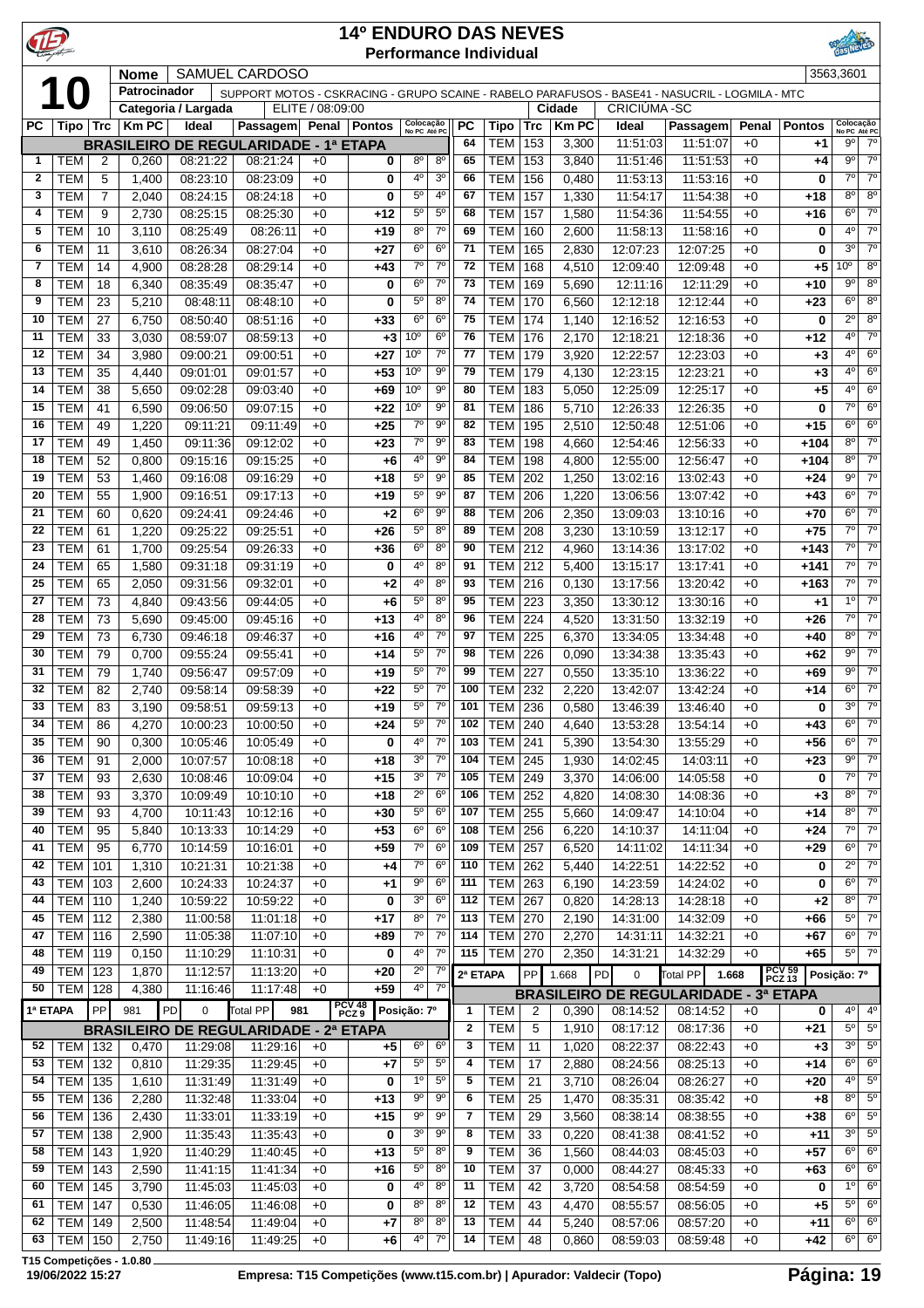|              |                             |             |                                                                 |    |                      |                      |                  |              | <b>14º ENDURO DAS NEVES</b> |                   |                           |           |                               |     |        |             |             |                                                                                                 |       |               |                           |
|--------------|-----------------------------|-------------|-----------------------------------------------------------------|----|----------------------|----------------------|------------------|--------------|-----------------------------|-------------------|---------------------------|-----------|-------------------------------|-----|--------|-------------|-------------|-------------------------------------------------------------------------------------------------|-------|---------------|---------------------------|
|              |                             |             |                                                                 |    |                      |                      |                  |              |                             |                   |                           |           | <b>Performance Individual</b> |     |        |             |             |                                                                                                 |       |               |                           |
|              |                             |             | <b>Nome</b>                                                     |    | SAMUEL CARDOSO       |                      |                  |              |                             |                   |                           |           |                               |     |        |             |             |                                                                                                 |       |               | 3563,3601                 |
|              |                             |             | Patrocinador                                                    |    |                      |                      |                  |              |                             |                   |                           |           |                               |     |        |             |             | SUPPORT MOTOS - CSKRACING - GRUPO SCAINE - RABELO PARAFUSOS - BASE41 - NASUCRIL - LOGMILA - MTC |       |               |                           |
|              |                             |             |                                                                 |    | Categoria / Largada  |                      | ELITE / 08:07:00 |              |                             |                   |                           |           |                               |     | Cidade |             | CRICIÚMA-SC |                                                                                                 |       |               |                           |
| PC           | <b>Tipo</b>                 | $ $ Trc     | <b>Km PC</b>                                                    |    | Ideal                | Passagem             |                  | Penal        | <b>Pontos</b>               |                   | Colocação<br>No PC Até PC | <b>PC</b> | Tipo                          | Trc |        | <b>KmPC</b> | Ideal       | Passagem                                                                                        | Penal | <b>Pontos</b> | Colocação<br>No PC Até PC |
| 15           | <b>TEM</b>                  | 52          | 2,690                                                           |    | 09:02:08             | 09:03:57             |                  | $+0$         | +106                        | $6^{\circ}$       | $6^{\circ}$               |           |                               |     |        |             |             |                                                                                                 |       |               |                           |
| 16           | <b>TEM</b>                  | 52          | 2,870                                                           |    | 09:02:20             | 09:04:08             |                  | $+0$         | $+105$                      | $6^{\circ}$       | $6^{\circ}$               |           |                               |     |        |             |             |                                                                                                 |       |               |                           |
| 17           | <b>TEM</b>                  | 56          | 2,810                                                           |    | 09:11:23             | 09:11:46             |                  | $+0$         | $+20$                       | 3 <sup>o</sup>    | $6^{\circ}$               |           |                               |     |        |             |             |                                                                                                 |       |               |                           |
| 18           | <b>TEM</b>                  | 58          | 3,530                                                           |    | 09:12:22             | 09:12:48             |                  | $+0$         | $+23$                       | 4 <sup>0</sup>    | 6 <sup>o</sup>            |           |                               |     |        |             |             |                                                                                                 |       |               |                           |
| 19           | <b>TEM</b>                  | 64          | 4,690                                                           |    | 09:42:30             | 09:42:31             |                  | $+0$         | 0                           | 1 <sup>0</sup>    | $6^{\circ}$               |           |                               |     |        |             |             |                                                                                                 |       |               |                           |
| 20           | <b>TEM</b>                  | 67          | 5,870                                                           |    | 09:43:57             | 09:44:05             |                  | $+0$         | +5                          | $6^{\circ}$       | $6^{\circ}$               |           |                               |     |        |             |             |                                                                                                 |       |               |                           |
| 21           | <b>TEM</b>                  | 73          | 1,030                                                           |    | 09:49:00             | 09:49:00             |                  | $+0$         | 0                           | $2^{\circ}$       | $6^{\circ}$               |           |                               |     |        |             |             |                                                                                                 |       |               |                           |
| 22           | <b>TEM</b>                  | 79          | 0,710                                                           |    | 09:53:59             | 09:53:59             |                  | $+0$         | 0                           | $2^{\circ}$       | 6 <sup>o</sup>            |           |                               |     |        |             |             |                                                                                                 |       |               |                           |
| 23           | <b>TEM</b>                  | 86          | 3,010                                                           |    | 10:03:58             | 10:04:07             |                  | $+0$         | +6                          | $2^{\circ}$       | $6^{\circ}$               |           |                               |     |        |             |             |                                                                                                 |       |               |                           |
| 24           | <b>TEM</b>                  | 89          | 2,010                                                           |    | 10:08:51             | 10:08:53             |                  | $+0$         | 0                           | $5^{\circ}$       | 6 <sup>o</sup>            |           |                               |     |        |             |             |                                                                                                 |       |               |                           |
| 25           | <b>TEM</b>                  | 95          | 1,400                                                           |    | 10:12:31             | 10:12:40             |                  | $+0$         | +6                          | $7^\circ$         | $6^{\circ}$               |           |                               |     |        |             |             |                                                                                                 |       |               |                           |
| 26           | TEM   103                   |             | 3,150                                                           |    | 10:16:56             | 10:17:21             |                  | $+0$         | +22                         | 3 <sup>o</sup>    | $6^{\circ}$               |           |                               |     |        |             |             |                                                                                                 |       |               |                           |
| 27           | <b>TEM</b>                  | 103         | 3,920                                                           |    | 10:17:42             | 10:18:08             |                  | $+0$         | $+23$                       | 3 <sup>o</sup>    | $6^{\circ}$               |           |                               |     |        |             |             |                                                                                                 |       |               |                           |
| 3ª ETAPA     |                             | PP          | 609                                                             | PD | 0<br>Total PP        | Posição: 6º          |                  |              |                             |                   |                           |           |                               |     |        |             |             |                                                                                                 |       |               |                           |
|              |                             |             | PCV 27<br>PCZ 6<br><b>BRASILEIRO DE REGULARIDADE - 4ª ETAPA</b> |    |                      |                      |                  |              |                             |                   |                           |           |                               |     |        |             |             |                                                                                                 |       |               |                           |
| 28           | <b>TEM   107</b>            |             | 1,670                                                           |    | 10:31:08             | 10:31:12             |                  | $+0$         | $+1$                        | $6^{\circ}$       | $6^{\circ}$               |           |                               |     |        |             |             |                                                                                                 |       |               |                           |
| 29           | TEM   109                   |             | 2,490                                                           |    | 10:32:17             | 10:32:31             |                  | $+0$         | +11                         | $1^{\circ}$       | 1 <sup>0</sup>            |           |                               |     |        |             |             |                                                                                                 |       |               |                           |
| 30           | <b>TEM 111</b>              |             | 2,750                                                           |    | 10:32:42             | 10:33:09             |                  | $+0$         | +24                         | $2^{\circ}$       | $2^{\circ}$               |           |                               |     |        |             |             |                                                                                                 |       |               |                           |
| 31           | <b>TEM</b>                  | 114         | 4,430                                                           |    | 10:34:54             | 10:35:39             |                  | $+0$         | +42                         | 3 <sup>o</sup>    | $2^{\circ}$               |           |                               |     |        |             |             |                                                                                                 |       |               |                           |
| 32           | <b>TEM</b>                  | 116         | 1,290                                                           |    | 10:36:35             | 10:37:34             |                  | $+0$         | $+56$                       | 3 <sup>o</sup>    | $2^{\circ}$               |           |                               |     |        |             |             |                                                                                                 |       |               |                           |
| 33           | <b>TEM</b>                  | 119         | 0,180                                                           |    | 10:37:21             | 10:38:28             |                  | $+0$         | +64                         | 3 <sup>o</sup>    | 3 <sup>o</sup>            |           |                               |     |        |             |             |                                                                                                 |       |               |                           |
| 34           | <b>TEM</b>                  | 121         | 1,380                                                           |    | 10:43:38             | 10:43:39             |                  | $+0$         | 0                           | 1 <sup>0</sup>    | 3 <sup>o</sup>            |           |                               |     |        |             |             |                                                                                                 |       |               |                           |
| 35           | <b>TEM</b>                  | 126         | 3,260                                                           |    | 10:48:59             | 10:49:06             |                  | +0           | +4                          | $5^{\circ}$       | $2^{\circ}$               |           |                               |     |        |             |             |                                                                                                 |       |               |                           |
| 36           | <b>TEM</b>                  | 127         | 4,520                                                           |    | 10:50:29             | 10:50:37             |                  | $+0$         | +5                          | $5^{\circ}$       | 3 <sup>o</sup>            |           |                               |     |        |             |             |                                                                                                 |       |               |                           |
| 37           | <b>TEM 129</b>              |             | 5,530                                                           |    | 10:51:51             | 10:52:00             |                  | $+0$         | +6                          | $5^\circ$         | 3 <sup>o</sup>            |           |                               |     |        |             |             |                                                                                                 |       |               |                           |
| 38           | <b>TEM</b>                  | 132         | 6,860                                                           |    | 10:53:40             | 10:54:02             |                  | $+0$         | +19                         | $2^{\circ}$       | 3 <sup>o</sup>            |           |                               |     |        |             |             |                                                                                                 |       |               |                           |
| 39           | <b>TEM</b>                  | 132         | 6,990                                                           |    | 10:53:50             | 10:54:09             |                  | $+0$         | +16                         | $2^{\circ}$       | $2^{\circ}$               |           |                               |     |        |             |             |                                                                                                 |       |               |                           |
| 40           | TEM   139                   |             | 5,630                                                           |    | 11:08:17             | 11:08:23             |                  | $+0$         | $+3$                        | 1 <sup>0</sup>    | $2^{\circ}$               |           |                               |     |        |             |             |                                                                                                 |       |               |                           |
| 41           | TEM                         | 147         | 3,390                                                           |    | 11:16:40             | 11:17:05             |                  | $+0$         | +22                         | 4°                | $2^{\circ}$               |           |                               |     |        |             |             |                                                                                                 |       |               |                           |
| 42           | <b>TEM</b>                  | 148         | 3,720                                                           |    | 11:17:03             | 11:17:31             |                  | $+0$         | $+25$                       | $4^{\circ}$       | $2^{\circ}$               |           |                               |     |        |             |             |                                                                                                 |       |               |                           |
| 43           | <b>TEM</b>                  | 153         | 1,050                                                           |    | 11:39:41             | 11:39:42             |                  | $+0$         | 0                           | $4^{\circ}$       | $2^{\circ}$               |           |                               |     |        |             |             |                                                                                                 |       |               |                           |
| 44           | <b>TEM</b>                  | 154         | 2,110                                                           |    | 11:40:55             | 11:41:07             |                  | $+0$         | +9                          | $4^{\circ}$       | $\overline{2^0}$          |           |                               |     |        |             |             |                                                                                                 |       |               |                           |
| 45           | <b>TEM 159</b>              |             | 1,250                                                           |    | 11:42:36             | 11:43:18             |                  | $+0$         | +39                         | $7^\circ$         | 3 <sup>o</sup>            |           |                               |     |        |             |             |                                                                                                 |       |               |                           |
| 46           | <b>TEM 164</b>              |             | 3,420                                                           |    | 11:45:47             | 11:46:58             |                  | $+0$         | +68                         | $5^{\rm o}$       | $4^{\circ}$               |           |                               |     |        |             |             |                                                                                                 |       |               |                           |
| 47           | TEM   169                   |             | 5,660                                                           |    | 11:49:06             | 11:50:37             |                  | $+0$         | +88                         | $4^{\circ}$       | $4^{\circ}$               |           |                               |     |        |             |             |                                                                                                 |       |               |                           |
| 48           | TEM   169                   |             | 6,350                                                           |    | 11:49:58             | 11:51:33             |                  | $+0$         | $+92$                       | $4^{\circ}$       | $4^{\circ}$               |           |                               |     |        |             |             |                                                                                                 |       |               |                           |
| 49           | <b>TEM 170</b>              |             | 6,620                                                           |    | 11:50:18             | 11:51:52             |                  | $+0$         | +91                         | $4^{\circ}$       | $4^{\circ}$               |           |                               |     |        |             |             |                                                                                                 |       |               |                           |
| 50<br>51     | <b>TEM</b><br><b>TEM</b>    | 170<br> 175 | 7,030                                                           |    | 11:50:47             | 11:52:24<br>12:00:59 |                  | $+0$         | +94                         | 4°<br>$5^{\circ}$ | 4°<br>4°                  |           |                               |     |        |             |             |                                                                                                 |       |               |                           |
| 52           | <b>TEM</b>                  | 177         | 0,420<br>1,690                                                  |    | 12:00:56<br>12:02:18 | 12:02:30             |                  | $+0$         | 0                           | 4°                | 4°                        |           |                               |     |        |             |             |                                                                                                 |       |               |                           |
| 53           | <b>TEM</b>                  | 179         | 3,250                                                           |    | 12:04:21             | 12:04:36             |                  | $+0$<br>$+0$ | +9<br>$+12$                 | $5^{\circ}$       | $4^{\circ}$               |           |                               |     |        |             |             |                                                                                                 |       |               |                           |
| 54           | <b>TEM</b>                  | 187         | 2,070                                                           |    | 12:13:14             | 12:13:22             |                  | $+0$         | +5                          | $2^{\circ}$       | $4^{\circ}$               |           |                               |     |        |             |             |                                                                                                 |       |               |                           |
| 55           | <b>TEM</b>                  | 188         | 2,880                                                           |    | 12:14:25             | 12:14:32             |                  | $+0$         | +4                          | $2^{\circ}$       | $4^{\circ}$               |           |                               |     |        |             |             |                                                                                                 |       |               |                           |
| 56           | <b>TEM</b>                  | 194         | 0,540                                                           |    | 12:19:45             | 12:19:46             |                  | $+0$         | 0                           | $1^{\circ}$       | $4^{\circ}$               |           |                               |     |        |             |             |                                                                                                 |       |               |                           |
| 57           | <b>TEM</b>                  | 201         | 2,810                                                           |    | 12:23:25             | 12:23:45             | $+0$             | $2^{\circ}$  | $4^{\circ}$                 |                   |                           |           |                               |     |        |             |             |                                                                                                 |       |               |                           |
| 58           | <b>TEM 203</b>              |             | 0,480                                                           |    | 12:25:02             | 12:25:35             | $+0$             | $+17$<br>+30 | 4°                          | $4^{\circ}$       |                           |           |                               |     |        |             |             |                                                                                                 |       |               |                           |
| 59           | $\overline{\text{TEM}}$ 203 |             | 1,130                                                           |    | 12:25:47             | 12:26:33             |                  | $+0$         | +43                         | 4°                | $4^{\circ}$               |           |                               |     |        |             |             |                                                                                                 |       |               |                           |
| 60           | <b>TEM</b>                  | 207         | 1,830                                                           |    | 12:31:06             | 12:31:15             |                  | $+0$         | +6                          | 4°                | $4^{\circ}$               |           |                               |     |        |             |             |                                                                                                 |       |               |                           |
| 61           | <b>TEM</b>                  | 209         | 2,290                                                           |    | 12:31:48             | 12:32:04             |                  | $+0$         | +13                         | $4^{\circ}$       | $4^{\circ}$               |           |                               |     |        |             |             |                                                                                                 |       |               |                           |
| 62           | TEM 210                     |             | 2,830                                                           |    | 12:32:38             | 12:32:46             |                  | $+0$         | +5                          | $4^{\circ}$       | $4^{\circ}$               |           |                               |     |        |             |             |                                                                                                 |       |               |                           |
| 63           | <b>TEM 212</b>              |             | 3,120                                                           |    | 12:33:09             | 12:33:17             |                  | $+0$         | +5                          | 3 <sup>o</sup>    | $4^{\circ}$               |           |                               |     |        |             |             |                                                                                                 |       |               |                           |
| 4ª ETAPA     |                             | PP          | 928                                                             | PD | 0                    | Total PP             | 928              |              | PCV 36<br>PCZ 4             | Posição: 4º       |                           |           |                               |     |        |             |             |                                                                                                 |       |               |                           |
|              |                             |             |                                                                 |    |                      |                      |                  |              |                             |                   |                           |           |                               |     |        |             |             |                                                                                                 |       |               |                           |
| <b>TOTAL</b> |                             | PP          | 4.186                                                           | PD | 0                    | <b>Total PP</b>      | 4.186            |              | <b>PCZ 32</b>               |                   |                           |           |                               |     |        |             |             |                                                                                                 |       |               |                           |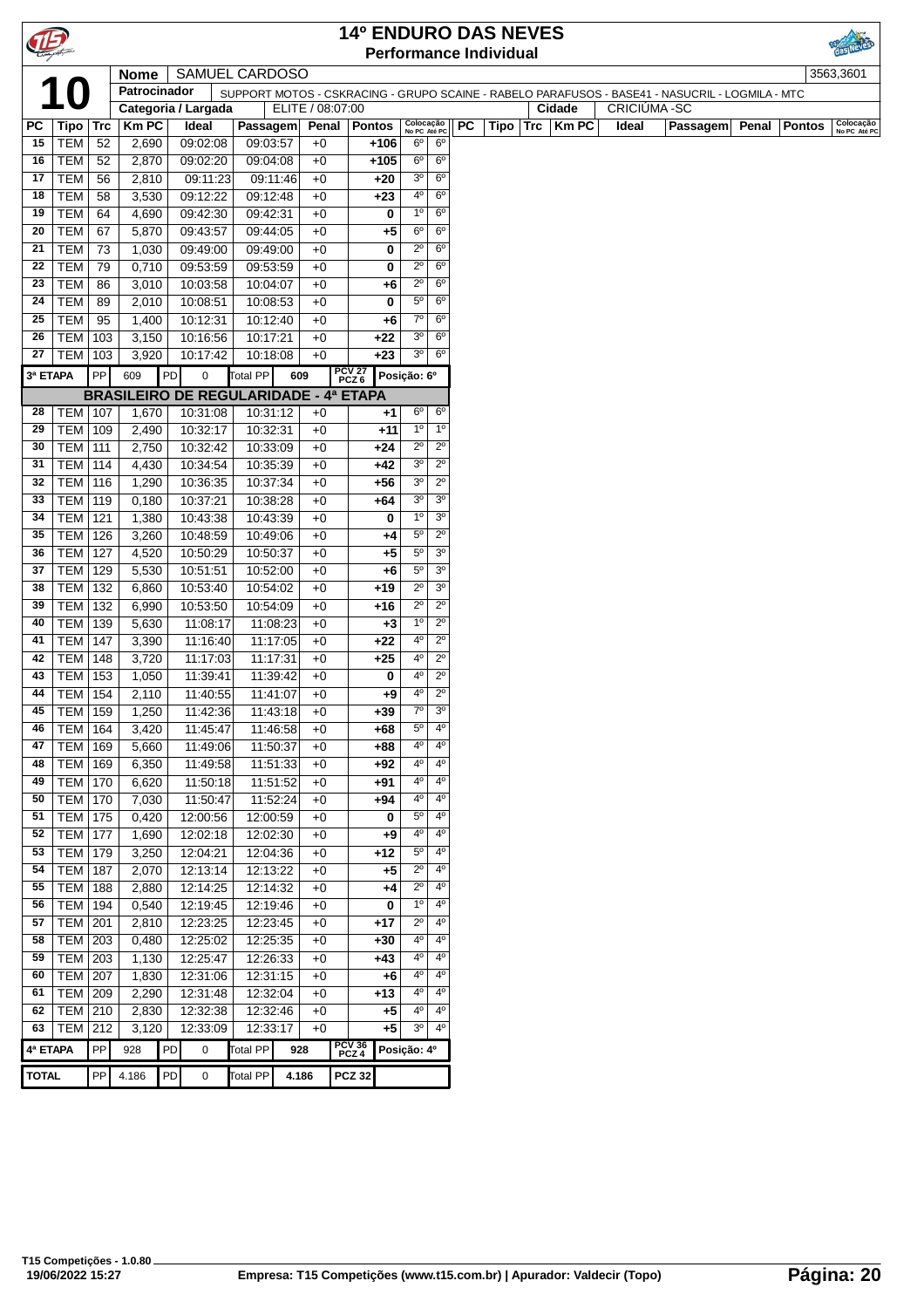| C            |                          |                |                |                      |                                              |                  | <b>14º ENDURO DAS NEVES</b> |                                                                          |                                  |              | <b>Performance Individual</b>    |            |                |                      |                                              |              |                          |                               |                                                    |
|--------------|--------------------------|----------------|----------------|----------------------|----------------------------------------------|------------------|-----------------------------|--------------------------------------------------------------------------|----------------------------------|--------------|----------------------------------|------------|----------------|----------------------|----------------------------------------------|--------------|--------------------------|-------------------------------|----------------------------------------------------|
|              |                          |                | <b>Nome</b>    |                      | <b>WELLITON DA SILVA</b>                     |                  |                             |                                                                          |                                  |              |                                  |            |                |                      |                                              |              |                          |                               |                                                    |
|              |                          |                | Patrocinador   | Categoria / Largada  | AP EMBALAGENS BORILLI RACING BR              | ELITE / 08:06:00 |                             |                                                                          |                                  |              |                                  |            | Cidade         |                      | SÃO LOURENÇO DO OESTE - SC                   |              |                          |                               |                                                    |
| <b>PC</b>    | Tipo                     | Trc            | <b>KmPC</b>    | Ideal                | Passagem                                     | Penal            | Pontos                      | Colocação<br>No PC Até PC                                                |                                  | PC           | Tipo                             | <b>Trc</b> | <b>Km PC</b>   | Ideal                | <b>Passagem</b>                              | Penal        | <b>Pontos</b>            | Colocação<br>No PC Até PC     |                                                    |
|              |                          |                |                |                      | <b>BRASILEIRO DE REGULARIDADE - 1ª ETAPA</b> |                  |                             |                                                                          |                                  | 64           | <b>TEM</b>                       | 153        | 3,300          | 11:48:03             | 11:48:06                                     | $+0$         | 0                        |                               | $6^{\circ}10^{\circ}$                              |
| 1            | TEM                      | 2              | 0,260          | 08:18:22             | 08:20:41                                     | $+0$             | $+136$                      | 10 <sup>o</sup>                                                          | 10 <sup>o</sup>                  | 65           | <b>TEM</b>                       | 153        | 3,840          | 11:48:46             | 11:48:52                                     | $+0$         | $+3$                     |                               | $8^{\circ} 10^{\circ}$                             |
| $\mathbf{2}$ | <b>TEM</b>               | 5              | 1,400          | 08:20:10             | 08:22:12                                     | $+0$             | $+119$                      | 10 <sup>o</sup>                                                          | 10 <sup>o</sup>                  | 66           | <b>TEM</b>                       | 156        | 0,480          | 11:50:13             | 11:50:16                                     | $+0$         | 0                        |                               | $8^{\circ}$ 10 <sup>°</sup>                        |
| 3            | <b>TEM</b>               | $\overline{7}$ | 2,040          | 08:21:15             | 08:23:13                                     | $+0$             | +115                        | 10 <sup>o</sup>                                                          | 10 <sup>o</sup>                  | 67           | <b>TEM</b>                       | 157        | 1,330          | 11:51:17             | 11:51:38                                     | $+0$         | $+18$                    |                               | 7°10°                                              |
| 4            | <b>TEM</b>               | 9              | 2,730          | 08:22:15             | 08:24:21                                     | $+0$             | $+123$                      | 10 <sup>o</sup>                                                          | 10 <sup>o</sup>                  | 68           | <b>TEM</b>                       | 157        | 1,580          | 11:51:36             | 11:51:59                                     | $+0$         | $+20$                    |                               | 9°10°                                              |
| 5            | TEM                      | 10             | 3,110          | 08:22:49             | 08:24:39                                     | $+0$             | $+107$                      | 10 <sup>o</sup>                                                          | 10 <sup>o</sup>                  | 69           | <b>TEM</b>                       | 160        | 2,600          | 11:55:13             | 11:55:22                                     | $+0$         | $+6$                     | $10^{\circ}$ $10^{\circ}$     |                                                    |
| 6            | <b>TEM</b>               | 11             | 3,610          | 08:23:34             | 08:25:55                                     | $+0$             | $+138$                      | 10 <sup>o</sup>                                                          | 10 <sup>o</sup>                  | 71           | <b>TEM</b>                       | 165        | 2,830          | 12:04:23             | 12:04:25                                     | $+0$         | 0                        |                               | $2^{\circ}$ 10 $^{\circ}$<br>$8^{\circ}10^{\circ}$ |
| 7<br>8       | <b>TEM</b><br><b>TEM</b> | 14<br>18       | 4,900<br>6,340 | 08:25:28<br>08:32:49 | 08:28:16<br>08:32:47                         | $+0$<br>$+0$     | $+165$<br>0                 | 10 <sup>o</sup>                                                          | $10^{\circ}$<br>7º 10°           | 72<br>73     | <b>TEM</b><br><b>TEM</b>         | 168<br>169 | 4,510<br>5,690 | 12:06:40<br>12:08:16 | 12:06:48<br>12:08:30                         | $+0$<br>$+0$ | $+5$<br>+11              | $10^{\circ}$ $10^{\circ}$     |                                                    |
| 9            | <b>TEM</b>               | 23             | 5,210          | 08:45:11             | 08:45:11                                     | $+0$             | $\mathbf 0$                 |                                                                          | 1º 10°                           | 74           | <b>TEM</b>                       | 170        | 6,560          | 12:09:18             | 12:09:52                                     | $+0$         | $+31$                    | $10^{\circ}$ 10 <sup>°</sup>  |                                                    |
| 10           | <b>TEM</b>               | 27             | 6,750          | 08:47:40             | 08:48:19                                     | $+0$             | +36                         |                                                                          | 8º 10°                           | 75           | <b>TEM</b>                       | 174        | 1,140          | 12:13:52             | 12:13:53                                     | $+0$         | 0                        |                               | $4^{\circ}$ 10 <sup>°</sup>                        |
| 11           | <b>TEM</b>               | 33             | 3,030          | 08:56:07             | 08:56:10                                     | $+0$             | 0                           |                                                                          | $6^{\circ} 10^{\circ}$           | 76           | <b>TEM</b>                       | 176        | 2,170          | 12:15:21             | 12:15:40                                     | $+0$         | $+16$                    |                               | 7º 10º                                             |
| 12           | <b>TEM</b>               | 34             | 3,980          | 08:57:21             | 08:57:41                                     | $+0$             | $+17$                       |                                                                          | 8º 10°                           | 77           | <b>TEM</b>                       | 179        | 3,920          | 12:19:57             | 12:20:09                                     | $+0$         | $+9$                     |                               | 9°10°                                              |
| 13           | <b>TEM</b>               | 35             | 4,440          | 08:58:01             | 08:58:21                                     | $+0$             | $+17$                       |                                                                          | 8º 10°                           | 79           | <b>TEM</b>                       | 179        | 4,130          | 12:20:15             | 12:20:29                                     | $+0$         | $+11$                    | $10^{\circ}$ 10 <sup>°</sup>  |                                                    |
| 14           | <b>TEM</b>               | 38             | 5,650          | 08:59:28             | 09:00:05                                     | $+0$             | $+34$                       |                                                                          | 9° 10°                           | 80           | <b>TEM</b>                       | 183        | 5,050          | 12:22:09             | 12:22:22                                     | $+0$         | $+10$                    |                               | 9°10°                                              |
| 15           | <b>TEM</b>               | 41             | 6,590          | 09:03:50             | 09:04:09                                     | $+0$             | $+16$                       |                                                                          | 8º 10°                           | 81           | <b>TEM</b>                       | 186        | 5,710          | 12:23:33             | 12:23:36                                     | $+0$         | 0                        |                               | $8^{\circ}10^{\circ}$                              |
| 16           | <b>TEM</b>               | 49             | 1,220          | 09:08:21             | 09:08:57                                     | $+0$             | $+33$                       | 10 <sup>o</sup>                                                          | $10^{\circ}$                     | 82           | <b>TEM</b>                       | 195        | 2,510          | 12:47:48             | 12:48:25                                     | $+0$         | $+34$                    |                               | 7°10°                                              |
| 17           | <b>TEM</b>               | 49             | 1,450          | 09:08:36             | 09:09:09                                     | $+0$             | $+30$                       | 10 <sup>o</sup>                                                          | 10 <sup>o</sup>                  | 83           | <b>TEM</b>                       | 198        | 4,660          | 12:51:46             | 12:53:26                                     | $+0$         | +97                      | $5^{\circ}$                   | $9^{\circ}$                                        |
| 18           | <b>TEM</b>               | 52             | 0,800          | 09:12:16             | 09:12:30                                     | $+0$             | $+11$                       |                                                                          | 9º 10°                           | 84           | <b>TEM</b>                       | 198        | 4,800          | 12:52:00             | 12:53:35                                     | $+0$         | $+92$                    | $5^{\circ}$<br>7 <sup>0</sup> | 9 <sup>o</sup>                                     |
| 19<br>20     | <b>TEM</b><br><b>TEM</b> | 53<br>55       | 1,460          | 09:13:08<br>09:13:51 | 09:13:37<br>09:14:27                         | $+0$<br>$+0$     | $+26$<br>$+33$              |                                                                          | 9º 10°<br>9º 10º                 | 85<br>87     | <b>TEM</b><br><b>TEM</b>         | 202<br>206 | 1,250          | 12:59:16             | 12:59:40<br>13:04:48                         | $+0$<br>$+0$ | $+21$                    | $7^{\circ}$                   | 9 <sup>o</sup><br>$8^{\circ}$                      |
| 21           | <b>TEM</b>               | 60             | 1,900<br>0,620 | 09:21:41             | 09:21:48                                     | $+0$             | $+4$                        |                                                                          | 8º 10°                           | 88           | <b>TEM</b>                       | 206        | 1,220<br>2,350 | 13:03:56<br>13:06:03 | 13:07:22                                     | $+0$         | $+49$<br>$+76$           | $7^\circ$                     | 8 <sup>o</sup>                                     |
| 22           | <b>TEM</b>               | 61             | 1,220          | 09:22:22             | 09:23:01                                     | $+0$             | $+36$                       | $10^{\circ}$                                                             | 10 <sup>o</sup>                  | 89           | <b>TEM</b>                       | 208        | 3,230          | 13:07:59             | 13:09:13                                     | $+0$         | $+71$                    | 6 <sup>o</sup>                | $8^{\circ}$                                        |
| 23           | <b>TEM</b>               | 61             | 1,700          | 09:22:54             | 09:23:36                                     | $+0$             | $+39$                       |                                                                          | 8º 10°                           | 90           | <b>TEM</b>                       | 212        | 4,960          | 13:11:36             | 13:13:47                                     | $+0$         | $+128$                   | 6 <sup>0</sup>                | 8 <sup>o</sup>                                     |
| 24           | <b>TEM</b>               | 65             | 1,580          | 09:28:18             | 09:28:24                                     | $+0$             | $+3$                        |                                                                          | 8º 10°                           | 91           | <b>TEM</b>                       | 212        | 5,400          | 13:12:17             | 13:14:24                                     | $+0$         | $+124$                   | 6 <sup>0</sup>                | 8 <sup>o</sup>                                     |
| 25           | <b>TEM</b>               | 65             | 2,050          | 09:28:56             | 09:29:03                                     | $+0$             | $+4$                        |                                                                          | 7º 10°                           | 93           | <b>TEM</b>                       | 216        | 0,130          | 13:14:56             | 13:17:23                                     | $+0$         | $+144$                   | 6 <sup>o</sup>                | 8 <sup>o</sup>                                     |
| 27           | <b>TEM</b>               | 73             | 4,840          | 09:40:56             | 09:41:11                                     | $+0$             | $+12$                       | 10 <sup>o</sup>                                                          | 10 <sup>o</sup>                  | 95           | <b>TEM</b>                       | 223        | 3,350          | 13:27:12             | 13:27:36                                     | $+0$         | $+21$                    | $9^{\circ}$                   | 8 <sup>o</sup>                                     |
| 28           | <b>TEM</b>               | 73             | 5,690          | 09:42:00             | 09:42:29                                     | $+0$             | $+26$                       |                                                                          | 9° 10°                           | 96           | TEM                              | 224        | 4,520          | 13:28:50             | 13:29:22                                     | $+0$         | $+29$                    | $8^{\circ}$                   | 8 <sup>o</sup>                                     |
| 29           | <b>TEM</b>               | 73             | 6,730          | 09:43:18             | 09:43:59                                     | $+0$             | +38                         |                                                                          | 8º 10°                           | 97           | <b>TEM</b>                       | 225        | 6,370          | 13:31:05             | 13:31:46                                     | $+0$         | $+38$                    | 7 <sup>0</sup>                | 8 <sup>o</sup>                                     |
| 30           | <b>TEM</b>               | 79             | 0,700          | 09:52:24             | 09:52:44                                     | $+0$             | $+17$                       |                                                                          | 8º 10°                           | 98           | <b>TEM</b>                       | 226        | 0,090          | 13:31:38             | 13:32:35                                     | $+0$         | $+54$                    | $7^\circ$                     | $8^{\circ}$                                        |
| 31           | <b>TEM</b>               | 79             | 1,740          | 09:53:47             | 09:54:19                                     | $+0$             | $+29$                       |                                                                          | 9º 10º                           | 99           | <b>TEM</b>                       | 227        | 0,550          | 13:32:10             | 13:33:15                                     | $+0$         | $+62$                    | $8^{\circ}$                   | 8 <sup>0</sup>                                     |
| 32           | <b>TEM</b>               | 82             | 2,740          | 09:55:14             | 09:55:47                                     | $+0$             | $+30$                       |                                                                          | 9º 10º                           | 100          | <b>TEM</b>                       | 232        | 2,220          | 13:39:07             | 13:39:27                                     | $+0$         | $+17$                    | $8^{\circ}$                   | $8^{\circ}$                                        |
| 33<br>34     | <b>TEM</b>               | 83             | 3,190          | 09:55:51<br>09:57:23 | 09:56:18<br>09:57:58                         | $+0$             | $+24$                       |                                                                          | $6^{\circ} 10^{\circ}$<br>7º 10° | 101<br>102   | TEM<br><b>TEM 240</b>            | 236        | 0,580          | 13:43:39<br>13:50:28 | 13:43:45<br>13:51:18                         | $+0$         | $+3$                     | $9^{\circ}$<br>80             | 8 <sup>o</sup><br>$8^{\circ}$                      |
| 35           | TEM<br><b>TEM</b>        | 86<br>90       | 4,270<br>0,300 | 10:02:46             | 10:02:53                                     | $+0$<br>$+0$     | +32<br>$+4$                 |                                                                          | 8º 10°                           | 103          | <b>TEM</b>                       | 241        | 4,640<br>5,390 | 13:51:30             | 13:52:39                                     | +0<br>$+0$   | +47<br>+66               | $8^{\circ}$                   | $8^{\circ}$                                        |
| 36           | <b>TEM</b>               | 91             | 2,000          | 10:04:57             | 10:05:29                                     | $+0$             | $+29$                       |                                                                          | 7°10°                            | 104          | TEM                              | 245        | 1,930          | 13:59:45             | 14:00:04                                     | $+0$         | $+16$                    | 6 <sup>o</sup>                | 8 <sup>0</sup>                                     |
| 37           | <b>TEM</b>               | 93             | 2,630          | 10:05:46             | 10:06:17                                     | $+0$             | $+28$                       | 70                                                                       | 90                               | 105          | TEM 249                          |            | 3,370          | 14:03:00             | 14:02:58                                     | $+0$         | 0                        | $2^{\circ}$                   | 8 <sup>0</sup>                                     |
| 38           | <b>TEM</b>               | 93             | 3,370          | 10:06:49             | 10:07:17                                     | $+0$             | $+25$                       | 6 <sup>o</sup>                                                           | 9 <sup>o</sup>                   | 106          | <b>TEM 252</b>                   |            | 4,820          | 14:05:30             | 14:05:36                                     | $+0$         | $+3$                     | 9 <sup>o</sup>                | 8 <sup>o</sup>                                     |
| 39           | <b>TEM</b>               | 93             | 4,700          | 10:08:43             | 10:09:19                                     | $+0$             | $+33$                       | $6^{\circ}$                                                              | 90                               | 107          | TEM                              | 255        | 5,660          | 14:06:47             | 14:07:37                                     | $+0$         | $+47$                    | 10 <sup>o</sup>               | 8 <sup>0</sup>                                     |
| 40           | <b>TEM</b>               | 95             | 5,840          | 10:10:33             | 10:11:31                                     | $+0$             | $+55$                       | $8^{\circ}$                                                              | 90                               | 108          | TEM                              | 256        | 6,220          | 14:07:37             | 14:08:35                                     | $+0$         | $+55$                    | 10 <sup>o</sup>               | $8^{\circ}$                                        |
| 41           | <b>TEM</b>               | 95             | 6,770          | 10:11:59             | 10:13:18                                     | $+0$             | $+76$                       | $8^{\circ}$                                                              | 90                               | 109          | TEM                              | 257        | 6,520          | 14:08:02             | 14:09:06                                     | $+0$         | $+61$                    | 10 <sup>o</sup>               | $9^{\circ}$                                        |
| 42           | <b>TEM</b>               | 101            | 1,310          | 10:18:31             | 10:18:57                                     | $+0$             | $+23$                       | $9^{\circ}$                                                              | 9 <sup>o</sup>                   | 110          | <b>TEM</b>                       | 262        | 5,440          | 14:19:51             | 14:19:49                                     | $+0$         | 0                        | $9^{\circ}$                   | 9 <sup>o</sup>                                     |
| 43           | <b>TEM</b>               | 103            | 2,600          | 10:21:33             | 10:21:35                                     | $+0$             | 0                           | $7^\circ$                                                                | 90                               | 111          | <b>TEM</b>                       | 263        | 6,190          | 14:20:59             | 14:21:00                                     | $+0$         | 0                        | $1^{\circ}$                   | 9 <sup>o</sup>                                     |
| 44           | <b>TEM</b>               | 110            | 1,240          | 10:56:22             | 10:56:19                                     | $+0$             | 0                           | 10 <sup>o</sup>                                                          | 90                               | 112          | <b>TEM</b>                       | 267        | 0,820          | 14:25:13             | 14:25:15                                     | $+0$         | 0                        | 40                            | $9^{\circ}$                                        |
| 45           | <b>TEM</b>               | 112            | 2,380          | 10:57:58             | 10:58:52                                     | $+0$             | $+51$                       | 10 <sup>o</sup>                                                          | $9^{\circ}$                      | 113          | $TEM$ 270                        |            | 2,190          | 14:28:00             | 14:29:10                                     | $+0$         | +67                      | $8^{\circ}$<br>$7^\circ$      | $8^{\circ}$<br>$8^{\circ}$                         |
| 47<br>48     | <b>TEM</b><br><b>TEM</b> | 116<br>119     | 2,590<br>0,150 | 11:02:38<br>11:07:29 | 11:04:58<br>11:07:32                         | $+0$<br>$+0$     | $+137$<br>0                 | 10 <sup>o</sup><br>$8^{\circ}$                                           | 90<br>$9^{\circ}$                | 114<br>115   | <b>TEM 270</b><br><b>TEM 270</b> |            | 2,270<br>2,350 | 14:28:11<br>14:28:21 | 14:29:23<br>14:29:30                         | $+0$<br>$+0$ | $+69$<br>+66             | $6^{\circ}$                   | $8^{\circ}$                                        |
| 49           | <b>TEM</b>               | 123            | 1,870          | 11:09:57             | 11:10:28                                     | $+0$             | $+28$                       | $7^\circ$                                                                | 90                               |              |                                  |            |                |                      |                                              |              |                          |                               |                                                    |
| 50           | <b>TEM 128</b>           |                | 4,380          | 11:13:46             | 11:15:13                                     | $+0$             | +84                         | $7^\circ$                                                                | 9°                               | 2ª ETAPA     |                                  | PP         | 1.830          | PD<br>0              | Total PP <sup>I</sup>                        | 1.830        | <b>PCV 59<br/>PCZ 12</b> | Posição: 8º                   |                                                    |
| 1ª ETAPA     |                          | PP             | 2.023          | PD<br>0              | Total PP<br>2.023                            |                  | PCV 48<br>PCZ 6             | Posição: 9º                                                              |                                  | 1            | <b>TEM</b>                       | 2          | 0,390          |                      | <b>BRASILEIRO DE REGULARIDADE - 3ª ETAPA</b> | $+0$         | *1.800                   | 0°                            | $0^{\circ}$                                        |
|              |                          |                |                |                      | <b>BRASILEIRO DE REGULARIDADE - 2ª ETAPA</b> |                  |                             |                                                                          |                                  | $\mathbf{2}$ | <b>TEM</b>                       | 5          | 1,910          | 08:16:52<br>08:19:12 | 00:00:00<br>00:00:00                         | $+0$         | $*1.800$                 | $0^{\circ}$                   | 0°                                                 |
| 52           | <b>TEM 132</b>           |                | 0,470          | 11:26:08             | 11:26:23                                     | $+0$             | $+12$                       | 10 <sup>°</sup> 10 <sup>°</sup>                                          |                                  | 3            | <b>TEM</b>                       | 11         | 1,020          | 08:24:37             | 00:00:00                                     | $+0$         | $*1.800$                 | $0^{\circ}$                   | $0^{\circ}$                                        |
| 53           | TEM   132                |                | 0,810          | 11:26:35             | 11:26:55                                     | $+0$             | $+17$                       | 10 <sup>°</sup> 10 <sup>°</sup>                                          |                                  | 4            | <b>TEM</b>                       | 17         | 2,880          | 08:26:56             | 00:00:00                                     | $+0$         | $*1.800$                 | 0°                            | $0^{\circ}$                                        |
| 54           | <b>TEM</b>               | 135            | 1,610          | 11:28:49             | 11:28:50                                     | $+0$             | 0                           |                                                                          | $2^{\circ} 10^{\circ}$           | 5            | <b>TEM</b>                       | 21         | 3,710          | 08:28:04             | 00:00:00                                     | $+0$         | $*1.800$                 | 0 <sup>o</sup>                | $0^{\circ}$                                        |
| 55           | <b>TEM</b>               | 136            | 2,280          | 11:29:48             | 11:30:11                                     | $+0$             | $+20$                       | 10 <sup>o</sup>                                                          | $10^{\circ}$                     | 6            | <b>TEM</b>                       | 25         | 1,470          | 08:37:31             | 00:00:00                                     | $+0$         | *1.800                   | 0 <sup>o</sup>                | $0^{\circ}$                                        |
| 56           | <b>TEM</b>               | 136            | 2,430          | 11:30:01             | 11:30:25                                     | $+0$             | $+21$                       | 10 <sup>o</sup>                                                          | $10^{\circ}$                     | 7            | <b>TEM</b>                       | 29         | 3,560          | 08:40:14             | 00:00:00                                     | $+0$         | $*1.800$                 | 0 <sup>o</sup>                | $0^{\circ}$                                        |
| 57           | <b>TEM</b>               | 138            | 2,900          | 11:32:43             | 11:32:48                                     | $+0$             | $+2$                        | 10 <sup>o</sup>                                                          | $10^{\circ}$                     | 8            | TEM                              | 33         | 0,220          | 08:43:38             | 00:00:00                                     | $+0$         | $*1.800$                 | 0°                            | $0^{\circ}$                                        |
| 58           | <b>TEM</b>               | 143            | 1,920          | 11:37:29             | 11:37:48                                     | $+0$             | $+16$                       |                                                                          | 9º 10°                           | 9            | <b>TEM</b>                       | 36         | 1,560          | 08:46:03             | 00:00:00                                     | $+0$         | $*1.800$                 | 0°                            | $0^{\circ}$                                        |
| 59           | <b>TEM</b>               | 143            | 2,590          | 11:38:15             | 11:38:42                                     | $+0$             | $+24$                       |                                                                          | 9º 10º                           | 10           | <b>TEM</b>                       | 37         | 0,000          | 08:46:27             | 00:00:00                                     | $+0$         | *1.800                   | 0°                            | $0^{\circ}$                                        |
| 60           | <b>TEM</b>               | 145            | 3,790          | 11:42:03             | 11:42:04                                     | $+0$             | 0                           |                                                                          | 5º 10°                           | 11           | <b>TEM</b>                       | 42         | 3,720          | 08:56:58             | 00:00:00                                     | $+0$         | $*1.800$                 | 0 <sup>o</sup>                | $0^{\circ}$                                        |
| 61           | <b>TEM</b>               | 147            | 0,530          | 11:43:05             | 11:43:08                                     | $+0$             | 0                           | 10 <sup>o</sup>                                                          | 10 <sup>o</sup>                  | 12           | <b>TEM</b>                       | 43         | 4,470          | 08:57:57             | 00:00:00                                     | $+0$         | $*1.800$                 | 0°                            | $0^{\circ}$                                        |
| 62           | TEM   149                |                | 2,500          | 11:45:54             | 11:46:07                                     | $+0$             | +10                         | 10 <sup>o</sup> 10 <sup>o</sup><br>$+11$ 10 <sup>o</sup> 10 <sup>o</sup> |                                  | 13           | TEM                              | 44         | 5,240          | 08:59:06             | 00:00:00                                     | $+0$         | $*1.800$<br>*1.800       | $0^{\circ}$<br>0 <sup>o</sup> | $0^{\circ}$<br>0 <sup>o</sup>                      |
| 63           | TEM   150                |                | 2,750          | 11:46:16             | 11:46:30                                     | $+0$             |                             |                                                                          |                                  | 14           | <b>TEM</b>                       | 48         | 0,860          | 09:01:03             | 00:00:00                                     | $+0$         |                          |                               |                                                    |